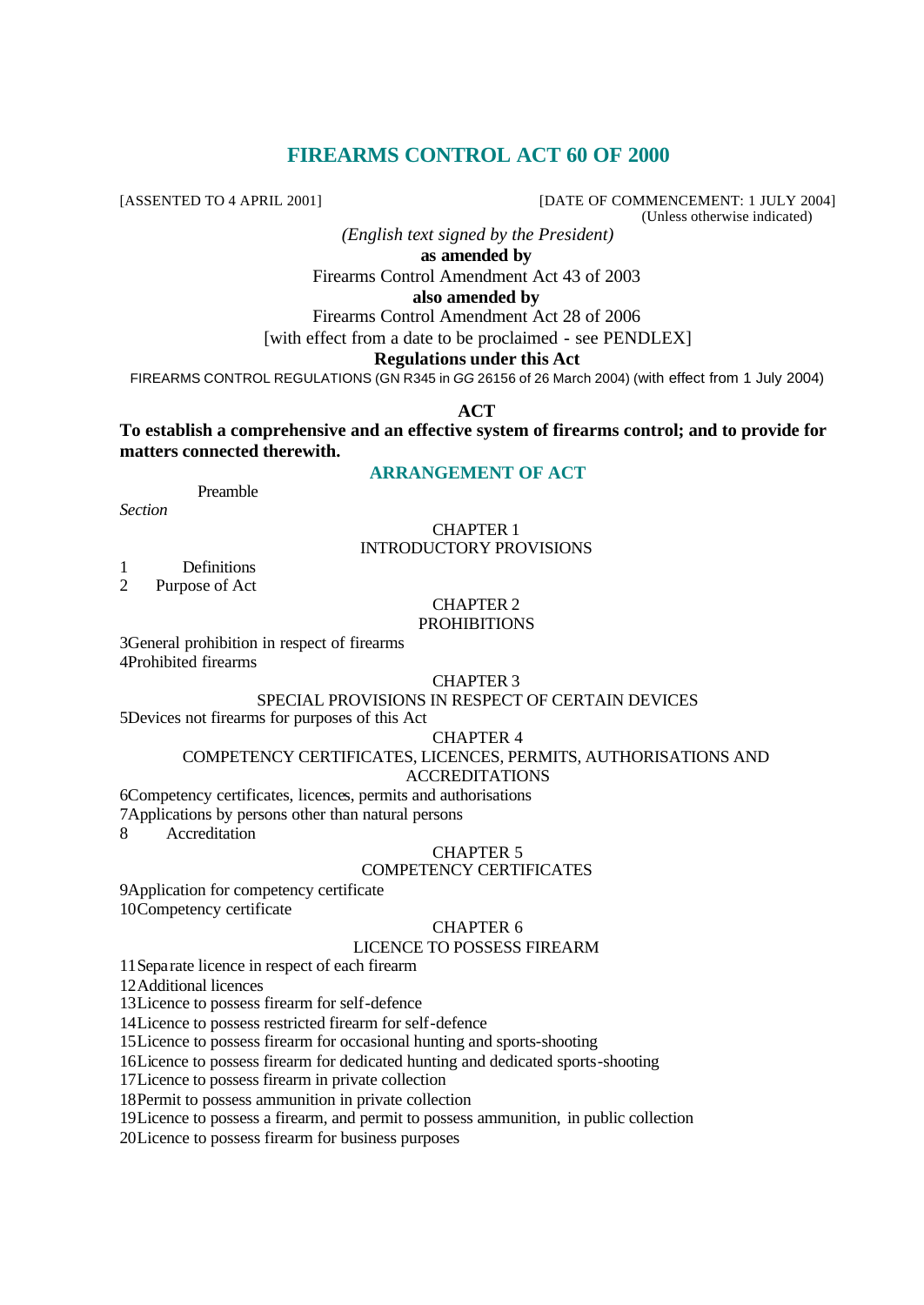21Temporary authorisation to possess firearm 22Holder of licence may allow another person to use firearm 23Identification marks on firearms 24Renewal of firearm licences 25Notification of change of address 26Notification of change of circumstances 27Period of validity of licence or permit 28Termination of firearm licence 29Defaced, lost or stolen licences, permits and authorisations

30Central firearms database

#### CHAPTER 7

## LICENCES ISSUED TO PARTICULAR CATEGORIES OF PERSONS - DEALERS, MANUFACTURERS AND GUNSMITHS

#### *Part 1 Dealers*

31Prohibition of unlicensed trading in firearms or ammunition 32Requirements for dealer's licence 33Conditions imposed on dealer 34 Dealer's licence 35Renewal of dealer's licence 36Temporary authorisation to trade in firearms and ammunition on premises other than those specified in dealer's licence 37Change of premises 38Notification of change of circumstances 39 Duties of dealer 40Establishment of centralised dealers' database 41Suspension of dealer's licence 42Termination of dealer's licence 43Application of other laws

44Defaced, lost or stolen licences

## *Part 2*

## *Manufacturers*

45Prohibition of unlicensed manufacture of firearms and ammunition

46Requirements for manufacturer's licence

47Conditions imposed on manufacturer

48Manufacturer's licence

49Renewal of manufacturer's licence

50Temporary authorisation to display firearms and ammunition on premises other than those specified in manufacturer's licence

51Change of premises

52Notification of change of circumstances

53Duties of manufacturer

54Establishment of centralised manufacturers' database

55Suspension of manufacturer's licence

56Termination of manufacturer's licence

57Application of other laws

58Defaced, lost or stolen licences

# *Part 3*

## *Gunsmiths*

59Prohibition of certain work 60Requirement for gunsmith's licence 61Conditions imposed on gunsmith 62Gunsmith's licence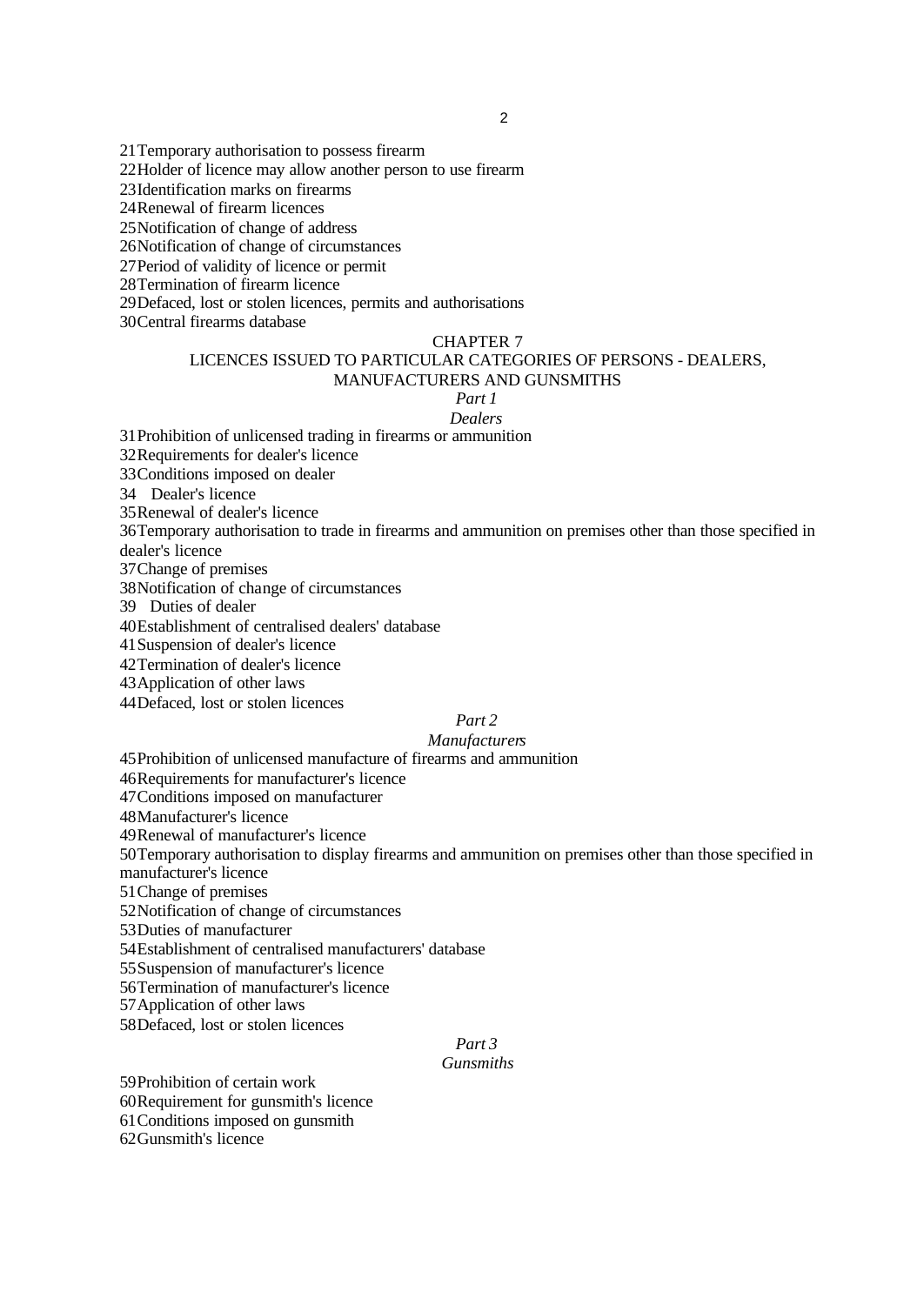63Renewal of gunsmith's licence

64Temporary authorisation to conduct business as gunsmith on premises other than those specified in gunsmith's licence

65Change of premises

66Notification of change of circumstances

67Duties of gunsmith

68Establishment of centralised gunsmiths' database

69Suspension of a gunsmith's licence

70Termination of gunsmith's licence

71Application of other laws

72Defaced, lost or stolen licences

## CHAPTER 8

# IMPORT, EXPORT AND CARRIAGE IN-TRANSIT OF FIREARMS AND AMMUNITION

73Prohibition of import, export or carriage in-transit of firearms and ammunition without permit

74Requirements for import, export or in-transit permit

75Conditions imposed on holder of permit

76Import, export or in-transit permit

77Permit constitutes licence to possess firearm or ammunition

78Duties of holder of permit

79Establishment of central importers' and exporters' database

80Suspension of import, export and in-transit permits

81Termination of import, export and in-transit permits 82Defaced, lost or stolen permits

CHAPTER 9

## STORAGE, TRANSPORT AND CARRYING OF FIREARMS AND AMMUNITION

83Storage and transport of firearms and ammunition

84Carrying of firearm in public place

85Firearm transporter's permit

86Conditions imposed on transporter of firearm

87Duties of holder of permit

88Cancellation of firearms transporter's permit

89Records to be kept

# CHAPTER 10

## CONTROL OF AMMUNITION AND FIREARM PARTS

90Prohibition of possession of ammunition

91Restrictions on possession of ammunition

92Prohibitions and restrictions on use of certain ammunition

93Loading or reloading of ammunition

94Prohibition of possession of firearm parts

# CHAPTER 11

# **EXEMPTIONS**

95 Definitions

96 Exemptions

97Conditions applicable to institution accredited by Registrar 98Possession and use of firearms by Official Institution

99Register to be kept by Official Institution

100Establishment of central Official Institution firearms databases

101Official Institution's workstation

## CHAPTER 12

# DECLARATION OF PERSONS AS UNFIT TO POSSESS FIREARM

102Declaration by Registrar of person as unfit to possess firearm 103Declaration by court of person to be unfit to possess firearm

104Effect of declaration of unfitness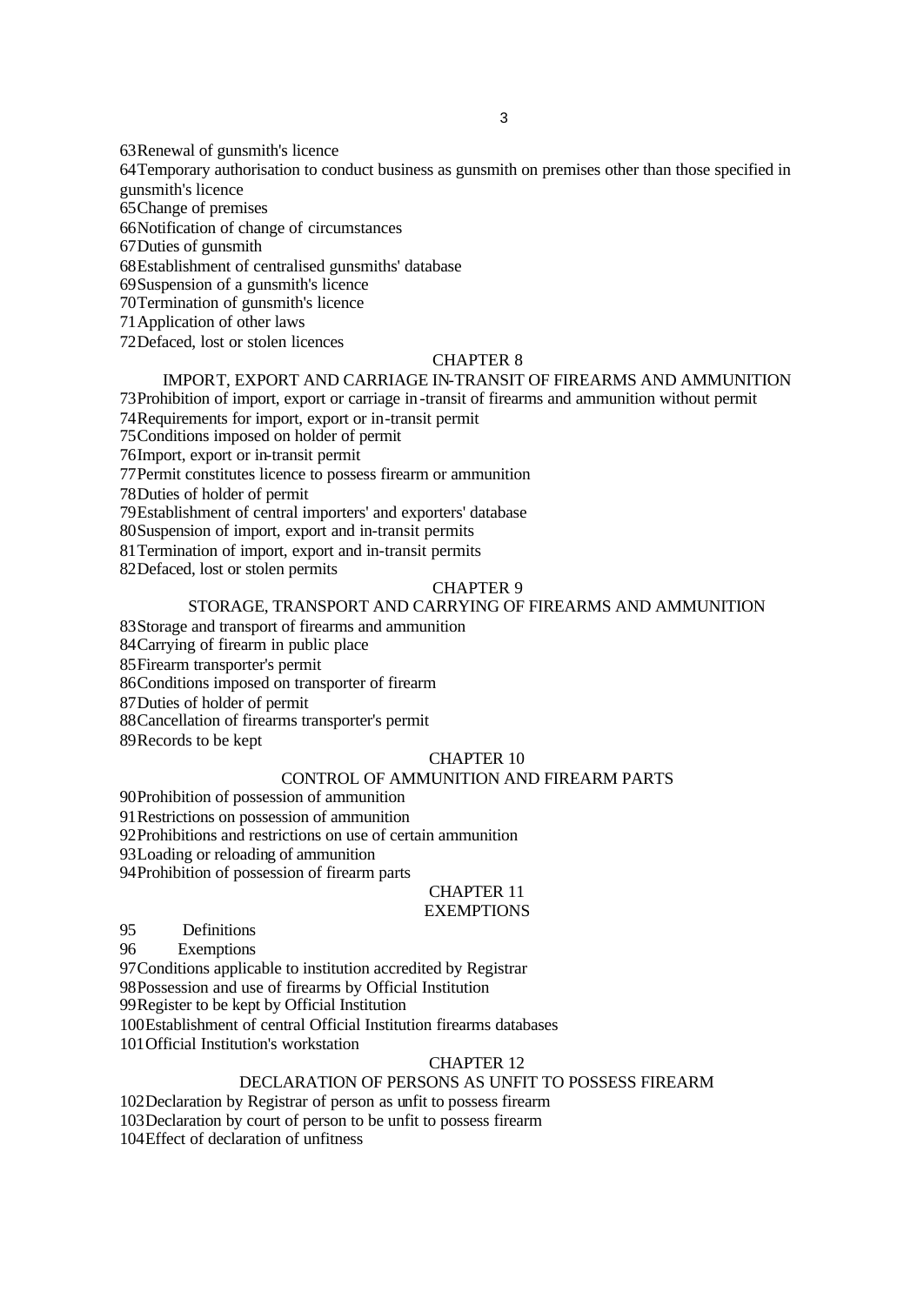[Heading substituted by s 11 of Act 43 of 2003.]

105Proof of declaration of unfitness

### [Heading substituted by s 12 of Act 43 of 2003.]

#### CHAPTER 13 **INSPECTIONS**

106Production of licences and firearms for inspection

107Duty to comply with request of police official or authorised person

108Request for information

109Inspection of premises

## CHAPTER 14

## SEARCH AND SEIZURE

110 Chapter 2 of Criminal Procedure Act, 1977, to apply

111Search and seizure in course of policing operations in terms of South African Police Service Act, 1995

112Exercise of powers set out in section 37 of Criminal Procedure Act, 1977

113Bodyprints and bodily samples

114 Ballistic testing

115Inspection, search and seizure for inquiry or investigation (with special warrant)

116Incidental discovery

# CHAPTER 15

# PRESUMPTIONS

117Presumption of possession of firearm or ammunition

118Presumptions relating to failure to report

119Presumption of failure to take reasonable steps

#### CHAPTER 16

## OFFENCES, PENALTIES AND ADMINISTRATIVE FINES

120 Offences

121 Penalties

122Administrative fines

# CHAPTER 17

# ORGANISATIONAL STRUCTURES

123Registrar of Firearms

124Functions of Registrar

125Central Firearms Register

126Certificate signed by Registrar to constitute *prima facie* evidence

127Appointment and functions of Head of Office of Central Firearms Register

128Establishment of Appeal Board

129Conditions of service, remuneration and allowances of members of Appeal Board

130Quorum, meetings and procedure of Appeal Board

131Administrative work of Appeal Board

132Establishment of Ministerial Committees

## CHAPTER 18

## RIGHT OF APPEAL

133 Right of appeal

## CHAPTER 19

#### **COMPENSATION**

134Circumstances where no compensation is payable in respect of firearms and ammunition forfeited to State

135Circumstances where no compensation is payable in respect of firearms and ammunition seized by State

136No compensation payable where firearms or ammunition are destroyed by State 137Application for compensation

CHAPTER 20

# SPECIAL POWERS RELATING TO AMNESTIES AND FIREARM-FREE ZONES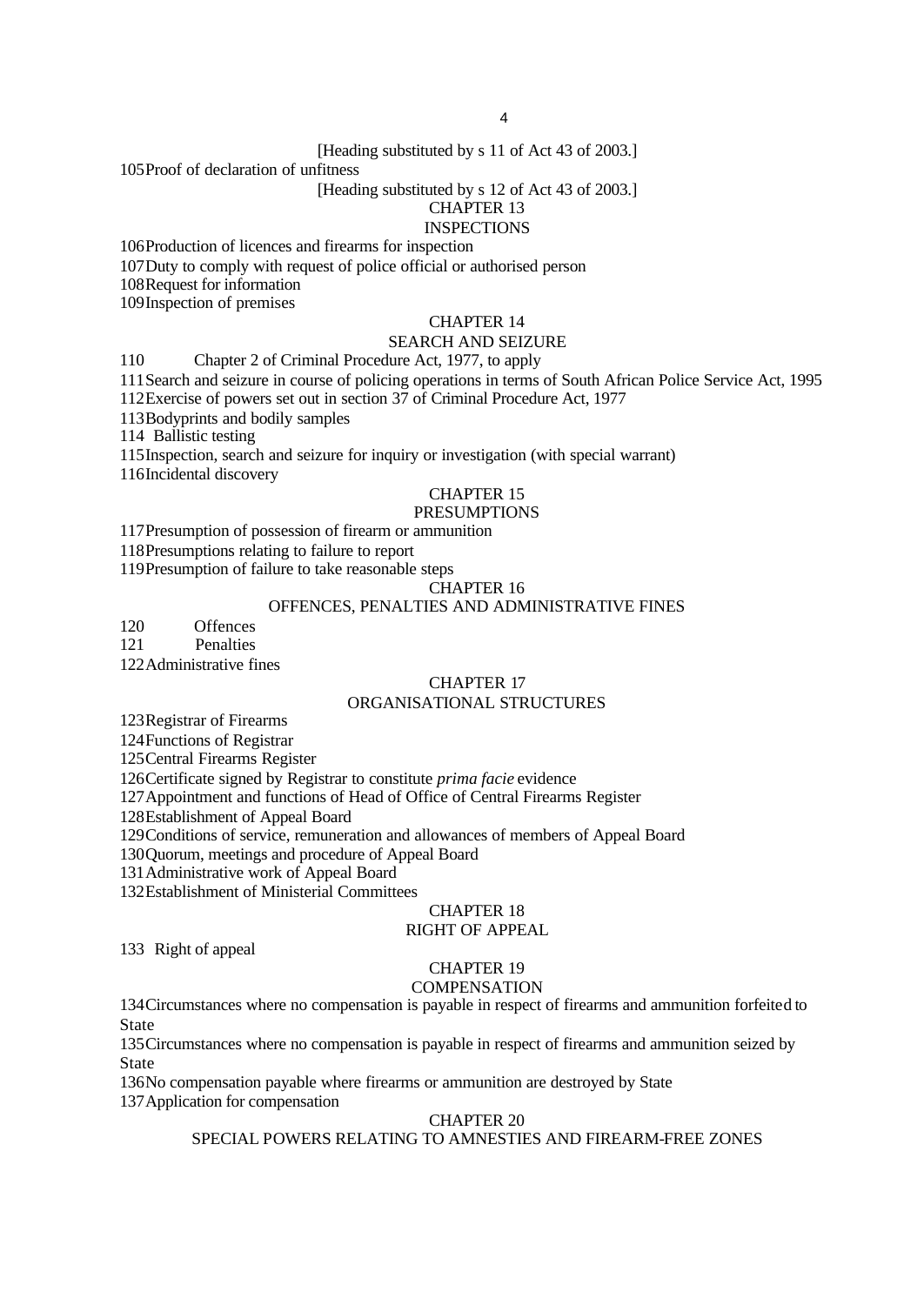## 138 Definition

139 Amnesty

140Firearm-free zones

## CHAPTER 21

## GENERAL PROVISIONS

141Delegation of powers and assignment of duties 142Designation as police officials 143Service of documents 144Return of service 145 Regulations 146Disposal of firearms in case of ceasing to carry on business 147Disposal of firearms in case of death 148Inherited firearms 149Compulsory destruction of firearms by State 150Deactivation of firearms 151Jurisdiction of magistrates' courts 152 Act binds State 153 Repeal of laws

154Short title and commencement

## SCHEDULE 1

## TRANSITIONAL PROVISIONS

1Existing licence to possess an arm

2Existing dealer's licences

3Existing permit for importation or exportation of arms and ammunition

4Existing permit for manufacture of arms and ammunition

4AExisting registration certificate to carry on trade of gunsmith

[Item 4A inserted by s 19 of Act 43 of 2003.]

5Existing authorisations and certain existing permits

6Person unfit to possess a firearm

7Register in terms of previous Act to be kept by Registrar

8Matters pending under previous Act

9Investigations by Commissioner under previous Act

10Consideration of validity of existing licence, permit and authorisation

11Renewal of licence

#### SCHEDULE 2

# CRIMES AND OFFENCES GIVING RISE TO UNFITNESS ENQUIRY BY COURT

# SCHEDULE 3

# LAWS REPEALED

#### SCHEDULE 4 PENALTIES

# **Preamble**

WHEREAS every person has the right to life and the right to security of the person, which includes, among other things, the right to be free from all forms of violence from either public or private sources;

AND WHEREAS the adequate protection of such rights is fundamental to the well-being and social and economic development of every person;

AND WHEREAS the increased availability and abuse of firearms and ammunition has contributed significantly to the high levels of violent crime in our society;

AND WHEREAS the Constitution places a duty on the State to respect, protect, promote and fulfil the rights in the Bill of Rights;

BE IT THEREFORE ENACTED by the Parliament of the Republic of South Africa, as follows:-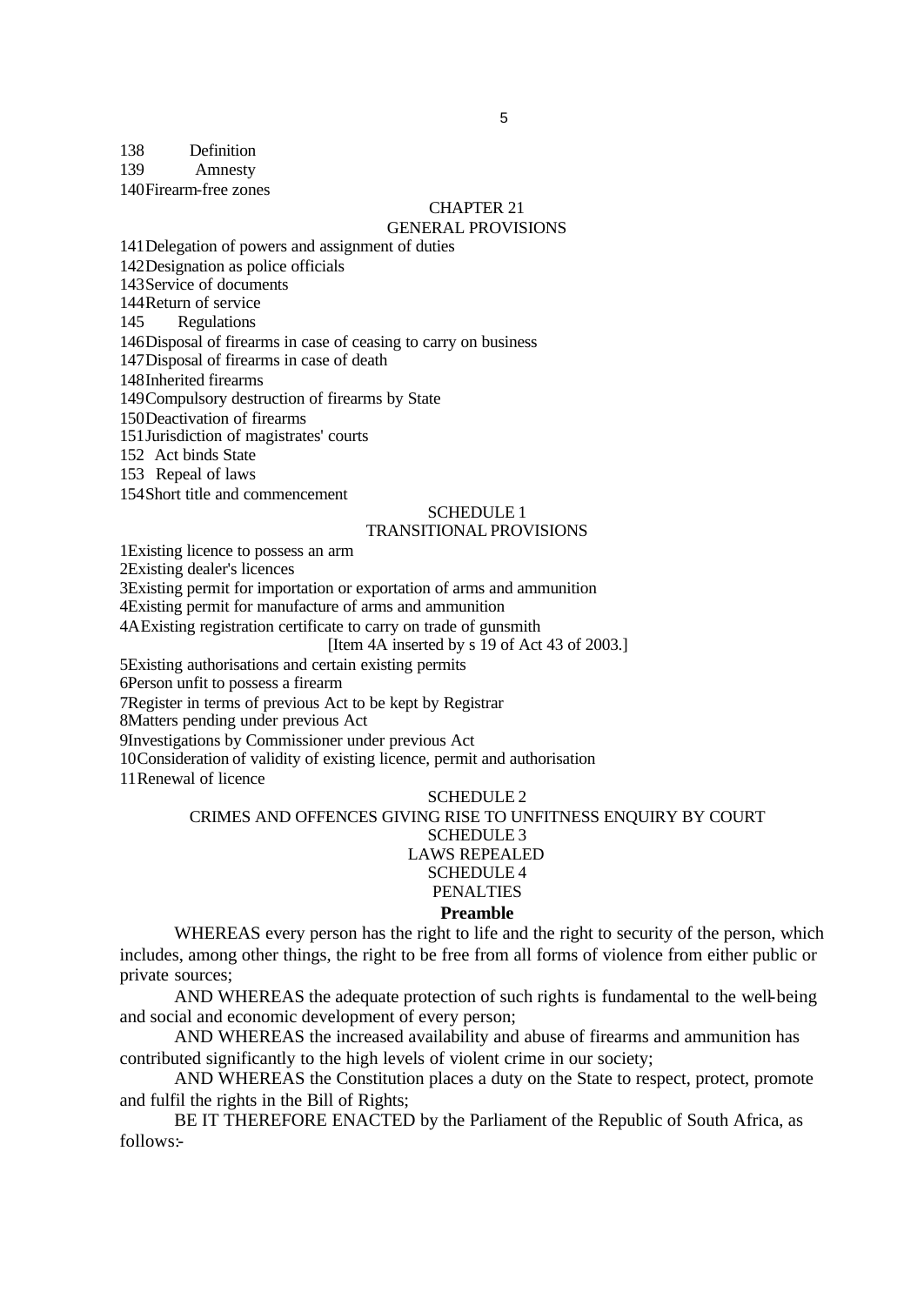# **CHAPTER 1 INTRODUCTORY PROVISIONS (ss 1-2)**

## **1 Definitions**

**[NB:** Definitions of **'ammunition'**, **'cartridge'**, **'juristic person'**, **'occasional hunter'** and **'occasional sports person'** have been substituted, the definitions of **'calibre'**, **'dispossession'**, **'fit and proper person'**, **'muzzle loading firearm'**, **'professional hunter'** and **'Secretary for Safety and Security'** have been inserted, the definition of **'antique firearm'** has been deleted and the definition of **'firearm'** has been amended by s. 1 of the Firearms Control Amendment Act 28 of 2006, a provision which will be put into operation by proclamation. See PENDLEX.**]**

In this Act, unless the context indicates otherwise-

**'accredit'** means accredit as contemplated in section 8;

[Date of commencement of definition of 'accredit': 1 July 2003.]

**'airgun'** means any device manufactured to discharge a bullet or any other projectile-

*(a)* of a calibre of less than 5.6 mm (.22 calibre); or

*(b)* at a muzzle energy of less than 8 joules (6ft-lbs),

by means of compressed gas and not by means of burning propellant;

[Definition of 'airgun' substituted by s. 1 *(a)* of Act 43 of 2003.]

[Date of commencement of definition of 'airgun': 1 June 2001.]

**'ammunition'** means a primer or complete cartridge;

[Date of commencement of definition of 'ammunition': 1 June 2001.]

**'antique firearm'** means any muzzle loading firearm manufactured before 1 January 1900, or any replica of such a firearm;

[Date of commencement of definition of 'antique firearm': 1 June 2001.]

**'Appeal Board'** means the Appeal Board established by section 128;

[Date of commencement of definition of 'Appeal Board': 1 July 2003.]

**'cartridge'** means a complete object consisting of a cartridge case, primer, propellant and bullet;

[Date of commencement of definition of 'cartridge': 1 June 2001.]

**'competency certificate'** means a competency certificate contemplated in Chapter 5;

**'dealer'** means any person who is licensed in terms of this Act to trade in firearms and ammunition;

**'dedicated hunter'** means a person who actively participates in hunting activities and who is a member of an accredited hunting association;

[Date of commencement of definition of 'dedicated hunter': 1 July 2003.]

**'dedicated sports person'** means a person who actively participates in sports-shooting and who is a member of an accredited sports-shooting organisation;

[Date of commencement of definition of 'dedicated sports person': 1 July 2003.]

**'Designated Firearms Officer'** means a police official contemplated in section 124 (2) *(h)*;

[Date of commencement of definition of 'Designated Firearms Officer': 1 July 2003.] **'firearm'** means any-

*(a)* device manufactured or designed to propel a bullet or projectile through a barrel or cylinder by means of burning propellant, at a muzzle energy exceeding 8 joules (6 ft-lbs);

*(b)* device manufactured or designed to discharge rim-fire, centre-fire or pin-fire ammunition;

*(c)* device which is not at the time capable of discharging any bullet or projectile, but which can be readily altered to be a firearm within the meaning of paragraph *(a)* or *(b)*;

*(d)* device manufactured to discharge a bullet or any other projectile of a calibre of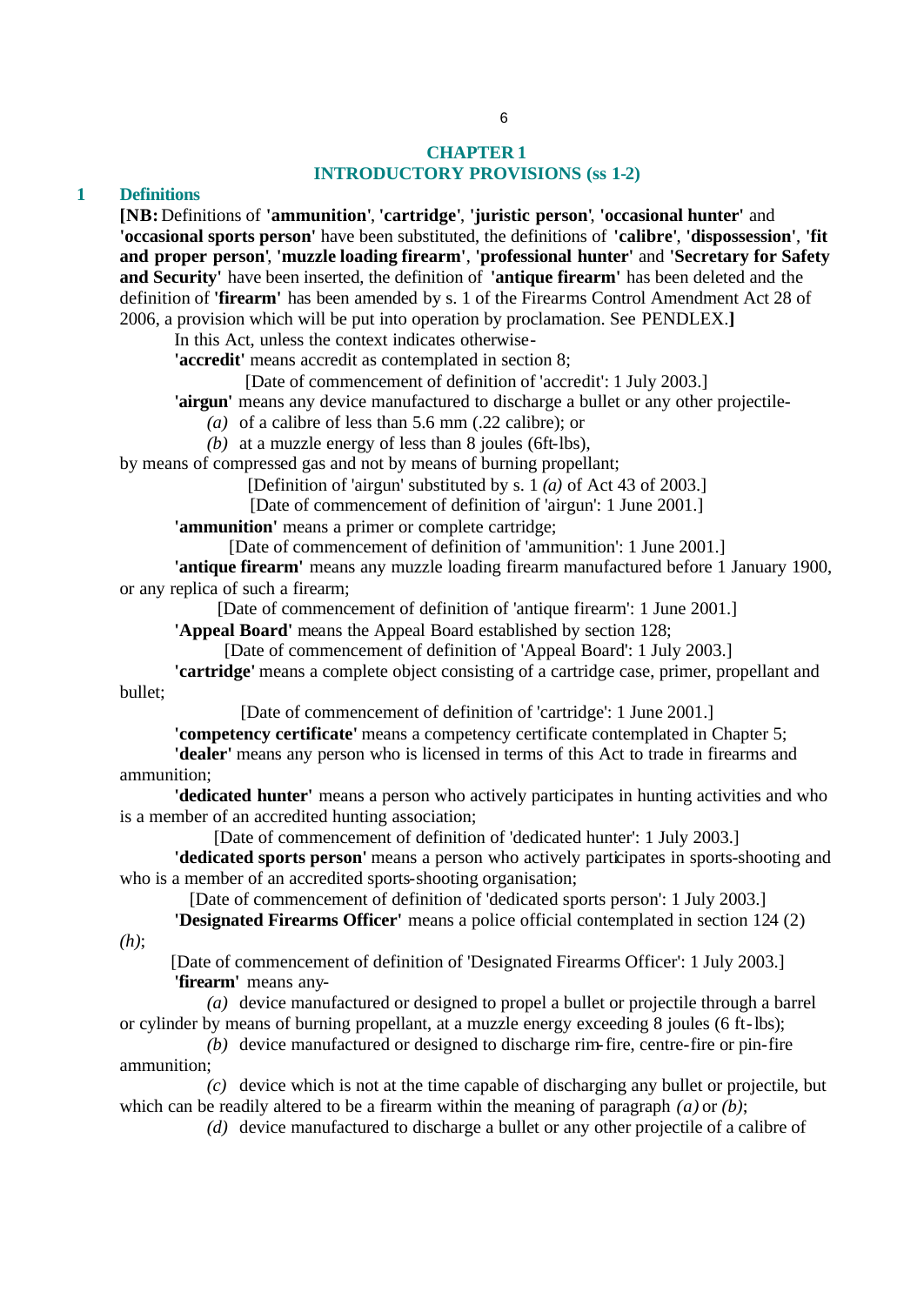5.6 mm (.22 calibre) or higher at a muzzle energy of more than 8 joules (6 ft-lbs), by means of compressed gas and not by means of burning propellant; or

[Para. *(d)* substituted by s. 1 *(b)* of Act 43 of 2003.]

*(e)* barrel, frame or receiver of a device referred to in paragraphs *(a)*, *(b)*, *(c)* or *(d)*, but does not include any device contemplated in section 5;

[Date of commencement of definition of 'firearm': 1 June 2001.]

**'fully automatic'** means capable of discharging more than one shot with a single depression of the trigger;

**'gunsmith'** means any person who performs work contemplated in section 59, but who does not manufacture firearms;

**'handgun'** means a pistol or revolver which can be held in and discharged with one hand;

**'imitation firearm'** means anything that has the appearance of a firearm but is not capable of operating as such and cannot by superficial examination be identified as an imitation;

**'juristic person'** includes a partnership and any other association of persons;

[Date of commencement of definition of 'juristic person': 1 July 2003.]

**'load'** includes reload, and 'loading' has a corresponding meaning;

**'Minister'** means the Minister of Safety and Security;

[Date of commencement of definition of 'Minister': 1 July 2003.]

**'National Commissioner'** means the National Commissioner of the South African Police Service, appointed in terms of section 207 (1) of the Constitution;

[Date of commencement of definition of 'National Commissioner': 1 July 2003.]

**'occasional hunter'** means any person who, from time to time, participates in hunting activities but who is not a member of an accredited hunting association;

[Date of commencement of definition of 'occasional hunter': 1 July 2003.] **'occasional sports person'** means any person who, from time to time, participates in sports-shooting but who is not a member of an accredited sports-shooting organisation;

[Date of commencement of definition of 'occasional sportsperson': 1 July 2003.]

**'police official'** means-

*(a)* a member of the South African Police Service as defined in section 1 of the South African Police Service Act, 1995 (Act 68 of 1995), and a member of any municipal police service established in terms of that Act;

*(b)* a person designated by the Minister as a police official under section 142; and

*(c)* a member of the South African National Defence Force deployed in co-operation with the South African Police Service;

[Date of commencement of definition of 'police official': 1 June 2001.] **'prescribed'** means prescribed by regulation;

[Date of commencement of definition of 'prescribed': 1 July 2003.]

**'previous Act'** means the Arms and Ammunition Act, 1969 (Act 75 of 1969);

[Date of commencement of definition of 'previous Act': 1 July 2003.]

**'private collector'** means a person who collects firearms or ammunition, who is a member of an accredited collector's association and who is not a public collector;

[Date of commencement of definition of 'private collector': 1 July 2003.]

**'public collector'** means a person who collects firearms or ammunition for display to the public and is accredited as such;

[Date of commencement of definition of 'public collector': 1 July 2003.] **'Registrar'** means the person referred to in section 123;

[Date of commencement of definition of 'Registrar': 1 July 2003.]

**'regulation'** means a regulation made under section 145;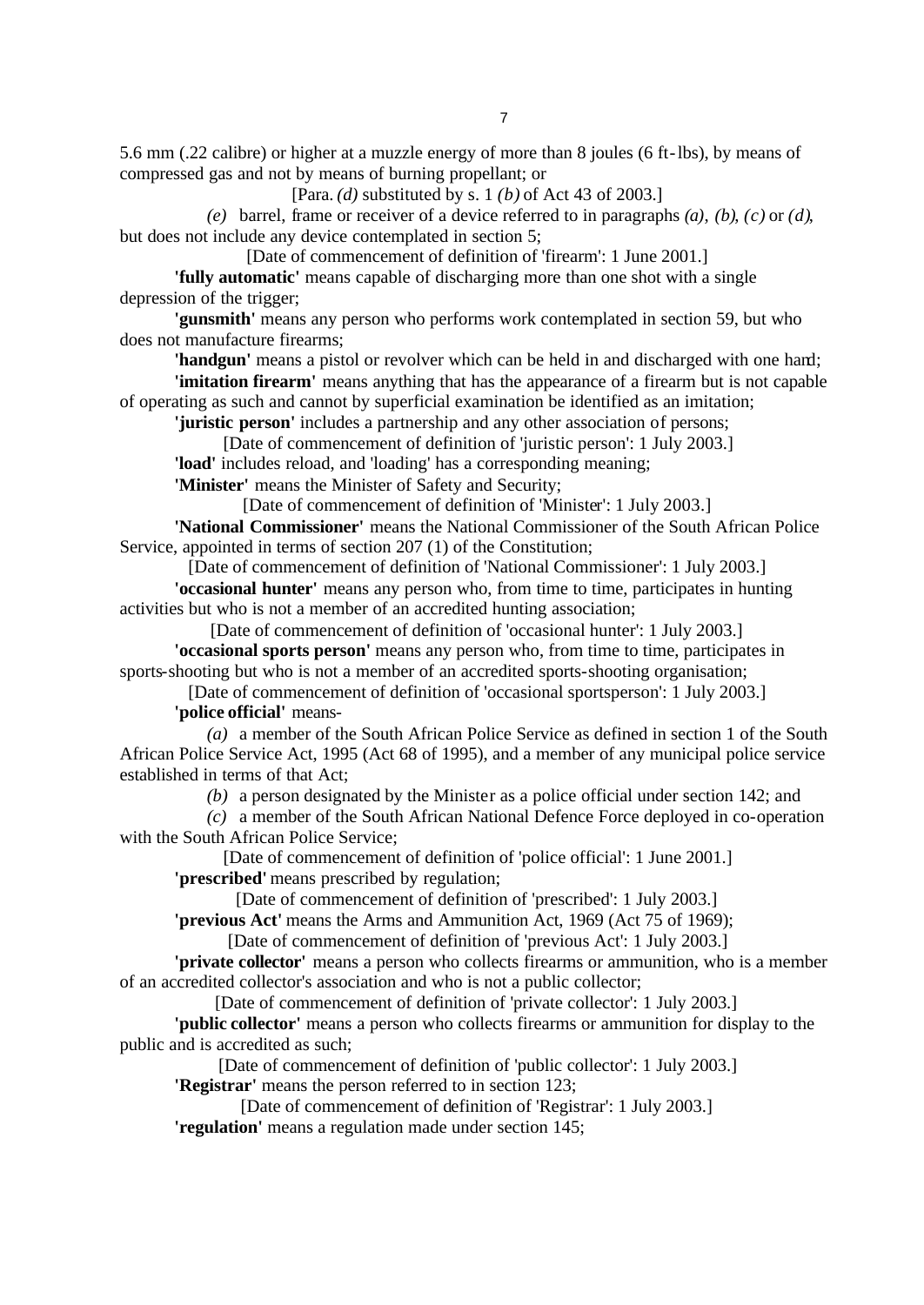[Date of commencement of definition of 'regulation': 1 July 2003.] **'restricted firearm'** means any firearm contemplated in section 14 (1);

**'security company'** ......

[Definition of 'security company' deleted by s. 1 *(c)* of Act 43 of 2003.] **'security officer'** means a security officer as defined in section 1 of the Private Security Industry Regulation Act, 2001 (Act 56 of 2001);

[Definition of 'security officer' substituted by s. 1 *(d)* of Act 43 of 2003.]

[Date of commencement of definition of 'security officer': 1 July 2003.]

**'security service provider'** means a security service provider as defined in section 1 of the Private Security Industry Regulation Act, 2001 (Act 56 of 2001);

[Definition of 'security service provider' inserted by s. 1 *(e)* of Act 43 of 2003.]

**'semi-automatic'** means self-loading but not capable of discharging more than one shot with a single depression of the trigger;

**'this Act'** includes any regulation;

[Date of commencement of definition of 'this Act': 1 July 2003.]

**'transfer'** includes selling, letting, donating, lending or otherwise parting with possession.

# **2 Purpose of Act**

The purpose of this Act is to-

*(a)* enhance the constitutional rights to life and bodily integrity;

*(b)* prevent the proliferation of illegally possessed firearms and, by providing for the removal of those firearms from society and by improving control over legally possessed firearms, to prevent crime involving the use of firearms;

*(c)* enable the State to remove illega lly possessed firearms from society, to control the supply, possession, safe storage, transfer and use of firearms and to detect and punish the negligent or criminal use of firearms;

*(d)* establish a comprehensive and effective system of firearm control and management; and

*(e)* ensure the efficient monitoring and enforcement of legislation pertaining to the control of firearms.

[Date of commencement of s. 2: 1 June 2001.]

# **CHAPTER 2**

# **PROHIBITIONS (ss 3-4)**

# **3 General prohibition in respect of firearms**

No person may possess a firearm unless he or she holds a licence, permit or authorisation issued in terms of this Act for that firearm.

**[NB:** S. 3 has been substituted by s. 2 of the Firearms Control Amendment Act 28 of 2006, a provision which will be put into operation by proclamation. See PENDLEX.**]**

# **4 Prohibited firearms**

(1) The following firearms and devices are prohibited firearms and may not be possessed or licensed in terms of this Act, except as provided for in sections 17, 18 (5), 19 and 20 (1) *(b)*:

*(a)* Any fully automatic firearm;

*(b)* any gun, cannon, recoilless gun, mortar, light mortar or launcher manufactured to fire a rocket, grenade, self-propelled grenade, bomb or explosive device;

*(c)* any frame, body or barrel of such a fully automatic firearm, gun, cannon, recoilless gun, mortar, light mortar or launcher;

*(d)* any projectile or rocket manufactured to be discharged from a cannon, recoilless gun or mortar, or rocket launcher;

*(e)* any imitation of any device contemplated in paragraph *(a)*, *(b)*, *(c)*, or *(d)*;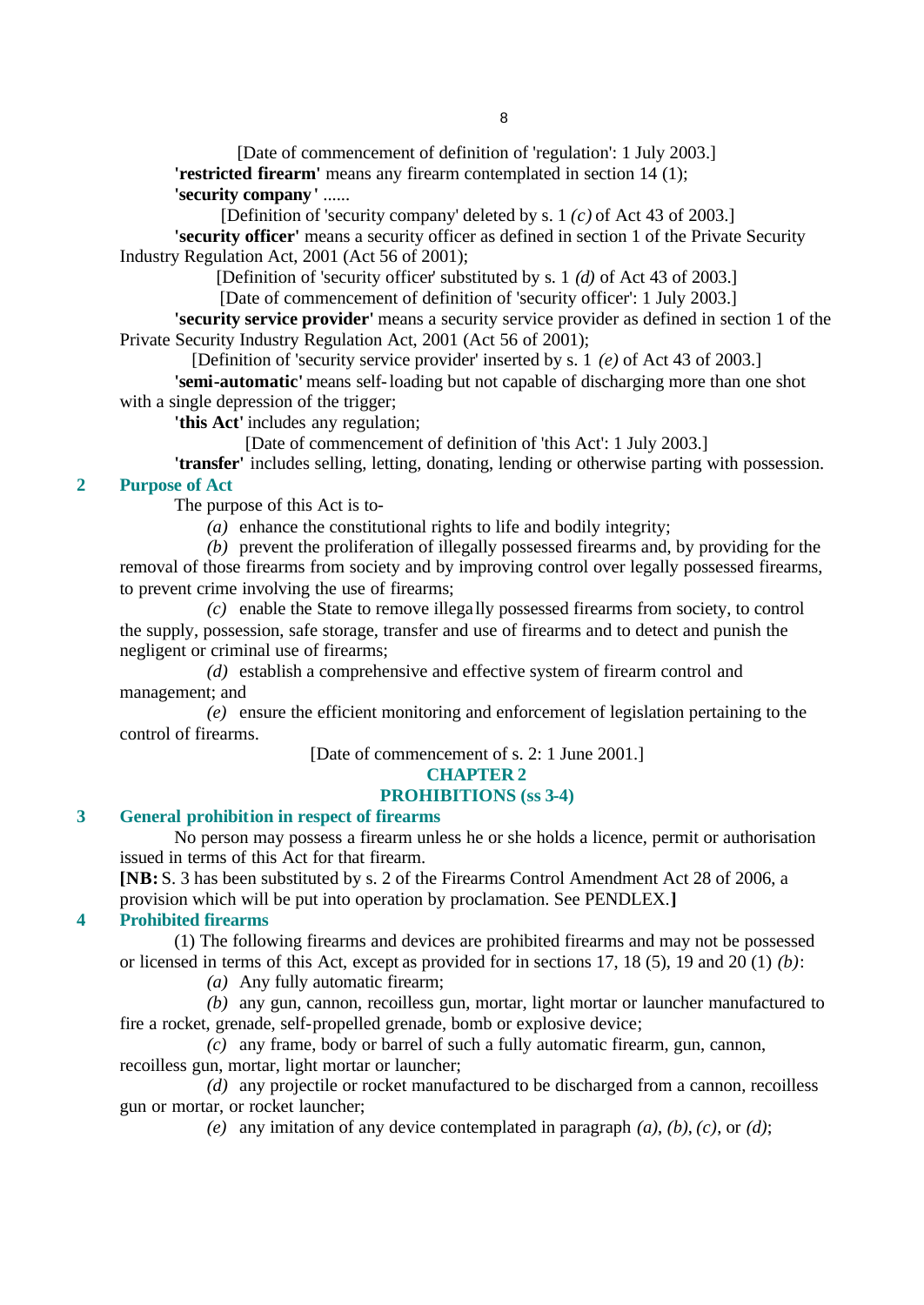**[NB:** Para. *(e)* has been substituted by s. 3 of the Firearms Control Amendment Act 28 of 2006, a provision which will be put into operation by proclamation. See PENDLEX.**]**

*(f)* any firearm-

the Registrar;

(i)the mechanism of which has been altered so as to enable the discharging of more than one shot with a single depression of the trigger;

(ii)the calibre of which has been altered without the written permission of the Registrar;

(iii)the barrel length of which has been altered without the written permission of

(iv)the serial number or any other identifying mark of which has been changed or removed without the written permission of the Registrar.

(2) For purposes of subsection (1)  $(f)$  (iii), the incidental alteration of the length of the barrel of a firearm by a gunsmith in the ordinary course of a gunsmith's work which does not have as an objective the alteration of the length of the barrel of that firearm must not be regarded as an alteration contemplated in that subsection.

[Sub-s. (2) substituted by s. 2 of Act 43 of 2003.]

(3) *(a)* The Minister may, by notice in the *Gazette*, declare any other firearm of a specified type to be a prohibited firearm if it is-

(i)in the interest of public safety; or

(ii)desirable for the maintenance of law and order.

*(b)* A notice contemplated in paragraph *(a)* must be tabled in Parliament at least 14 days before publication thereof if Parliament is then sitting, and if Parliament is not sitting, within seven days after the commencement of the next sitting.

*(c)* A notice contemplated in paragraph *(a)* is of full force and effect until withdrawn by the Minister or by a resolution of Parliament.

## **CHAPTER 3**

## **SPECIAL PROVISIONS IN RESPECT OF CERTAIN DEVICES (s 5) 5 Devices not firearms for purposes of this Act**

(1) For purposes of this Act, the following devices are not regarded as firearms:

*(a)* Any explosive powered tool manufactured specifically for use in industrial

application, including line-throwing guns and impex-type building pistols;

*(b)* any explosive powered tool manufactur ed to split rock or concrete by means of discharging an explosive cartridge;

*(c)* any industrial tool manufactured for use in the mining and steel industry to remove refractory material;

*(d)* any captive bolt gun manufactured for use in an abattoir in the humane killing of animals;

*(e)* an antique firearm;

**[NB:** Para. *(e)* has been substituted by s. 4 of the Firearms Control Amendment Act 28 of 2006, a provision which will be put into operation by proclamation. See PENDLEX.**]**

- *(f)* an airgun;
- *(g)* a tranquilliser firearm;
- *(h)* a paintball gun;
- *(i)* a flare gun;
- *(j)* a deactivated firearm; and
- *(k)* any other device which the Minister may, by notice in the *Gazette*, exempt.

(2) A notice contemplated in subsection (1) *(k)* must be tabled in Parliament at least 14 days before publication thereof if Parliament is then sitting, and if Parliament is not sitting, within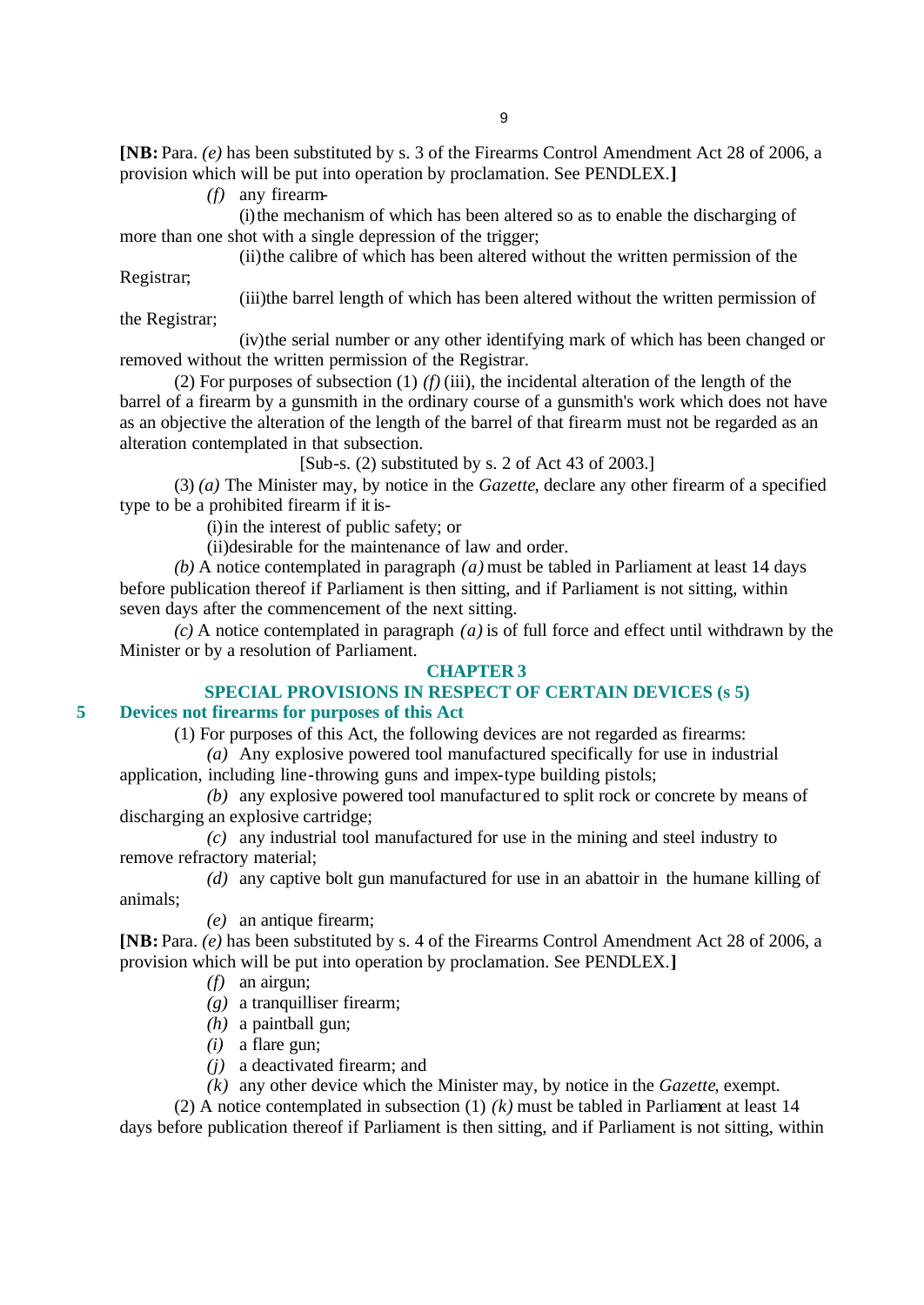seven days after the commencement of the next sitting.

(3) A notice contemplated in subsection  $(1)$   $(k)$  is of full force and effect until withdrawn by the Minister or by a resolution of Parliament.

[Date of commencement of s. 5: 1 June 2001.]

## **CHAPTER 4**

# **COMPETENCY CERTIFICATES, LICENCES, PERMITS, AUTHORISATIONS AND ACCREDITATIONS (ss 6-8)**

# **6 Competency certificates, licences, permits and authorisations**

(1) The Registrar may issue any competency certificate, licence, permit or authorisation contemplated in this Act-

*(a)* on receipt of an application completed in the prescribed form, including a full set of fingerprints of the applicant; and

**[NB:** Para. *(a)* has been substituted by s. 5 of the Firearms Control Amendment Act 28 of 2006, a provision which will be put into operation by proclamation. See PENDLEX.**]**

*(b)* if the applicant complies with all the applicable requirements of this Act.

(2) Subject to section 7, no licence may be issued to a person who is not in possession of the relevant competency certificate.

(3) Every application for a competency certificate, licence, permit or authorisation must be accompanied by such information as may be prescribed.

# **7 Applications by persons other than natural persons**

(1) When a juristic person wishes to apply for a licence, permit or authorisation in terms of this Act, it must nominate a natural person to apply on its behalf.

(2) The person so nominated must be identified on the licence, permit or authorisation as the responsible person.

(3) A responsible person who holds any licence, permit or authorisation issued in terms of this Act pursuant to an application contemplated in subsection (1) on behalf of the juristic person must for purposes of this Act be regarded as the holder of the licence in question.

(4) If it becomes necessary to replace a responsible person for any reason, the juristic person must nominate a new responsible person who must be in possession of the relevant competency certificate.

**[NB:** Sub-s. (4) has been substituted and a sub-s. (5) has been added by s. 6 of the Firearms Control Amendment Act 28 of 2006, a provision which will be put into operation by proclamation. See PENDLEX.**]**

## **8 Accreditation**

(1) Any accreditation required in terms of this Act must be done by the Registrar in accordance with such regulations as may be prescribed.

(2) The regulations contemplated in subsection (1) may set out different sets of criteria, in respect of different accreditations, which the Registrar must apply when issuing an accreditation and which criteria must at least include criteria relating to-

- *(a)* trustworthiness and integrity;
- *(b)* suitability to perform the relevant functions in terms of this Act;
- *(c)* capacity to serve the purpose of the accreditation; and
- *(d)* capacity to advance the purposes of this Act.

(3) The Registrar may cancel an accreditation if there is no longer compliance with any criterion for accreditation.

**[NB:** Sub-s. (3) has been substituted and sub-ss. (4), (5) and (6) have been added by s. 7 of the Firearms Control Amendment Act 28 of 2006, a provision which will be put into operation by proclamation. See PENDLEX.**]**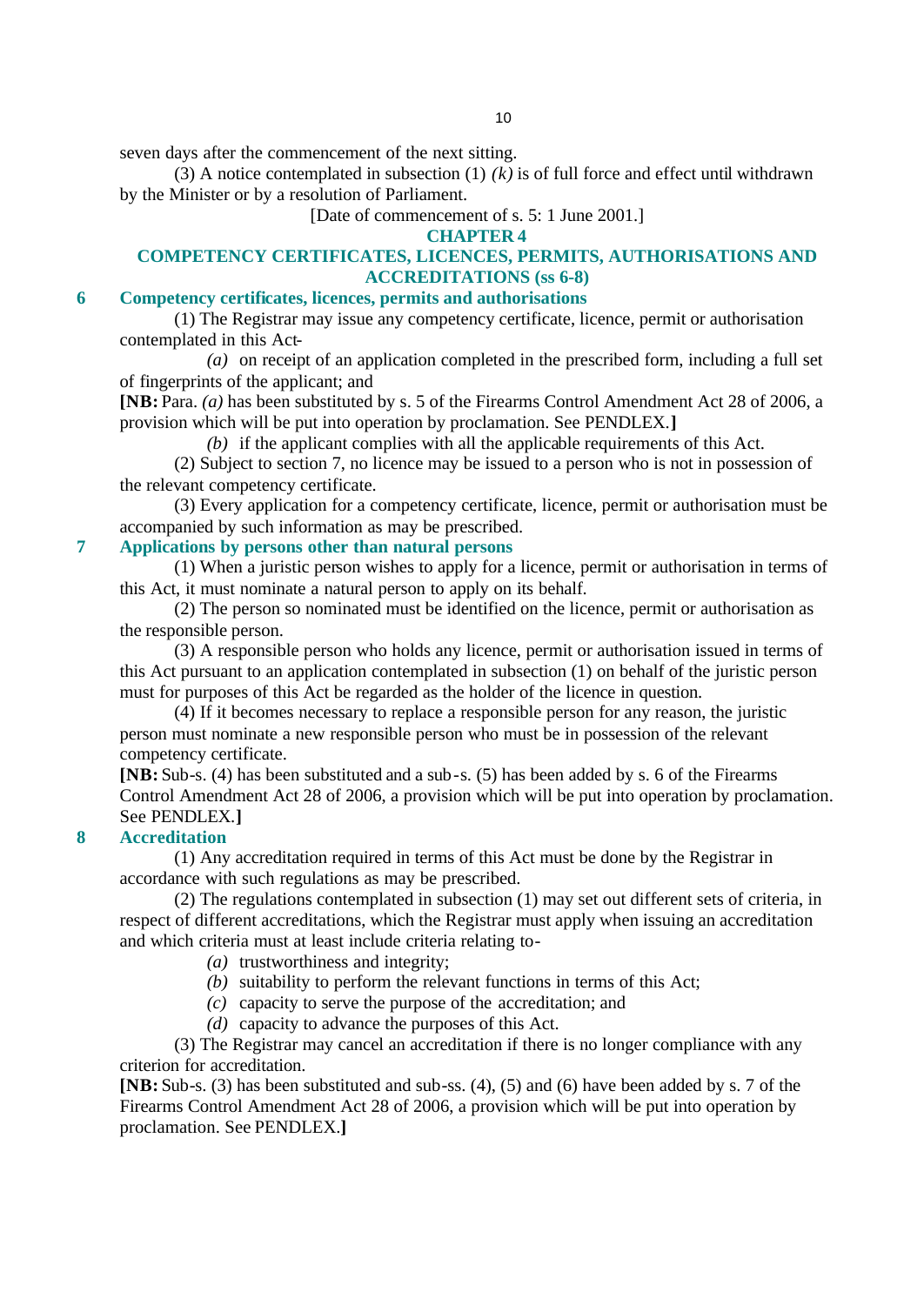[Date of commencement of s. 8: 1 July 2003.]

**CHAPTER 5**

## **COMPETENCY CERTIFICATES (ss 9-10)**

# **9 Application for competency certificate**

(1) An application for a competency certificate to possess a firearm, to trade in firearms, to manufacture firearms or to carry on business as a gunsmith must be delivered to the Designated Firearms Officer responsible for the area in which the applicant ordinarily resides or in which the applicant's business is or will be situated, as the case may be.

**[NB:** Sub-s. (1) has been substituted by s. 8 of the Firearms Control Amendment Act 28 of 2006, a provision which will be put into operation by proclamation. See PENDLEX.**]**

(2) Where a person has not previously obtained a competency certificate, a competency certificate may only be issued to such person if he or she -

*(a)* is 21 years or older on the day the application is received by the Designated Firearms Officer;

*(b)* is a South African citizen or a holder of a permanent South African residence permit;

*(c)* is a fit and proper person to possess a firearm, to trade in firearms, to manufacture firearms or to conduct business as a gunsmith, as the case may be;

- *(d)* is of stable mental condition and is not inclined to violence;
- *(e)* is not dependent on any substance which has an intoxicating or narcotic effect;

*(f)* has not been convicted of any offence under or in terms of this Act or the previous Act and sentenced to a period of imprisonment without the option of a fine;

*(g)* has not been convicted, whether in or outside South Africa, of an offence involving the unlawful use or handling of a firearm by him or her or another participant to the offence, whether committed in or outside South Africa;

*(h)* has not been convicted, whether in or outside South Africa, of an offence involving-

(i)violence or sexual abuse, whether committed in or outside South Africa, and sentenced to a period of imprisonment without the option of a fine; or

(ii)physical or sexual abuse which occurred within a domestic relationship as defined in section 1 of the Domestic Violence Act, 1998 (Act 116 of 1998), whether committed in or outside South Africa;

*(i)* has not been convicted of fraud in relation to, or supplying false information for the purposes of, obtaining a competency certificate, licence, permit or authorisation in terms of this Act or the previous Act;

*(j)* has not been convicted, whether in or outside South Africa, of an offence involving the abuse of alcohol or drugs, whether committed in or outside South Africa, and sentenced to a period of imprisonment without the option of a fine;

*(k)* has not been convicted, whether in or outside South Africa, of an offence involving dealing in drugs, whether committed in or outside South Africa, and sentenced to a period of imprisonment without the option of a fine;

*(l)* has not been convicted of an offence in terms of the Domestic Violence Act, 1998 (Act 116 of 1998), and sentenced to a period of imprisonment without the option of a fine;

*(m)* has not been convicted of an offence involving the negligent handling of a firearm;

*(n)* has not been convicted of an offence in terms of the Explosives Act, 1956 (Act 26 of 1956), and sentenced to a period of imprisonment without the option of a fine;

*(o)* has not been convicted, whether in or outside South Africa, of an offence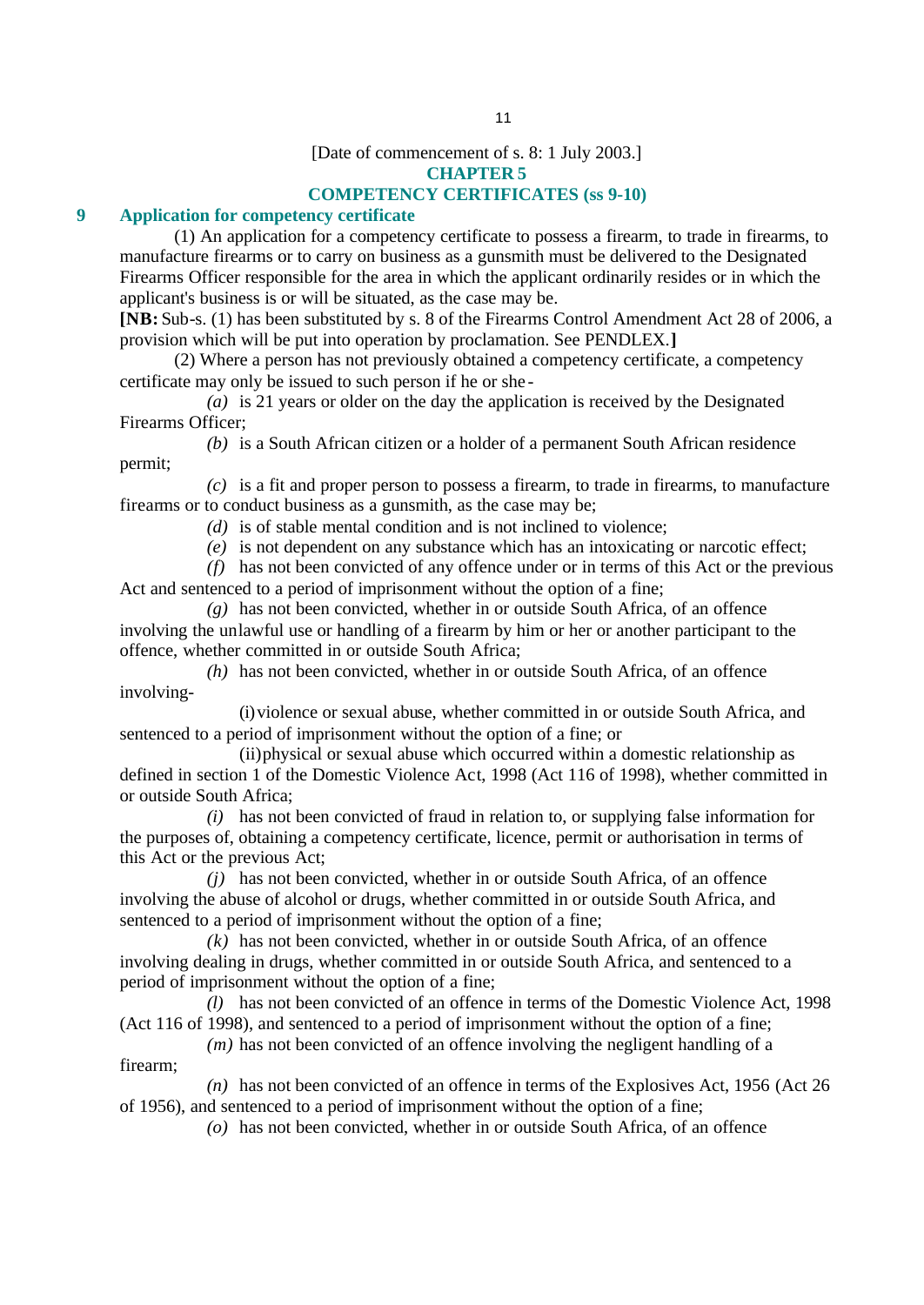involving sabotage, terrorism, public violence, arson, intimidation, rape, kidnapping or child stealing, whether committed in or outside South Africa;

[Para. *(o)* substituted by s. 3 of Act 43 of 2003.]

*(p)* has not become or been declared unfit to possess a firearm in terms of this Act or the previous Act;

*(q)* has successfully completed the prescribed test on knowledge of this Act;

*(r)* has successfully completed the prescribed training and practical tests regarding the safe and efficient handling of a firearm; and

*(s)* has, where applicable, successfully completed the prescribed training and practical tests for firearms dealers, manufacturers, gunsmiths, security officers or other persons who use firearms in the course of their business.

(3) Any offence referred to in subsection (2) includes any conspiracy, incitement or attempt to commit such offence, and means an offence in respect of which-

*(a)* a court has not made a determination that the person is not unfit to possess a firearm despite the conviction; and

*(b)* the sentence has been complied with less than five years before the application for a competency certificate was received by the Designated Firearms Officer.

(4) The disqualification contemplated in subsection (2) *(p)* ends upon the expiry of a period of five years calculated from the date on which the person became or was declared unfit, or the expiry of the period for which the declaration is valid, whichever occurs first.

(5) *(a)* Despite subsection (2) *(a)*, the Registrar may allow a person under the age of 21 years to apply for a competency certificate if there are compelling reasons which require the person to obtain a competency certificate or licence to possess a firearm.

*(b)* Compelling reasons contemplated in paragraph *(a)* may include the fact that the applicant conducts a business, is gainfully employed, a dedicated hunter, a dedicated sports person or a private collector.

(6) *(a)* Where a person has previously obtained a competency certificate, a further competency certificate may only be issued to such person if he or she satisfies such requirements as may be prescribed.

*(b)* The requirements contemplated in paragraph *(a)* may not be more onerous than those applicable to a person who has not previously obtained a competency certificate.

# **10 Competency certificate**

(1) A competency certificate must specify-

*(a)* whether it relates to competency to-

(i)possess a firearm;

**[NB:** Sub-paras. (iA) and (iB) have been inserted by s. 9 *(a)* of the Firearms Control Amendment Act 28 of 2006, a provision which will be put into operation by proclamation. See PENDLEX.**]**

(ii)trade in firearms;

(iii)manufacture firearms; or

(iv)conduct business as a gunsmith; and

*(b)* all the relevant tests successfully completed by the holder.

(2) A competency certificate lapses after five years from its date of issue.

**[NB:** Sub-s. (2) has been substituted and a sub-s. (3) and a s. 10A have been added by ss. 9 *(b)* and *(c)* and 10, respectively, of the Firearms Control Amendment Act 28 of 2006, pro visions which will be put into operation by proclamation. See PENDLEX.**]**

## **CHAPTER 6**

# **LICENCE TO POSSESS FIREARM (ss 11-30)**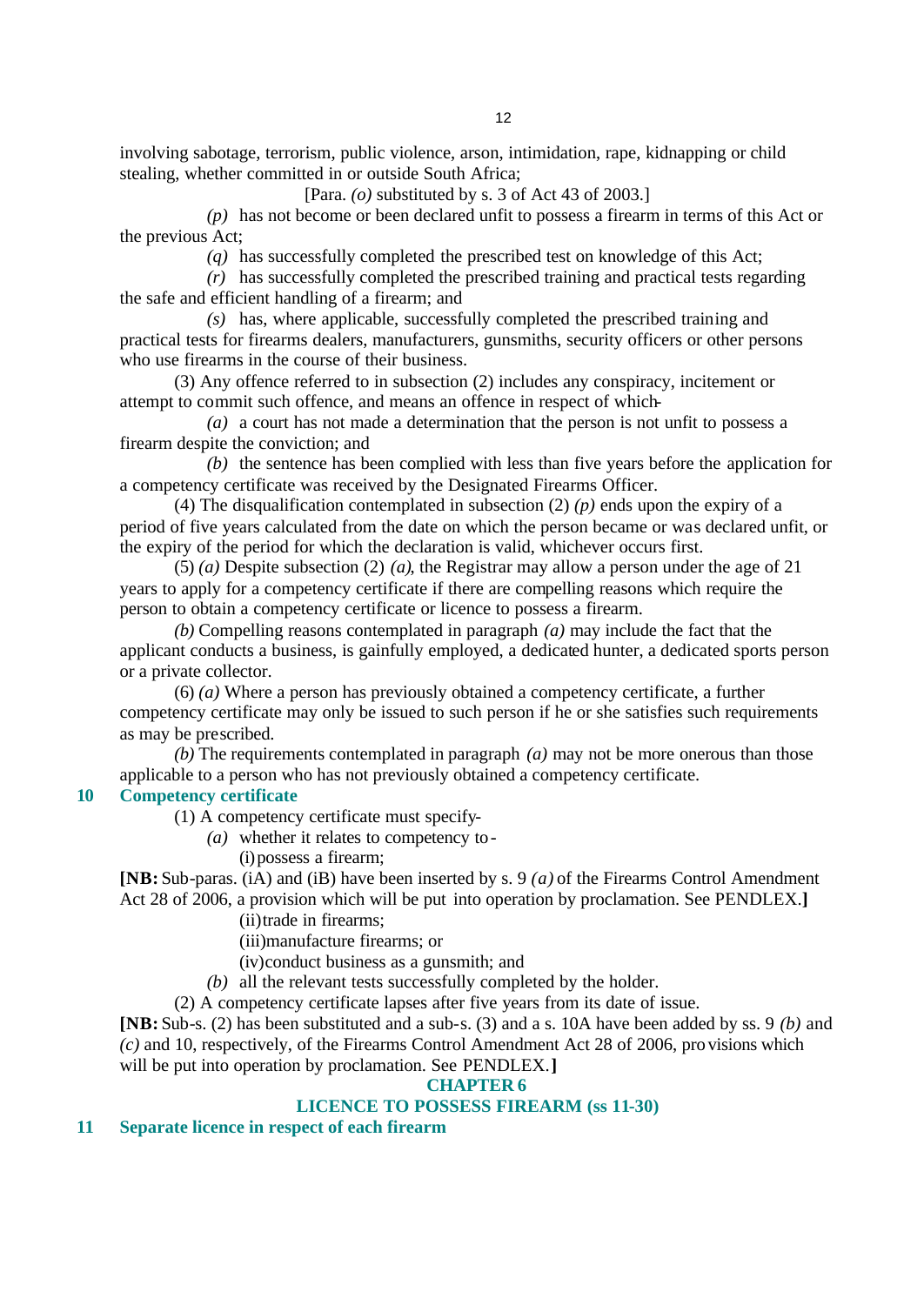(1) The Registrar must issue a separate licence in respect of each firearm licensed in terms of this Chapter.

(2) Despite subsection (1), the Registrar may issue to a person a single document containing licences in respect of more than one firearm.

# **12 Additional licences**

(1) The Registrar may issue an additional licence in respect of a firearm contemplated in section 13, 14, 15 and 16 to every person who resides on the same premises as the holder of the licence in respect of the firearm in question.

(2) Every holder of an additional licence must comply with all the requirements for the issue of a licence in respect of the firearm in question.

(3) If the holder of an additional licence contemplated in subsection (1) moves from the premises in question, such additional licence lapses and the person to whom such licence was issued must return that licence to the Registrar forthwith.

# **13 Licence to possess firearm for self-defence**

(1) A firearm in respect of which a licence may be issued in terms of this section is any-

- *(a)* shotgun which is not fully or semi-automatic; or
- *(b)* handgun which is not fully automatic.
- (2) The Registrar may issue a licence under this section to any natural person who-
	- *(a)* needs a firearm for self-defence; and

*(b)* cannot reasonably satisfy that need by means other than the possession of a

firearm.

(3) No person may hold more than one licence issued in terms of this section.

(4) A firearm in respect of which a licence has been issued in terms of this section may be used where it is safe to use the firearm and for a lawful purpose.

# **14 Licence to possess restricted firearm for self-defence**

(1) For purposes of this Act, a restricted firearm is any-

*(a)* semi-automatic rifle or shotgun, which cannot readily be converted into a fully automatic firearm; or

*(b)* firearm declared by the Minister, by notice in the *Gazette*, to be a restricted firearm.

(2) A notice contemplated in subsection (1) *(b)* must be tabled in Parliament at least 14 days before publication thereof if Parliament is then sitting, and if Parliament is not sitting, within seven days after the commencement of the next sitting.

(3) A notice contemplated in subsection (1) *(b)* will be of full force and effect until withdrawn by the Minister or by a resolution of Parliament.

(4) The Registrar may issue a licence in terms of this section to any natural person who shows that a firearm contemplated in section 13 (1) will not provide sufficient protection, and who submits reasonable information to motivate the need for a restricted firearm for self-defence purposes.

(5) No person may hold more than one licence issued in terms of this section.

(6) A firearm in respect of which a licence has been issued in terms of this section may be used where it is safe to use the firearm and for a lawful purpose.

## **15 Licence to possess firearm for occasional hunting and sports-shooting**

(1) A firearm in respect of which a licence may be issued in terms of this section is any-

- *(a)* handgun which is not fully automatic;
- *(b)* rifle or shotgun which is not fully or semi-automatic; or
- *(c)* barrel, frame or receiver of a handgun, rifle or shotgun contemplated in paragraph

*(a)* or *(b)*,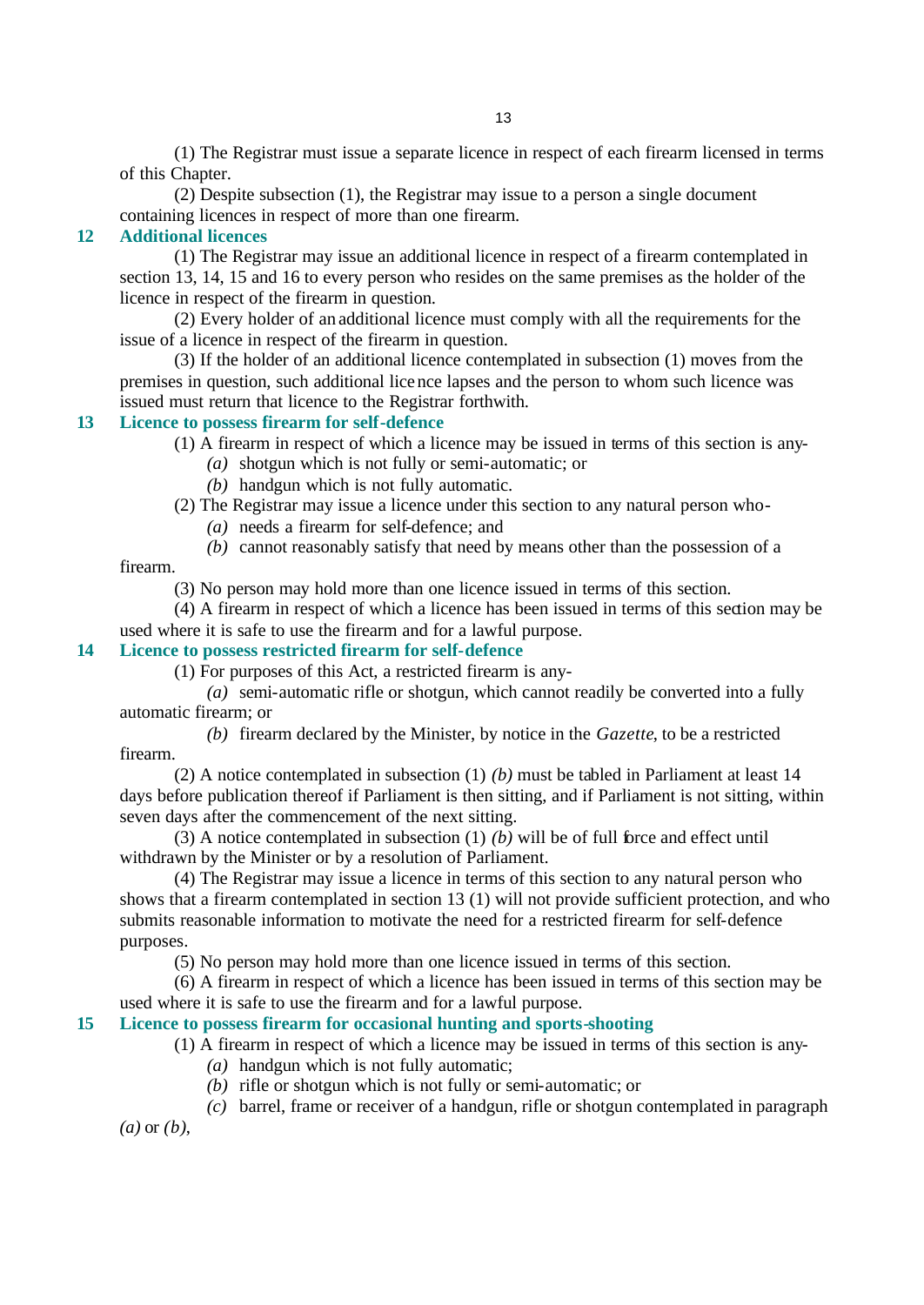and which is not a restricted firearm.

(2) The Registrar may issue a licence in terms of this section to any natural person who is an occasional hunter or occasional sports person.

(3) *(a)* Subject to paragraphs *(b)*, *(c)* and *(d)*, no person may hold more than four licences issued in terms of this section.

*(b)* If a person holds a licence issued in terms of section 13, he or she may only hold three licences issued in terms of this section.

*(c)* A person may not hold more than one licence in respect of a handgun contemplated in subsection (1) *(a)*.

*(d)* If a person contemplated in paragraph *(a)* holds any additional licences contemplated in section 12 in respect of a firearm contemplated in this section and section 13, the number of licences which that person may hold must be reduced by the number of such additional licences held.

(4) A firearm in respect of which a licence has been issued in terms of this section may be used where it is safe to use the firearm and for a lawful purpose.

## **16 Licence to possess firearm for dedicated hunting and dedicated sports-shooting**

(1) A firearm in respect of which a licence may be issued in terms of this section is any- *(a)* handgun which is not fully automatic;

*(b)* rifle or shotgun which is not fully automatic;

*(c)* semi-automatic shotgun manufactured to fire no more than five shots in

succession without having to be reloaded; or

[Para. *(c)* substituted by s. 4 of Act 43 of 2003.]

**[NB:** Para. *(c)* has been deleted by s. 11 of the Firearms Control Amendment Act 28 of 2006, a provision which will be put into operation by proclamation.**]**

*(d)* barrel, frame or receiver of a handgun, rifle or shotgun contemplated in paragraph *(a)*, *(b)* or *(c)*.

(2) The Registrar may issue a licence in terms of this section to any natural person who is a dedicated hunter or dedicated sports person if the application is accompanied by a sworn statement or solemn declaration from the chairperson of an accredited hunting association or sports-shooting organisation, or someone delegated in writing by him or her, stating that the applicant is a registered member of that association.

(3) A firearm in respect of which a licence has been issued in terms of this section may be used where it is safe to use the firearm and for a lawful purpose.

(4) Every accredited hunting association and sports-shooting organisation must-

*(a)* keep a register which contains such information as may be prescribed; and

*(b)* submit an annual report to the Registrar which contains such information as may be prescribed.

**[NB:** A s. 16A has been inserted by s. 12 of the Firearms Control Amendment Act 28 of 2006, a provision which will be put into operation by proclamation. See PENDLEX.**]**

## **17 Licence to possess firearm in private collection**

(1) *(a)* A firearm which may be possessed in a private collection is any firearm approved for collection by an accredited collectors association.

*(b)* Despite section 4, such prohibited firearm as may be prescribed may be licensed under this section.

(2) The Registrar may issue a licence in terms of this section to a private collector if the application is accompanied by a sworn statement or solemn declaration from the chairperson of an accredited collectors association, or someone delegated in writing by him or her, stating that the applicant is a registered member of that association.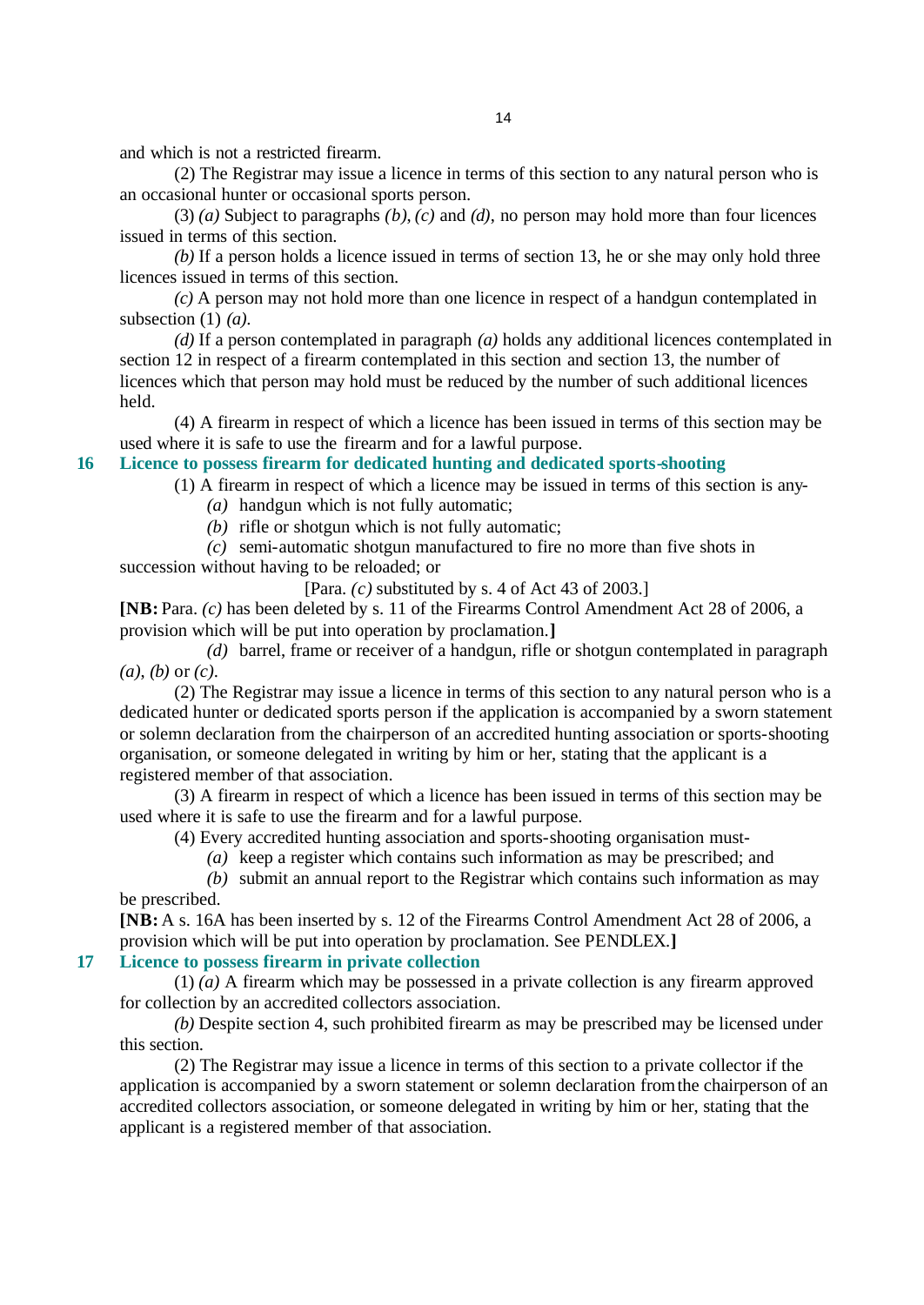(3) The holder of a licence issued in terms of this section-

*(a)* must store the firearm at the place specified in the licence; and

*(b)* may only display the firearm in accordance with such safety measures as may be prescribed.

(4) A firearm in respect of which a licence has been issued in terms of this section may be used where it is safe to use the firearm and for a lawful purpose.

**[NB:** S. 17 has been substituted by s. 13 of the Firearms Control Amendment Act 28 of 2006, a provision which will be put into operation by proclamation. See PENDLEX.**]**

# **18 Permit to possess ammunition in private collection**

(1) Ammunition which may be possessed in a private collection is any ammunition approved for collection by an accredited collectors association.

(2) *(a)* The Registrar may, subject to such conditio ns as may be prescribed, issue a permit in terms of this section to a private collector if the application is accompanied by a sworn statement or solemn declaration from the chairperson of an accredited collectors association, or someone delegated in writing by him or her, stating that the applicant is a registered member of that association.

[Para. *(a)* substituted by s. 5 of Act 43 of 2003.]

*(b)* A collector contemplated in paragraph *(a)* may not possess more than 200 rounds of ammunition of any particular calibre unless the Registrar approves the possession of a higher number in writing.

(3) The holder of a permit issued in terms of this section may not discharge any ammunition in his or her collection.

(4) The holder of a permit issued in terms of this section-

*(a)* must store the ammunition at the place specified in the permit; and

*(b)* may only display the ammunition in accordance with such safety measures as may be prescribed.

(5) Despite section 4, the holder of a permit issued in terms of this section may possess projectiles and cartridges manufactured to be discharged by prohibited firearms if the propellant, high explosive and primer of the projectiles and cartridges have been removed or deactivated. **[NB:** Sub-s. (5) has been substituted by s. 14 of the Firearms Control Amendment Act 28 of 2006, a provision which will be put into operation by proclamation. See PENDLEX.**]**

# **19 Licence to possess a firearm, and permit to possess ammunition, in public collection**

(1) The Registrar may issue a licence to possess a firearm in a public collection, a permit to possess ammunition in a public collection, or both such permit and licence, to a public collector. **[NB:** Sub-s. (1) has been substituted by s. 15 *(a)* of the Firearms Control Amendment Act 28 of 2006, a provision which will be put into operation by proclamation. See PENDLEX.**]**

(2) Despite section 4-

and

*(a)* such prohibited firearm as may be prescribed may be licensed under this section;

**[NB:** Para. *(a)* has been substituted by s. 15 *(b)* of the Firearms Control Amendment Act 28 of 2006, a provision which will be put into operation by proclamation. See PENDLEX.**]**

*(b)* the holder of a permit issued in terms of this section may possess projectiles and cartridges manufactured to be discharged by prohibited firearms if the propellant, high explosive and primer of the projectiles and cartridges have been removed or deactivated. **[NB:** Para. *(b)* has been substituted by s. 15 *(b)* of the Firearms Control Amendment Act 28 of

2006, a provision which will be put into operation by proclamation. See PENDLEX.**]**

(3) The holder of a permit contemplated in subsection (1) may not possess more than 200 rounds of ammunition of any particular calibre unless the Registrar approves the possession of a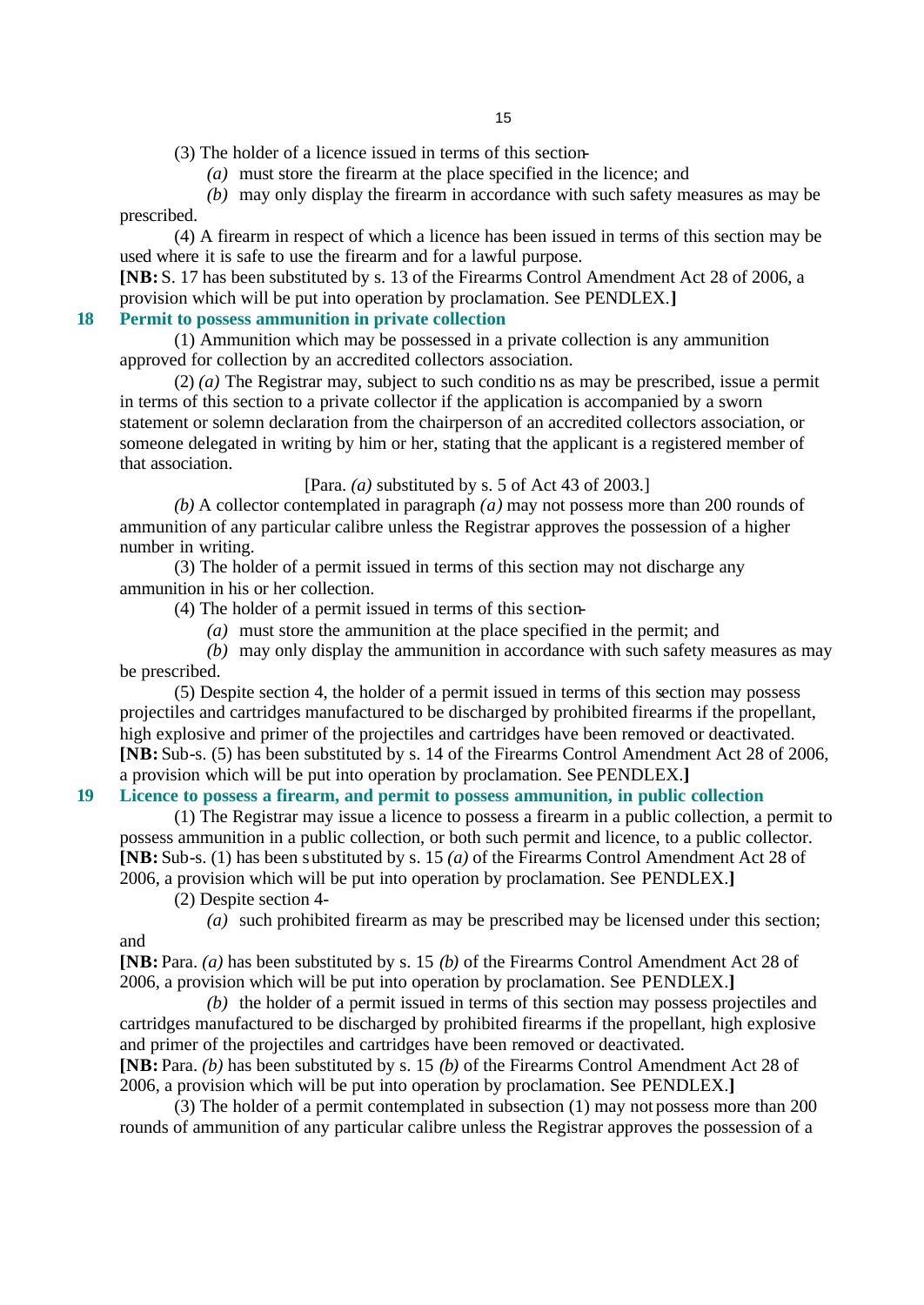higher number in writing.

(4) A firearm in respect of which a licence has been issued in terms of this section and ammunition in respect of which a permit has been issued in terms of this section, may only be displayed-

*(a)* in an accredited museum; and

*(b)* in accordance with such safety measures as may be prescribed.

**[NB:** Sub-s. (4) has been substituted and a sub-s. (4A) has been inserted by s. 15 *(c)* and *(d)*, respectively, of the Firearms Control Amendment Act 28 of 2006, provisions which will be put into operation by proclamation. See PENDLEX.**]**

(5) A firearm in respect of which a licence has been issued in terms of this section may only be used on an accredited shooting range in accordance with the rules of that shooting range and in accordance with such conditions as the Registrar may impose.

(6) The holder of a permit issued in terms of this section may not discharge any ammunition in his or her collection.

## **20 Licence to possess firearm for business purposes**

(1) *(a)* A firearm in respect of which a licence may be issued in terms of this section is any firearm other than a prohibited firearm.

*(b)* Despite paragraph *(a)*, a licence in respect of a prohibited firearm may be issued to a person contemplated in subsection (2) *(c)* but such person may only provide the prohibited firearm for use in theatrical, film or television productions and then only if the prior written approval of the Registrar has been obtained and on such conditions as the Registrar may impose.

(2) The Registrar may issue a licence in terms of this section to-

*(a)* a security service provider;

[Para. *(a)* substituted by s. 6 *(a)* of Act 43 of 2003.]

*(b)* a person who is accredited to provide training in the use of firearms;

*(c)* a person who is accredited to provide firearms for use in theatrical, film or television productions;

*(d)* a person who is accredited as a game rancher;

[Para. *(d)* substituted by s. 6 *(b)* of Act 43 of 2003.]

*(e)* a person who is accredited to conduct business in hunting; or

*(f)* any person who is accredited to use firearms for such other business purpose as the Registrar may determine.

(3) A licence issued in terms of this section must specify the business purpose in respect of which it is issued.

(4) A firearm in respect of which a licence was issued in terms of this section may only be used as specified in the licence.

(5) *(a)* The ho lder of a licence issued in terms of this section may only provide the firearm for use by another person subject to such conditions as may be prescribed.

*(b)* A security service provider which holds a licence to possess a firearm for business use may only provide the firearm to a security officer in its service who holds a competency certificate.

[Para. *(b)* substituted by s. 6 *(c)* of Act 43 of 2003.]

(6) Every holder of a licence issued in terms of this section must-

*(a)* keep a register of all firearms in its possession containing such information as may be prescribed; and

*(b)* store and transport the firearms as may be prescribed.

(7) The holder of a licence issued in terms of this Act must, at the request of a police official, produce for inspection-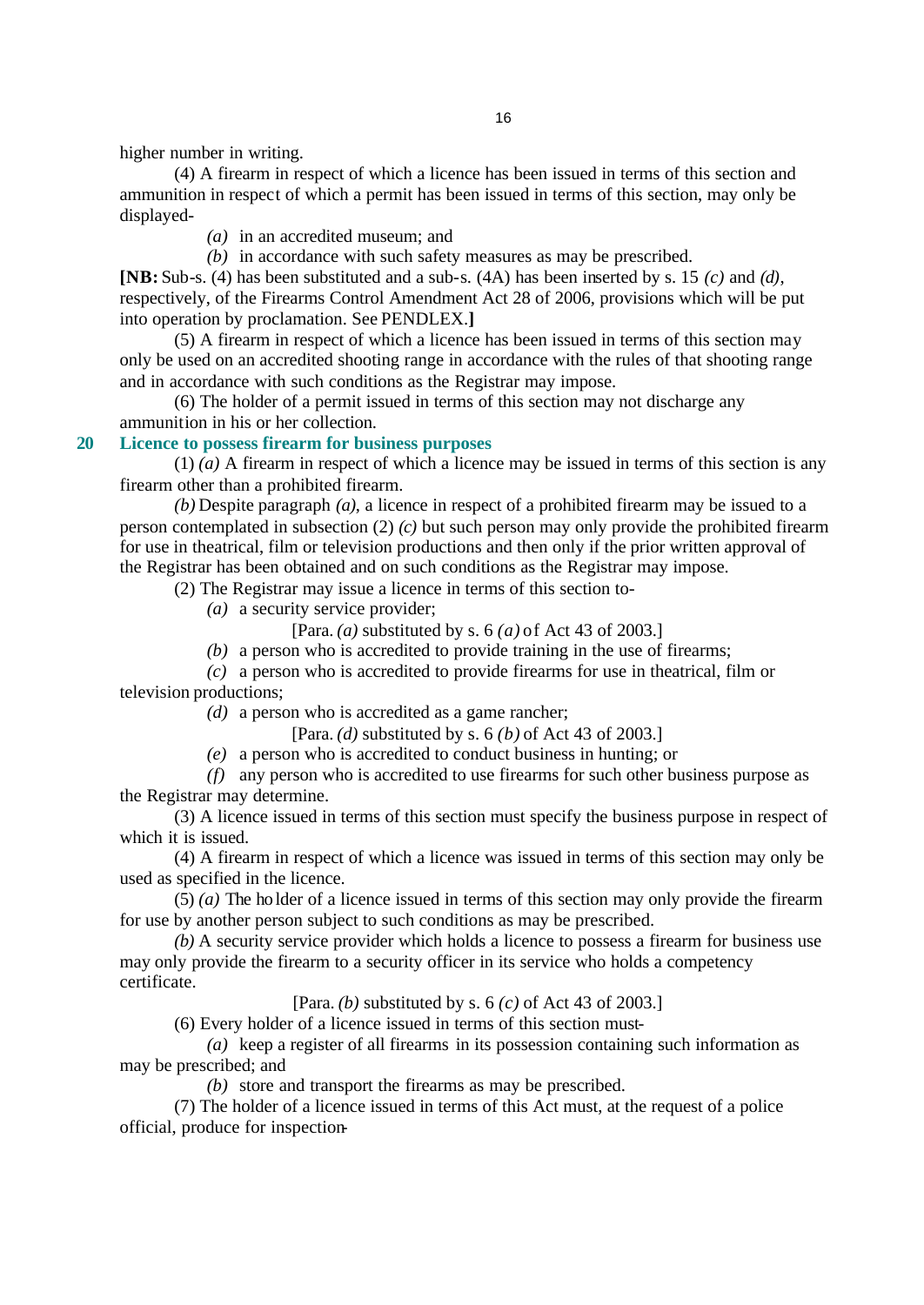- *(a)* any firearm and ammunition in its possession or under its control; and
- *(b)* every licence issued in terms of this section.

# **21 Temporary authorisation to possess firearm**

(1) The Registrar may issue a temporary authorisation to possess a firearm to any person, including a non-citizen-

- *(a)* for such period as the Registrar may determine; and
- *(b)* subject to such conditions as may be prescribed and imposed by the Registrar.

(2) The Registrar may at any time withdraw an authorisation if any condition contemplated in subsection (1) *(b)* is not complied with.

**[NB:** Sub-s. (2) has been substituted by s. 16 of the Firearms Control Amendment Act 28 of 2006, a provision which will be put into operation by proclamation. See PENDLEX.**]**

(3) The Office of the Central Firearms Register must keep a record containing such information as may be prescribed in respect of all authorisations issued in terms of this section.

(4) The Registrar must submit an annual report to the Minister containing such information as may be prescribed in respect of all authorisations issued in terms of this section.

(5) A firearm in respect of which an authorisation has been issued in terms of this section may be used only-

*(a)* if the Registrar by endorsement on the authorisation permits such use; and

*(b)* in accordance with such conditions as may be prescribed and imposed by the Registrar.

(6) A firearm in respect of which an authorisation has been issued in terms of this section may be disposed of only with the written consent of the Registrar and subject to such conditions as he or she may impose.

# **22 Holder of licence may allow another person to use firearm**

Despite anything to the contrary in this Act but subject to section 120 (5), any person who is at least 21 years of age and the holder of a licence to possess a firearm issued in terms of this Act may allow any other person to use that firearm while under his or her immediate supervision where it is safe to use the firearm and for a lawful purpose.

**[NB:** S. 22 has been substituted by s. 17 of the Firearms Control Amendment Act 28 of 2006, a provision which will be put into operation by proclamation. See PENDLEX.**]**

## **23 Identification marks on firearms**

(1) No firearm licence may be issued unless the firearm bears the manufacturer's serial number or any other mark by which the firearm can be identified.

(2) The identification number must be stamped and the mark affixed in the prescribed manner on the barrel and the frame, or the barrel and the receiver, of the firearm.

[Sub-s. (2) substituted by s. 7 of Act 43 of 2003.]

(3) Despite subsections (1) and (2), the Registrar may, on good cause shown by the applicant and subject to such conditions as the Registrar may impose, issue a licence in respect of a firearm which does not comply with the provisions of those subsections.

(4) The Registrar may direct that any firearm in respect of which an application for a licence has been made, be marked with such additional identification mark as he or she may determine.

(5) No person may erase, alter or in any other manner tamper with the manufacturer's serial number or any other identification mark on a firearm with the intention of changing the identity of the firearm.

(6) A person who is in possession of a firearm of which the manufacturer's serial number or other identification mark has been erased, altered or in any other manner tampered with or has become illegible, must forthwith notify the Registrar of such fact.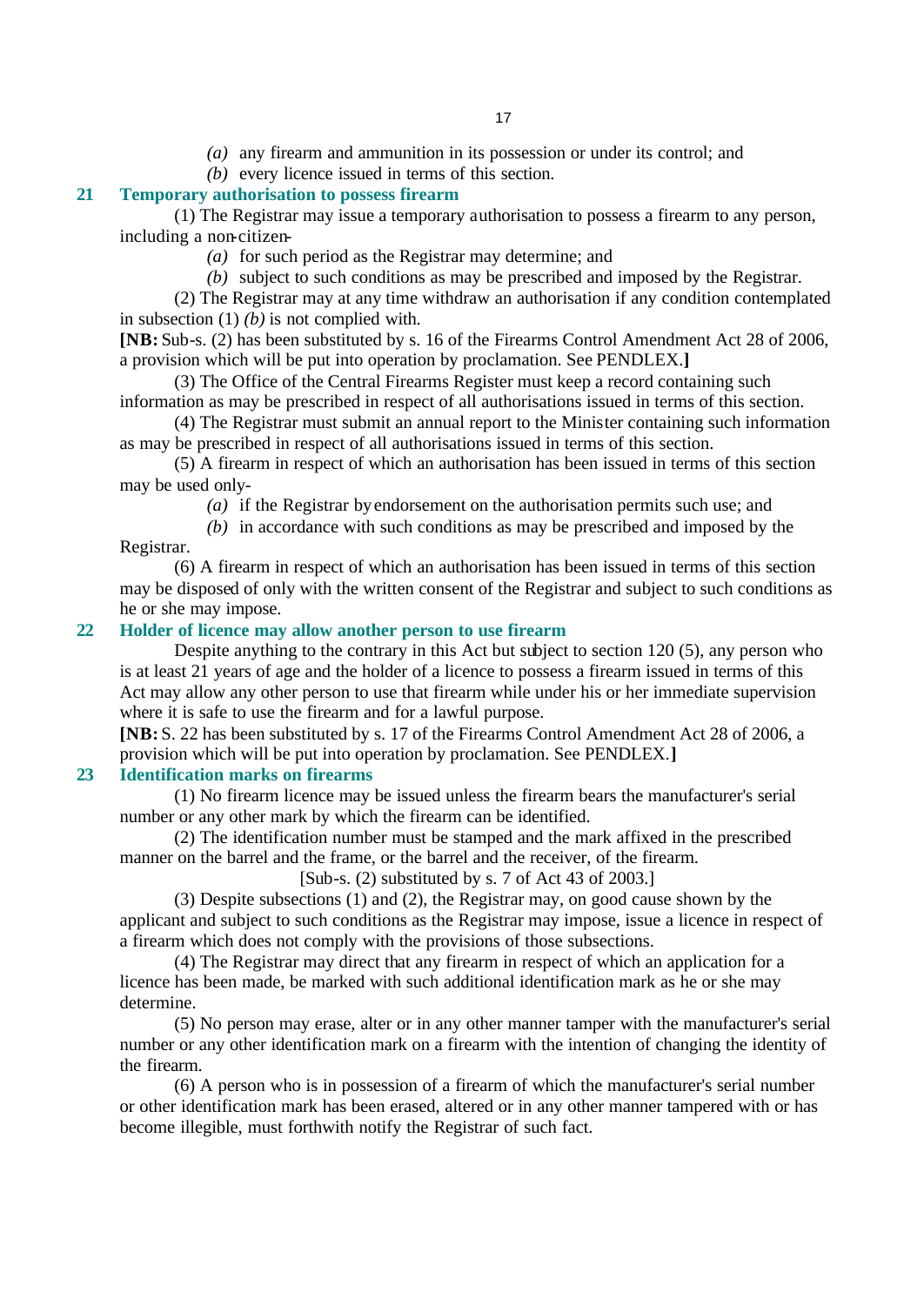(7) The Registrar may direct in writing that such firearm be marked with such identification mark as he or she may determine.

## **24 Renewal of firearm licences**

(1) The holder of a licence issued in terms of this Chapter who wishes to renew the licence must at least 90 days before the date of expiry of the licence apply to the Registrar for its renewal.

(2) The application must be-

*(a)* accompanied by such information as may be prescribed; and

*(b)* delivered to the Designated Firearms Officer responsible for the area in which the applicant ordinarily resides or in which the applicant's business is, as the case may be.

(3) No application for the renewal of a licence may be granted unless the applicant shows that he or she has continued to comply with the requirements for the licence in terms of this Act.

(4) If an application for the renewal of a licence has been lodged within the period provided for in subsection (1), the licence remains valid until the application is decided.

# **25 Notification of change of address**

(1) The holder of a licence, permit or authorisation issued in terms of this Chapter must in writing notify the Registrar of any change in his or her physical or postal address within 30 days of such change occurring.

(2) The Registrar must within 30 days after receiving a notice referred to in subsection (1) acknowledge receipt of that notice in writing.

# **26 Notification of change of circumstances**

(1) The holder of a licence, permit or authorisation issued in terms of this Chapter must notify the Registrar in writing within 30 days if there is any change with regard to any information which was submitted in respect of the application for the issue of that licence, permit or authorisation.

(2) The Registrar must within 30 days after receiving a notice referred to in subsection (1) acknowledge receipt of that notice in writing.

# **27 Period of validity of licence or permit**

A licence or permit mentioned in Column 2 of the Table below remains valid for the period mentioned in Column 3 of that Table.

| n number | Type of licence or permit                                                         | d of validity |
|----------|-----------------------------------------------------------------------------------|---------------|
| 13       | Licence to possess firearm for self-defence                                       | ve years      |
| 14       | Licence to possess restricted firearm for self-defence                            | vo years      |
| 15       | icence to possess firearm for occasional hunting and sports -shooting             | en vears      |
| 16       | ce to possess firearm for dedicated hunting and dedicated sports-shooting         | en years      |
| 17       | Licence to possess firearm in private collection                                  | en years      |
| 18       | Permit to possess ammunition in private collection                                | en years      |
| 19       | e to possess firearm, and permit to possess ammunition, in public collection      | en years      |
| 20       | icence to possess firearm for business purposes: Business in hunting.             | ve years      |
| 20       | cence to possess firearm for business purposes: Business other than in<br>hunting | vo years      |

# **TABLE - PERIOD OF VALIDITY OF LICENCE OR PERMIT**

**[NB:** S. 27 has been substituted by s. 18 of the Firearms Control Amendment Act 28 of 2006, a provision which will be put into operation by proclamation. See PENDLEX.**]**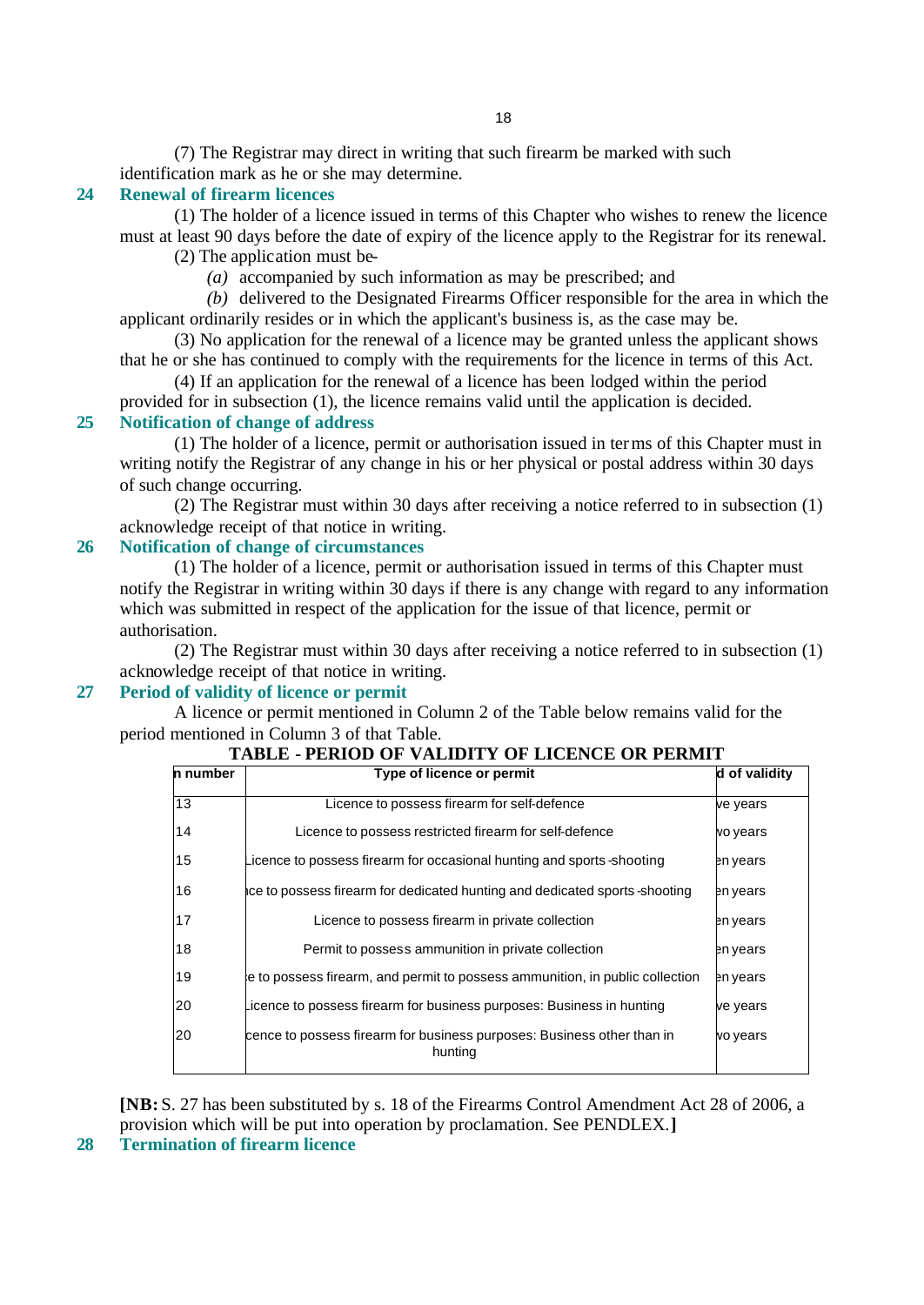(1) A licence issued in terms of this Chapter terminates-

*(a)* upon the expiry of the relevant period contemplated in section 27, unless renewed in terms of section 24;

*(b)* if surrendered by the holder of the licence to the Registrar;

*(c)* if the holder of the licence becomes or is declared unfit to possess a firearm in terms of section 102 or 103; or

*(d)* if it is cancelled in terms of this Act.

(2) The Registrar may, by notice in writing, cancel a licence issued in terms of this Chapter if the holder of the licence-

*(a)* no longer qualifies to hold the licence; or

*(b)* has contravened or failed to comply with any provision of this Act or any condition specified in the licence.

(3) A notice contemplated in subsection (2) may only be issued if the Registrar has-

*(a)* given the holder of the licence 30 days' notice in writing to submit written representations as to why the licence should not be cancelled; and

*(b)* duly considered any representations received and all the facts pertaining to the matter.

(4) *(a)* If a notice contemplated in subsection (2) is issued, the former holder of the licence must dispose of the firearm in question through a dealer or in such manner as the Registrar may determine.

*(b)* The disposal must take place within 60 days after receipt of the notice.

(5) If the firearm is not disposed of within 60 days, it must be forfeited to the State and the former holder of the licence must surrender it immediately at such place and in such manner as the Registrar may determine.

(6) Any period contemplated in this section may be extended by the Registrar on good cause shown.

## **29 Defaced, lost or stolen licences, permits and authorisations**

(1) If a licence, permit or authorisation issued in terms of this Chapter is lost or stolen, the holder of the licence, permit or authorisation must inform the Registrar of such loss or theft within 24 hours of the discovery of the loss or theft.

(2) If a licence, permit or authorisation issued in terms of this Chapter is defaced, lost or stolen, the holder of the licence, permit or authorisation must within seven days of the discovery of the defacement, loss or theft apply to the Registrar in the prescribed form for a copy of the licence, permit or authorisation.

## **30 Central firearms database**

The Registrar must establish and maintain such central firearms database as may be prescribed.

## **CHAPTER 7**

# **LICENCES ISSUED TO PARTICULAR CATEGORIES OF PERSONS - DEALERS, MANUFACTURERS AND GUNSMITHS (ss 31-72)**

*Part 1*

## *Dealers* **(ss 31-44)**

## **31 Prohibition of unlicensed trading in firearms or ammunition**

(1) No person may trade in any firearm or ammunition without a dealer's licence.

(2) Subject to subsection (3), a person who is not a dealer may dispose of a firearm or ammunition only through a dealer or as otherwise provided for in this Act.

(3) A person who wishes to sell or donate a firearm to a willing buyer or donee, as the case may be, may do so without the intervention of a dealer, but on such conditions as the Designated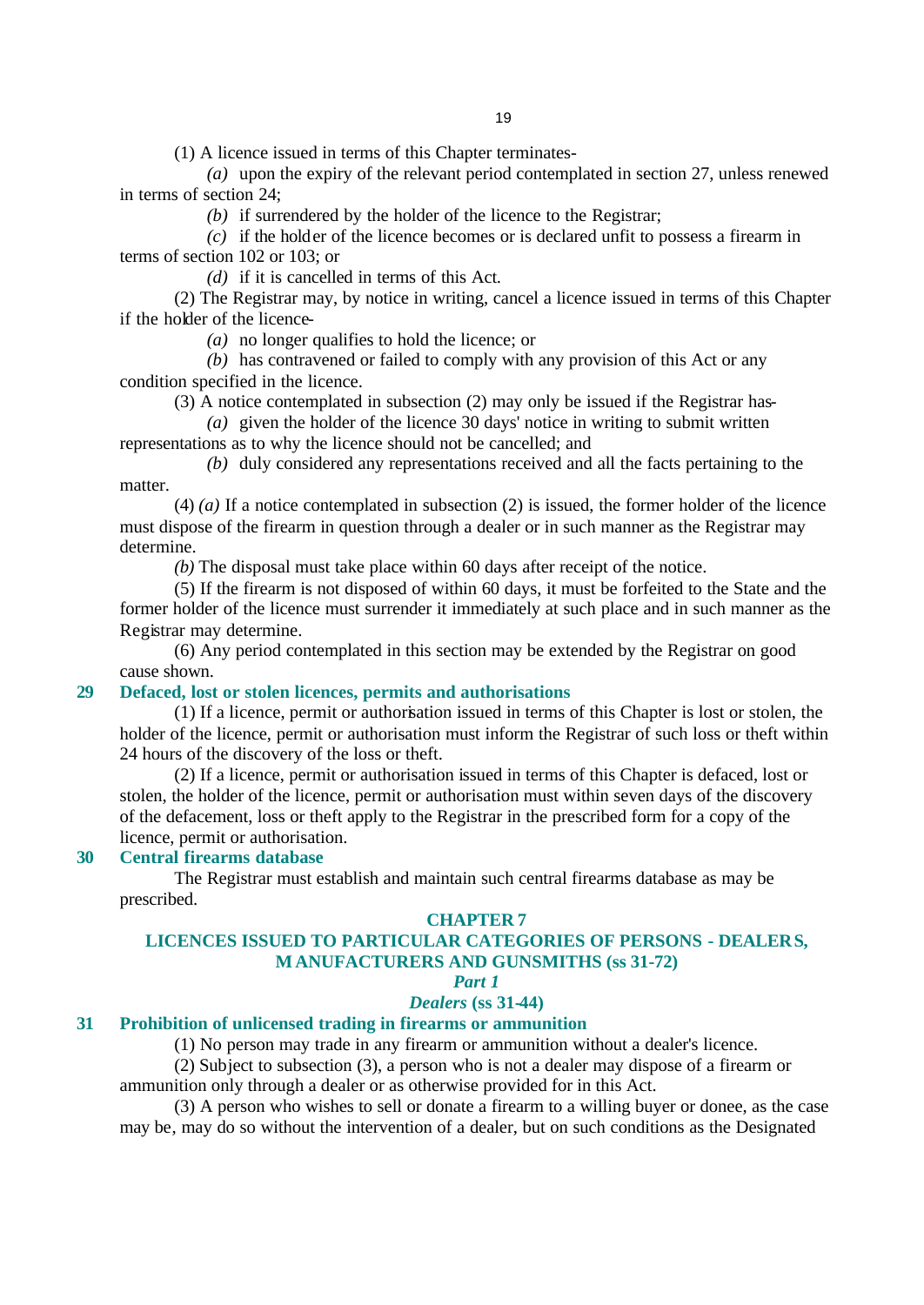Firearms Officer may determine.

**[NB:** S. 31 has been substituted by s. 19 of the Firearms Control Amendment Act 28 of 2006, a provision which will be put into operation by proclamation. See PENDLEX.**]**

# **32 Requirements for dealer's licence**

(1) A dealer's licence may be issued to a person who is a fit and proper person to trade in firearms or ammunition.

(2) Any natural person who engages in trading on behalf of a dealer must hold a competency certificate to trade in firearms and ammunition.

# **33 Conditions imposed on dealer**

The Minister may prescribe-

*(a)* conditions in respect of the issue of a dealer's licence which the Registrar may impose on a dealer; and

*(b)* specifications in respect of the business premises of a dealer.

## **34 Dealer's licence**

The dealer's licence must-

- *(a)* specify the premises in respect of which the licence is issued;
- *(b)* specify the conditions contemplated in section 33; and
- *(c)* contain such other information as may be prescribed.

# **35 Renewal of dealer's licence**

(1) The holder of a dealer's licence who wishes to renew the licence must at least 90 days before the date of expiry of the licence apply in the prescribed form to the Registrar for its renewal.

(2) The application must be-

*(a)* accompanied by such information as may be prescribed; and

*(b)* delivered to the Designated Firearms Officer responsible for the area in which the applicant's business premises are situated.

(3) No application for the renewal of a dealer's licence may be granted unless the applicant satisfies the Registrar that he or she still complies with the requirements for the licence in terms of this Act.

(4) If an application for the renewal of a dealer's licence has been lodged within the period provided for in subsection (1), the licence remains valid until the application is decided.

# **36 Temporary authorisation to trade in firearms and ammunition on premises other than those specified in dealer's licence**

(1) The Registrar may issue a temporary autho risation to a dealer to trade in firearms and ammunition at premises other than those specified in the dealer's licence.

(2) The Minister may prescribe conditions which the Registrar may impose on a licensed dealer in respect of a temporary authorisation issued in terms of this section.

(3) A temporary authorisation to trade in firearms and ammunition must specify the-

- *(a)* premises in respect of which it is issued;
- *(b)* period for which it is issued; and
- *(c)* conditions subject to which it is issued.

(4) The Registrar may at any time, by written notice, withdraw an authorisation issued in terms of this section.

(5) The Office of the Central Firearms Register must keep a record of prescribed information in respect of all authorisations issued in terms of this section.

(6) A dealer to whom a temporary authorisation has been issued must comply with the requirements of subsection (3).

# **37 Change of premises**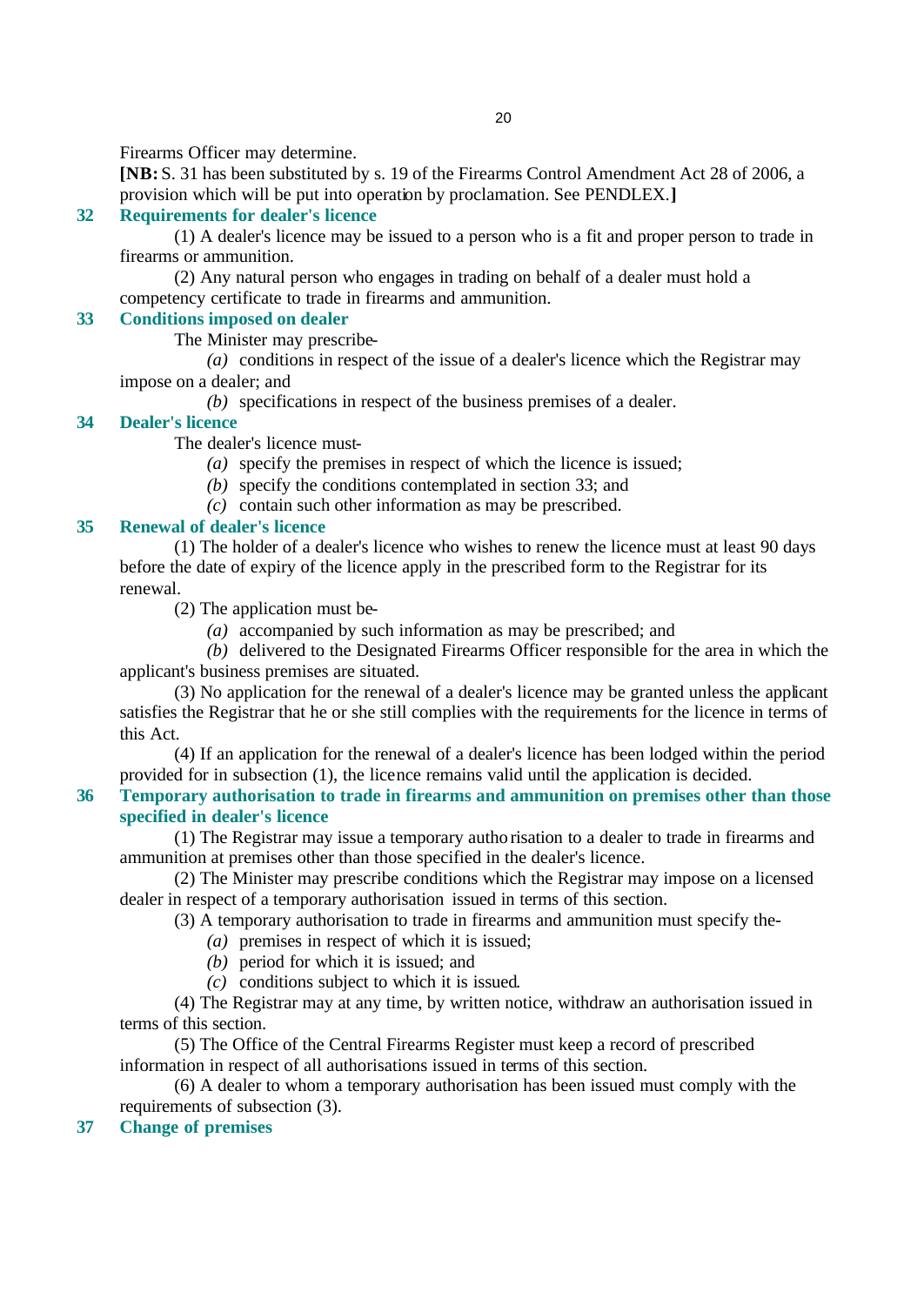(1) A dealer may apply to the Registrar in the prescribed manner for removal of the business from the premises specified in the licence to different premises.

(2) On receipt of the application referred to in subsection (1), the Registrar may endorse the licence or issue a new licence permitting the dealer to conduct the business from the new premises on such conditions as the Registrar may impose.

# **38 Notification of change of circumstances**

(1) The holder of a dealer's licence must notify the Registrar in writing within 30 days if there is any change with regard to any information which was submitted in respect of the application for the issue of that licence.

(2) The Registrar must within 30 days after receiving a notice referred to in subsection (1) acknowledge receipt of that notice in writing.

## **39 Duties of dealer**

(1) A dealer may trade in firearms or ammunition only on premises specified in the dealer's licence.

(2) A dealer may not permit any person to trade in firearms or ammunition on his or her behalf unless that person is in possession of the appropriate competency certificate.

(3) A dealer must keep such registers as may be prescribed and containing such information as may be prescribed at the premises specified in the dealer's licence.

(4) A dealer must keep his or her dealer's licence on the premises specified in the licence.

(5) A dealer must, at the request of any police official, produce for inspection-

- *(a)* any firearms or ammunition that the dealer may have in stock;
	- *(b)* his or her dealer's licence; and
	- *(c)* any register or electronic data kept by the dealer in terms of Part 1 of this Chapter.

(6) A dealer must establish and maintain a workstation which links the registers referred to in subsection (3) to the central dealers database in the prescribed manner.

(7) The Registrar may, on good cause shown on application by a dealer, exempt the dealer from the duties referred to in subsection (6).

(8) Any dealer exempted as contemplated in subsection (7) must submit weekly returns, completed in the prescribed form, to the Office of the Central Firearms Register.

(9) A dealer must comply with any condition imposed under section 33 and specification prescribed under that section.

# **40 Establishment of centralised dealers' database**

The Registrar must establish and maintain such central dealers' database as may be prescribed.

## **41 Suspension of dealer's licence**

(1) The Registrar may suspend a dealer's licence if the Registrar has information in a sworn statement or on solemn declaration that the dealer has committed an offence in terms of this Act for which a sentence of imprisonment for a period of five years or more may be imposed.

(2) A licence may be suspended for not more than seven days without affording the holder of the licence a hearing.

(3) A suspension may endure for a period longer than seven days if the-

*(a)* holder has been afforded an opportunity to make written representations to the

Registrar;

- *(b)* Registrar has given due consideration to the representations;
- *(c)* Registrar deems it necessary in order to achieve the objects of this Act; and
- *(d)* suspension has been confirmed by a court.
- (4) A dealer may not trade for the period during which the licence is suspended.

# **42 Termination of dealer's licence**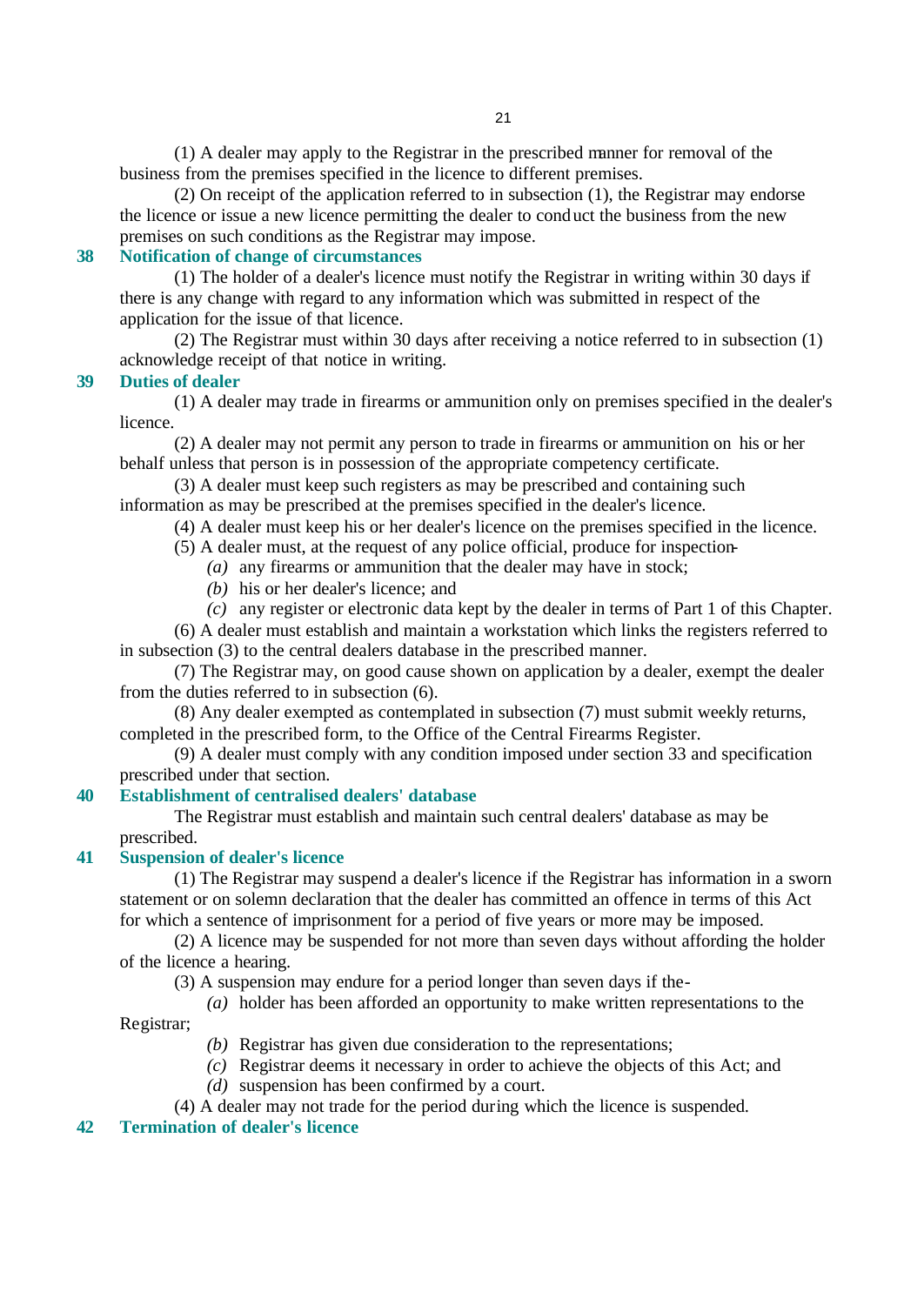22

(1) A dealer's licence terminates-

*(a)* upon the expiry of one year from the date on which it was issued;

**[NB:** Para. *(a)* has been substituted by s. 20 of the Firearms Control Amendment Act 28 of 2006, a provision which will be put into operation by proclamation. See PENDLEX.**]**

*(b)* if surrendered by the dealer to the Registrar;

*(c)* if the holder of the licence becomes or is declared unfit to possess a firearm in terms of section 102 or 103; or

*(d)* if cancelled in terms of this Act.

(2) The Registrar may, by written notice, cancel a dealer's licence if the holder of the licence-

*(a)* no longer qualifies to hold the licence; or

*(b)* has contravened or failed to comply with any provision of this Act or any condition specified in the licence.

(3) A notice contemplated in subsection (2) may only be issued if the Registrar has-

*(a)* given the holder 30 days notice in writing to submit written representations as to why the licence should not be cancelled; and

*(b)* duly considered any representations received and all the facts pertaining to the matter.

(4) *(a)* If a notice contemplated in subsection (2) is issued, the former holder of the licence must dispose of any firearms and ammunition in his or her possession through a dealer or in such manner as the Registrar may determine.

*(b)* The disposal must take place within 60 days after receipt of the notice.

(5) If the firearms and ammunition are not disposed of within 60 days they must be forfeited to the State and the former holder of the licence must surrender them immediately at such place and in such manner as the Registrar may determine.

(6) Any period contemplated in this section may be extended by the Registrar on good cause shown.

# **43 Application of other laws**

A licence issued in terms of Part 1 of this Chapter does not exempt the holder of the licence from having to comply with the provisions of any other law.

## **44 Defaced, lost or stolen licences**

(1) If a dealer's licence is lost or stolen, the holder of the licence must inform the Registrar within 24 hours of the discovery of the loss or theft.

(2) If a dealer's licence is defaced, lost or stolen, the holder of the licence must within seven days of the discovery of the defacement, loss or theft apply to the Registrar in the prescribed manner for a copy of the licence.

## *Part 2*

# *Manufacturers* **(ss 45-58)**

# **45 Prohibition of unlicensed manufacture of firearms and ammunition**

(1) No person may manufacture any firearm or ammunition without a manufacturer's licence.

(2) A manufacturer may only sell firearms and ammunition to a dealer or to the State, and may export firearms and ammunition subject to section 73 (1).

**[NB:** S. 45 has been substituted by s. 21 of the Firearms Control Amendment Act 28 of 2006, a provision which will be put into operation by proclamation. See PENDLEX.**]**

## **46 Requirements for manufacturer's licence**

(1) A manufacturer's licence may be issued to a person who is a fit and proper person to manufacture firearms or ammunition.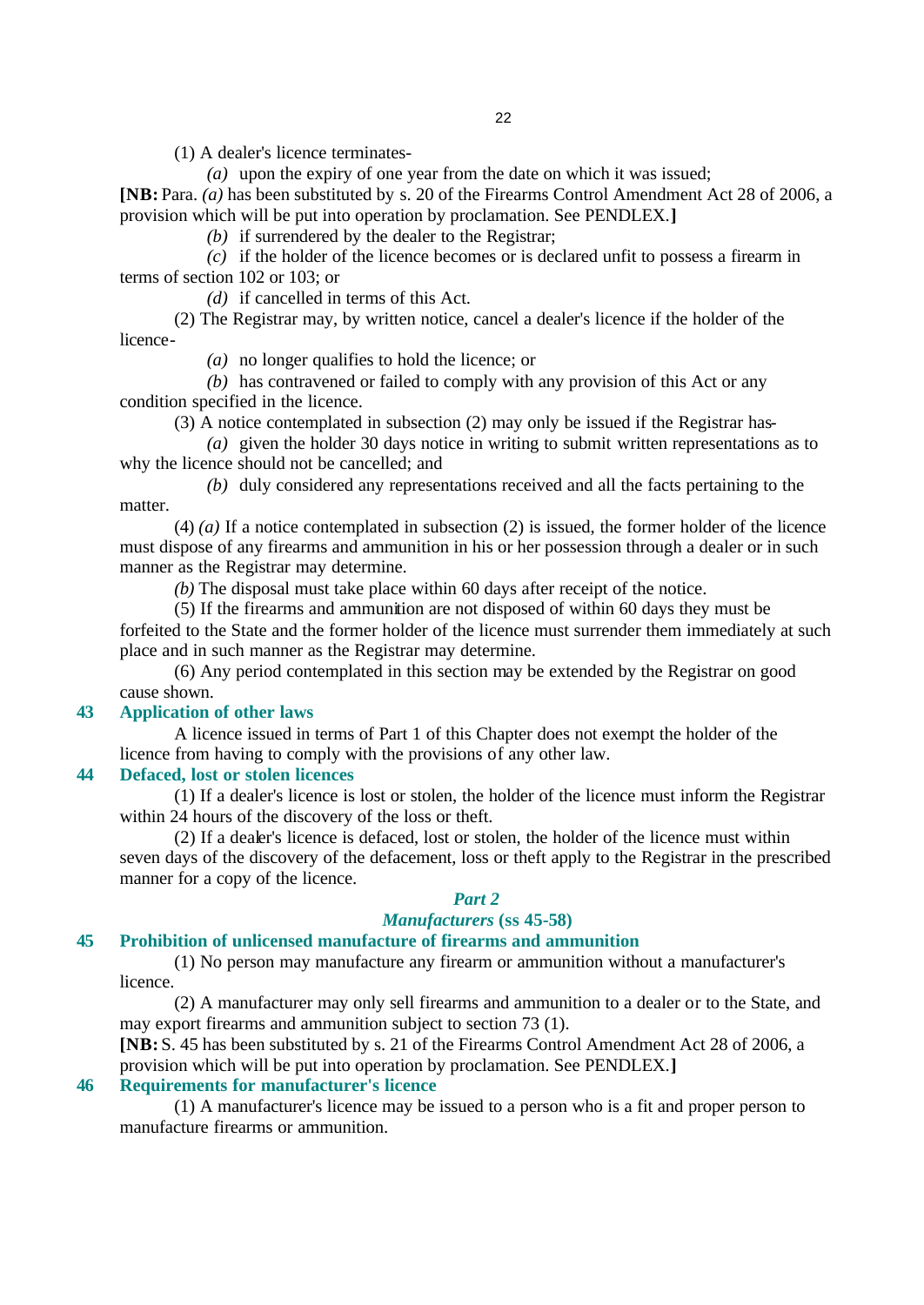(2) The Registrar may only issue a manufacturer's licence to-

*(a)* a manufacturer of firearms if the firearms are manufactured in a factory registered in terms of the Occupational Health and Safety Act, 1993 (Act 85 of 1993); or

*(b)* a manufacturer of ammunition if the ammunition is manufactured in a factory licensed in terms of the Explosives Act, 1956 (Act 26 of 1956).

# **47 Conditions imposed on manufacturer**

The Minister may prescribe-

*(a)* conditions in respect of the issue of a manufacturer's licence which the Registrar may impose on a manufacturer; and

*(b)* specifications in respect of the business premises of a manufacturer.

# **48 Manufacturer's licence**

A manufacturer's licence must-

- *(a)* specify the premises in respect of which the licence is issued;
- *(b)* specify the conditions contemplated in section 47 which are to apply; and

*(c)* contain such other information as may be prescribed.

# **49 Renewal of manufacturer's licence**

(1) The holder of a manufacturer's licence who wishes to renew the licence must apply to the Registrar for its renewal in the prescribed form at least 90 days before the date of expiry of the licence.

(2) The application must be-

*(a)* accompanied by such information as may be prescribed; and

*(b)* delivered to the Designated Firearms Officer responsible for the area in which the applicant's business premises are situated.

(3) No application for renewal of a manufacturer's licence may be granted unless the applicant satisfies the Registrar that he or she has continued to comply with the requirements for the licence in terms of this Act.

(4) If an application for the renewal of a manufacturer's licence has been lodged within the period provided for in subsection (1), the licence remains valid until the application is decided.

# **50 Temporary authorisation to display firearms and ammunition on premises other than those specified in manufacturer's licence**

(1) The Registrar may issue a temporary authorisation to a manufacturer to display firearms and ammunition at premises other than those specified in the manufacturer's licence.

(2) The Minister may prescribe conditions which the Registrar may impose on a manufacturer in respect of a temporary authorisation issued in terms of this section.

(3) A temporary authorisation to display firearms and ammunition must specify-

*(a)* the premises in respect of which it is issued;

- *(b)* the period for which it is issued; and
- *(c)* any conditions subject to which it is issued.

(4) The Registrar may at any time, by written notice, withdraw an authorisation issued in terms of this section.

(5) The Office of the Central Firearms Register must keep a record of prescribed information in respect of all authorisations issued in terms of this section.

(6) A manufacturer to whom a temporary authorisation has been issued must comply with the requirements of subsection (3).

# **51 Change of premises**

(1) A manufacturer may apply to the Registrar in the prescribed manner for removal of the business from the premises specified in the licence to different premises.

(2) On receipt of the application referred to in subsection (1), the Registrar may endorse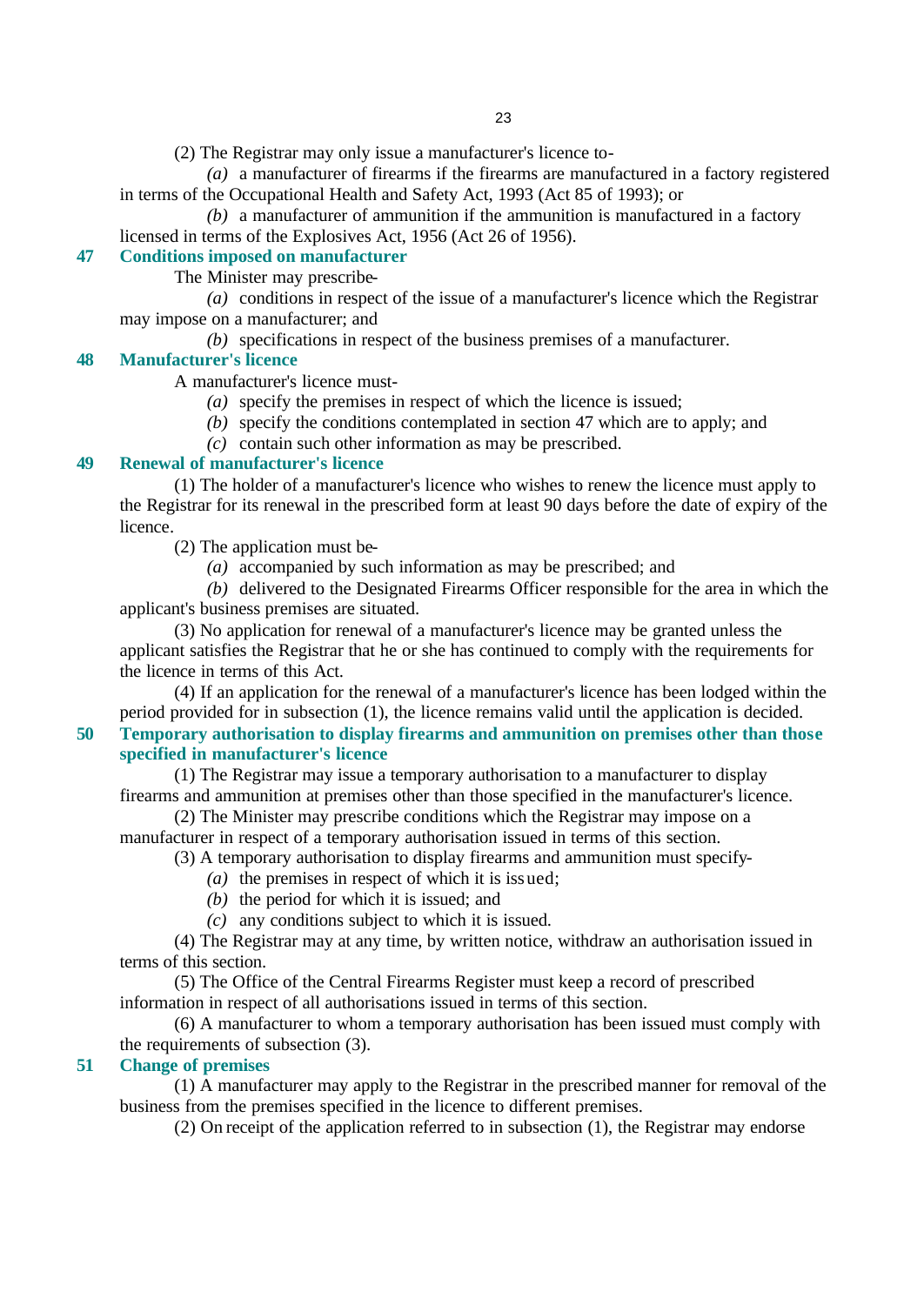the manufacturer's licence or issue a new licence permitting the manufacturer to conduct business from the new premises on such conditions as the Registrar may impose.

(3) Section 46 (2) applies with the necessary changes to an application in terms of this

# section.

# **52 Notification of change of circumstances**

(1) The holder of a manufacturer's licence must notify the Registrar in writing within 30 days if there is any change with regard to any information which was submitted in respect of the application for the issue of that licence.

(2) The Registrar must within 30 days after receiving a notice referred to in subsection (1) acknowledge receipt of that notice in writing.

## **53 Duties of manufacturer**

(1) A manufacturer may manufacture firearms or ammunition only on premises specified in the licence.

(2) A manufacturer must apply or affix such serial number or any other mark to any firearm manufactured by the manufacturer as may be prescribed.

(3) A manufacturer must keep registers containing such information as may be prescribed at the premises specified in the manufacturer's licence.

(4) A manufacturer must keep his or her manufacturer's licence on the premises specified in the licence.

(5) A manufacturer must, at the request of any police official, produce for inspection-

- *(a)* any firearms or ammunition that the manufacturer may have in stock;
	- *(b)* his or her manufacturer's licence; and
- *(c)* any register or electronic data kept by the manufacturer in terms of Part 2 of this Chapter.

(6) A manufacturer must in the prescribed manner establish and maintain a workstation which links the registers referred to in subsection (3) to the central manufacturers' database.

(7) A manufacturer must comply with the conditions specified in the manufacturer's licence.

## **54 Establishment of centralised manufacturers' database**

The Registrar must establish and maintain such central manufacturers' database as may be prescribed.

# **55 Suspension of manufacturer's licence**

(1) The Registrar may suspend a manufacturer's licence if the Registrar has informa tion in a sworn statement or on solemn declaration that the manufacturer has committed an offence in terms of this Act for which a sentence of imprisonment for a period of five years or more may be imposed.

(2) A licence may be suspended for not more than seven days without affording the holder of the licence a hearing.

(3) A suspension may endure for a period longer than seven days if the-

*(a)* holder has been afforded an opportunity to make written representations to the Registrar;

*(b)* Registrar has given due consideration to the representations;

*(c)* Registrar deems it necessary in order to achieve the objects of this Act; and

*(d)* suspension has been confirmed by a court.

(4) A manufacturer may not conduct business as a manufacturer for the period during which the licence is suspended.

# **56 Termination of manufacturer's licence**

(1) A manufacturer's licence terminates-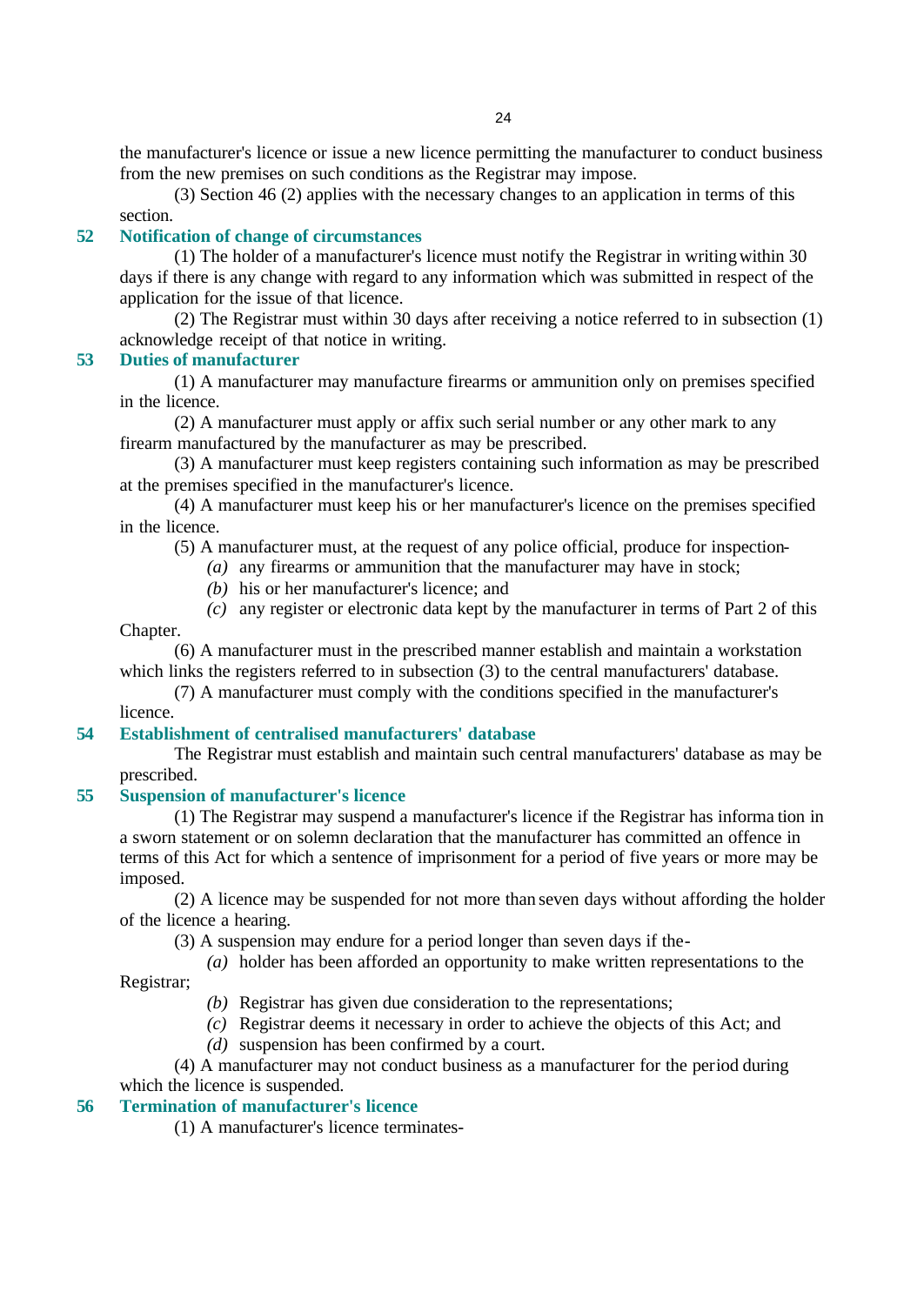*(a)* upon the expiry of one year from the date on which it was issued;

**[NB:** Para. *(a)* has been substituted by s. 22 of the Firearms Control Amendment Act 28 of 2006, a provision which will be put into operation by proclamation. See PENDLEX.**]**

*(b)* if surrendered by the manufacturer to the Registrar;

*(c)* if the manufacturer becomes or is declared unfit to possess a firearm in terms of section 102 or 103; or

*(d)* if cancelled in terms of this Act.

(2) The Registrar may, by written notice, cancel a manufacturer's licence if the holder of the licence-

*(a)* no longer qualifies to hold the licence; or

*(b)* has contravened or failed to comply with any provision of this Act or any condition specified in the licence.

(3) A notice contemplated in subsection (2) may only be issued if the Registrar has-

*(a)* given the holder 30 days' notice in writing to submit written representations as to why the licence should not be cancelled; and

*(b)* duly considered any representations received and all the facts pertaining to the matter.

(4) *(a)* If a notice contemplated in subsection (2) is issued, the former holder of the licence must dispose of any firearms and ammunition in his or her possession through a dealer or in such manner as the Registrar may determine.

*(b)* The disposal must take place within 60 days after receipt of the notice.

(5) If the firearms and ammunition are not disposed of within 60 days they must be forfeited to the State and the former holder of the licence must surrender them immediately at such place and in such manner as the Registrar may determine.

(6) Any period contemplated in this section may be extended by the Registrar on good cause shown.

## **57 Application of other laws**

A licence issued in terms of Part 2 of this Chapter does not exempt the holder of the licence from having to comply with the provisions of any other law.

## **58 Defaced, lost or stolen licences**

(1) If a manufacturer's licence is lost or stolen, the holder of the licence must inform the Registrar within 24 hours of the discovery of the loss or theft.

(2) If a manufacturer's licence is defaced, lost or stolen, the holder of the licence must within seven days of the discovery of the defacement, loss or theft apply to the Registrar in the prescribed manner for a copy of the licence.

# *Part 3*

# *Gunsmiths* **(ss 59-72)**

# **59 Prohibition of certain work**

No person may, without being the holder of a gunsmith's licence or being registered as an apprentice to such holder-

*(a)* alter the mechanism of a firearm so as to enable the discharging of more than one shot with a single depression of the trigger;

- *(b)* alter the calibre of a firearm;
- *(c)* alter the barrel length of a firearm;
- *(d)* alter or remove the serial number or any other identifying mark of a firearm; or
- *(e)* perform such other work as may be prescribed.

[S. 59 amended by s. 8 of Act 43 of 2003.]

## **60 Requirement for gunsmith's licence**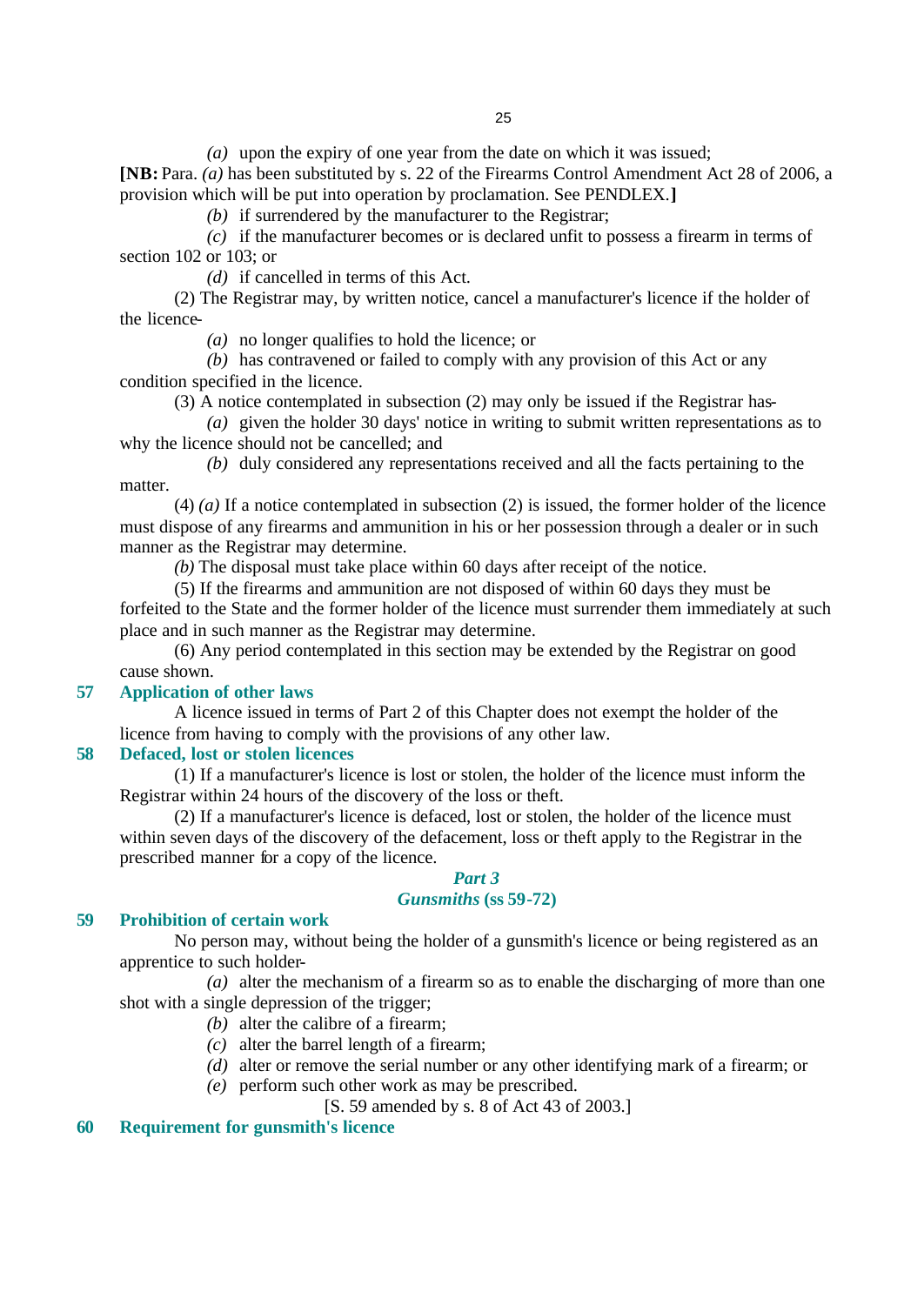A gunsmith's licence may be issued to a person who is a fit and proper person to perform the work contemplated in section 59.

## **61 Conditions imposed on gunsmith**

The Minister may prescribe-

*(a)* conditions in respect of the issue of a gunsmith's licence which the Registrar may impose on a licensed gunsmith; and

*(b)* specifications in respect of the business premises of a gunsmith.

# **62 Gunsmith's licence**

A gunsmith's licence must-

- *(a)* specify the premises in respect of which the licence is issued;
- *(b)* specify any of the conditions contemplated in section 61 which are to apply; and
- *(c)* contain such other information as may be prescribed.

# **63 Renewal of gunsmith's licence**

(1) The holder of a gunsmith's licence who wishes to renew the licence must apply to the Registrar for its renewal at least 90 days before the date of expiry of the licence.

(2) The application must be-

*(a)* accompanied by such information as may be prescribed; and

*(b)* delivered to the Designated Firearms Officer responsible for the area in which the applicant's business premises are situated.

(3) No application for renewal of a gunsmith's licence may be granted unless the applicant satisfies the Registrar that he or she has continued to comply with the requirements for the licence in terms of this Act.

(4) If an application for the renewal of a gunsmith's licence has been lodged within the period provided for in subsection (1), the licence remains valid until the application is decided.

**64 Temporary authorisation to conduct business as gunsmith on premises other than those specified in gunsmith's licence** 

(1) The Registrar may issue a temporary authorisation to a gunsmith to conduct business as a gunsmith at premises other than those specified in the gunsmith's licence.

(2) The Minister may prescribe conditions which the Registrar may impose on a gunsmith in respect of a temporary authorisation issued in terms of this section.

(3) A temporary authorisation to conduct business as a gunsmith must specify the-

- *(a)* premises in respect of which it is issued;
- *(b)* period for which it is issued; and
- *(c)* conditions subject to which it is issued.

(4) The Registrar may at any time, by written notice, withdraw an authorisation issued in terms of this section.

(5) The Office of the Central Firearms Register must keep a record of prescribed information in re spect of all authorisations issued in terms of this section.

(6) A gunsmith to whom a temporary authorisation has been issued must comply with the requirements of subsection (3).

## **65 Change of premises**

(1) A gunsmith may apply to the Registrar in the prescribed manner for removal of the business from the premises specified in the licence to different premises.

(2) On receipt of the application referred to in subsection (1), the Registrar may endorse the gunsmith's licence or issue a new licence permitting the gunsmith to conduct the business from the new premises on such conditions as the Registrar may impose.

# **66 Notification of change of circumstances**

(1) The holder of a gunsmith's licence must notify the Registrar in writing within 30 days if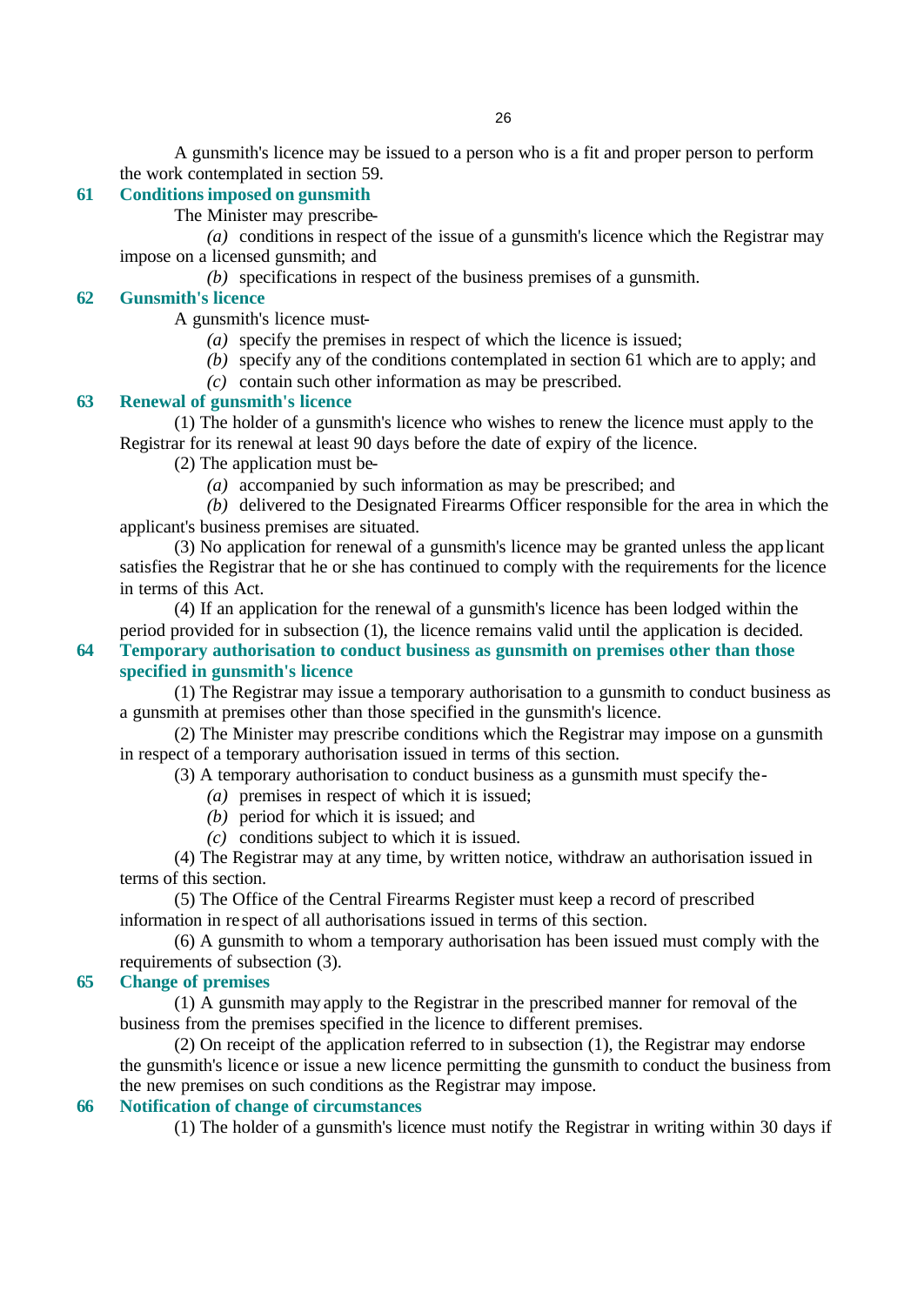there is any change with regard to any information which was submitted in respect of the application for the issue of that licence.

(2) The Registrar must within 30 days after receiving a notice referred to in subsection (1) acknowledge receipt of that notice in writing.

# **67 Duties of gunsmith**

(1) A gunsmith may conduct business as a gunsmith only on premises specified in the gunsmith's licence.

(2) A gunsmith must keep registers containing such information as may be prescribed at the premises specified in the gunsmith's licence.

(3) A gunsmith must keep his or her gunsmith's licence on the premises specified in the licence.

(4) A gunsmith must, at the request of any police official, produce for inspection-

*(a)* any firearms or ammunition that the gunsmith may have in his or her possession;

- *(b)* his or her gunsmith's licence; and
- *(c)* any register or electronic data kept by the gunsmith in terms of Part 3 of this Chapter.

(5) A gunsmith must in the prescribed manner establish and maintain a workstation which links the registers referred to in subsection (2) to the central gunsmiths' database.

(6) The Registrar may, on good cause shown on application by a gunsmith, exempt the gunsmith from the duties referred to in subsection (5).

(7) Any gunsmith exempted as contemplated in subsection (6), must submit weekly returns, completed in the prescribed form, to the Office of the Central Firearms Register.

(8) A gunsmith must comply with any condition imposed under section 61 and specifications prescribed under that section.

## **68 Establishment of centralised gunsmiths' database**

The Registrar must establish and maintain such central gunsmiths' database as may be prescribed.

# **69 Suspension of gunsmith's licence**

(1) The Registrar may suspend a gunsmith's licence if the Registrar has information in a sworn statement or on solemn declaration that the gunsmith has committed an offence in terms of this Act for which a sentence of imprisonment for a period of five years or more may be imposed.

(2) A licence may be suspended for not more than seven days without affording the holder of the licence a hearing.

(3) A suspension may endure for a period longer than seven days if the-

*(a)* holder has been afforded an opportunity to make written representations to the Registrar;

*(b)* Registrar has given due consideration to the representations;

- *(c)* Registrar deems it necessary in order to achieve the objects of this Act; and
- *(d)* suspension has been confirmed by a court.

(4) A gunsmith may not conduct business as a gunsmith for such period as the licence is suspended.

# **70 Termination of gunsmith's licence**

- (1) A gunsmith's licence terminates-
	- *(a)* upon the expiry of one year from the date on which it was issued;

**[NB:** Para. *(a)* has been substituted by s. 22 of the Firearms Control Amendment Act 28 of 2006, a provision which will be put into operation by proclamation. See PENDLEX.**]**

- *(b)* if surrendered by the gunsmith to the Registrar;
- *(c)* if the gunsmith becomes or is declared unfit to possess a firearm in terms of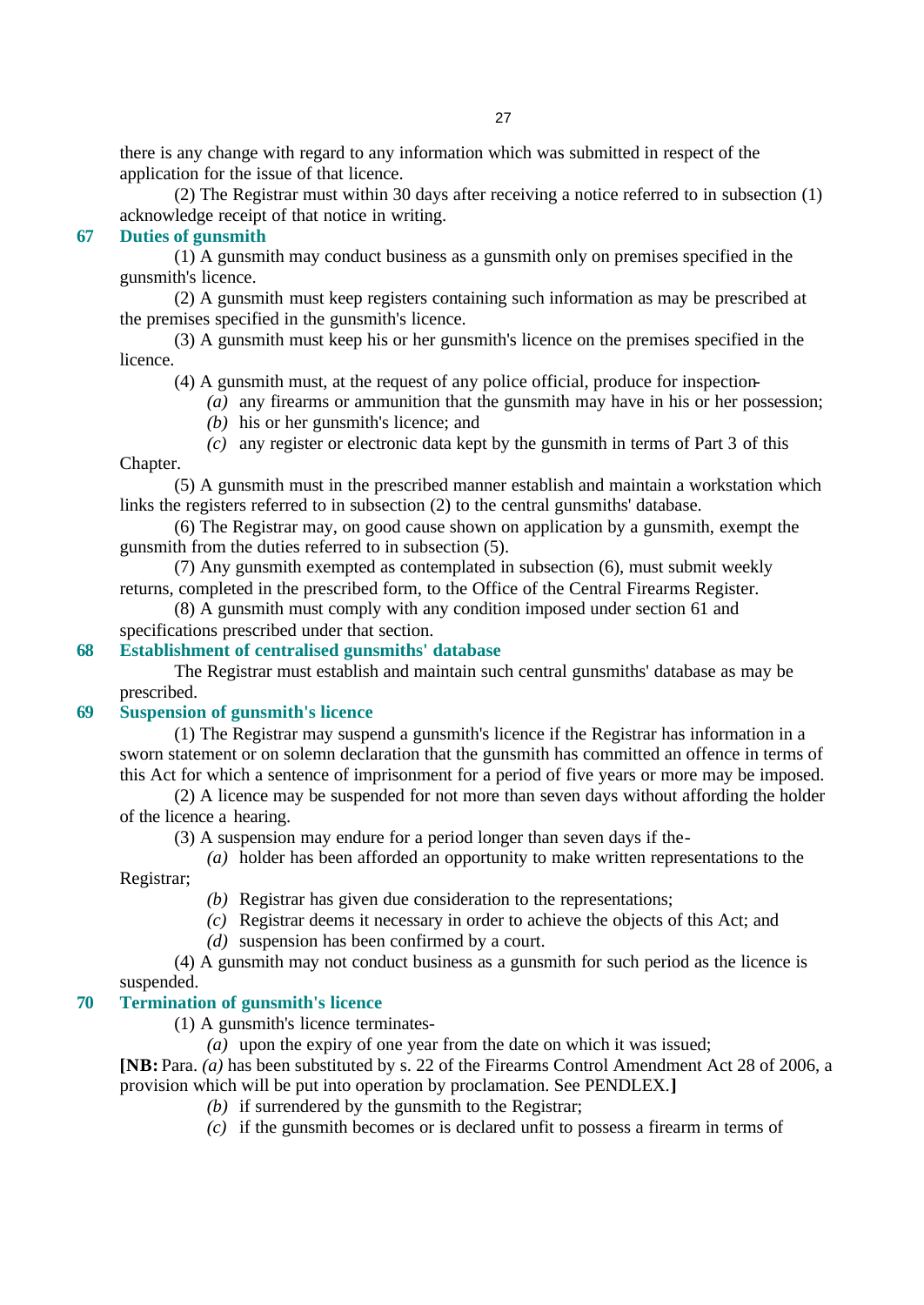section 102 or 103; or

*(d)* if cancelled in terms of this Act.

(2) The Registrar may, by written notice, cancel a gunsmith's licence if the holder of the licence-

*(a)* no longer qualifies to hold the licence; or

*(b)* has contravened or failed to comply with any provision of this Act or any condition specified in the licence.

(3) A notice contemplated in subsection (2) may only be issued if the Registrar has-

*(a)* given the holder 30 days' notice in writing to submit written representations as to why the licence should not be cancelled; and

*(b)* duly considered any representations received and all the facts pertaining to the matter.

(4) If a notice contemplated in subsection (2) is issued, the former holder of the licence must dispose of any firearms and ammunition in his or her possession in such manner as the Registrar may determine.

# **71 Application of other laws**

A licence issued in terms of Part 3 of this Chapter does not exempt the holder of the licence from the obligation to comply with any other law.

## **72 Defaced, lost or stolen licences**

(1) If a gunsmith's licence is lost or stolen, the holder of the licence must inform the Registrar within 24 hours of the discovery of the loss or theft.

(2) If a gunsmith's licence is defaced, lost or stolen, the holder of the licence must within seven days of the discovery of the defacement, loss or theft apply to the Registrar in the prescribed manner for a copy of the licence.

# **CHAPTER 8**

# **IMPORT, EXPORT AND CARRIAGE IN-TRANSIT OF FIREARMS AND AMMUNITION (ss 73-82)**

# **73 Prohibition of import, export or carriage in-transit of firearms and ammunition without permit**

(1) No person may import into or export from South Africa any firearms or ammunition without an import or export permit issued in terms of this Act.

(2) No person may carry in transit through South Africa any firearms or ammunition without an in-transit permit issued in terms of this Act.

**[NB:** S. 73 has been substituted by s. 24 of the Firearms Control Amendment Act 28 of 2006, a provision which will be put into operation by proclamation. See PENDLEX.**]**

# **74 Requirements for import, export or in-transit permit**

(1) An import, export or in-transit permit may be issued to a person who is a fit and proper person to hold such permit.

(2) Unless the Registrar directs otherwise in writing, no import, export or in-transit permit may be issued in respect of any firearm or ammunition which does not bear the prescribed identification marks.

# **75 Conditions imposed on holder of permit**

The Minister may prescribe conditions which the Registrar may impose on the holder of a permit issued in terms of this Chapter.

# **76 Import, export or in-transit permit**

An import, export or in-transit permit must-

- *(a)* specify the conditions contemplated in section 75; and
- *(b)* contain such other information as may be prescribed.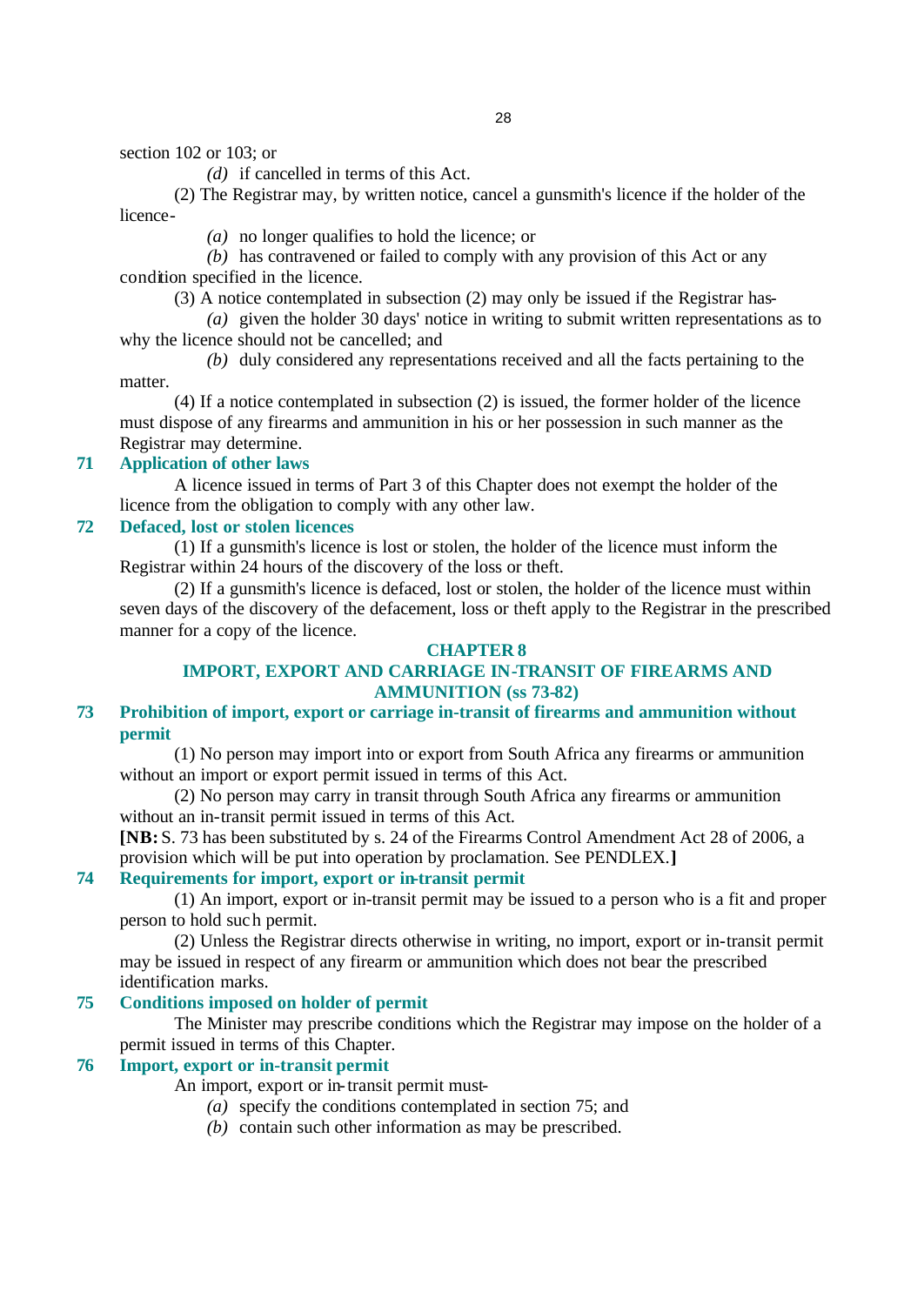# **77 Permit constitutes licence to possess firearm or ammunition**

(1) A permit for the import of a firearm or ammunition also constitutes a licence to possess such firearm or ammunition for such person and period as the Registrar may specify on the permit.

(2) The Registrar may impose such conditions in respect of the posse ssion and use of the relevant firearm or ammunition as may be prescribed, and must, on the permit in question, specify any conditions imposed.

# **78 Duties of holder of permit**

(1) The holder of a permit issued in terms of this Chapter, must at the request of any police official, produce for inspection-

- *(a)* any firearms or ammunition in his or her possession or under his or her control;
- *(b)* his or her permit; and

*(c)* any register or electronic data that may be kept by him or her in terms of this Act. (2) The Registrar may direct the holder of a permit issued in terms of this Chapter to keep and maintain registers containing such information as he or she may direct.

(3) The Registrar may direct the holder of a permit issued in terms of this Chapter to establish and maintain a workstation which complies with such requirements as he or she may direct and which links the registers referred to in subsection (2) to the central importers' and exporters' database.

(4) The holder of a permit issued in terms of this Chapter must comply with the conditions specified in the permit.

# **79 Establishment of central importers' and exporters' database**

The Registrar must establish and maintain such central importers' and exporters' databases as may be prescribed.

# **80 Suspension of import, export and in-transit permits**

(1) The Registrar may suspend an import, export or in-transit permit if the Registrar has information in a sworn statement or on solemn declaration that the holder of the permit has committed an offence in terms of this Act for which a sentence of imprisonment for a period of five years or more may be imposed.

[Sub-s. (1) substituted by s. 9 of Act 43 of 2003.]

(2) A permit may be suspended for not more than seven days without affording the holder of the permit a hearing.

(3) A suspension may endure for a period longer than seven days if the-

*(a)* holder has been afforded an opportunity to make written representations to the

Registrar;

- *(b)* Registrar has given due consideration to the representations;
- *(c)* Registrar deems it necessary in order to achieve the objects of this Act; and
- *(d)* suspension has been confirmed by a court.

(4) A holder of a permit may not import or export firearms or ammunition or carry firearms or ammunition in transit for such period as the permit is suspended.

# **81 Termination of import, export and in-transit permits**

(1) An import, export or in-transit permit terminates-

- *(a)* on the date specified in the permit;
- *(b)* if surrendered by the holder of the permit to the Registrar;

*(c)* if the holder of a permit becomes or is declared unfit to possess a firearm in terms of section 102 or 103; or

*(d)* if cancelled in terms of this Act.

(2) The Registrar may, by written notice, cancel an import, export or in-transit permit if the permit holder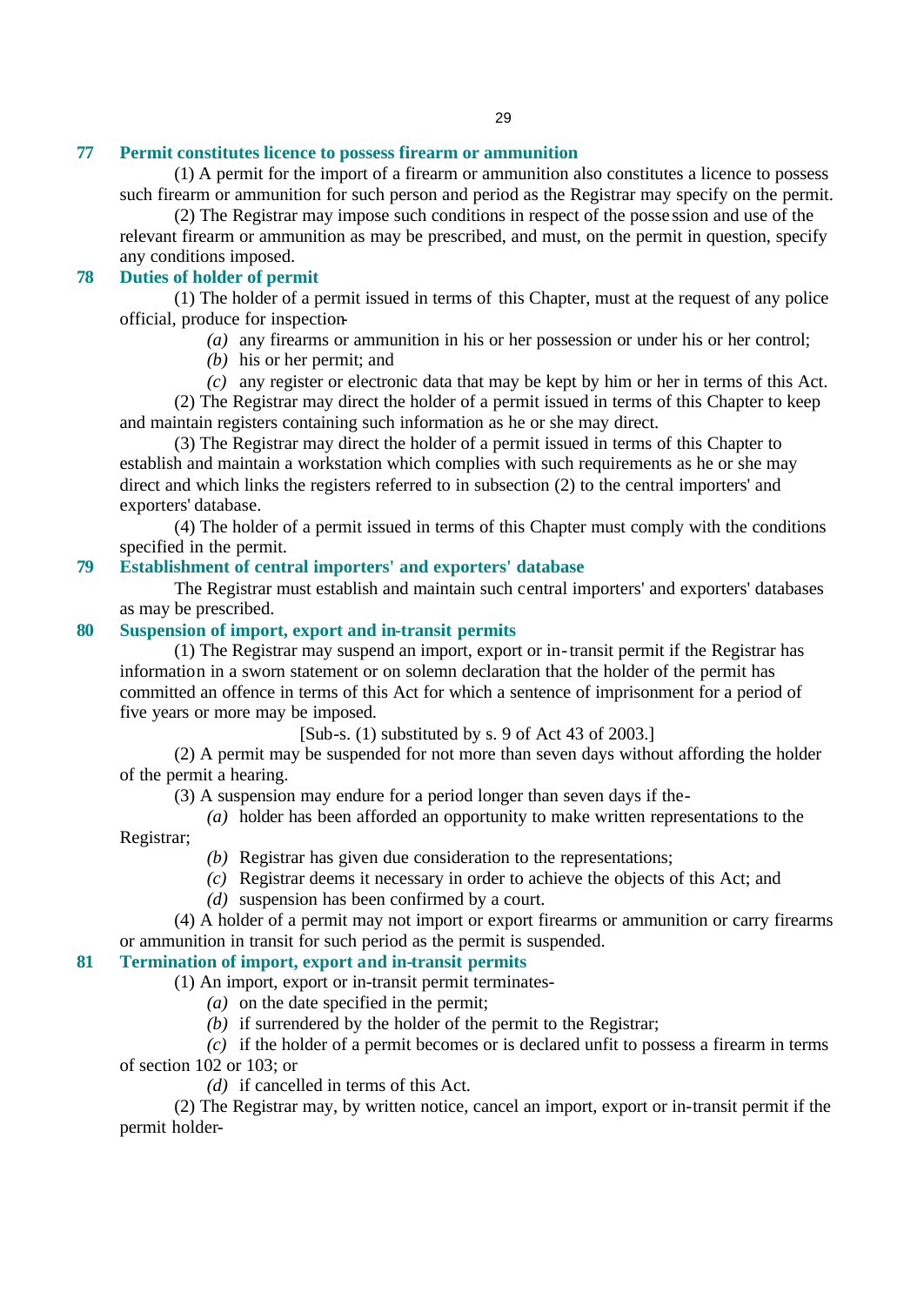*(a)* no longer qualifies to hold the permit; or

*(b)* has contravened or failed to comply with any provision of this Act or any condition specified in the permit.

(3) A notice contemplated in subsection (2) may only be issued if the Registrar has-

*(a)* given the holder 30 days' notice in writing to submit written representations as to why the permit should not be cancelled; and

*(b)* duly considered any representations received and all the facts pertaining to the matter.

(4) If a notice contemplated in subsection (2) is issued, the former holder of a permit must dispose of any firearms and ammunition in his or her possession in such manner as the Registrar may determine.

# **82 Defaced, lost or stolen permits**

(1) If an import, export or in-transit permit is lost or stolen, the holder of a permit must inform the Registrar within 24 hours of the discovery of the loss or theft.

(2) If an import, export or in-transit permit is defaced, lost or stolen, the holder of the permit must within seven days of the discovery of the defacement, loss or theft apply to the Registrar in the prescribed manner for a copy of the permit.

### **CHAPTER 9**

# **STORAGE, TRANSPORT AND CARRYING OF FIREARMS AND AMMUNITION (ss 83- 89)**

# **83 Storage and transport of firearms and ammunition**

Firearms and ammunition must be stored and transported in the prescribed manner.

# **84 Carrying of firearm in public place**

(1) No person may carry a firearm in a public place unless the firearm is carried-

- *(a)* in the case of a handgun-
- (i)in a holster or similar holder designed, manufactured or adapted for the carrying of a handgun and attached to his or her person; or

(ii)in a rucksack or similar holder; or

*(b)* in the case of any other firearm, in a holder designed, manufactured or adapted for the carrying of the firearm.

(2) A firearm contemplated in subsection (1) must be completely covered and the person carrying the firearm must be able to exercise effective control over such firearm.

# **85 Conditions imposed on transporter of firearm**

(1) The Minister may prescribe conditions which the Registrar may impose on the holder of a permit issued in terms of section 86.

(2) The conditions which the Registrar imposes must be specified in the permit.

## **86 Firearm transporter's permit**

(1) No person may transport any firearm or ammunition for reward without being in possession of a firearm transporter's permit issued in terms of this Act.

(2) A firearm transporter's permit may be issued to a person who is a fit and proper person to conduct business as a firearm transporter.

(3) The Registrar may issue a firearm transporter's permit-

*(a)* on receipt of an application completed on the prescribed form and containing the prescribed information; and

*(b)* for such period as the Registrar may determine.

## **87 Duties of holder of permit**

(1) The holder of a permit issued in terms of this Chapter, must at the request of any police official, produce for inspection-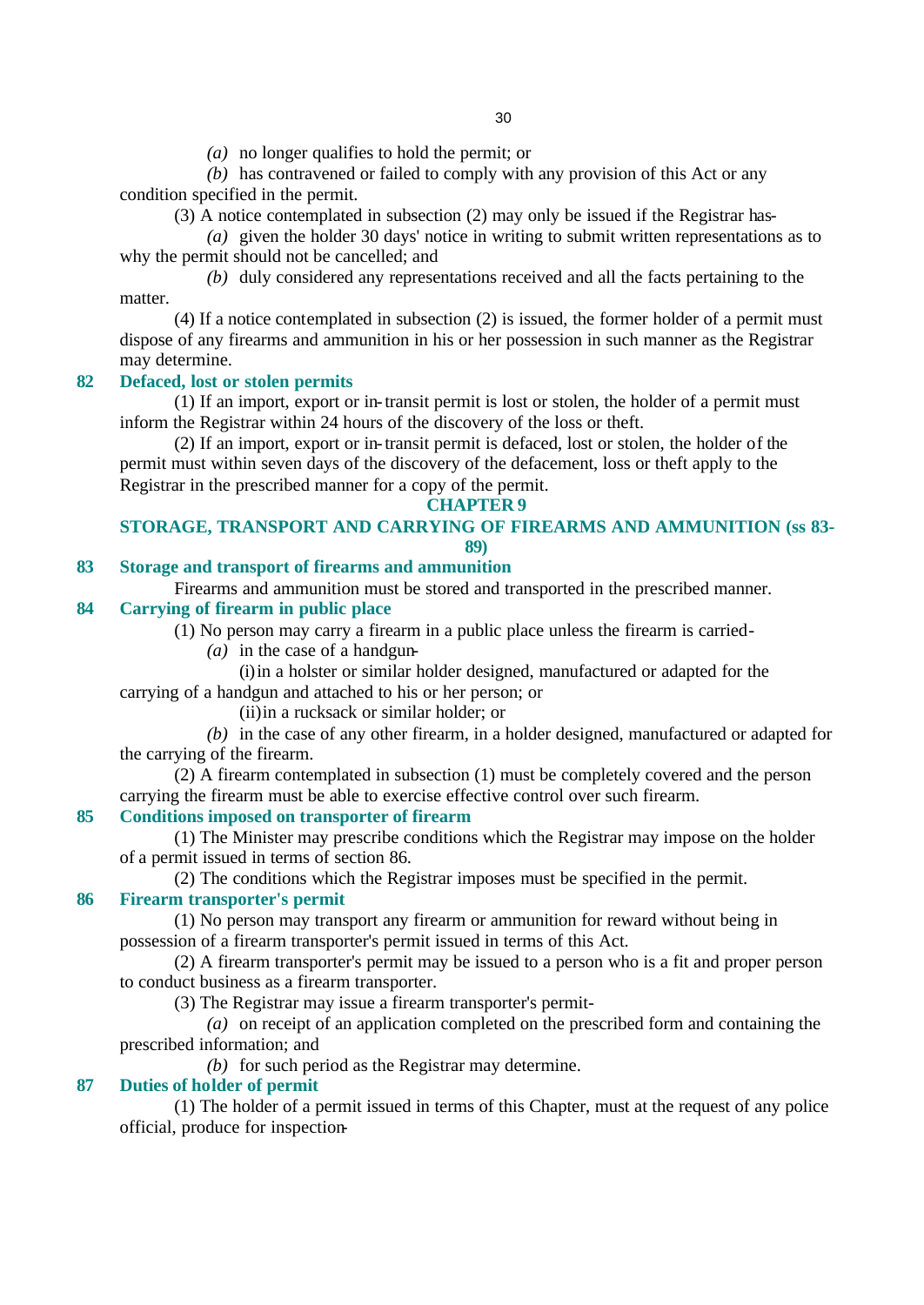- *(a)* any firearms or ammunition in his or her possession or under his or her control;
- *(b)* his or her permit; and
- *(c)* any register or electronic data that may be kept by him or her in terms of this Act.

(2) The Registrar may direct the holder of a permit issued in terms of this Chapter to keep and maintain registers containing such information as he or she may direct.

(3) The holder of a firearm transporter's permit must comply with any conditions imposed under section 85.

# **88 Cancellation of firearm transporter's permit**

(1) The Registrar may, by written notice, cancel a firearm transporter's permit if the permit holder-

*(a)* no longer qualifies to hold the permit; or

*(b)* has contravened or failed to comply with any provision of this Act or any condition specified in the permit.

(2) The former holder of a permit must dispose of his or her cargo of firearms and ammunition in accordance with the directions of the Registrar.

**[NB:** A sub-s. (3) has been added by s. 25 of the Firearms Control Amendment Act 28 of 2006, a provision which will be put into operation by proclamation. See PENDLEX.**]**

## **89 Records to be kept**

The Office of the Central Firearms Register must keep a record of prescribed information in respect of all firearm transporter's permits issued in terms of this Chapter.

# **CHAPTER 10**

# **CONTROL OF AMMUNITION AND FIREARM PARTS (ss 90-94)**

## **90 Prohibition of possession of ammunition**

No person may possess any ammunition unless he or she-

- *(a)* holds a licence in respect of a firearm capable of discharging that ammunition;
- *(b)* holds a permit to possess ammunition;

*(c)* holds a dealer's licence, manufacturer's licence, gunsmith's licence, import, export or in-transit permit or transporter's permit issued in terms of this Act; or

# *(d)* is otherwise authorised to do so.

# **91 Restrictions on possession of ammunition**

(1) The holder of a licence to possess a firearm referred to in Chapter 6 may not possess more than 200 cartridges for each firearm in respect of which he or she holds a licence.

(2) The limitation in subsection (1) does not apply to-

*(a)* a dedicated hunter or dedicated sports person who holds a licence issued in terms of this Act or any other holder of a licence issued in terms of this Act authorised by the Registrar to possess more than 200 cartridges for a firearm in respect of which he or she holds a licence on good cause shown; or

**[NB:** Para. *(a)* has been substituted by s. 26 of the Firearms Control Amendment Act 28 of 2006, a provision which will be put into operation by proclamation. See PENDLEX.**]**

*(b)* the holder of a licence to possess a firearm issued in terms of this Act in respect of ammunition bought and discharged at an accredited shooting range.

# **92 Prohibitions and restrictions on use of certain ammunition**

(1) The Minister may, by notice in the *Gazette,* prohibit or restrict the acquisition, disposal, possession or use of ammunition of a specified class if it is-

- *(a)* in the interest of public safety; or
- *(b)* desirable for the maintenance of law and order.

(2) A notice contemplated in subsection (1) must be tabled in Parliament at least 14 days before publication thereof if Parliament is then sitting, and if Parliament is not sitting, within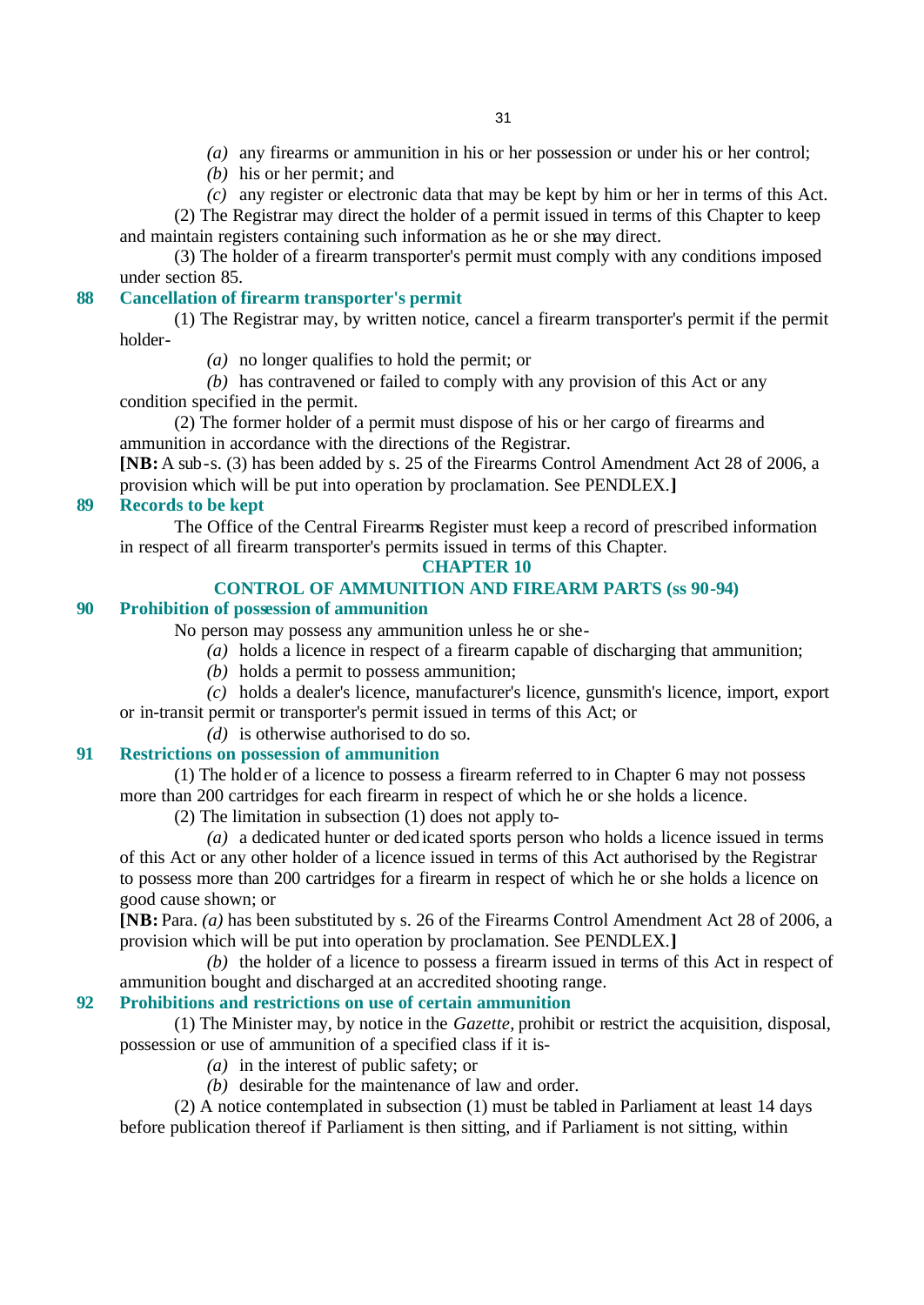seven days after the commencement of the next sitting.

(3) A notice contemplated in subsection (1) is of full force and effect until withdrawn by the Minister or by a resolution of Parliament.

# **93 Loading or reloading of ammunition**

(1) Section 45 (1) does not apply to the loading of ammunition by the holder of a licence to possess a firearm for use in his or her licensed firearm.

(2) *(a)* A holder of a licence contemplated in subsection (1) may not have more than 2 400 primers in his or her possession for each firearm in respect of which he or she holds a licence.

*(b)* The limitation in paragraph *(a)* does not apply to a dedicated hunter or dedicated sports person who holds a licence issued in terms of this Act or any other holder of a licence issued in terms of this Act authorised by the Registrar to possess more than 2 400 primers for a firearm in respect of which he or she holds a licence on good cause shown.

**[NB:** Para. *(b)* has been substituted by s. 27 of the Firearms Control Amendment Act 28 of 2006, a provision which will be put into operation by proclamation. See PENDLEX.**]**

(3) No person may load prohibited ammunition contemplated in section 92.

# **94 Prohibition of possession of firearm parts**

(1) For purposes of this section, 'firearm part' means a slide, bolt or breech-block of a firearm.

**[NB:** Sub-s. (1) has been substituted by s. 28 of the Firearms Control Amendment Act 28 of 2006, a provision which will be put into operation by proclamation. See PENDLEX.**]**

(2) No person may possess any firearm part unless he or she-

*(a)* holds a licence in respect of a firearm capable of bearing that firearm part;

*(b)* holds a dealer's licence, manufacturer's licence, gunsmith's licence, import, export

or in-transit permit or transporter's permit issued in terms of this Act; or

*(c)* is otherwise authorised to do so.

(3) The holder of a dealer's licence, manufacturer's licence, gunsmith's licence, import, export or in-transit permit or transporter's permit issued in terms of this Act must keep such register of all firearm parts in his or her possession as may be prescribed.

(4) *(a)* The Minister may, by notice in the *Gazette*, prohibit or restrict the acquisition, disposal, possession or use of firearm parts if it is-

(i)in the interest of public safety; or

(ii)desirable for the maintenance of law and order.

*(b)* A notice contemplated in paragraph *(a)* must be tabled in Parliament at least 14 days before publication thereof if Parliament is then sitting, and if Parliament is not sitting, within seven days after the commencement of the next sitting.

*(c)* A notice contemplated in paragraph *(a)* will be of full force and effect until withdrawn by the Minister or by a resolution of Parliament.

## **CHAPTER 11 EXEMPTIONS (ss 95-101)**

## **95 Definitions**

In this Chapter, unless the context indicates otherwise-

*(a)* **'Official Institution'** means-

(i)the South African National Defence Force, contemplated in section 5 of the Defence Act, 1957 (Act 44 of 1957);

(ii)the South African Police Service, contemplated in section 5 of the South African Police Service Act, 1995 (Act 68 of 1995);

(iii)the Department of Correctional Services, contemplated in section 2 of the Correctional Services Act, 1959 (Act 8 of 1959);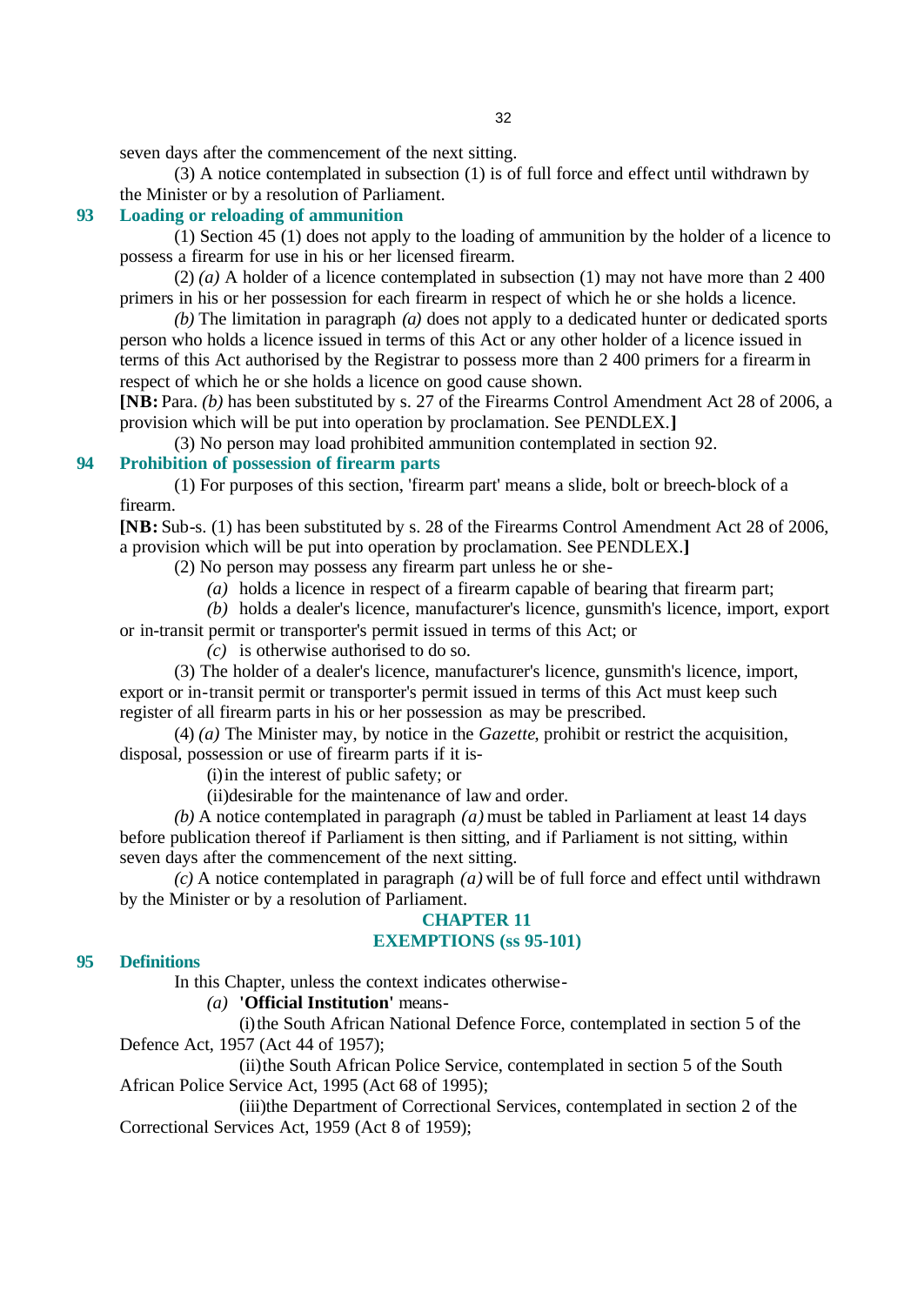(iv)any intelligence service established in terms of the Constitution; (v)the armaments acquisition agency of the State; and

(vi)any government institution accredited by the Registrar as an Official

Institution;

[Date of commencement of sub-para. (vi): 1 July 2003.]

# *(b)* **'employee'**-

(i)in relation to the South African National Defence Force, means any member of the South African National Defence Force contemplated in section 5 of the Defence Act, 1957 (Act 44 of 1957), and includes any member of the Reserve contemplated in section 6 of the Defence Act, 1957; and

(ii)in relation to the South African Police Service, means any member as defined in the South African Police Service Act, 1995 (Act 68 of 1995).

## **96 Exemptions**

(1) No provision of this Act other than this Chapter, section 109 and section 145, in so far as it relates to Official Institutions, applies to an Official Institution.

(2) Any firearms and ammunition which form the subject of a notice contemplated in section 4C of the Armaments Development and Production Act, 1968 (Act 57 of 1968), are exempted from the provisions of this Act.

**[NB:** Sub-s. (2) has been substituted by s. 29 of the Firearms Control Amendment Act 28 of 2006, a provision which will be put into operation by proclamation. See PENDLEX.**]**

(3) A member of a military force of another country visiting South Africa in terms of an international obligation or an agreement between that country and South Africa is exempted from the provisions of this Act to the extent provided for in the obligation or agreement in question. **97 Conditions applicable to institution accredited by Registrar** 

An Official Institution contemplated in section 95 *(a)* (vi) is subject to such conditions in respect of the acquisition, use, safekeeping and disposal of firearms as may be prescribed, and to such conditions as may be imposed by the Registrar.

# **98 Possession and use of firearms by Official Institution**

(1) *(a)* Subject to this section, an employee of an Official Institution may not possess a firearm under the control of the Official Institution without a permit issued in terms of this Chapter.

*(b)* Employees of the South African National Defence Force are exempted from the obligation to have a permit in respect of military firearms issued to them-

(i)while performing official duties under military command; and

(ii)if they have in their possession a written order, instruction or route form specifying the duty to be performed and the nature and type of firearm they are authorised to carry.

*(c)* Employees of the South African National Defence Force are exempted from the obligation to have a permit in respect of military firearms in their possession or under their control for the purpose of performing official duties, if those firearms are mounted in or on a military weapons system.

(2) Only the head of an Official Institution, or someone delegated in writing by him or her, may issue a permit to an employee of that Official Institution to possess and use a firearm under its control.

(3) A permit issued in terms of this Chapter must contain such information as may be prescribed.

(4) The head of an Official Institution may impose conditions on the possession and use of the firearms and ammunition under the control of that Official Institution and may issue instructions to employees of that Official Institution prescribing conditions relating to the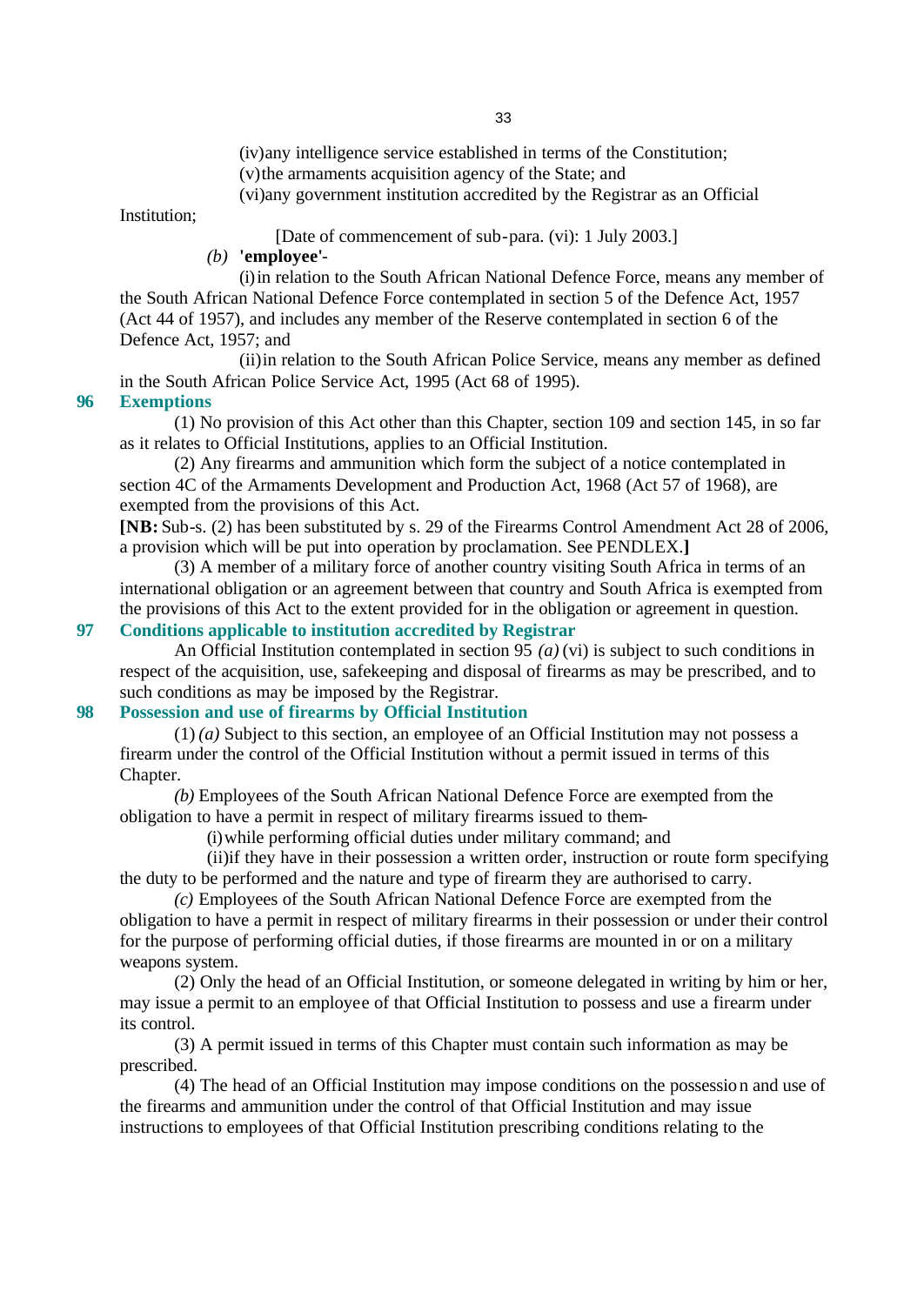acquisition, storage, transport, carrying, possession, use and disposal of such firearms and ammunition.

[Sub-s. (4) substituted by s. 10 of Act 43 of 2003.]

(5) Unless the permit referred to in subsection (2) indicates otherwise, the employee must-

*(a)* when on duty, carry any handgun under his or her control on his or her person in a prescribed holster;

*(b)* at the end of each period of his or her duty, return the firearm in question to the place of storage designated for this purpose by the Official Institution; and

*(c)* when traveling with a firearm, carry the firearm on his or her person or in a secure place under his or her direct control.

(6) *(a)* Despite subsection (5), the head of an Official Institution may authorise an employee to-

(i)have the firearm in his or her possession after his or her working hours;

(ii)carry the firearm on his or her person outside the premises of his or her workplace;

or

(iii)store the firearm at his or her place of residence.

*(b)* Paragraph *(a)* does not apply to an Official Institution contemplated in section 95 *(a)* (v) and (vi), unless the Registrar determines in writing that it does so apply.

(7) The holder of a permit contemplated in subsection (2) must carry that permit on his or her person when he or she is in possession of a firearm.

(8) The head of an Official Institution may only issue a permit in terms of subsection (2) if the employee-

*(a)* is a fit and proper person to possess a firearm; and

*(b)* has successfully completed the prescribed training and the prescribed test for the safe use of a firearm.

(9) *(a)* The head of an Official Institution must report the loss or theft of any firearm immediately to the Registrar and to the nearest police station.

*(b)* For the purposes of this subsection 'nearest police station' means the police station nearest to the place where the loss or theft occurred.

(10) An Official Institution may only dispose of or destroy a firearm under its control in the prescribed manner.

## **99 Register to be kept by Official Institution**

(1) The head of an Official Institution must keep a register in the prescribed form.

(2) The register must contain such particulars as may be prescribed, including-

*(a)* (i)in the case of the South African National Defence Force, the particulars of every firearm of a calibre of less than 20 millimeters; or

(ii)in the case of all other Official Institutions, the particulars of every firearm under its control;

*(b)* the particulars of every employee who, in terms of this Chapter, is allowed to be in possession of a firearm, and the particulars of each such firearm;

*(c)* the conditions specified in every permit issued in terms of this Chapter;

*(d)* particulars regarding the disposal, transfer, loss, theft or destruction of firearms contemplated in paragraph *(a)*; and

*(e)* if a firearm is lost or stolen, particulars regarding the report of the loss or theft to the South African Police Service.

(3) All firearms under the control of an Official Institution must bear such identification marks as may be prescribed.

**100 Establishment of central Official Institution firearms databases**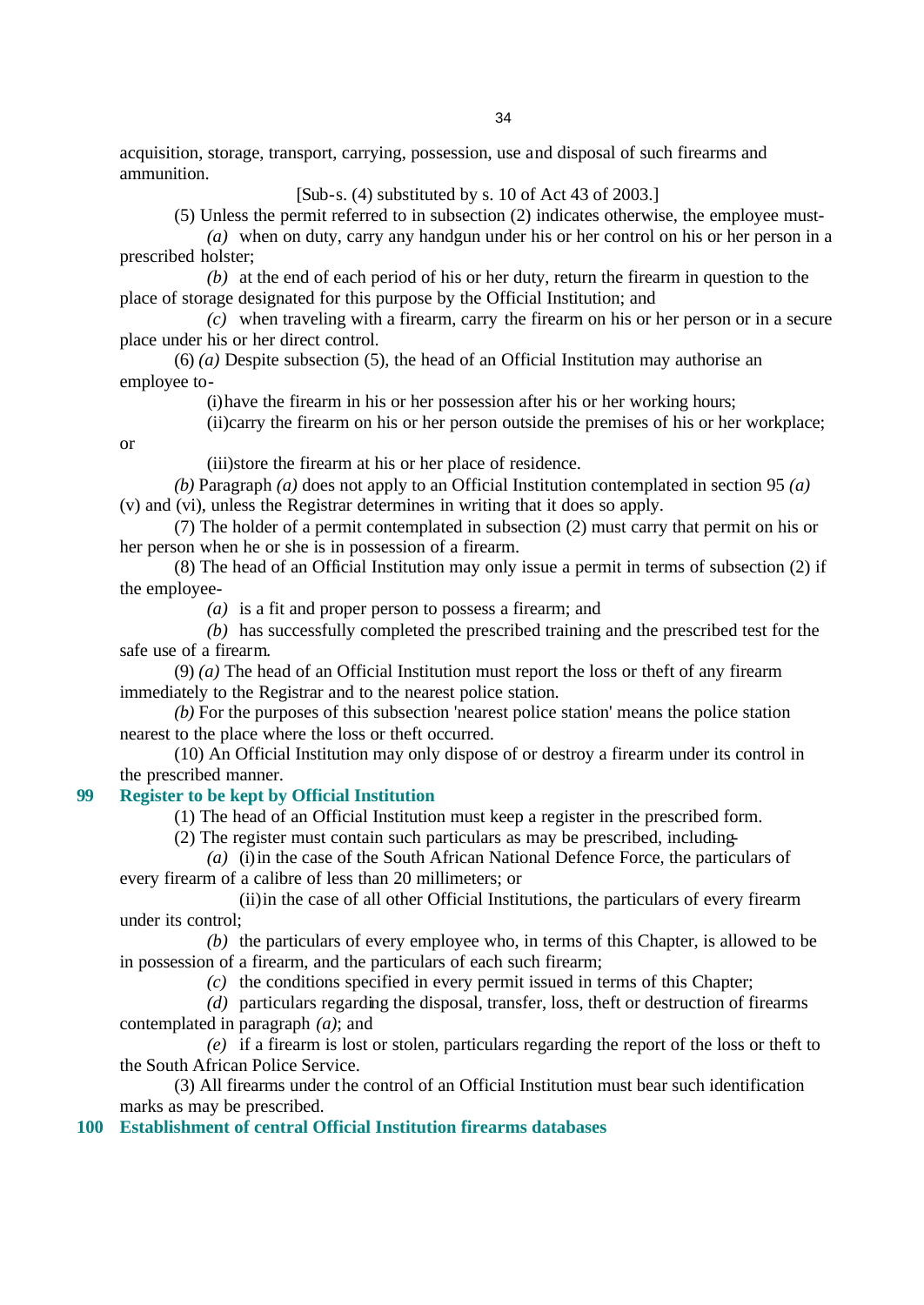The Registrar must establish and maintain such central Official Institution firearms databases as may be prescribed.

# **101 Official Institution's workstation**

The head of an Official Institution must-

*(a)* establish and maintain a workstation at a place which complies with such requirements as may be prescribed; and

*(b)* provide the Registrar with access to the workstation and to the register referred to in section 99.

### **CHAPTER 12**

**DECLARATION OF PERSONS AS UNFIT TO POSSESS FIREARM (ss 102-105) 102 Declaration by Registrar of person as unfit to possess firearm**

**[NB:** The heading has been substituted by s. 30 *(a)* of the Firearms Control Amendment Act 28 of 2006, a provision which will be put into operation by proclamation. See PENDLEX.**]**

(1) The Registrar may declare a person unfit to possess a firearm if, on the grounds of information contained in a statement under oath or affirmation including a statement made by any person called as a witness, it appears that-

*(a)* a final protectio n order has been issued against such person in terms of the Domestic Violence Act, 1998 (Act 116 of 1998);

*(b)* that person has expressed the intention to kill or injure himself or herself or any other person by means of a firearm or any other dangerous weapon;

**[NB:** Para. *(b)* has been substituted by s. 30 *(c)* of the Firearms Control Amendment Act 28 of 2006, a provision which will be put into operation by proclamation. See PENDLEX.**]**

*(c)* because of that person's mental condition, inclination to violence or dependence on any substance which has an intoxicating or narcotic effect, the possession of a firearm by that person is not in the interests of that person or of any other person;

**[NB:** Para. *(c)* has been substituted by s. 30 *(c)* of the Firearms Control Amendment Act 28 of 2006, a provision which will be put into operation by proclamation. See PENDLEX.**]**

*(d)* that person has failed to take the prescribed steps for the safekeeping of any firearm; or

*(e)* that person has provided information required in terms of this Act which is false or misleading.

**[NB:** Sub-s. (1) has been amended and a para. *(f)* has been added by s. 30 *(b)* and *(d)*, respectively, of the Firearms Control Amendment Act 28 of 2006, provisions which will be put into operation by proclamation. See PENDLEX.**]**

(2) A declaration under subsection (1) may only be issued if the Registrar-

*(a)* by notice in writing delivered by hand to the person, has called upon the person to appear before the Registrar at a time and place determined therein in order to advance reasons as to why that person should not be declared unfit to possess a firearm;

**[NB:** Para. *(a)* has been substituted by s. 30 *(e)* of the Firearms Control Amendment Act 28 of 2006, a provision which will be put into operation by proclamation. See PENDLEX.**]**

*(b)* has given that person a reasonable opportunity to advance reasons as to why the declaration should not be issued;

*(c)* has duly considered the matter;

**[NB:** Para. *(c)* has been substituted by s. 30 *(f)* of the Firearms Control Amendment Act 28 of 2006, a provision which will be put into operation by proclamation. See PENDLEX.**]**

*(d)* is satisfied that the person is unfit as contemplated in subsection (1); and

*(e)* does not rely solely on the same facts relating to a conviction in respect of which a court has made a determination in terms of section 103 (1) or (2) that the person is not unfit to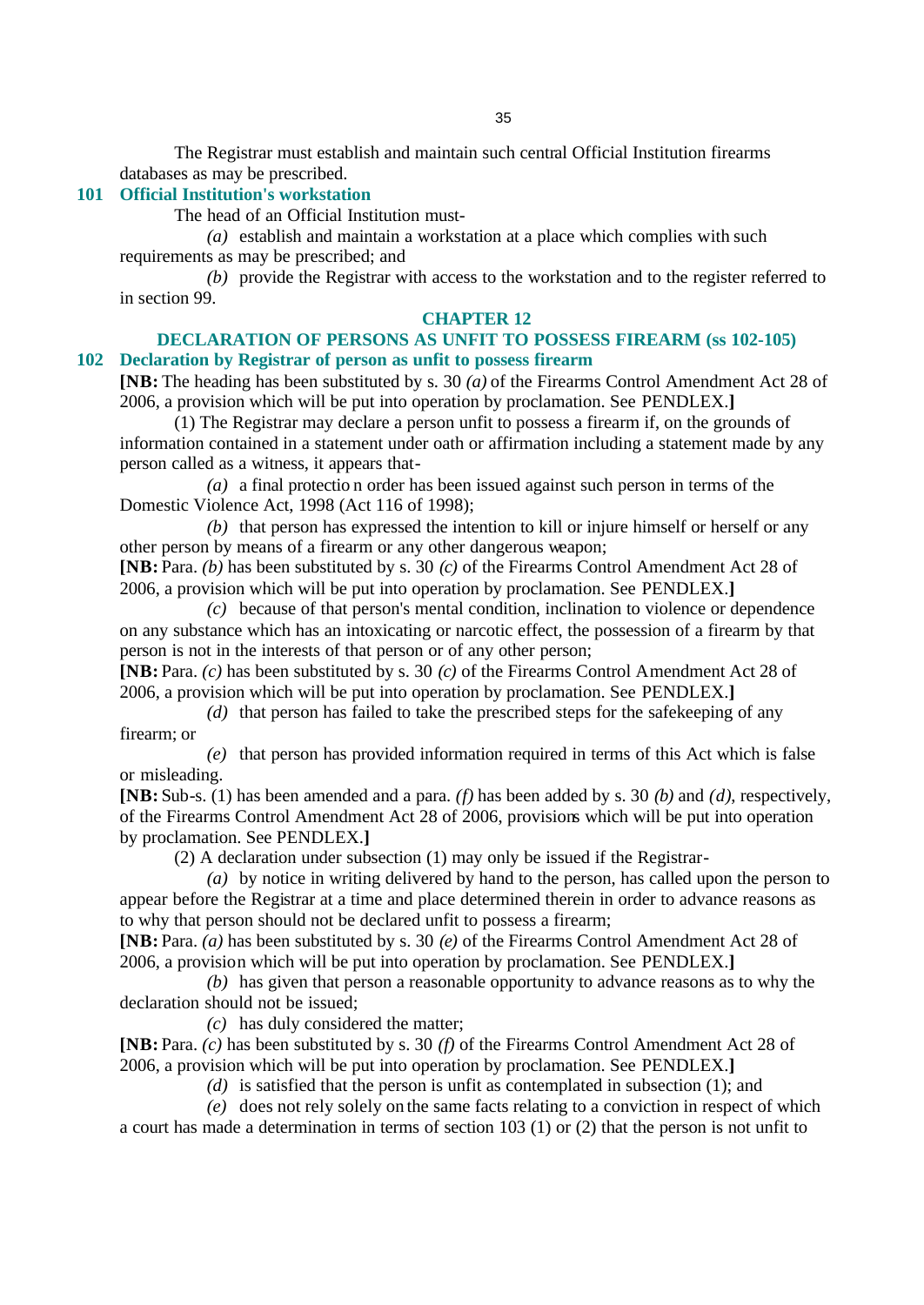possess a firearm.

**[NB:** Para. *(e)* has been substituted and a sub-s. (2A) has been inserted by s. 30 *(g)* and *(h)*, respectively, of the Firearms Control Amendment Act 28 of 2006, provisions which will be put into operation by proclamation. See PENDLEX.**]**

(3) Any person appearing in pursuance of a notice issued in terms of subsection (2) *(a)* is entitled to-

*(a)* be represented by a legal representative;

*(b)* request the Registrar to call, in the manner referred to in subsection (2) *(a)*, any person who made a statement referred to in subsection (1), to appear before the Registrar; and

*(c)* examine the person who has been called in terms of subsection (1) or paragraph *(b)* to appear, or to cause him or her to be so examined by such legal representative.

(4) *(a)* Section 183 of the Criminal Procedure Act, 1977 (Act 51 of 1977), applies with the necessary changes to any person called to appear before the Registrar in terms of subsection (2) *(a)*, including any witness.

*(b)* For purposes of paragraph *(a)* the expression 'to a fine not exceeding R300 or to imprisonment for a period not exceeding three months' where it occurs in section 183 (2) of the Criminal Procedure Act, 1977 (Act 51 of 1977), must be construed to read as follows:

'to a fine or to imprisonment for a period not exceeding 12 months'.

*(c)* Section 181 of the Criminal Procedure Act, 1977 (Act 51 of 1977), applies with the necessary changes in respect of any witness whose appearance has been requested as contemplated in subsection (3) *(b)*.

## **103 Declaration by court of person to be unfit to possess firearm**

**[NB:** The heading has been substituted by s. 31 *(a)* of the Firearms Control Amendment Act 28 of 2006, a provision which will be put into operation by proclamation. See PENDLEX.**]**

(1) Unless the court determines otherwise, a person becomes unfit to possess a firearm if convicted of-

*(a)* the unlawful possession of a firearm or ammunition;

**[NB:** Para. *(a)* has been substituted by s. 31 *(c)* of the Firearms Control Amendment Act 28 of 2006, a provision which will be put into operation by proclamation. See PENDLEX.**]**

*(b)* any crime or offence involving the unlawful use or handling of a firearm, whether the firearm was used or handled by that person or by another participant in that offence; **[NB:** Para. *(b)* has been substituted by s. 31 *(c)* of the Firearms Control Amendment Act 28 of 2006, a provision which will be put into operation by proclamation. See PENDLEX.**]**

*(c)* an offence regarding the failure to store firearms or ammunition in accordance with the requirements of this Act;

*(d)* an offence involving the negligent handling or loss of a firearm while the firearm was in his or her possession or under his or her direct control;

*(e)* an offence involving the handling of a firearm while under the influence of any substance which has an intoxicating or narcotic effect;

**[NB:** Para. *(e)* has been substituted by s. 31 *(d)* of the Firearms Control Amendment Act 28 of 2006, a provision which will be put into operation by proclamation. See PENDLEX.**]**

*(f)* any other crime or offence in the commission of which a firearm was used, whether the firearm was used or handled by that person or by another participant in the offence; **[NB:** Para. *(f)* has been substituted by s. 31 *(d)* of the Firearms Control Amendment Act 28 of 2006, a provision which will be put into operation by proclamation. See PENDLEX.**]**

*(g)* any offence involving violence, sexual abuse or dishonesty, for which the accused is sentenced to a period of imprisonment without the option of a fine;

*(h)* any other offence under or in terms of this Act in respect of which the accused is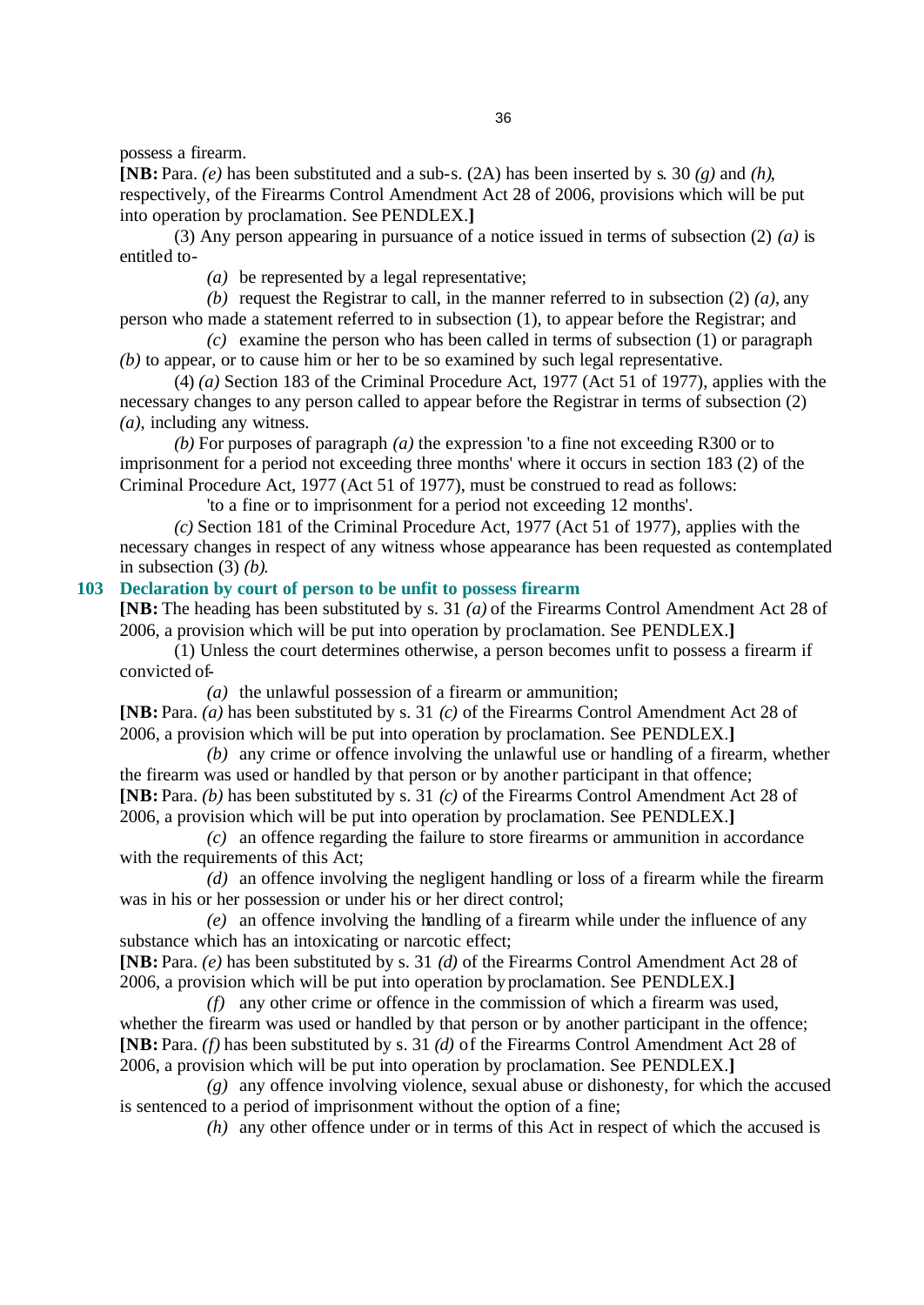sentenced to a period of imprisonment without the option of a fine;

*(i)* any offence involving physical or sexual abuse occurring in a domestic relationship as defined in section 1 of the Domestic Violence Act, 1998 (Act 116 of 1998);

*(j)* any offence involving the abuse of alcohol or drugs;

*(k)* any offence involving dealing in drugs;

*(l)* any offence in terms of the Domestic Violence Act, 1998 (Act 116 of 1998) in respect of which the accused is sentenced to a period of imprisonment without the option of a fine;

*(m)* any offence in terms of the Explosives Act, 1956 (Act 26 of 1956), in respect of which the accused is sentenced to a period of imprisonment without the option of a fine;

*(n)* any offence involving sabotage, terrorism, public violence, arson, intimidation, rape, kidnapping, or child stealing; or

*(o)* any conspiracy, incitement or attempt to commit an offence referred to above. **[NB:** Sub-s. (1) has been amended by s. 31 *(b)* of the Firearms Control Amendment Act 28 of 2006, a provision which will be put into operation by proclamation. See PENDLEX.**]**

(2) *(a)* A court which convicts a person of a crime or offence referred to in Schedule 2 and which is not a crime or offence contemplated in subsection  $(1)$ , must enquire and determine whether that person is unfit to possess a firearm.

*(b)* If a court, acting in terms of paragraph *(a)*, determines that a person is unfit to possess a firearm, it must make a declaration to that effect.

(3) A court which has convicted a person of a crime or an offence contemplated in subsection (1), has made a determination contemplated in that subsection or has made a declaration in terms of subsection (2) must notify the Registrar in writing of that conviction, determination or declaration.

(4) Unless a determination that a person is not unfit to possess a firearm has been made in terms of subsection (1), a notice contemplated in subsection (3) must be accompanied by a court order for the immediate search for and seizure of-

*(a)* all competency certificates, licences, authorisations and permits issued to the relevant person in terms of this Act;

*(b)* all firearms in his or her possession; and

*(c)* all ammunition in his or her possession.

(5) A firearm and any other item seized in terms of subsection (4) must be kept by the South African Police Service or, if appropriate, by the Military Police, until an appeal against the conviction or sentence has been finalised or the time for an appeal has elapsed.

**[NB:** Sub-ss. (6) and (7) have been added by s. 31 *(e)* of the Firearms Control Amendment Act 28 of 2006, a provision which will be put into operation by proclamation. See PENDLEX.**] 104 Effect of declaration of unfitness**

(1) *(a)* All competency certificates, licences, authorisations and permits issued in terms of this Act to any person who becomes or is declared unfit to possess a firearm in terms of section 102 or 103, cease to be valid from the date of the conviction, or the declaration, as the case may be.

*(b)* Despite the noting of an appeal against the decision of a court or of the Registrar, the status of unfitness contemplated in paragraph *(a)* remains in effect pending the finalisation of the appeal.

(2) A person who becomes or is declared unfit to possess a firearm in terms of section 102 or 103 must within 24 hours surrender to the nearest police station-

*(a)* all competency certificates, licences, authorisations and permits issued to him or her in terms of this Act;

*(b)* all firearms in his or her possession; and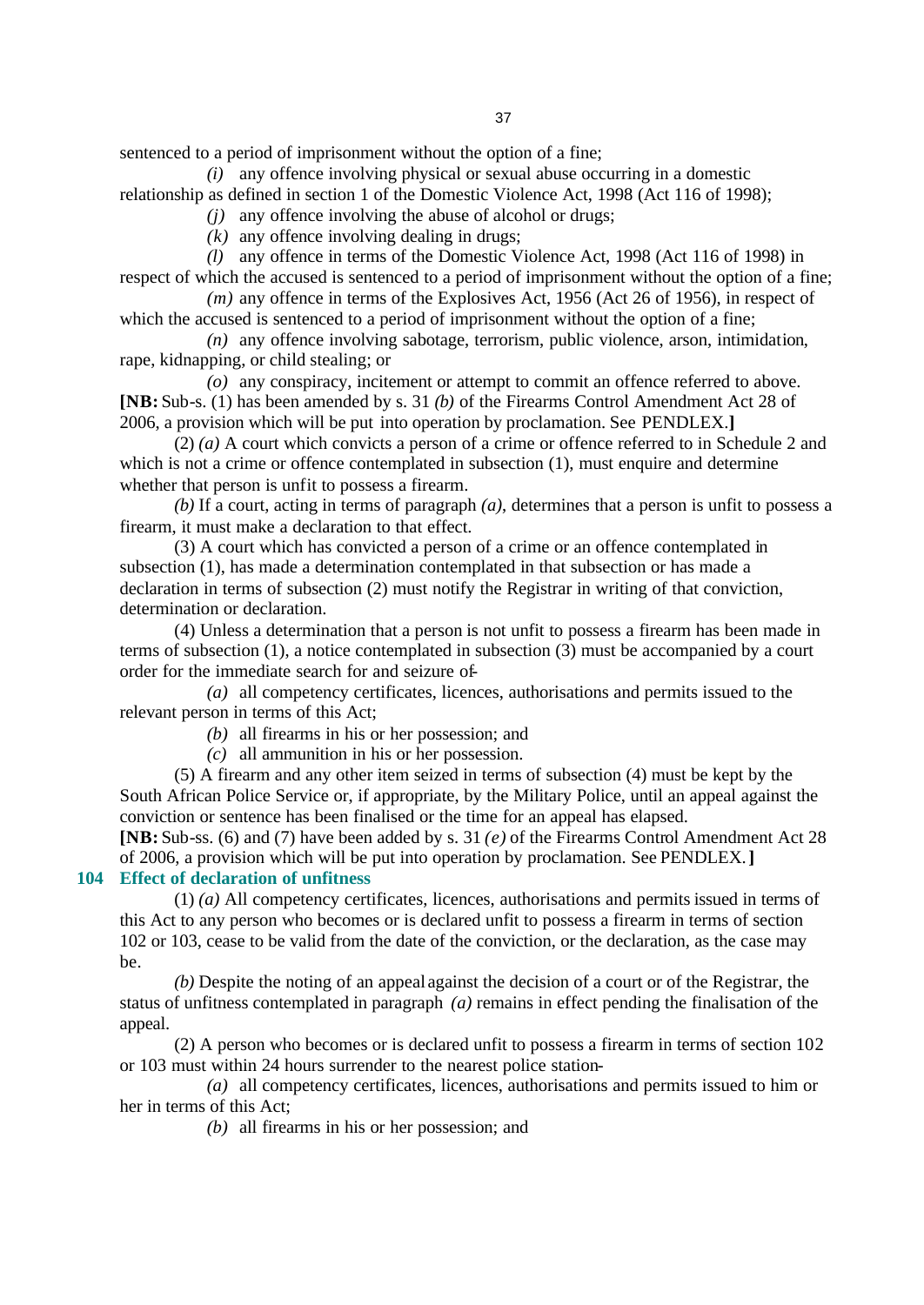**[NB:** Para. *(b)* has been substituted by s. 32 *(b)* of the Firearms Control Amendment Act 28 of 2006, a provision which will be put into operation by proclamation. See PENDLEX.**]**

*(c)* all ammunition in his or her possession. **[NB:** Sub-s. (2) has been amended by s. 32 *(a)* of the Firearms Control Amendment Act 28 of

2006, a provision which will be put into operation by proclamation. See PENDLEX.**]** (3) *(a)* A person who has surrendered his or her firearm as contemplated in subsection (2) must dispose of the firearm and ammunitio n through a dealer or in such manner as the Registrar may determine-

(i)if an appeal is lodged and that appeal is unsuccessful, within 60 days of the finalisation of the appeal; or

(ii)if no appeal is lodged, within 60 days of the receipt of a written notice from the Registrar informing the person of his or her unfitness to possess a firearm.

*(b)* If the firearm and ammunition are not disposed of within 60 days, they must be forfeited to the State and destroyed or disposed of as prescribed.

*(c)* The period of 60 days referred to in this subsection may be extended by the Registrar on good cause shown.

*(d)* For purposes of subsection (3) *(a)*, the Registrar must release the firearm and ammunition in question to a dealer identified by the relevant person, for disposal by that dealer on behalf of the person.

**[NB:** Sub-s. (3) has been substituted by s. 32 *(c)* of the Firearms Control Amendment Act 28 of 2006, a provision which will be put into operation by proclamation. See PENDLEX.**]**

(4) *(a)* The holder of an additional licence referred to in section 12 (1) may, if the holder of the licence becomes or is declared unfit to possess a firearm, apply to the Registrar for the issue of a new licence in his or her name.

*(b)* If the holder of an additional licence does not make an application referred to in paragraph *(a)* within 30 days of the-

(i)date on which the time for an appeal elapses; or

(ii)finalisation of the appeal if it does not affect the status of unfitness,

the additional firearm licence lapses.

(5) If the decision leading to the status of unfitness to possess a firearm of any person is set aside, any seized or surrendered firearm, ammunition, licence, permit or authorisation belonging to any such person, must be returned.

**[NB:** Sub-s. (5) has been substituted by s. 32 *(c)* of the Firearms Control Amendment Act 28 of 2006, a provision which will be put into operation by proclamation. See PENDLEX.**]**

(6) Subject to section 9 (3) *(b)* and after a period of five years calculated from the date of the decision leading to the status of unfitness to possess a firearm, the person who has become or been declared unfit to possess a firearm may apply for a new competency certificate, licence, authorisation or permit in accordance with the provisions of this Act.

**[NB:** Sub-s. (6) has been substituted by s. 32 *(d)* of the Firearms Control Amendment Act 28 of 2006, a provision which will be put into operation by proclamation. See PENDLEX.**]**

[S. 104 amended by s. 11 of Act 43 of 2003.]

## **105 Proof of declaration of unfitness**

A certificate purporting to have been signed by the Registrar or by the registrar of a High Court, the clerk of a magistrate's court or the clerk of a military court, stating that the person mentioned in the certificate has become or been declared unfit to possess a firearm, or has been convicted of a specific offence or crime, is upon production thereof by any person, *prima facie* evidence of the facts stated in that certificate.

[S. 105 amended by s. 12 of Act 43 of 2003.]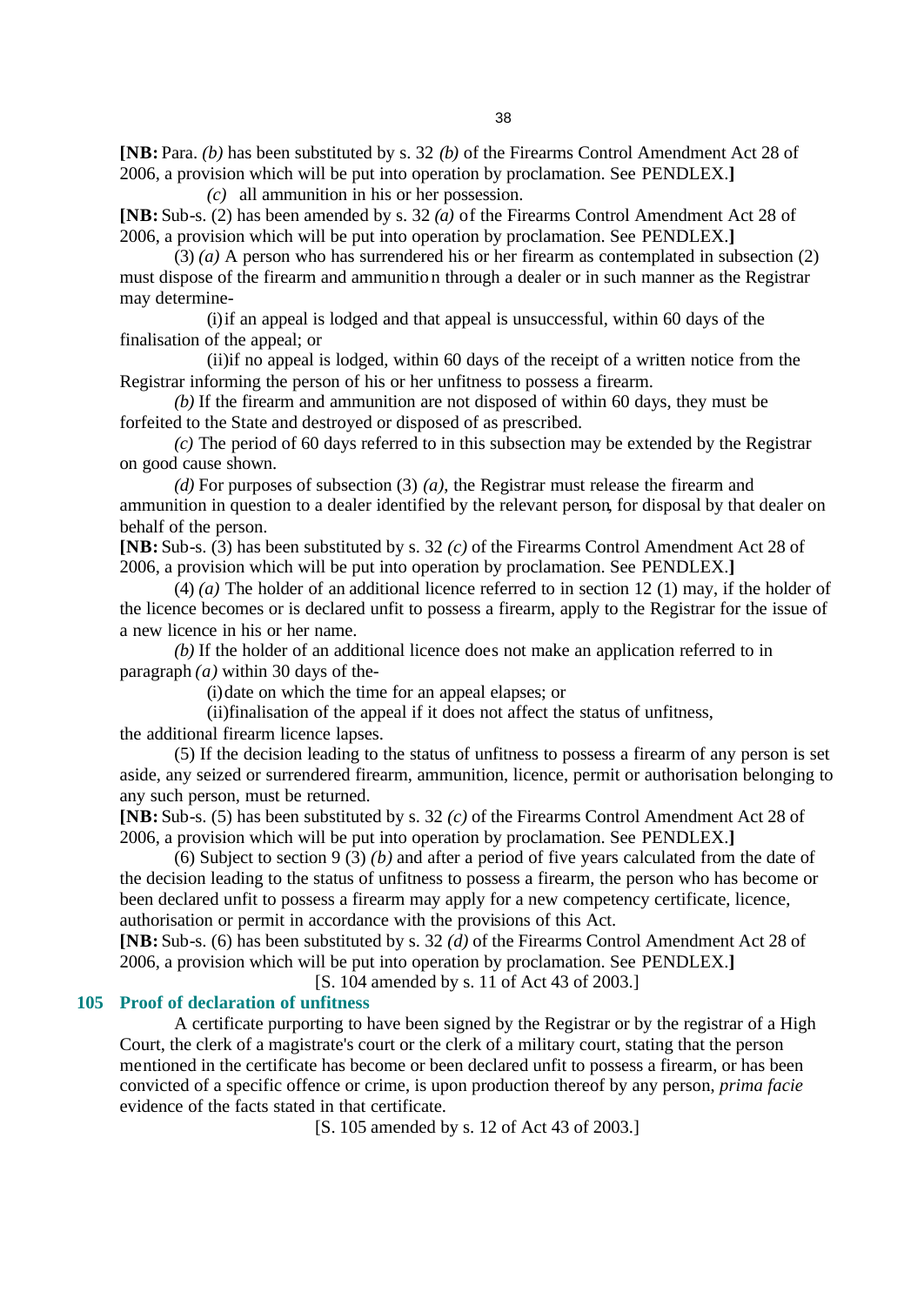#### **CHAPTER 13 INSPECTIONS (ss 106-109)**

#### **106 Production of licences and firearms for inspection**

(1) Subject to section 107, any holder of a licence, permit or authorisation issued in terms of this Act must-

*(a)* produce the licence, permit or authorisation for inspection within seven days of being required to do so by any police official or by any person authorised by the Registrar;

*(b)* maintain the licence, permit or authorisation in such a state that it can be produced in an undefaced and legible condition; and

*(c)* produce the firearm in respect of which the licence, permit or authorisation is issued within seven days of being required to do so by any police official or by any person authorised by the Registrar.

(2) A police official or an authorised person, when exercising a power in terms of subsection (1) must-

*(a)* identify himself or herself to the person referred to in subsection (1); and

*(b)* produce his or her appointment certificate or authorisation.

## **107 Duty to comply with request of police official or authorised person**

(1) Any person who carries with him or her a firearm must at the request of a police official or any person authorised by the Registrar produce the licence, permit or authorisation, as the case may be, in respect of such firearm for inspection.

(2) A person referred to in subsection (1) must-

*(a)* at the request and to the satisfaction of a police official or any person authorised by the Registrar, identify himself or herself forthwith; and

*(b)* at the request of a police official or any person authorised by the Registrar, produce such firearm for inspection.

(3) If a person fails to comply with subsection (1) or (2), the police official or authorised person may seize the firearm without a warrant and keep the firearm in custody until the licence, permit or authorisation is produced or the firearm is disposed of in terms of this Act.

(4) A police official or an authorised person, when exercising a power in terms of subsection (1) or (2) must-

*(a)* identify himself or herself to the person referred to in subsection (1); and

*(b)* produce his or her appointment certificate or authorisation.

## **108 Request for information**

(1) A police official or any person authorised by the Registrar who has reasonable grounds to believe that a person has or recently had a firearm or ammunition in his or her possession, may request that person to-

*(a)* state his or her full name, age, residential and employment address;

*(b)* produce his or her licence, permit or authorisation for the possession of the

firearm;

*(c)* answer questions relating to the whereabouts of the firearm; and

*(d)* furnish any other information reasonably required by the police official or

authorised person.

(2) A police official or an authorised person, when exercising a power in terms of subsection (1) must-

*(a)* identify himself or herself to the person referred to in subsection (1); and

*(b)* produce his or her appointment certificate or authorisation.

## **109 Inspection of premises**

(1) A police official or any person authorised by the Registrar may enter any-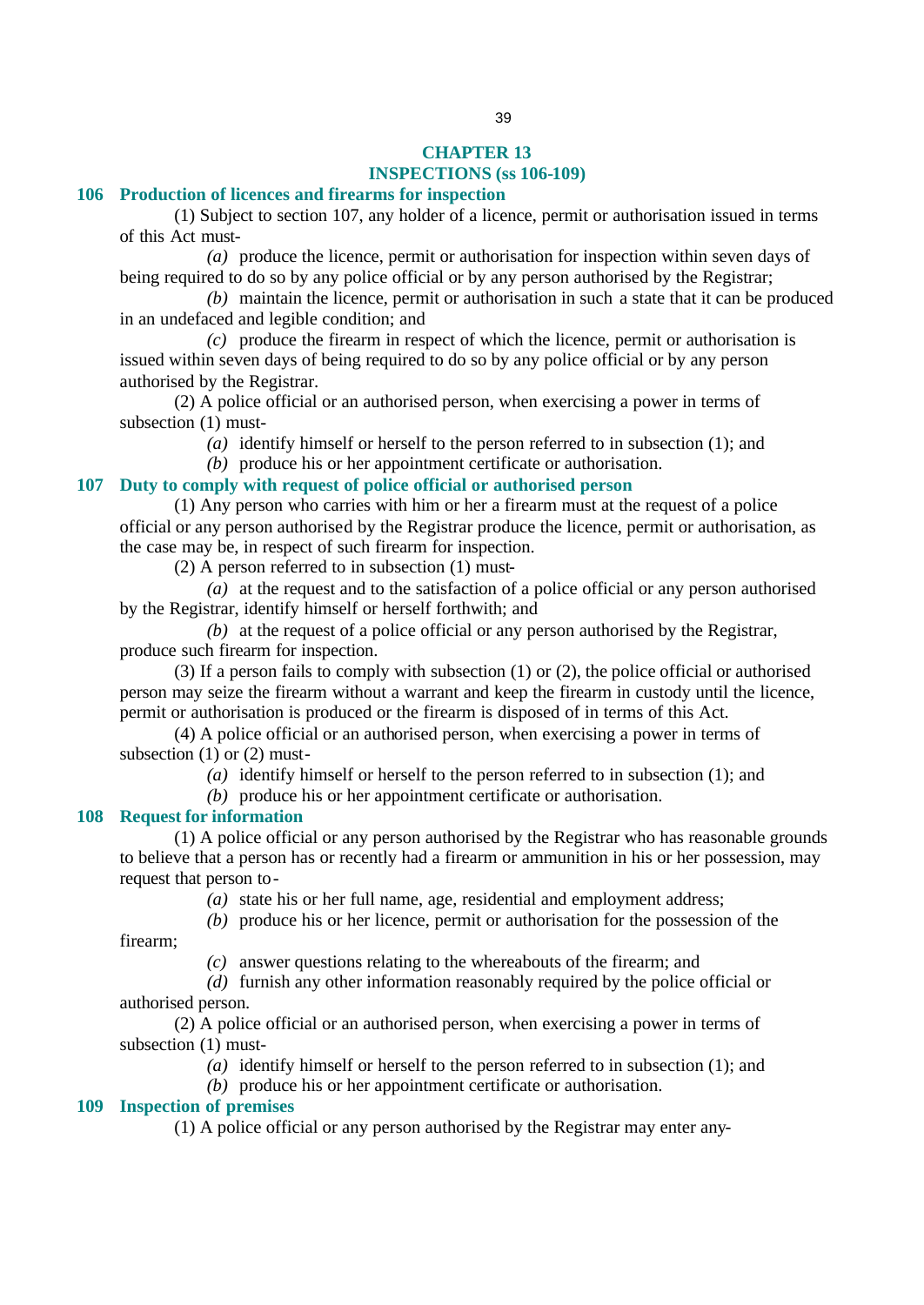*(a)* place of business of a dealer;

*(b)* firearm or ammunition factory or place of business of a manufacturer of firearms and ammunition;

*(c)* place of business of a gunsmith;

*(d)* place of business of the holder of an import or export permit;

*(e)* place of business, including any vehicle, vessel or aircraft, of an authorised transporter of firearms and ammunition;

*(f)* office or premises of an Official Institution which may issue a permit to its employees to possess and use firearms; or

*(g)* place of business, including any vehicle, vessel or aircraft, of the holder of a licence in respect of firearms used for business purposes referred to in section 20, and conduct such inspection as may be necessary in order to determine whether the requirements and conditions of this Act or of any competency certificate, licence, permit or authorisation issued in terms of this Act are being complied with.

(2) The Registrar must comply with such security arrangements as may be agreed upon with the head of the Official Institution in question.

## **CHAPTER 14 SEARCH AND SEIZURE (ss 110-116)**

#### **110 Chapter 2 of Criminal Procedure Act, 1977, to apply**

(1) Chapter 2 of the Criminal Procedure Act, 1977 (Act 51 of 1977), applies with the necessary changes to the entry of premises, search for and seizure of any firearm, imitation firearm, airgun, device or ammunition referred to in this Act.

**[NB:** Sub-s. (1) has been substituted by s. 33 of the Firearms Control Amendment Act 28 of 2006, a provision which will be put into operation by proclamation. See PENDLEX.**]**

(2) In the application of Chapter 2 of the Criminal Procedure Act, 1977 (Act 51 of 1977), as contemplated in subsection (1), section 20 of the said Act must be construed as if the following paragraph had been added to it:

'*(d)* which is a firearm or ammunition as defined in section 1 of the Firearms Control Act, 2000, and is on reasonable grounds believed to be in the possession or under the control of a person, who by reason of any physical or mental condition, is incapable of having proper control of any firearm or ammunition or who by such reason presents a danger of harm to himself or herself or to any other person.'.

**[NB:** Sub-s. (2) has been substituted by s. 33 of the Firearms Control Amendment Act 28 of 2006, a provision which will be put into operation by proclamation. See PENDLEX.**]**

(3) Despite sections 30 and 31 of the Criminal Procedure Act, 1977 (Act 51 of 1977), any article referred to in subsection (1) which is lawfully seized by the State, may be dealt with or disposed of in accordance with the provisions of this Act.

(4) This Chapter does not derogate from any power conferred by any other law to enter any premises or search any person, container or premises or to arrest any person or to seize any matter, to declare any matter forfeited or to dispose of any matter.

## **111 Search and seizure in course of policing operations in terms of South African Police Service Act, 1995**

(1) Despite anything to the contrary in this Chapter, any police official or person authorised as such by the National Commissioner or any provincial commissioner of the South African Police Service, may, in the course of official policing operations contemplated in section 13 (6), (7) or (8) of the South African Police Service Act, 1995 (Act 68 of 1995), search any premises, vehicle, vessel or aircraft and seize any firearm, imitation firearm, airgun, device or ammunition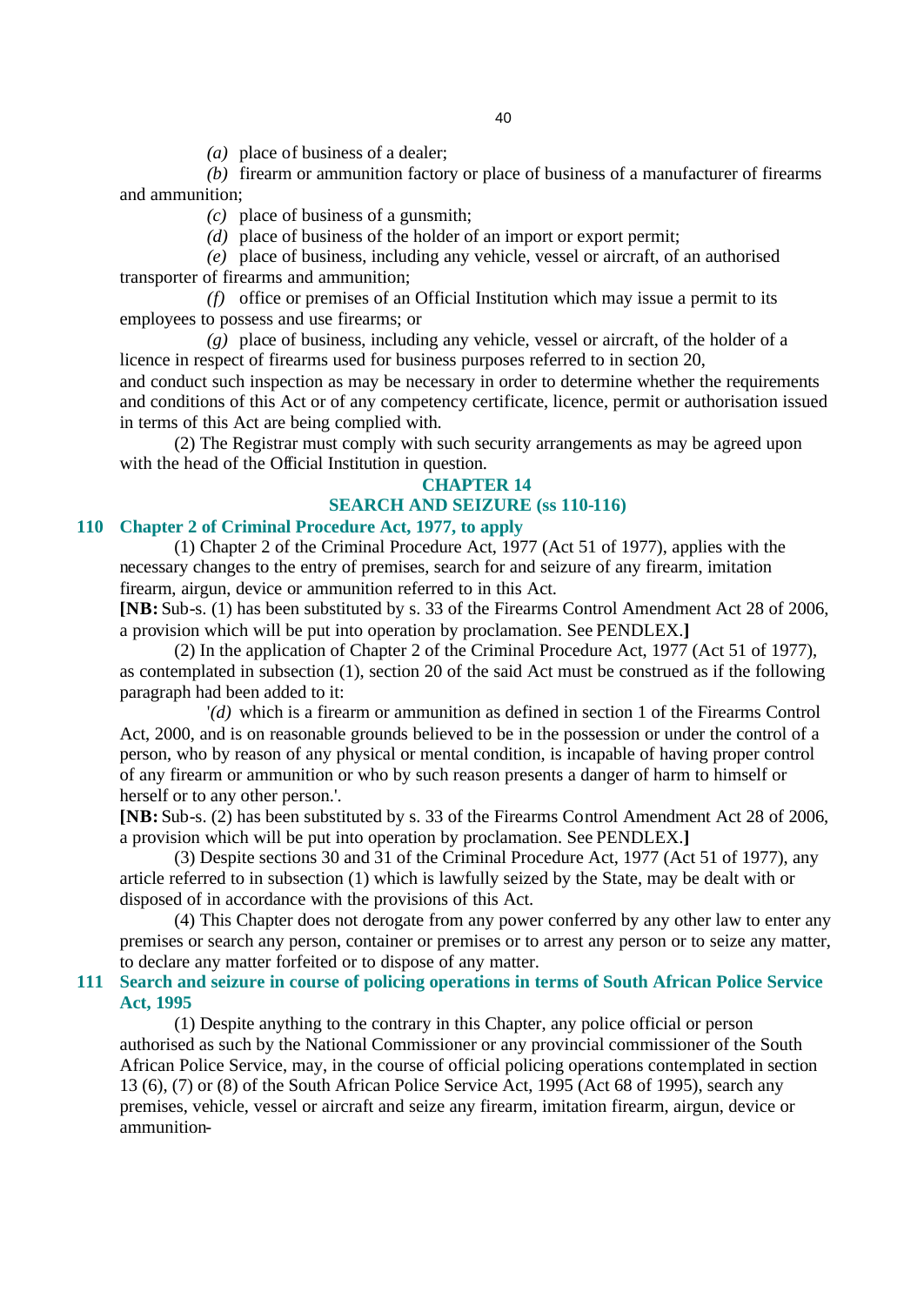*(a)* which is reasonably suspected to be held in contravention of this Act; or

*(b)* for the purposes of determining whether or not the provisions of this Act have been complied with in respect of such article.

**[NB:** Sub-s. (1) has been amended by s. 34 of the Firearms Control Amendment Act 28 of 2006, a provision which will be put into operation by proclamation. See PENDLEX.**]**

(2) Section 13 of the South African Police Service Act, 1995 (Act 68 of 1995), applies with the necessary changes to any search or seizure contemplated in subsection (1).

# **112 Exercise of powers set out in section 37 of Criminal Procedure Act, 1977**

Any police official or other person authorised as such in writing by the Registrar may exercise the powers of a police official set out in section 37 of the Criminal Procedure Act, 1977 (Act 51 of 1977), in respect of-

*(a)* any occupant of a vehicle, vessel or aircraft or premises in which any article referred to in section 110 (1) is present and in respect of which there is a reasonable suspicion that any of the provisions of this Act may have been contravened by that occupant; and

*(b)* the owner or person in control of any vehicle, vessel or aircraft or premises in which any article referred to in section 110 (1) is present and in respect of which there is a reasonable suspicion that any of the provisions of this Act may have been contravened.

## **113 Bodyprints and bodily samples**

(1) Any police official may without warrant take the fingerprints, palmprints, footprints and bodily samples of a person or a group of persons or may cause any such prints or samples to be taken, if-

*(a)* there are reasonable grounds to suspect that that person or that one or more of the persons in that group has committed an offence punishable with imprisonment for a period of five years or longer; and

*(b)* there are reasonable grounds to believe that the prints or samples or the results of an examination thereof, will be of value in the investigation by excluding or including one or more of the persons as a possible perpetrator of the offence.

(2) The person who has control over prints or samples taken in terms of this section-

*(a)* may examine them for purposes of the investigation of the relevant offence or cause them to be so examined; and

*(b)* must immediately destroy them when it is clear that they will not be of value as evidence.

(3) Bodily samples to be taken from the body of a person, may only be taken by a registered medical practitioner or a registered nurse.

(4) A police official may do such tests, or cause such tests to be done, as may be necessary to determine whether a person suspected of having handled or discharged a firearm has indeed handled or discharged a firearm.

**[NB:** Sub-s. (4) has been substituted by s. 35 of the Firearms Control Amendment Act 28 of 2006, a provision which will be put into operation by proclamation. See PENDLEX.**]**

[Date of commencement of s. 113: 1 June 2001.]

## **114 Ballistic testing**

(1) Any police official may seize, test-fire and examine such number of firearms as are necessary or such ammunition as is necessary, if-

*(a)* there are reasonable grounds to suspect that one or more of the firearms or the ammunition has been used in the commission of an offence which is punishable in terms of this Act with imprisonment for a period of five years or longer; and

*(b)* there are reasonable grounds to believe that one or more of the firearms or the ammunition or the results of the test-firing and examination, will be of value in the investigation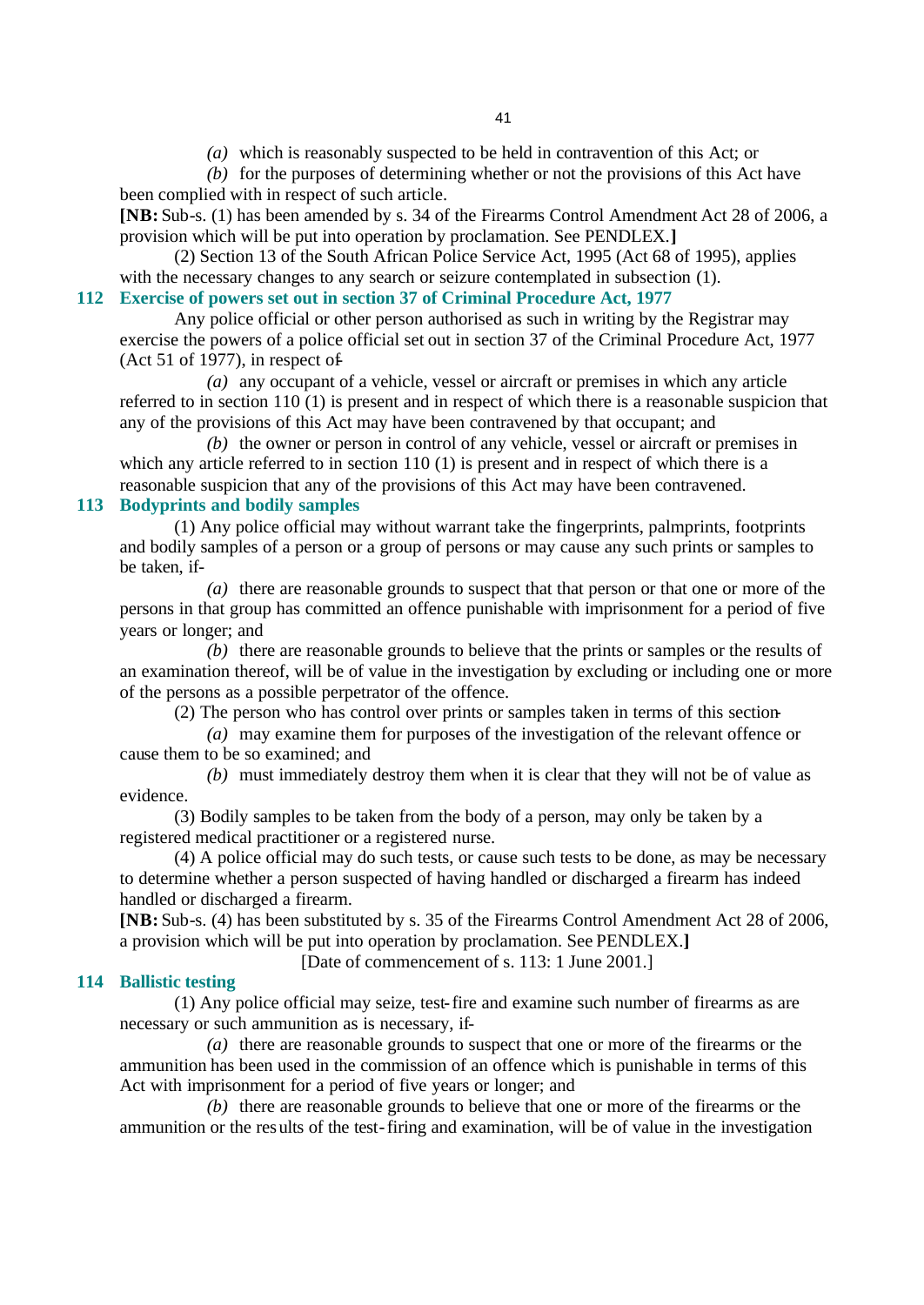by excluding or including-

(i)one or more of those firearms or the ammunition as having been used in the commission of the offence; or

(ii)one or more persons as possible perpetrators of the offence.

(2) The person who has control over a firearm or ammunition seized in terms of this section must immediately return it or otherwise dispose of it in terms of this Act when it is clear that it will not be of value as evidence.

**[NB:** S. 114 has been substituted by s. 36 of the Firearms Control Amendment Act 28 of 2006, a provision which will be put into operation by proclamation. See PENDLEX.**]**

## **115 Inspection, search and seizure for inquiry or investigation (with special warrant)**

(1) For purposes of any inquiry or investigation relating to the application of this Act and subject to subsection (4), the Registrar or any person authorised in writing by the Registrar may-

*(a)* at any reasonable time and without prior notice, enter any business or industrial premises; or

*(b)* at any reasonable time and with reasonable notice, enter any dwelling, on or in which anything relating to the subject-matter of the inquiry or investigation is or is suspected to be.

[Sub-s. (1) substituted by s. 13 *(a)* of Act 43 of 2003.]

(2) The Registrar or person authorised may-

*(a)* inspect and search any premises or dwelling contemplated in subsection (1) and make such enquiries as may be necessary for purposes of the inquiry or investigation;

*(b)* examine anything found on the premises or dwelling which may have a bearing on the subject-matter of the inquiry or investigation;

*(c)* request information or an explanation regarding such object from the owner or person in control of those premises or from any person in whose possession or under whose control anything referred to in paragraph *(b)* is found;

*(d)* make copies of or extracts from any book or document found on or in the premises or dwelling which may have a bearing on the subject-matter of the inquiry or investigation and request an explanation of such book, document or any entry therein from any person suspected of having knowledge thereof; and

*(e)* against the issue of a written receipt, seize anything on or in the premises or dwelling which may have a bearing on the subject-matter of the inquiry or investigation.

(3) Any entry upon, inspection of or search of any premises or dwelling, or questioning of any person, in terms of this section must be carried out with strict regard to decency and order.

(4) Any power contemplated in subsection (1) may be exercised only-

*(a)* in terms of a warrant issued by a judge or magistrate; or

*(b)* without warrant by a police official contemplated in paragraph *(a)* of the definition of 'police official' in section 1 if-

(i)there are reasonable grounds to believe that a warrant would be issued and the delay in obtaining the warrant would defeat the object for which the power is exercised; or

(ii)the person who is competent to do so consents to the exercise of the power.

[Para. *(b)* amended by s. 13 *(b)* of Act 43 of 2003.]

(5) *(a)* A warrant may only be issued if it appears from evidence under oath or on affirmation that there are reasonable grounds to suspect that anything referred to in subsection (2) is or may be on the premises or in the dwelling in question.

*(b)* The evidence must contain information regarding the-

(i)nature of the inquiry or investigation to be conducted;

(ii)reason for or suspicion which gave rise to the inquiry or investigation;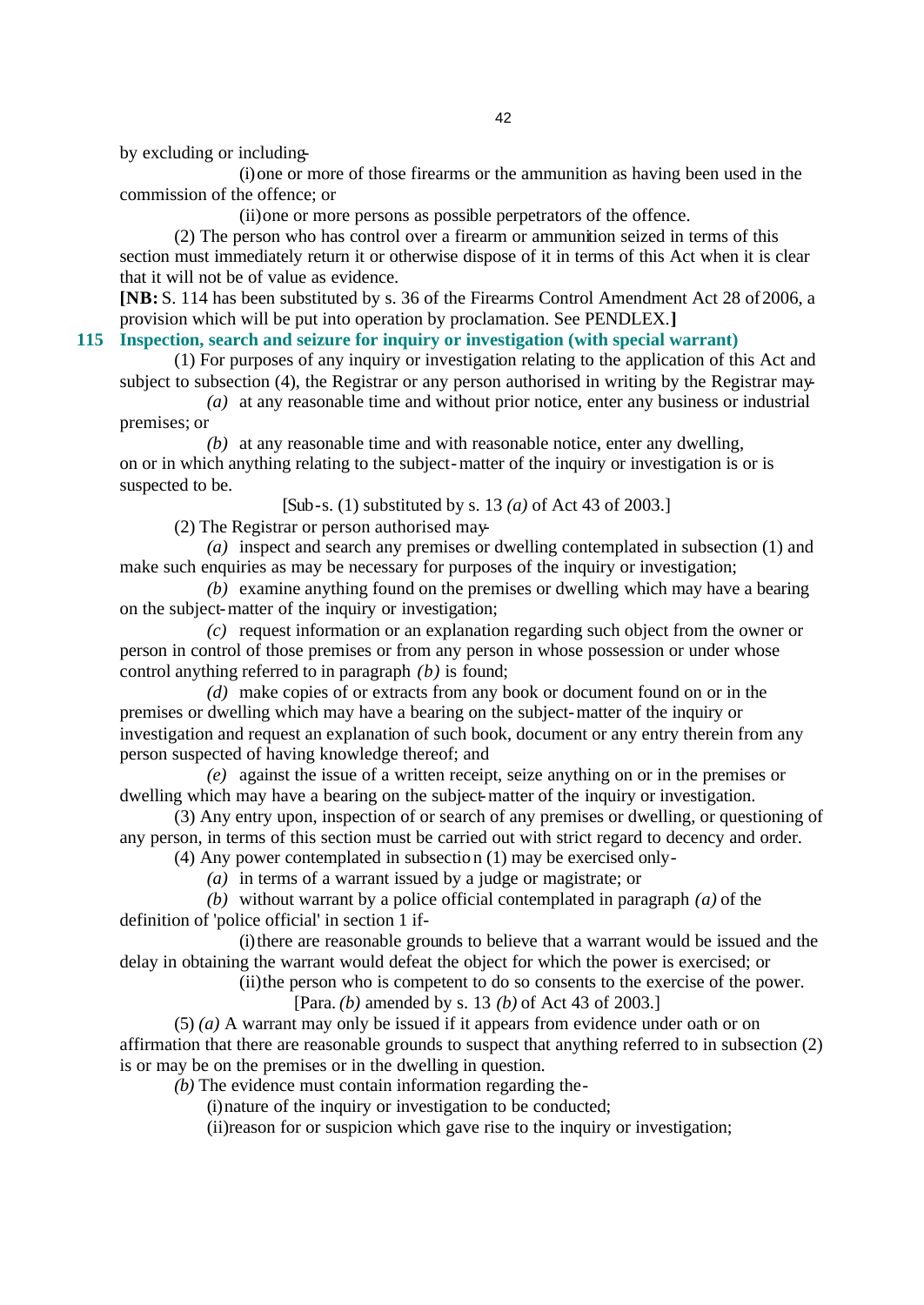(iii)need for search and seizure in terms of this section; and

(iv)premises on which the warrant is to be executed.

(6) Subject to subsection (7), sections 21 (3) and 27 of the Criminal Procedure Act, 1977 (Act 51 of 1977), apply, with the necessary changes, to the execution of a warrant or to a search in terms of this section.

(7) A warrant contemplated in this sectio n remains in force until-

- *(a)* it is executed;
- *(b)* it is cancelled; or
- *(c)* the expiry of three months from the date of its issue,

whichever may occur first.

[Date of commencement of s. 115: 1 July 2003.]

#### **116 Incidental discovery**

If, in the course of a lawful search for anything other than articles referred to in section 110 (1), the person executing the search finds an article referred to in section 110 (1), in respect of which a reasonable suspicion of illegality or illegal possession exists, such person may seize such article, and must then deal with it or dispose of it in terms of this Act.

## **CHAPTER 15 PRESUMPTIONS (ss 117-119)**

#### **117 Presumption of possession of firearm or ammunition**

(1) For purposes of this section 'residential premises' does not include a hotel, hostel, or an apartment building, but includes a room or suite in a hotel, a room in a hostel and an apartment in an apartment building.

(2) Whenever a person is charged in terms of this Act with an offence of which the possession of a firearm or ammunition is an element, and the State can show that despite the taking of reasonable steps it was not able with reasonable certainty to link the possession of the firearm or ammunition to any other person, the following circumstances will, in the absence of evidence to the contrary which raises reasonable doubt, be sufficient evidence of possession by that person of the firearm or ammunition where it is proved that the firearm or ammunition was found-

- *(a)* on residential premises and the person was, at the time-
	- (i)in control of such premises; or

(ii)over the age of 16 years and ordinarily resident at such premises;

*(b)* buried in or hidden on land used for residential purposes and the person was, at

the time-

(i)in control of such land;

(ii)employed to work on the land in or on which the firearm or ammunition was

found; or

(iii)over the age of 16 years and ordinarily resident on such land;

[Para. *(b)* amended by s. 14 *(a)* of Act 43 of 2003.]

*(c)* on premises other than residential premises and the person was, at the time- (i)in control of such premises;

(ii)ordinarily employed on the premises;

(iii)present in the immediate vicinity of the place on the premises where the firearm or ammunition was found and the circumstances indicate that the firearm or ammunition should have been visible to that person; or

**[NB:** Sub-para. (iii) has been substituted by s. 37 *(b)* of the Firearms Control Amendment Act 28 of 2006, a provision which will be put into operation by proclamation. See PENDLEX.**]**

(iv)in control of a locker, cupboard or other container within which the firearm or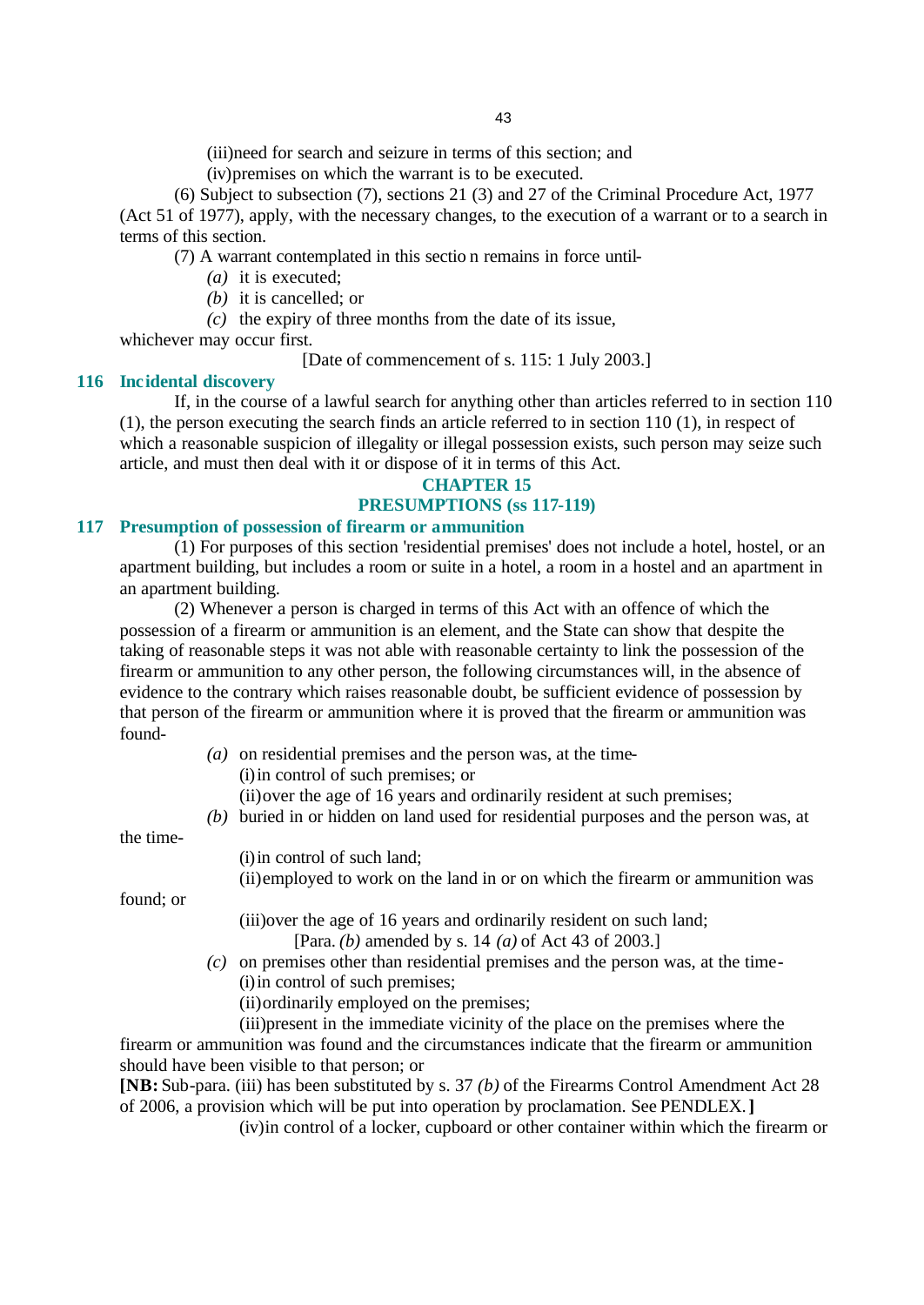ammunition was found;

**[NB:** Sub-para. (iv) has been substituted by s. 37 *(b)* of the Firearms Control Amendment Act 28 of 2006, a provision which will be put into operation by proclamation. See PENDLEX.**]**

*(d)* in or on a vehicle and the person was, at the time-

(i) the driver of the vehicle;

(ii)the person in charge of the vehicle;

(iii)in control of all the goods on the vehicle;

(iv)the consignor of any goods in or among which the firearm or ammunition was

found;

**[NB:** Sub-para. (iv) has been substituted by s. 37 *(c)* of the Firearms Control Amendment Act 28 of 2006, a provision which will be put into operation by proclamation. See PENDLEX.**]**

(v)the only person who had access to the firearm or ammunition;

**[NB:** Sub-para. (v) has been substituted by s. 37 *(c)* of the Firearms Control Amendment Act 28 of 2006, a provision which will be put into operation by proclamation. See PENDLEX.**]**

(vi)the employer of the driver of the vehicle and present on the vehicle; or

(vii)over the age of 16 years and present on the vehicle;

*(e)* on any aircraft other than an aircraft which was used to convey passengers for gain, and the person was at the time-

(i)present on the aircraft and in charge of the aircraft; or

(ii)over the age of 16 years and present on the aircraft;

*(f)* in the hold of an aircraft and the person was, at the time, the person in charge of the goods in the hold;

*(g)* in a place on an aircraft or vessel-

(i)to which no one besides the person had access; or

(ii)where the circumstances indicate that the firearm or ammunition should have been visible to no one besides the person;

**[NB:** Sub-para. (ii) has been substituted by s. 37 *(d)* of the Firearms Control Amendment Act 28 of 2006, a provision which will be put into operation by proclamation. See PENDLEX.**]**

*(h)* on any vessel other than a vessel which was used to convey passengers for gain, and the person was, at the time-

(i)in charge of that vessel or that part of the vessel in which the firearm or ammunition was found;

(ii)ordinarily employed in the immediate vicinity of the place on the vessel where the firearm or ammunition was found; or

(iii)over the age of 16 years and present in that part of the vessel; or **[NB:** Para. *(h)* has been substituted by s. 37 *(e)* of the Firearms Control Amendment Act 28 of 2006, a provision which will be put into operation by proclamation. See PENDLEX.**]**

*(i)* in the cargo of a vessel and the person was, at the time-

(i)in control of the cargo of the vessel; or

(ii)the consignor of any goods in or among which the firearm or ammunition was

found.

**[NB:** Para. *(i)* has been substituted and sub-s. (2) has been amended by s. 37 *(e)* and *(a)*, respectively, of the Firearms Control Amendment Act 28 of 2006, provisions which will be put into operation by proclamation. See PENDLEX.**]**

(3) In any criminal proceedings against a person where it is alleged that such person has injured or killed another person or has damaged property belonging to another person, the following circumstances will, in the absence of evidence to the contrary which raises a reasonable doubt, be sufficient evidence that such person participated in the injury, killing or damage, where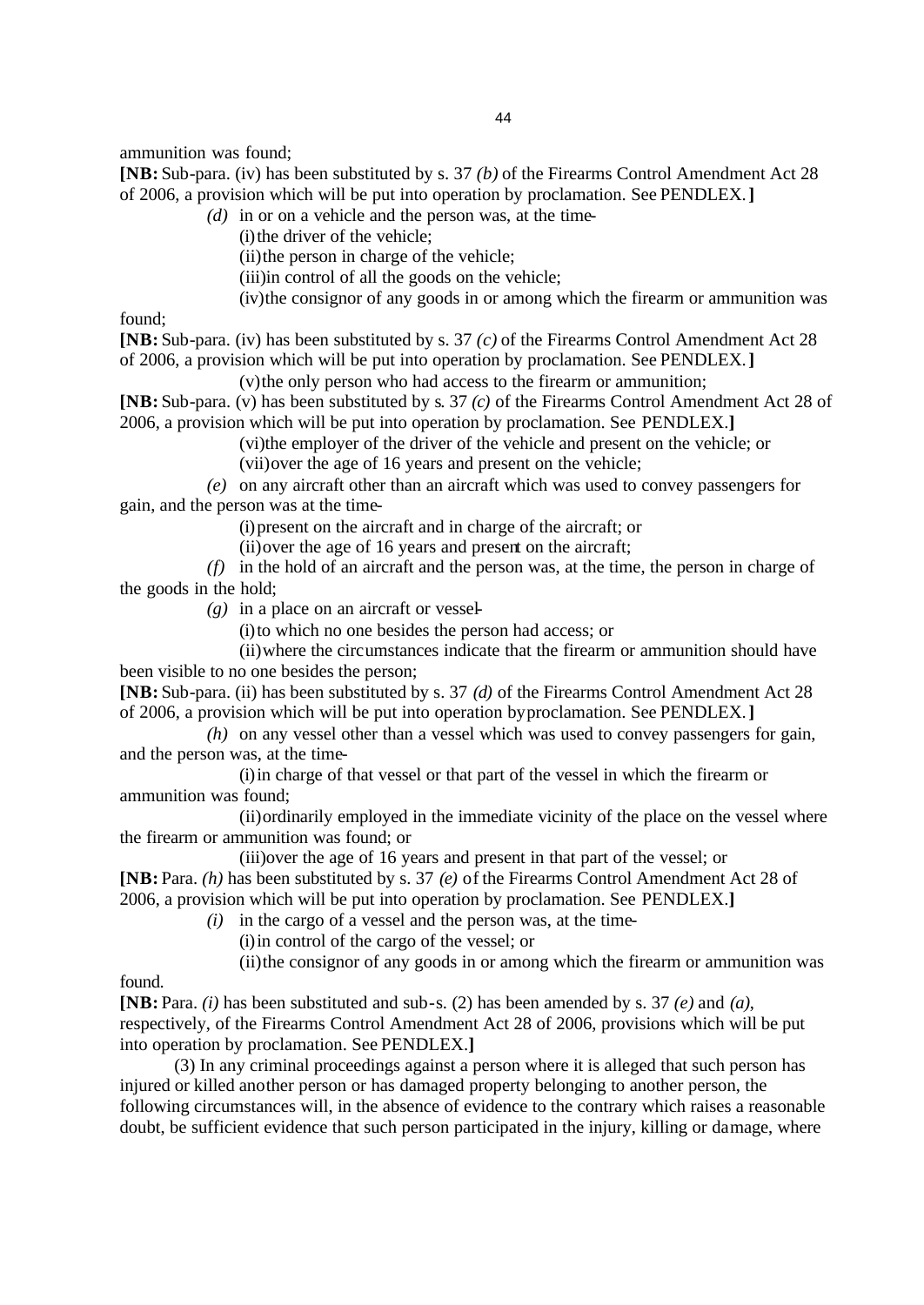it is proved that-

*(a)* the person was driving, or was a passenger in, a vehicle other than a vehicle designed or licensed to convey more than 20 passengers;

[Para. *(a)* substituted by s. 14 *(b)* of Act 43 of 2003.]

*(b)* a firearm was discharged from that vehicle while the person was driving or was a passenger in the vehicle; and

**[NB:** Para. *(b)* has been substituted by s. 37 *(f)* of the Firearms Control Amendment Act 28 of 2006, a provision which will be put into operation by proclamation. See PENDLEX.**]**

*(c)* as a result of such discharge, a person was injured or killed, or property was damaged.

#### **118 Presumptions relating to failure to report**

(1) Whenever a person is charged with an offence in terms of this Act of failing to report the loss, theft or destruction of a firearm and it is proved that such person was, at the time, the licensed or authorised possessor of the firearm alleged to have been lost, stolen or destroyed, proof that the person has failed to produce such firearm within seven days of the request by a police official to do so, will, in the absence of evidence to the contrary which raises reasonable doubt, be sufficient evidence that the firearm has been lost, stolen or destroyed.

**[NB:** Sub-s. (1) has been substituted by s. 38 of the Firearms Control Amendment Act 28 of 2006, a provision which will be put into operation by proclamation. See PENDLEX.**]**

(2) Whenever a person is charged with an offence in terms of this Act of failing to furnish information or particulars on request of a police official and it is proved that such person was, at the time, the licensed or authorised possessor of the firearm alleged to have been lost, stolen or destroyed, proof that the person has failed to produce such information or particulars within seven days of the request of a police official to do so, will, in the absence of evidence to the contrary which raises reasonable doubt, be sufficient evidence that the person has failed to furnish such information or particulars.

#### **119 Presumption of failure to take reasonable steps**

Whenever a person is charged in terms of this Act with an offence of failing to take reasonable steps to ensure that no firearm or ammunition is brought onto premises, a vehicle, a vessel or an aircraft under his or her ownership or control in contravention of this Act, proof that the firearm or ammunition was brought onto premises, a vehicle, a vessel or an aircraft under his or her ownership or control, will, in the absence of evidence to the contrary which raises reasonable doubt, be sufficient evidence that he or she failed to take such reasonable steps.

## **CHAPTER 16**

## **OFFENCES, PENALTIES AND ADMINISTRATIVE FINES (ss 120-122)**

## **120 Offences**

(1) A person is guilty of an offence if he or she contravenes or fails to comply with any- *(a)* provision of this Act;

- [Date of commencement of para. *(a)*: 1 June 2001.]
- *(b)* condition of a licence, permit or authorisation issued or granted by or under this

Act; or

*(c)* provision, direction or requirement of a notice issued under this Act.

[Date of commencement of para. *(c)*: 1 June 2001.]

(2) *(a)* Any person who is aware of the existence of a firearm or ammunition that is not in the lawful possession of any person and fails to report the location of the firearm or ammunition to a police official without delay, is guilty of an offence.

**[NB:** Para. *(a)* has been substituted by s. 39 *(a)* of the Firearms Control Amendment Act 28 of 2006, a provision which will be put into operation by proclamation. See PENDLEX.**]**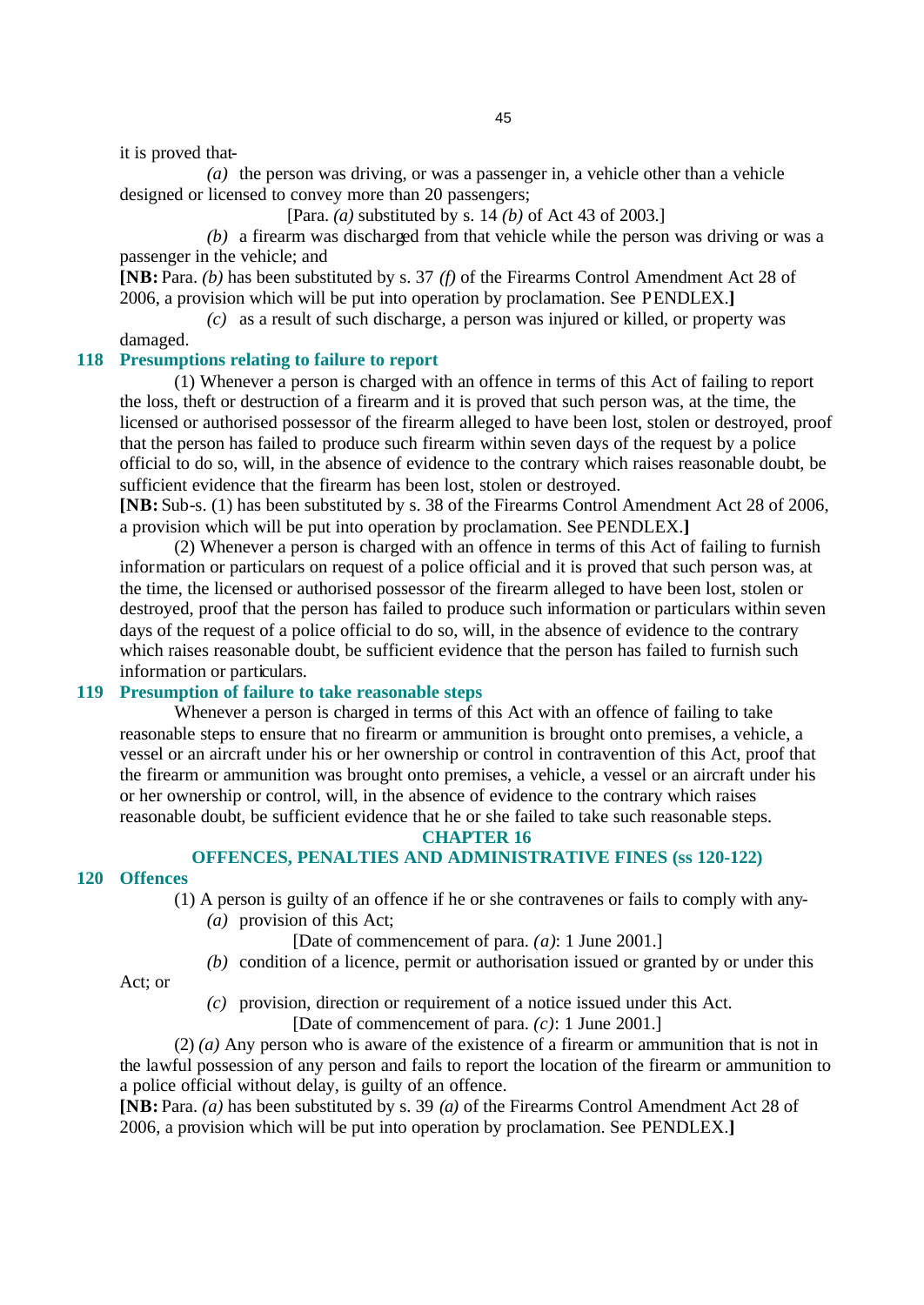*(b)* A police official to whom a person has made a report contemplated in paragraph *(a)*, must immediately provide the person with written proof that the report has been made or, in the case of a telephonic or similar report, with the official reference number of the report.

(3) It is an offence to-

*(a)* cause bodily injury to any person or cause damage to property of any person by negligently using a firearm, an antique firearm or an airgun;

*(b)* discharge or otherwise handle a firearm, an antique firearm or an airgun in a manner likely to injure or endanger the safety or property of any person or with reckless disregard for the safety or property of any person; or

*(c)* have control of a loaded firearm, an antique firearm or an airgun in circumstances where it creates a risk to the safety or property of any person and not to take reasonable precautions to avoid the danger.

**[NB:** Sub-s. (3) has been substituted by s. 39 *(b)* of the Firearms Control Amendment Act 28 of 2006, a provision which will be put into operation by proclamation. See PENDLEX.**]**

(4) It is an offence to handle a firearm, an antique firearm or an airgun while under the influence of a substance which has an intoxicating or a narcotic effect. **[NB:** Sub-s. (4) has been substituted by s. 39 *(b)* of the Firearms Control Amendment Act 28 of

2006, a provision which will be put into operation by proclamation. See PENDLEX.**]**

(5) A person is guilty of an offence if he or she gives control of a firearm, an antique firearm or an airgun to a person whom he or she knows, or ought reasonably to have known-

*(a)* to be mentally ill; or

*(b)* to be under the influence of a substance which has an intoxicating or a narcotic effect.

**[NB:** Sub-s. (5) has been amended by s. 39 *(c)* of the Firearms Control Amendment Act 28 of 2006, a provision which will be put into operation by proclamation. See PENDLEX.**]**

(6) It is an offence to point-

*(a)* any firearm, an antique firearm or an airgun, whether or not it is loaded or capable of being discharged, at any other person, without good reason to do so; or

*(b)* anything which is likely to lead a person to believe that it is a firearm, an antique firearm or an airgun at any other person, without good reason to do so.

**[NB:** Sub-s. (6) has been substituted by s. 39 *(d)* of the Firearms Control Amendment Act 28 of 2006, a provision which will be put into operation by proclamation. See PENDLEX.**]**

(7) It is an offence to discharge a firearm, an antique firearm or an airgun in a built-up area or any public place, without good reason to do so.

[Sub-s. (7) substituted by s. 15 *(a)* of Act 43 of 2003.]

**[NB:** Sub-s. (7) has been substituted by s. 39 *(d)* of the Firearms Control Amendment Act 28 of 2006, a provision which will be put into operation by proclamation. See PENDLEX.**]**

(8) A person is guilty of an offence if he or she-

*(a)* fails to lock away his or her firearm or a firearm in his or her possession in a prescribed safe, strong-room or device for the safe-keeping when such firearm is not carried on his or her person or is not under his or her direct control; or

*(b)* loses a firearm, or is otherwise disposessed of a firearm owing to that person's failure to-

(i)lock the firearm away in a prescribed safe, strong-room or device for the safekeeping of a firearm;

(ii)take reasonable steps to prevent the loss or theft of the firearm while the firearm was on his or her person or under his or her direct control; or

(iii)keep the keys to such safe, strong-room or device in safe custody.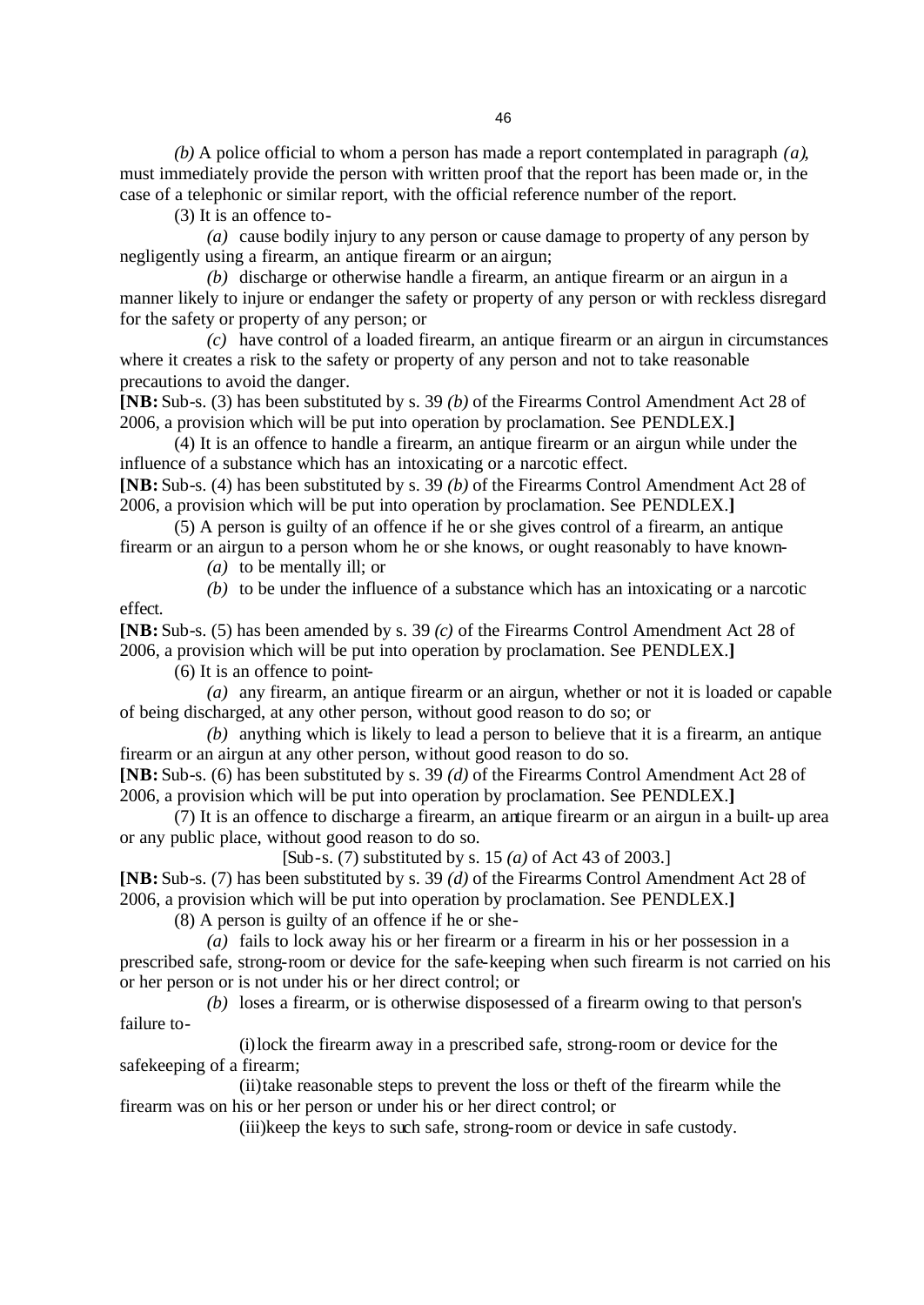(9) It is an offence to-

*(a)* add any word, figure or letter to a competency certificate, licence, permit or authorisation as issued, without the Registrar's permission;

*(b)* alter or erase any word, figure or letter on or from any competency certificate, licence, permit or authorisation, without the Registrar's permission;

[Para. *(b)* substituted by s. 15 *(b)* of Act 43 of 2003.]

*(c)* use or possess any competency certificate, licence, permit or authorisation- (i)to which any words, figures or letters have been unlawfully added; (ii)from which any words, figures or letters have been unlawfully erased; or (iii)on which any words, figures or letters have been unlawfully altered;

*(d)* part with a competency certificate, licence, permit or authorisation in order that it may be used by any person other than the person to whom it was issued or granted;

*(e)* use a competency certificate, licence, permit or authorisation issued in the name of another person to procure possession of a firearm or ammunition;

**[NB:** Para. *(e)* has been substituted by s. 39 *(e)* of the Firearms Control Amendment Act 28 of 2006, a provision which will be put into operation by proclamation. See PENDLEX.**]**

*(f)* supply particulars, information or answers in an application for a competency certificate, licence, permit or authorisation in terms of this Act, knowing them to be false, incorrect or misleading or not believing them to be correct;

- *(g)* make a false entry in a register which is required to be kept in terms of this Act; or
- *(h)* furnish false information in any return required to be submitted in terms of this

Act.

(10) It is an offence to-

*(a)* sell, supply or in any other manner give possession of a firearm or ammunition to a person who is not allowed in terms of this Act to possess that firearm or ammunition; or **[NB:** Para. *(a)* has been substituted by s. 39 *(f)* of the Firearms Control Amendment Act 28 of 2006, a provision which will be put into operation by proclamation. See PENDLEX.**]**

*(b)* be in possession of any firearm, imitation firearm or ammunition, with intent to commit an offence or to use the firearm or an imitation firearm to resist arrest or prevent the arrest of another person.

**[NB:** Para. *(b)* has been substituted by s. 39 *(f)* of the Firearms Control Amendment Act 28 of 2006, a provision which will be put into operation by proclamation. See PENDLEX.**]**

(11) Any holder of a licence, permit or authorisation to possess a firearm, and any other person who was in possession of or who had control of a firearm when it was lost, stolen or destroyed and who fails to report the loss, theft or destruction to the police station nearest to the place where it occurred, within 24 hours after having become aware of the loss, theft or destruction of the firearm, is guilty of an offence.

(12) It is an offence to obstruct or hinder any person in the exercise of any power or the performance of any duty in terms of this Act.

## **121 Penalties**

Any person convicted of a contravention of or a failure to comply with any section mentioned in Column 1 of Schedule 4, may be sentenced to a fine or to imprisonment for a period not exceeding the period mentioned in Column 2 of that Schedule opposite the number of that section.

[Date of commencement of s. 121: 1 June 2001.]

## **122 Administrative fines**

(1) If a person is alleged to have committed an offence contemplated in section 120 for which that person may be sentenced to a fine or imprisonment for a period not exceeding five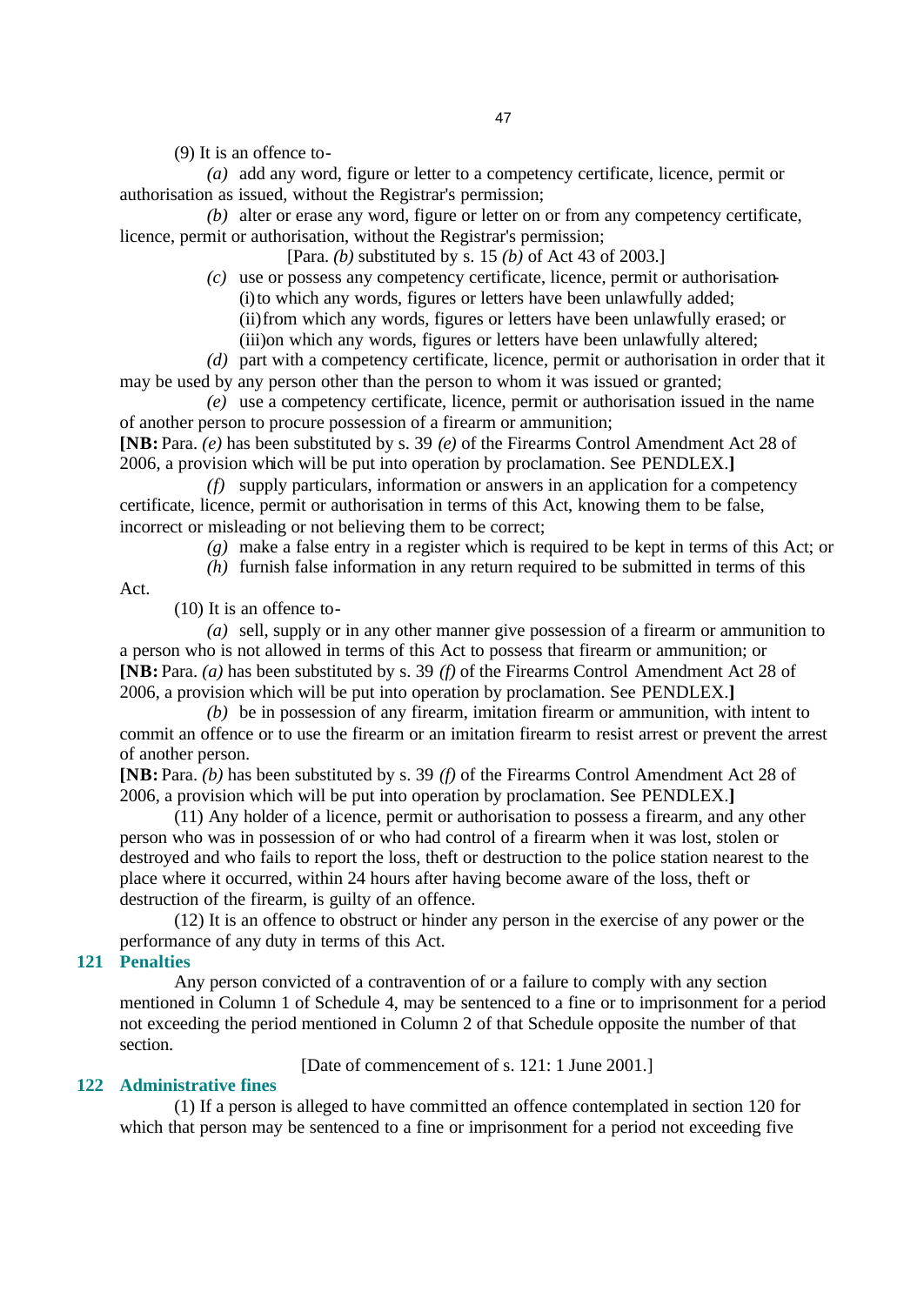years in terms of section 121, the Registrar may cause to be delivered by hand to that person (hereinafter referred to as the infringer) an infringement notice which must contain the particulars contemplated in subsection (2).

(2) A notice referred to in subsection (1) must-

- *(a)* specify the name and address of the infringer;
- *(b)* specify the particulars of the alleged offence;
- *(c)* specify the amount of the administrative fine payable, which-

(i)if the period contemplated in subsection (1) does not exceed two years, may, in respect of a first infringement, not exceed R5 000 and, in respect of a second or subsequent infringement, not exceed R10 000;

(ii)if the period contemplated in subsection (1) does not exceed three years, may, in respect of a first infringement, not exceed R15 000 and, in respect of a second or subsequent infringement, not exceed R30 000;

(iii)if the period contemplated in subsection (1) does not exceed four years, may, in respect of a first infringement, not exceed R20 000 and, in respect of a second or subsequent infringement, not exceed R40 000; or

(iv)if the period contemplated in subsection (1) does not exceed five years, may, in respect of a first infringement, not exceed R50 000 and, in respect of a second or subsequent infringement, not exceed R100 000;

*(d)* inform the infringer that, not later than 30 days after the date of service of the infringement notice, the infringer may-

(i)pay the administrative fine;

(ii)make arrangements with the Registrar to pay the administrative fine in

instalments; or

and

(iii)elect to be tried in court on a charge of having committed the alleged offence;

*(e)* state that a failure to comply with the requirements of the notice within the time permitted, will result in the administrative fine becoming recoverable as contemplated in subsection (4).

(3) If an infringer elects to be tried in court on a charge of having committed the alleged contravention or failure, the Registrar must hand the matter over to the prosecuting authority and inform the infringer accordingly.

(4) If an infringer fails to comply with the requirements of a notice, the Registrar may file with the clerk or registrar of any competent court a statement certified by him or her as correct, setting forth the amount of the administrative fine payable by the infringer, and such statement thereupon has all the effects of a civil judgment lawfully given in that court in favour of the Registrar for a liquid debt in the amount specified in the statement.

(5) The Registrar may not impose an administrative fine contemplated in this section if the person concerned has been charged with a criminal offence in respect of the same set of facts.

(6) No prosecution may be instituted against a person if the person concerned has paid an administrative fine in terms of this section in respect of the same set of facts.

(7) An administrative fine imposed in terms of this section does not constitute a previous conviction as contemplated in Chapter 27 of the Criminal Procedure Act, 1977 (Act 51 of 1977).

**CHAPTER 17**

## **ORGANISATIONAL STRUCTURES (ss 123-130)**

## **123 Registrar of Firearms**

The National Commissioner is the Registrar of Firearms.

[Date of commencement of s. 123: 1 July 2003.]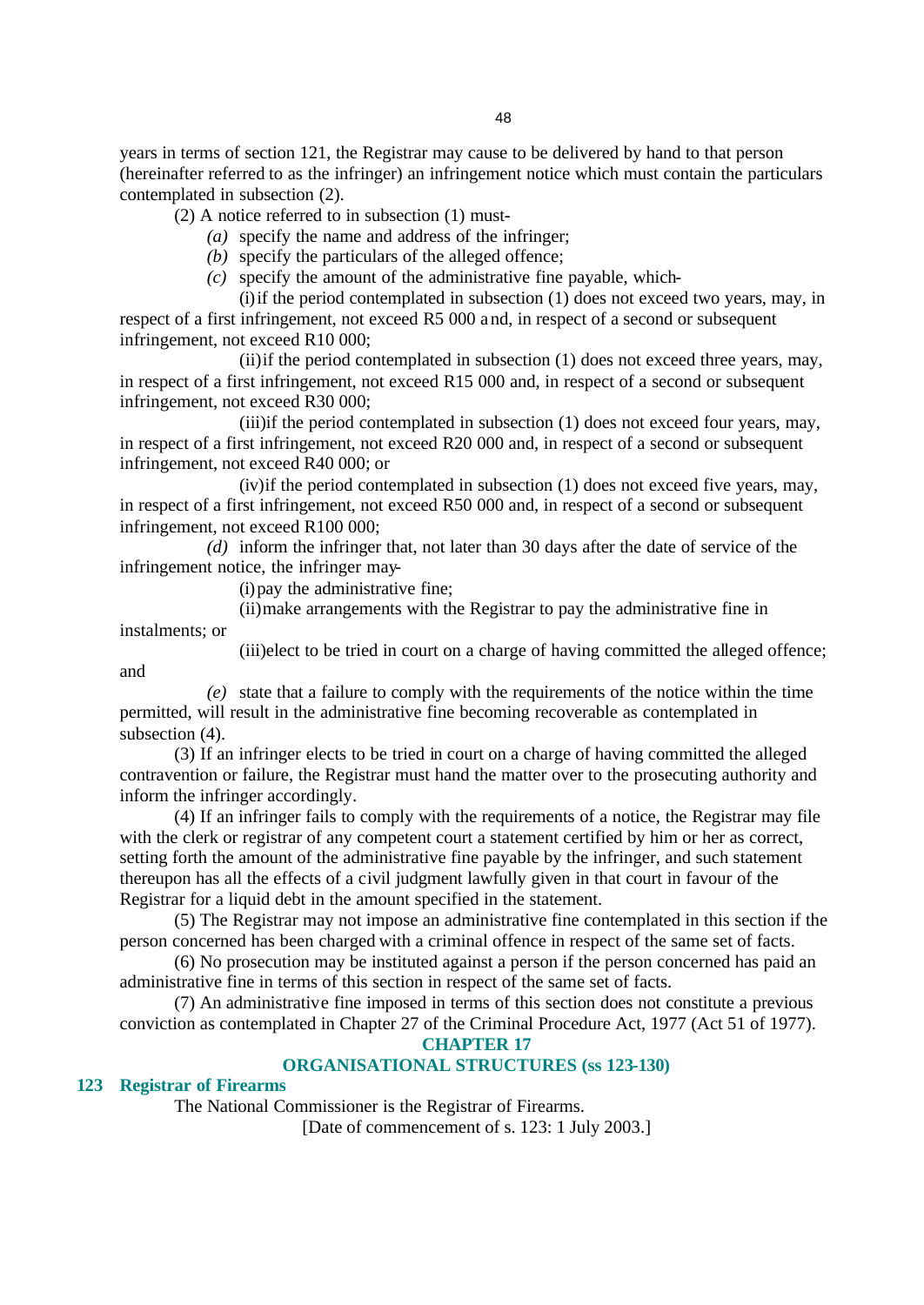## **124 Functions of Registrar**

(1) The Registrar must perform his or her functions in accordance with such directions as the Minister may issue.

- (2) The Registrar must-
	- *(a)* establish and maintain the Central Firearms Register;
	- *(b)* establish and control the Office of the Central Firearms Register;
	- *(c)* recover the fees payable in terms of this Act;
	- *(d)* develop a training curriculum for competency testing in terms of this Act;
	- *(e)* conduct research into firearms policies;
	- *(f)* monitor the implementation of this Act;

*(g)* conduct public education programmes concerning the provisions of this Act and all other matters relating to the safe possession and use of firearms; and

*(h)* designate police officials as Designated Firearms Officers.

[Date of commencement of para. *(h)*: 1 July 2003.]

[Sub-s. (2) amended by s. 16 of Act 43 of 2003.]

(3) The Registrar may-

*(a)* conduct any investigation or enquiry which he or she deems necessary in order to exercise his or her powers or carry out his or her duties in terms of this Act; and

*(b)* make recommendations to the Minister on any matter relating to this Act.

[Date of commencement of sub-s. (3): 1 July 2003.]

## **125 Central Firearms Register**

- (1) The Central Firearms Register must contain-
	- *(a)* the central firearms database;
	- *(b)* the central dealers database;
	- *(c)* the central manufacturers database;
	- *(d)* the central gunsmiths database;
	- *(e)* the central importers and exporters database;
	- *(f)* the central Official Institutions database; and
	- *(g)* any other information required to be kept by the Registrar in terms of this Act. [Date of commencement of para. *(g)*: 1 July 2003.]

(2) The central databases referred to in subsection (1) must contain-

*(a)* such information as may be prescribed concerning-

(i)competency certificates, licences, authorisations and permits, as well as renewals and cancellations thereof;

(ii)applications for competency certificates, licences, authorisations and permits and any renewal applications which have been refused in terms of this Act;

(iii)transfers of firearms effected in terms of this Act;

- (iv)imports and exports of firearms and ammunition in terms of this Act;
- (v)the transport of firearms and ammunition in terms of this Act; and
- (vi)the loss, recovery, theft or destruction of firearms.
- *(b)* all original documentation submitted in support of all applications made in terms of this Act;

*(c)* a record of all licensed dealers, manufacturers, gunsmiths, importers and exporters, transporters for reward, accredited institutions, organisations and all firearms and ammunition in their possession;

*(d)* a record of all firearms in the possession of Official Institutions;

*(e)* a record of the acquisition, transfer, loss, theft or destruction in respect of firearms in the possession of Official Institutions;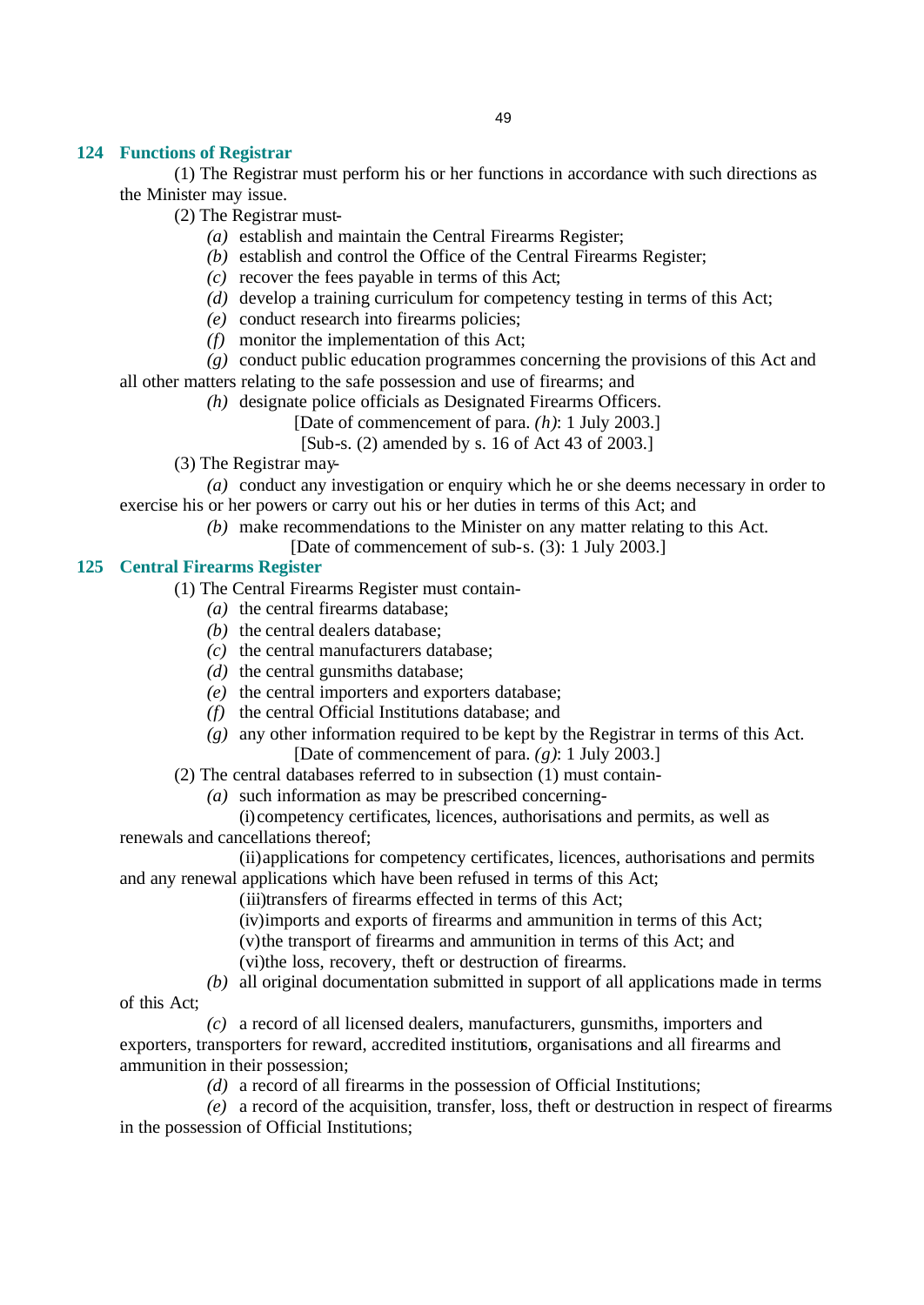*(f)* a record of all firearms recovered, forfeited to the State or destroyed;

*(g)* the fingerprints which have been submitted for purposes of an application in terms of this Act; and

*(h)* any other documentation and information as may be prescribed.

#### **126 Certificate signed by Registrar to constitute** *prima facie* **evidence**

Any document containing information contemplated in section 125 and purporting to be a certificate signed by the Registrar is, upon production in a court by any person, *prima facie* evidence of the facts stated therein.

## **127 Appointment and functions of Head of Office of Central Firearms Register**

(1) The Registrar must, with the approval of the Minister, designate a police official as Head of the Office of the Central Firearms Register.

- (2) The Head of the Office of the Central Firearms Register-
	- *(a)* must manage the Office of the Central Firearms Register;
	- *(b)* must perform the duties assigned to him or her by the Registrar; and
	- *(c)* may exercise such powers as may be delegated to him or her by the Registrar.

## **128 Establishment of Appeal Board**

(1) An Appeal Board is hereby established.

(2) The Appeal Board consists of no more than five members who must be appointed by the Minister and who, when viewed collectively, must as far as possible be broadly representative of the population of the Republic.

[Date of commencement of s. 128: 1 July 2003.]

## **129 Conditions of service, remuneration and allowances of members of Appeal Board**

(1) The period and conditions of office, remuneration and allowances of the members of the Appeal Board are as prescribed by the Minister with the approval of the Minister of Finance.

(2) *(a)* The Minister may at any time withdraw the appointment of a member of the Appeal Board if there is sufficient reason for doing so.

*(b)* A member may resign by notice in writing to the Minister.

[Date of commencement of s. 129: 1 July 2003.]

#### **130 Quorum, meetings and procedure of Appeal Board**

(1) The quorum for, the procedure at, and the holding of meetings of the Appeal Board are as prescribed.

(2) The Appeal Board may establish such committees consisting of members of the Appeal Board as may be prescribed to perform the duties assigned to them by the Appeal Board and to exercise such powers as may be delegated to them by the Appeal Board.

[Date of commencement of s. 130: 1 July 2003.]

#### **131 Administrative work of Appeal Board**

The administrative work of the Appeal Board must be performed by such members of the South African Police Service as may be designated by the National Commissioner.

[Date of commencement of s. 131: 1 July 2003.]

#### **132 Establishment of Ministerial Committees**

(1) The Minister may establish such committees as may be appropriate to assist him or her, or any other person appointed in terms of this Act, in respect of any matter dealt with in this Act.

(2) The composition and functions of the committees may be determined by the Minister. (3) The conditions of office, remuneration, allowances and other benefits of members of

the committees may be prescribed by the Minister with the approval of the Minister of Finance. **[NB:** S. 132 has been substituted by s. 40 of the Firearms Control Amendment Act 28 of 2006, a provision which will be put into operation by proclamation. See PENDLEX.**]**

## **CHAPTER 18**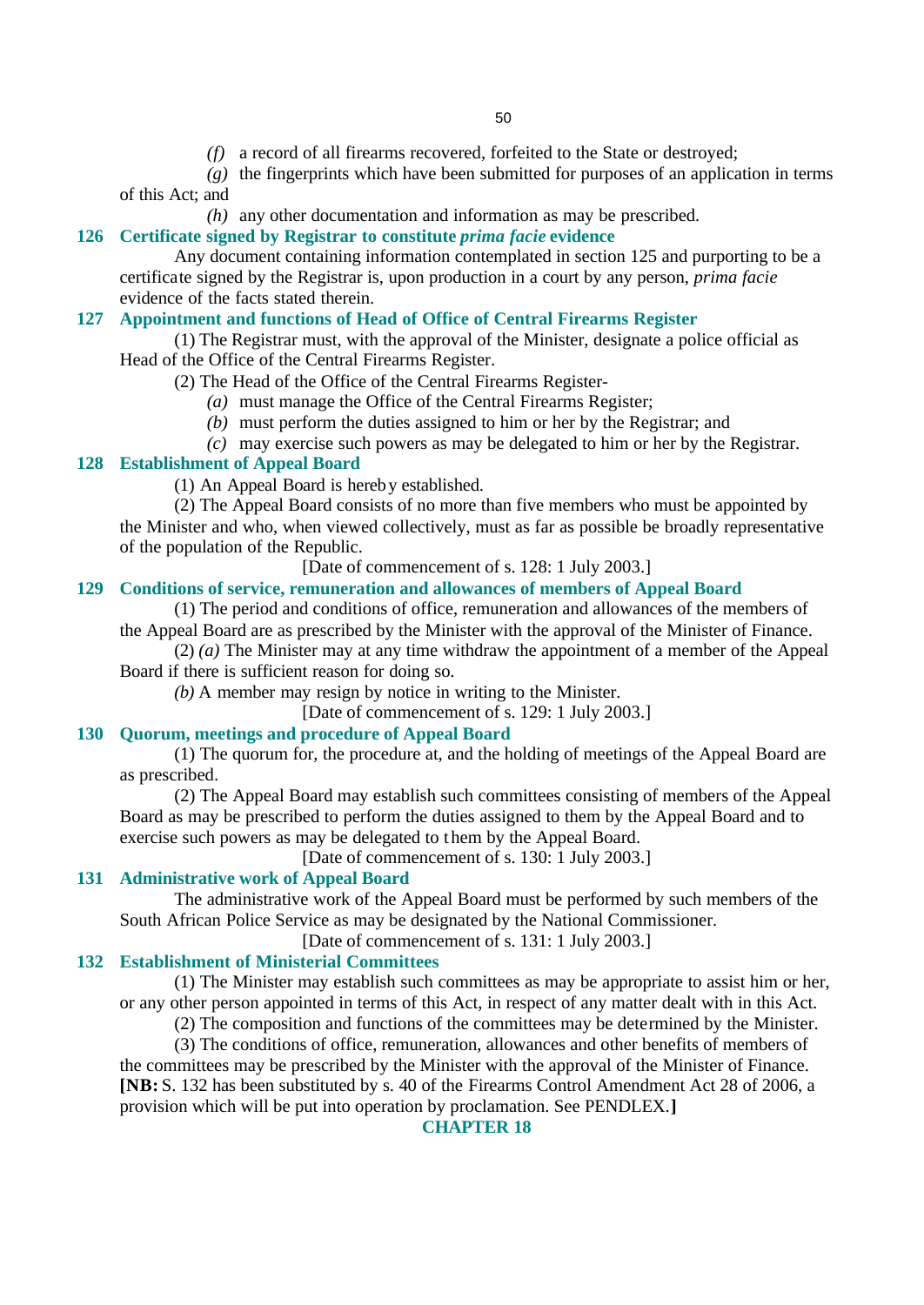## **RIGHT OF APPEAL (s 133)**

**133 Right of appeal** 

(1) Any person-

*(a)* whose application for a competency certificate, licence, permit or authorisation in terms of this Act has been refused;

*(b)* whose competency certificate, licence, permit, or authorisation has been cancelled;

*(c)* whose licence, permit or authorisation has been issued subject to any condition; or

*(d)* who has received a notice of an administrative decision in terms of this Act which may detrimentally affect his or her rights,

[Date of commencement of para. *(d)*: 1 July 2003.]

may, in the prescribed manner, appeal to the Appeal Board.

(2) The Appeal Board may confirm, vary or reverse any decision against which an appeal has been lodged in terms of this section.

[Date of commencement of sub-s. (2): 1 July 2003.]

(3) The Appeal Board may admit evidence of facts not before the Registrar when he or she made the decision which is the subject of the appeal only if-

*(a)* there is a reasonable explanation for the failure timeously to inform the Registrar of the facts; and

*(b)* the Registrar has had sufficient opportunity to verify the facts and to present any evidence to the Appeal Board in this regard.

[Date of commencement of sub-s. (3): 1 July 2003.]

(4) Subject to the provisions of this Act, no person is excused from complying with any of the provisions of this Act on the ground that an appeal is pending in terms of this section.

[Date of commencement of sub-s. (4): 1 July 2003.]

**[NB:** A sub-s. (5) has been added by s. 41 of the Firearms Control Amendment Act 28 of 2006, a provision which will be put into operation by proclamation. See PENDLEX.**]**

## **CHAPTER 19**

## **COMPENSATION (ss 134-137)**

## **134 Circumstances where no compensation is payable in respect of firearms and ammunition forfeited to State**

No compensation is payable to a person in respect of a firearm or ammunition forfeited to the State in terms of this Act-

*(a)* if the relevant licence, permit or authorisation was cancelled in terms of this Act because the holder of the licence had contravened or not complied with a provision of this Act or a condition specified in that licence, permit or authorisation; or

*(b)* if the holder of the licence, permit or authorisation became or was in terms of section 102 or 103 declared unfit to possess a firearm.

## **135 Circumstances where no compensation is payable in respect of firearms and ammunition seized by State**

(1) No compensation is payable to a person from whom a firearm or ammunition was seized by the State if-

*(a)* no licence, permit or authorisation had been issued for such firearm or ammunition to that person in terms of this Act; or

*(b)* the firearm or ammunition was for any other reason unlawfully in the possession of that person.

(2) The lawful owner of a firearm or ammunition lost or stolen as a result of his or her negligence is not entitled to claim compensation if such firearm or ammunition is subsequently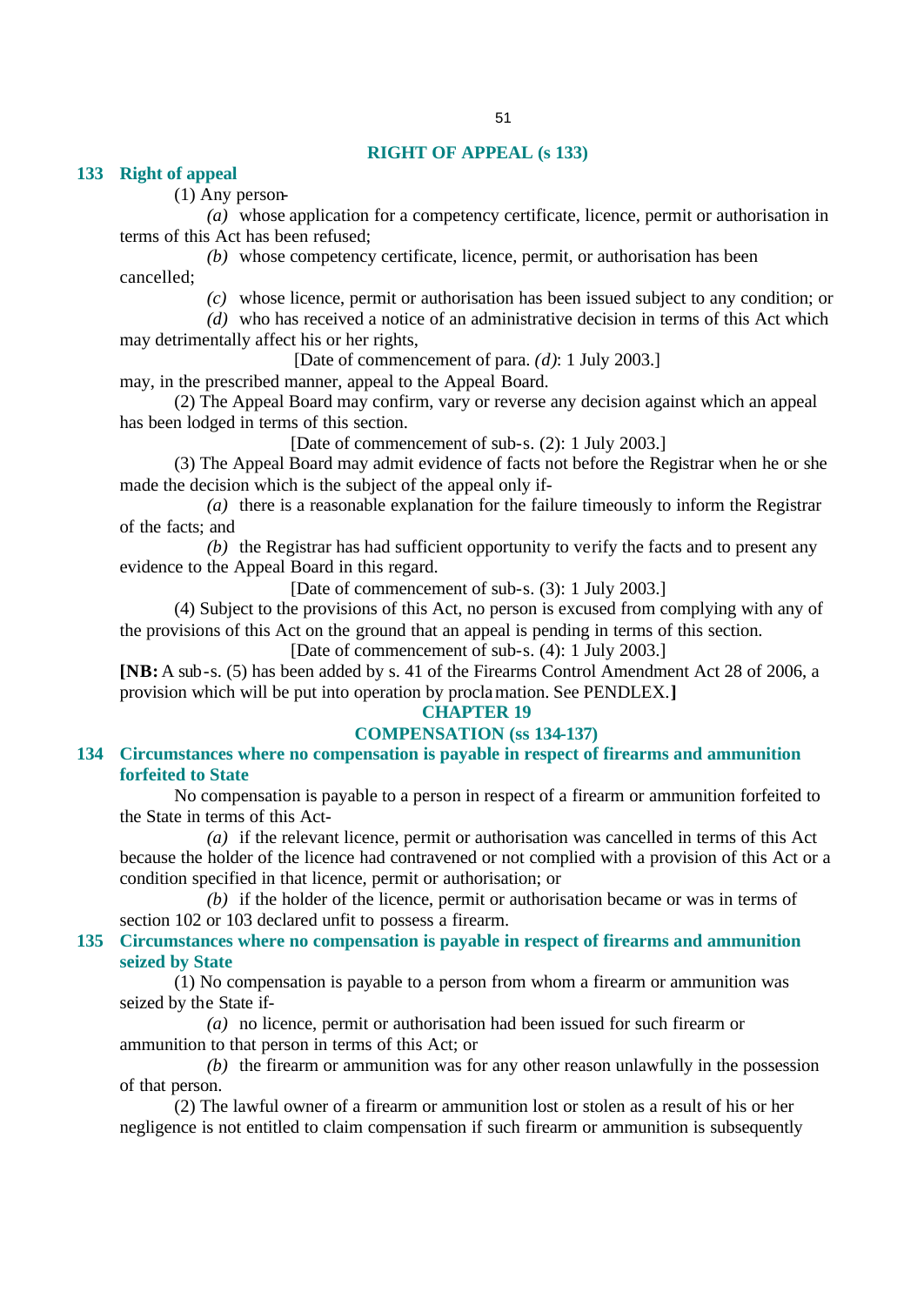seized by the State from another person.

**[NB:** S. 135 has been substituted by s. 42 of the Firearms Control Amendment Act 28 of 2006, a provision which will be put into operation by proclamation. See PENDLEX.**]**

## **136 No compensation payable where firearms or ammunition are destroyed by State**

(1) The Registrar may in respect of any firearm or ammunition seized by, surrendered to or forfeited to the State, issue a notice in the *Gazette* stating that it is the intention of the State to destroy that firearm or ammunition.

(2) Any person who has a valid claim to the relevant firearm or ammunition may, within 21 days after the publication of the notice in the *Gazette*, make representations to the Registrar as to why the firearm or ammunition should not be destroyed.

(3) If the Registrar is satisfied, after consideration of any representations contemplated in subsection (2), that a valid claim to the relevant firearm or ammunition has not been proved, the firearm or ammunition may be destroyed and no compensation will be payable to anyone in respect thereof.

**[NB:** S. 136 has been substituted by s. 43 of the Firearms Control Amendment Act 28 of 2006, a provision which will be put into operation by proclamation. See PENDLEX.**]**

## **137 Application for compensation**

(1) A person whose firearm has been surrendered or forfeited to the State in circumstances other than those referred to in sections 134, 135 and 136 may apply to the Registrar for compensation in respect of that firearm in the prescribed form.

**[NB:** Sub-s. (1) has been substituted by s. 44 of the Firearms Control Amendment Act 28 of 2006, a provision which will be put into operation by proclamation. See PENDLEX.**]**

(2) On receipt of an application for compensation made in terms of this section, the Registrar must-

*(a)* decide whether or not compensation is payable in terms of this Chapter;

*(b)* if compensation is payable, attempt to agree with the applicant on the amount of compensation to be paid; and

*(c)* if compensation is payable, but no compensation is agreed upon, determine the amount of compensation to be paid.

(3) An applicant for compensation may appeal against a decision of the Registrar made in terms of subsection (2) *(c)*.

(4) On receipt of an appeal lodged in terms of subsection (3) the Appeal Board must-

*(a)* hear the applicant and the Registrar; and

*(b)* determine the amount of compensation to be paid.

(5) The Minister must, with the approval of the Minister of Finance, establish guidelines for the payment of compensation, taking into account the -

*(a)* financial constraints on the State and its ability to meet actual and anticipated claims for compensation; and

*(b)* interests of persons who have applied or may in the future apply for compensation.

(6) The guidelines referred to in subsection (5) bind-

*(a)* the Registrar when he or she agrees or determines compensation in terms of subsection (2); and

*(b)* the Appeal Board when it determines compensation in terms of subsection (4).

(7) A person who is not satisfied with the amount of compensation or the time or manner of payment as determined by the Appeal Board, may approach a court to determine the amount, the time and the manner of payment of the compensation.

#### **CHAPTER 20**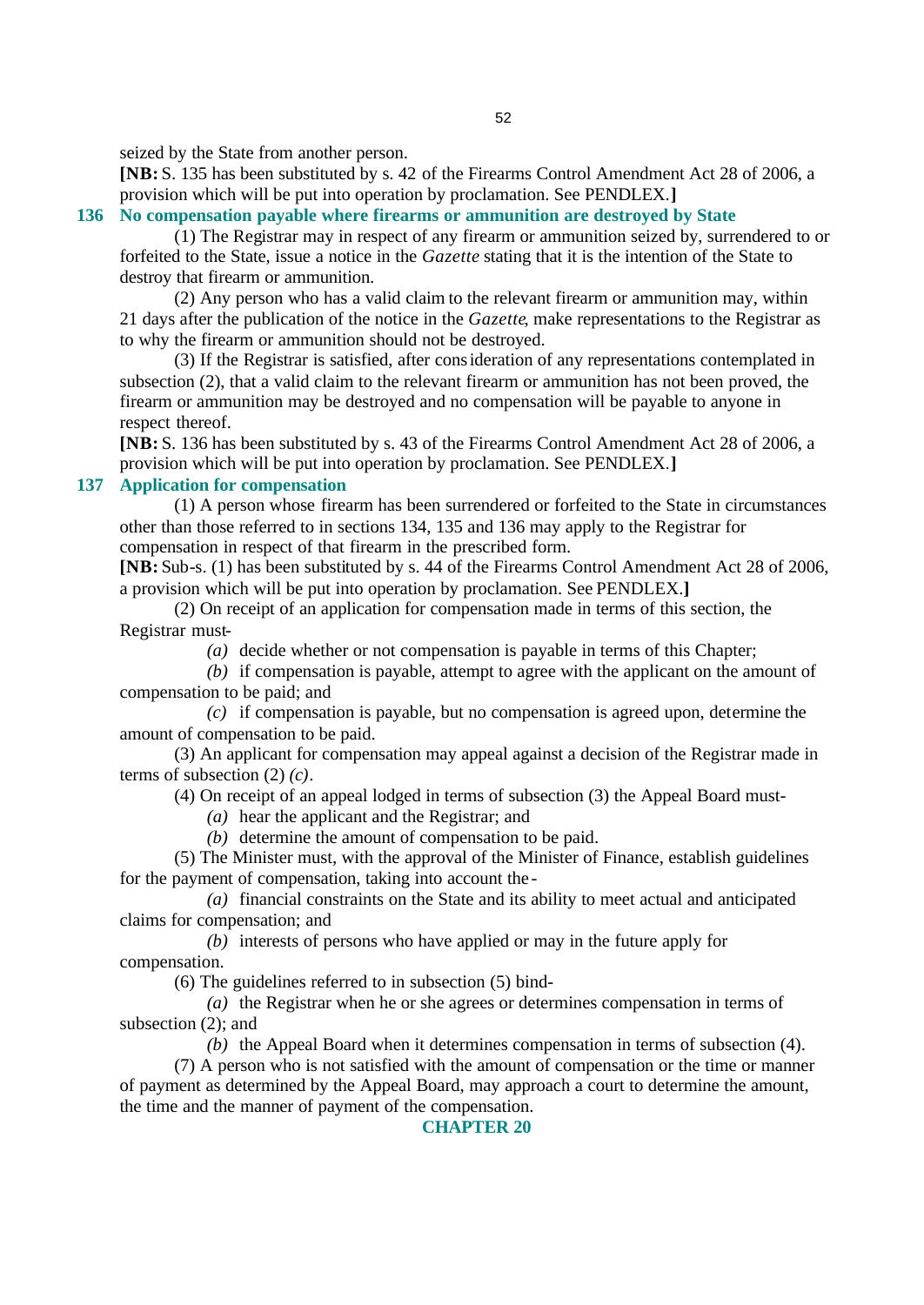## **SPECIAL POWERS RELATING TO AMNESTIES AND FIREARM-FREE ZONES (ss 138-140)**

## **138 Definition**

In this Chapter 'amnesty' means an indemnity against prosecution for the unlawful possession of a firearm or ammunition.

## **139 Amnesty**

(1) The Minister may, by notice in the *Gazette*, declare an amnesty if-

*(a)* the amnesty may result in the reduction of the number of illegally possessed firearms in South Africa; and

*(b)* it is in the public interest to do so.

(2) A notice contemplated in subsection (1)-

*(a)* will only be valid if it is approved by Parliament;

*(b)* must specify the period during which persons may apply for amnesty; and

*(c)* must specify the conditions under which amnesty may be granted.

(3) A person who surrenders a firearm or ammunition in compliance with a notice published in terms of subsection (1), may not be prosecuted in relation to-

*(a)* the firearm, for having been in possession of that firearm without the appropriate licence, permit or authorisation; or

*(b)* the ammunition, for having been in possession of that ammunition without having been in lawful possession of a firearm capable of discharging the ammunition.

(4) *(a)* A person who surrenders a firearm in compliance with a notice published in terms of subsection (1) may apply in terms of this Act for a licence in respect of that firearm.

*(b)* If a licence is granted, the firearm and ammunition, if any, surrendered in terms of this Act must be returned to the holder of the licence.

(5) The Registrar must dispose of any firearm or ammunition surrendered in compliance with a notice in terms of subsection (1) in such manner and after the expiry of such period as may be prescribed.

## **140 Firearm-free zones**

(1) The Minister may, after consultation with the National Commissioner and the Secretary for Safety and Security, by notice in the *Gazette* declare any premises or categories of premises to be firearm-free zones, if it is-

*(a)* in the public interest; and

*(b)* in accordance with the objects of this Act.

(2) Unless authorised to do so in terms of a notice issued under subsection 20 (1), no person may-

- *(a)* allow any firearm or ammunition to be in a firearm-free zone;
- *(b)* carry any firearm or ammunition in a firearm-free zone; or
- *(c)* store any firearm or ammunition in a firearm-free zone.

**[NB:** Sub-s. (2) has been substituted by s. 45 of the Firearms Control Amendment Act 28 of 2006, a provision which will be put into operation by proclamation. See PENDLEX.**]**

(3) A police official may, without warrant-

*(a)* search any building or premises in a firearm-free zone if he or she has a suspicion on reasonable grounds that a firearm or ammunition may be present in the firearm-free zone in contravention of a notice issued in terms of subsection (1);

*(b)* search any person present in a firearm-free zone; and

*(c)* seize any firearm or ammunition present in the firearm-free zone or on the person in contravention of a notice issued in terms of subsection (1).

**[NB:** Sub-s. (3) has been substituted by s. 45 of the Firearms Control Amendment Act 28 of 2006,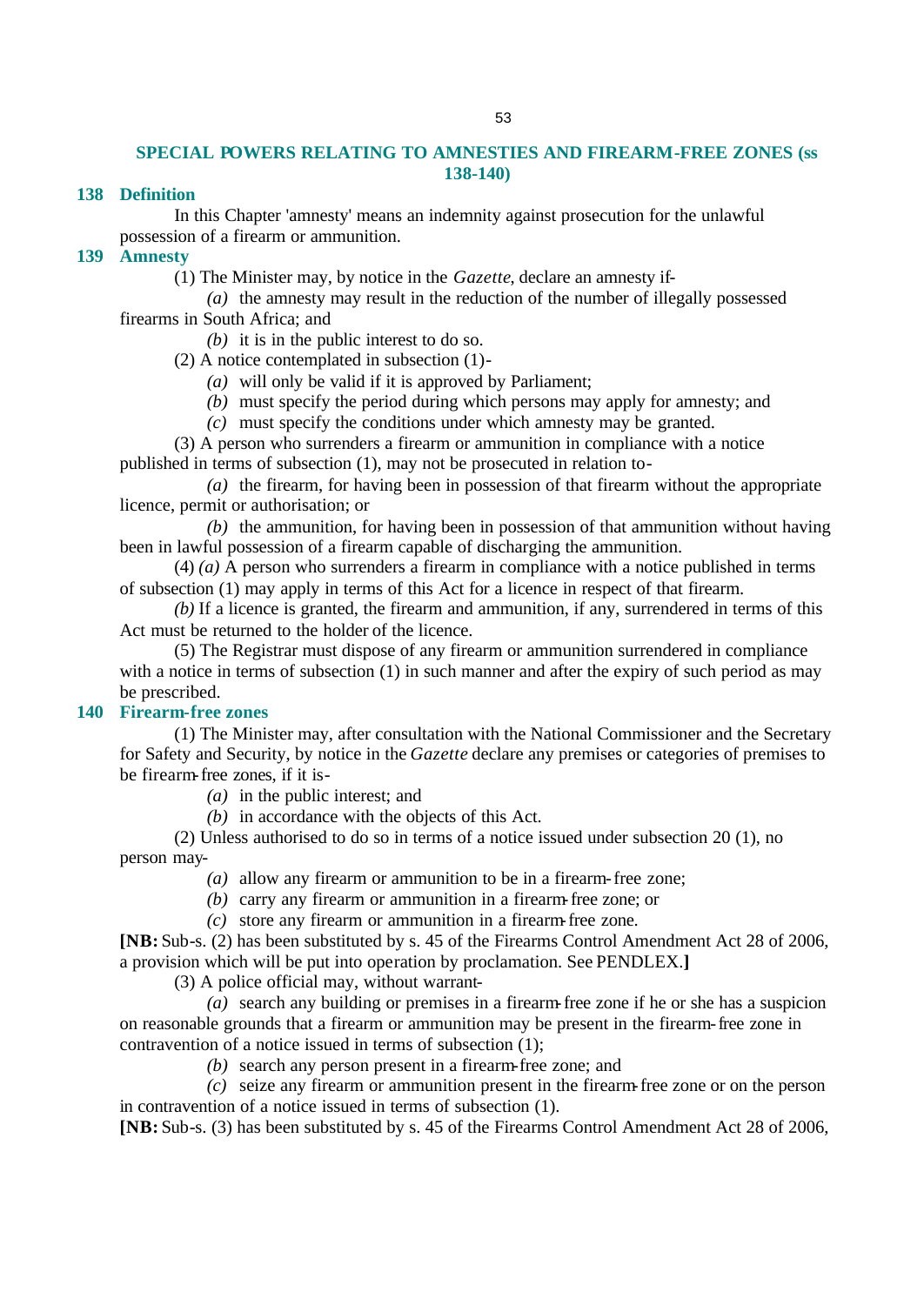a provision which will be put into operation by proclamation. See PENDLEX.**]**

(4) The Minister may prescribe measures to be taken regarding the demarcation of and placing of signposts on premises constituting a firearm-free zone in order to notify the public that the premises are declared a firearm-free zone.

[Sub-s. (4) added by s. 17 of Act 43 of 2003.]

[Date of commencement of s. 140: 1 June 2001.]

## **CHAPTER 21**

#### **GENERAL PROVISIONS (ss 141-154)**

## **141 Delegation of powers and assignment of duties**

(1) The Registrar may delegate any power conferred on him or her and assign any duty imposed on him or her by or under this Act to any official in the service of the State.

(2) An official to whom a power has been delegated or a duty has been assigned in terms of subsection (1) must exercise the power or perform the duty subject to the control and directions of the Registrar.

(3) The Registrar may, notwithstanding a delegation or assignment in terms of subsection (1), personally exercise the power or perform the duty delegated or assigned to another official.

[Date of commencement of s. 141: 1 July 2003.]

## **142 Designation as police officials**

For purposes of this Act, the Minister may in writing designate any person or any category of persons employed by the State, as police officials.

## **143 Service of documents**

(1) Any notice or other document to be served on or given to any person in terms of this Act may be-

- *(a)* delivered by hand to that person;
- *(b)* left at that person's usual or last known place of residence or business;

*(c)* left at an address specified by that person for the purpose of any application made in terms of this Act;

*(d)* posted by certified mail addressed to that person by name at that person's last known place of residence or business or at a postal address specified by that person for the purpose of any application made in terms of this Act;

*(e)* delivered to any legal representative or other agent of that person who is duly authorised by that person to receive it;

*(f)* if the relevant person is deceased, delivered to that person's legal representative or to the executor of his or her estate; or

*(g)* if the relevant person is absent from South Africa, delivered to that person's legal representative or agent in South Africa or served in such manner as may be prescribed by regulation.

(2) This section does not apply to notices or other documents served or given during the course of any proceedings in a court of law or to notices in terms of section 122.

[Date of commencement of s. 143: 1 July 2003.]

## **144 Return of service**

A document purporting to be signed by a police official, or person designated under section 142, indicating that the service was effected in accordance with section 143 (1) by the person who has signed the document, is upon production in a court by any person, *prima facie* evidence of service of the document.

[Date of commencement of s. 144: 1 July 2003.]

## **145 Regulations**

(1) The Minister may, by notice in the *Gazette*, make regulations regarding-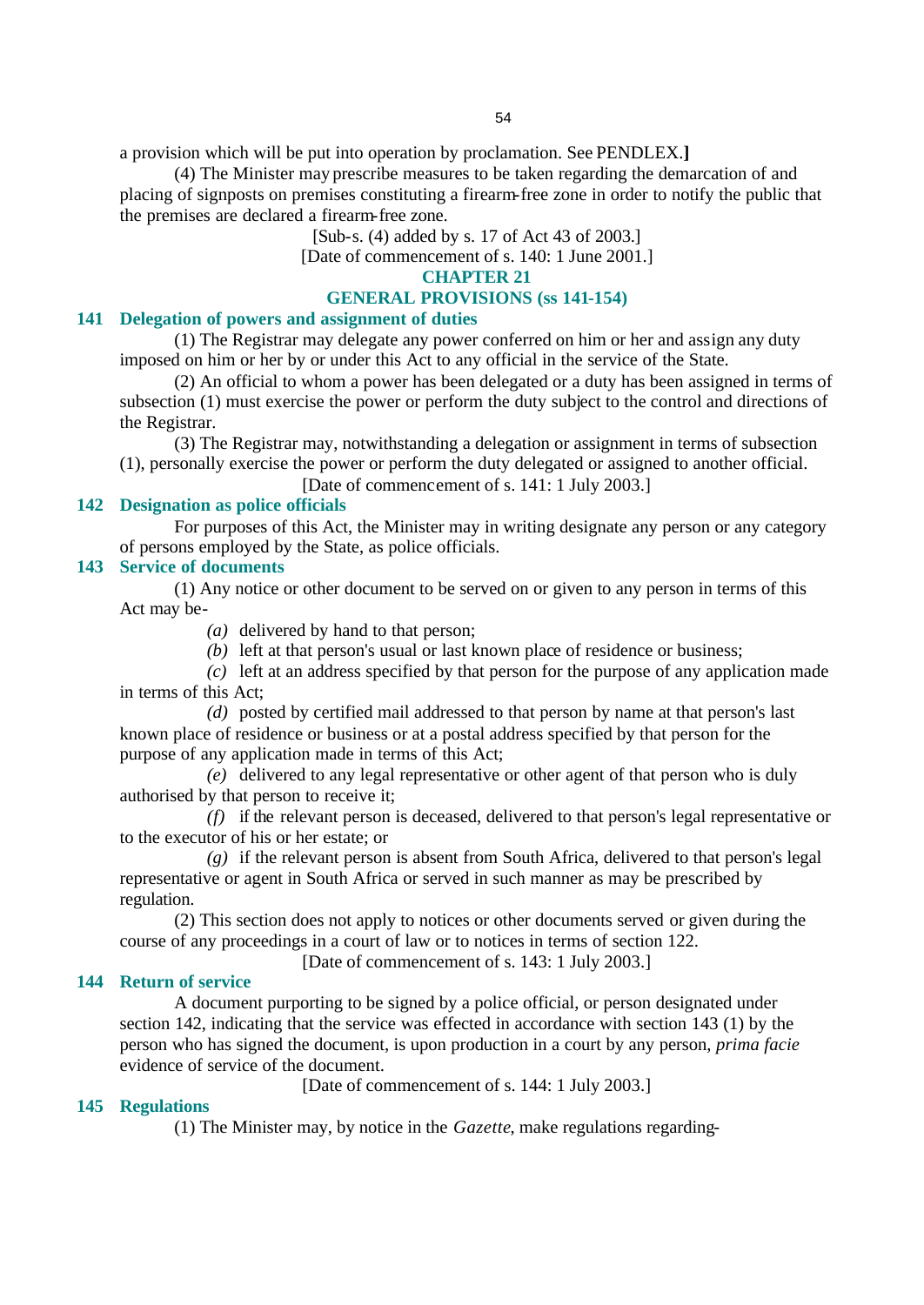*(a)* anything that may or must be prescribed in terms of this Act;

[Date of commencement of para. *(a)*: 1 July 2003.]

*(b)* the surrendering of firearms and ammunition to the South African Police Service; **[NB:** Para. *(b)* has been substituted by s. 46 *(a)* of the Firearms Control Amendment Act 28 of 2006, a provision which will be put into operation by proclamation. See PENDLEX.**]**

*(c)* the production of any firearm to which any application relates for the purpose of identification, and the discharging of ammunition for identification purposes; **[NB:** Para. *(c)* has been substituted by s. 46 *(a)* of the Firearms Control Amendment Act 28 of 2006, a provision which will be put into operation by proclamation. See PENDLEX.**]**

*(d)* the determination and payment of fees payable in respect of the issue or renewal of any competency certificate, licence, permit or authorisation or in respect of anything else for which a fee may be charged in terms of this Act;

*(e)* the fees or remuneration which may be charged by dealers in respect of any firearm, or other device, required to be disposed of through a dealer in terms of this Act; **[NB:** Para. *(e)* has been substituted by s. 46 *(b)* of the Firearms Control Amendment Act 28 of 2006, a provision which will be put into operation by proclamation. See PENDLEX.**]**

*(f)* the security of any premises at which dealers, manufacturers, gunsmiths, importers and exporters of firearms and ammunition, Official Institutions or persons who use firearms for business purposes conduct business, including precautions and procedures to be taken to prevent the theft or unlawful use of firearms and ammunition in the possession of such persons;

*(g)* precautions to be taken in respect of the carriage, use, safe custody or destruction of firearms and ammunition;

*(h)* the surrender and disposal of competency certificates, licences, permits or authorisations issued in terms of this Act which have been suspended, revoked or cancelled or which have ceased to be valid;

*(i)* the notification of change of address;

*(j)* the acquisition, disposal, possession, import or export of equipment and material designed for the loading of ammunition;

*(k)* the taking of fingerprints;

[Date of commencement of para. *(k)*: 1 July 2003.]

*(l)* the periods for and the manner in which, and by whom, documentation contemplated in this Act must be retained;

[Date of commencement of para. *(l)*: 1 July 2003.]

*(m)* the training and testing and such other measures as may be necessary to ensure the competency of employees of an Official Institution who may possess and use firearms under the control of the Official Institution; and

*(n)* generally with regard to any other matter which it is necessary or expedient to prescribe in order to achieve or promote the objects of this Act.

[Date of commencement of para. *(n)*: 1 July 2003.]

(2) A regulation may provide for a penalty for any contravention thereof or failure to comply therewith, of a fine or imprisonment for a period not exceeding 12 months or both a fine and such imprisonment.

[Date of commencement of sub-s. (2): 1 July 2003.]

(3) A regulation regarding the determination of fees may be made only with the approval of the Minister of Finance.

(4) In making regulations, other than those relating to the payment of fees, the Minister may differentiate between different areas in South Africa.

**146 Disposal of firearms in case of ceasing to carry on business**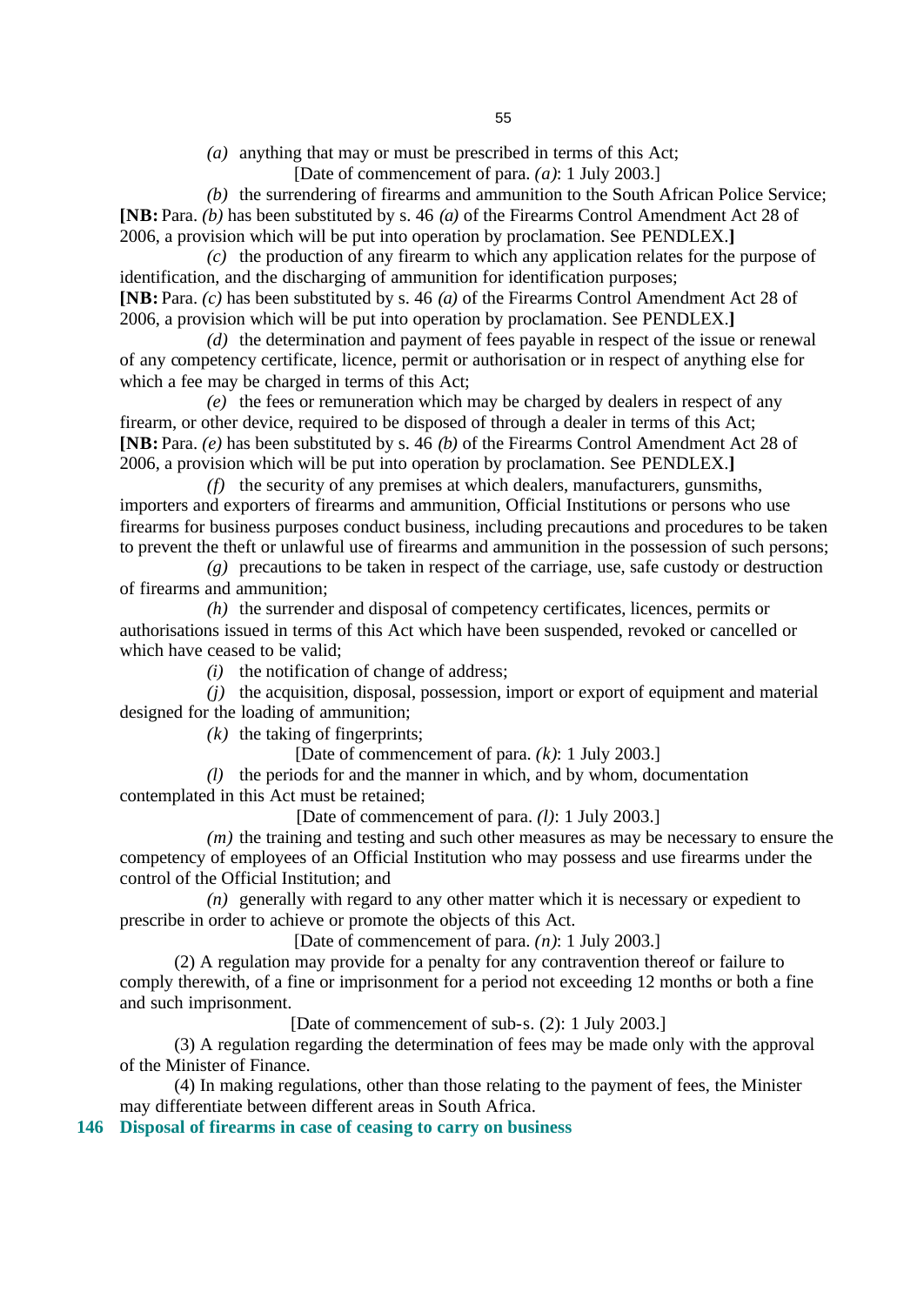If a person who holds a licence issued in terms of section 20 or who holds a licence, permit or authorisation contemplated in Chapter 7 or 8, ceases to carry on business for any reason, the firearms and ammunition in possession of that person must be kept in safe custody by the person and at the place designated by the Registrar, until they are disposed of as prescribed.

**[NB:** S. 146 has been substituted by s. 47 of the Firearms Control Amendment Act 28 of 2006, a provision which will be put into operation by proclamation. See PENDLEX.**]**

#### **147 Disposal of firearms in case of death**

(1) In the case of the death of the holder of a firearm licence, the firearm in question must be disposed of as prescribed.

(2) The executor of the estate of a deceased person who comes into possession of a firearm licensed to the deceased must store the firearm as prescribed.

**[NB:** Sub-s. (2) has been substituted by s. 48 of the Firearms Control Amendment Act 28 of 2006, a provision which will be put into operation by proclamation. See PENDLEX.**]**

#### **148 Inherited firearms**

(1) A person who inherits a firearm must-

*(a)* if he or she wishes to keep the firearm, apply for an appropriate licence, permit or authorisation in terms of this Act; or

*(b)* if he or she does not wish to acquire the firearm, or fails to obtain the appropriate licence, permit or authorisation, have the firearm deactivated or dispose of it in terms of this Act. **[NB:** Sub-s. (1) has been substituted by s. 49 of the Firearms Control Amendment Act 28 of 2006, a provision which will be put into operation by proclamation. See PENDLEX.**]**

(2) The Registrar may issue a temporary authorization contemplated in section 21, to allow a person who inherits a firearm a reasonable time to dispose of it.

#### **149 Compulsory destruction of firearms by State**

(1) A firearm may only be destroyed as prescribed.

(2) Any firearm or ammunition forfeited to the State in terms of this Act-

*(a)* must be destroyed by the State within six months of the date of the forfeiture or after all possible appeals have been concluded or the last date on which any appeal could have been noted has passed without an appeal having been noted, whichever occurs last; and

*(b)* remains the property of the owner thereof until its destruction.

(3) *(a)* Despite subsection (2), the State may retain any firearm or ammunition forfeited to the State, which the Registrar deems to be of special value.

*(b)* Any firearm or ammunition retained by the Registrar in terms of paragraph *(a)* becomes the property of the State when the Registrar informs the former owner of the firearm of that fact.

*(c)* Subject to Chapter 19, the former owner of any firearm or ammunition which becomes the property of the State in terms of paragraph *(b)* may apply for compensation in terms of this Act.

**[NB:** S. 149 has been substituted by s. 50 of the Firearms Control Amendment Act 28 of 2006, a provision which will be put into operation by proclamation. See PENDLEX.**]**

#### **150 Deactivation of firearms**

**[NB:** The heading has been substituted by s. 51 *(a)* of the Firearms Control Amendment Act 28 of 2006, a provision which will be put into operation by proclamation. See PENDLEX.**]**

(1) For purposes of this section **'to deactivate'** means to render permanently inoperable and **'deactivation'** has a corresponding meaning.

(2) A firearm may only be deactivated by a gunsmith in the prescribed manner. **[NB:** Sub-s. (2) has been substituted by s. 51 *(b)* of the Firearms Control Amendment Act 28 of 2006, a provision which will be put into operatio n by proclamation. See PENDLEX.**]**

(3) If a firearm is deactivated by a gunsmith-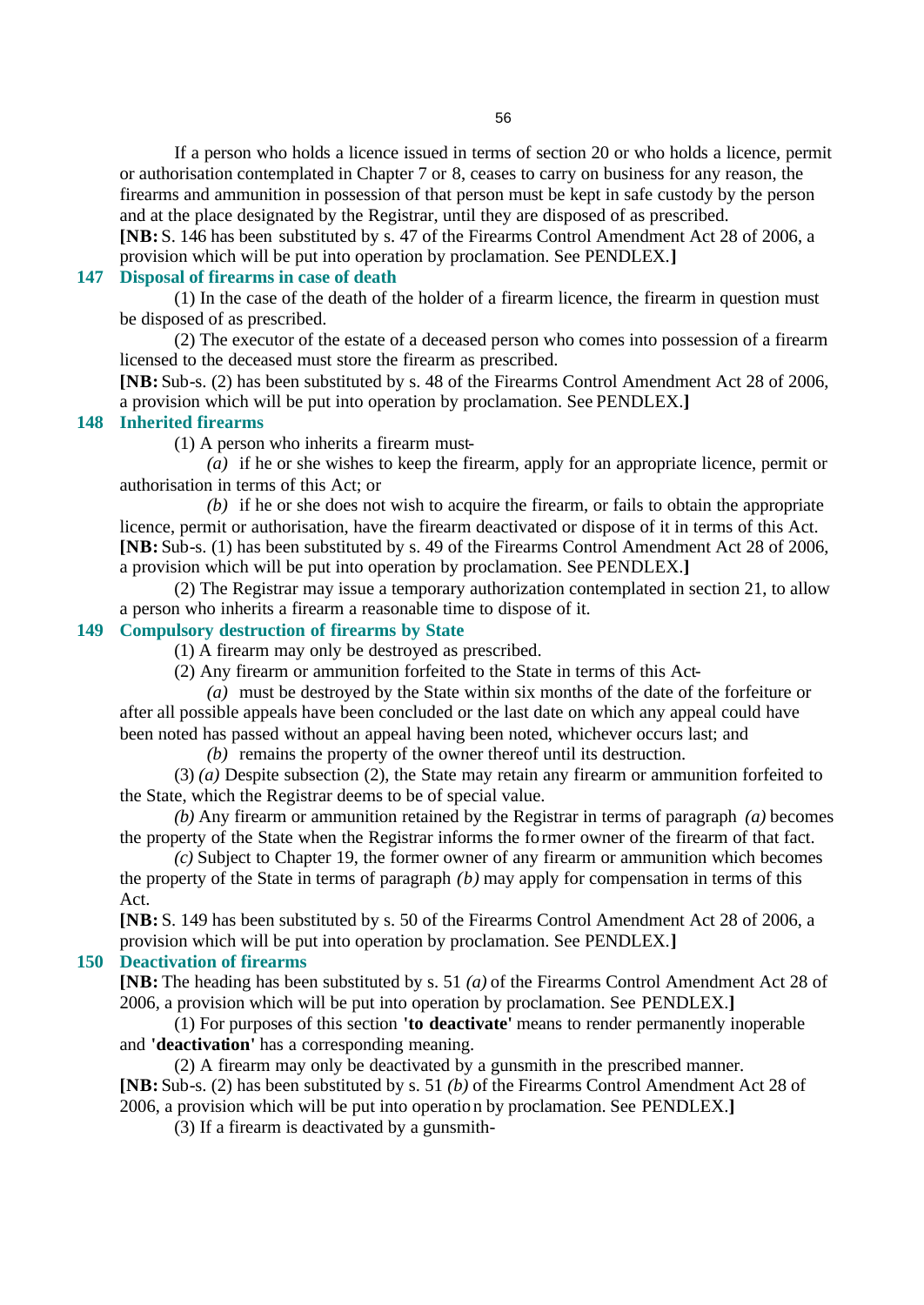*(a)* the gunsmith must issue a certificate to that effect indicating the manner in which the deactivation was performed;

*(b)* the holder of the licence in respect of the firearm in question must notify the Registrar within 14 days after such deactivation, and at the same time forward to the Registrar a copy of the deactivation certificate; and

*(c)* the gunsmith must notify the Registrar within 14 days after any deactivation done by him or her, and at the same time forward to the Registrar a copy of the deactivation certificate. **[NB:** Sub-s. (3) has been amended by s. 51 *(c)* of the Firearms Control Amendment Act 28 of 2006, a provision which will be put into operation by proclamation. See PENDLEX.**]**

(4) *(a)* The Minister may, by notice in the *Gazette*, determine that a certificate of deactivation which is valid in a country other than the Republic is a valid certificate of deactivation in the Republic.

*(b)* A notice contemplated in paragraph *(a)* must be approved by Parliament before publication thereof.

#### **151 Jurisdiction of magistrates' courts**

Despite any law to the contrary, any magistrates' court has jurisdiction to impose any penalty provided for in terms of this Act.

[Date of commencement of s. 151: 1 July 2003.]

#### **152 Act binds State**

This Act binds the State.

[Date of commencement of s. 152: 1 July 2003.]

#### **153 Repeal of laws**

Subject to Schedule 1, the laws mentioned in the first column of Schedule 3 are hereby repealed to the extent mentioned in the third column of Schedule 3.

[S. 153 substituted by s. 18 of Act 43 of 2003.]

## **154 Short title and commencement**

This Act is called the Firearms Control Act, 2000, and comes into effect on a date to be fixed by the President by proclamation in the *Gazette*.

## **Schedule 1 TRANSITIONAL PROVISIONS**

## **1 Existing licence to possess an arm**

(1) Subject to subitem (2) and item 11, any licence which was issued in terms of the previous Act and which was valid immediately before the date of the commencement of this Act, remains valid for a period of five years from the date on which this Act comes into operation, unless such licence is terminated, cancelled or surrendered in terms of this Act.

 $(2)$   $(a)$  The holder of a licence to possess an arm contemplated in subitem  $(1)$  must, before the end of the period contemplated in that subitem, in a lawful manner dispose of any firearms in his or her possession in excess of the number that he or she may lawfully possess in terms of this Act.

*(b)* For the purpose of paragraph *(a)*, section 31 (2) does not apply.

(3) Any firearm not disposed of as contemplated in subitem (2) may be forfeited to the State and must be disposed of in the prescribed manner.

**[NB:** An item (1A) has been inserted by s. 52 of the Firearms Control Amendment Act 28 of 2006, a provision which will be put into operation by proclamation. See PENDLEX.**] 2 Existing dealer's licence**

Subject to item 11, any licence issued in terms of section 19 (1) of the previous Act or transferred in terms of section 20 of that Act or any temporary licence issued in terms of section 19A (1) of the previous Act, which was valid immediately before the date of commencement of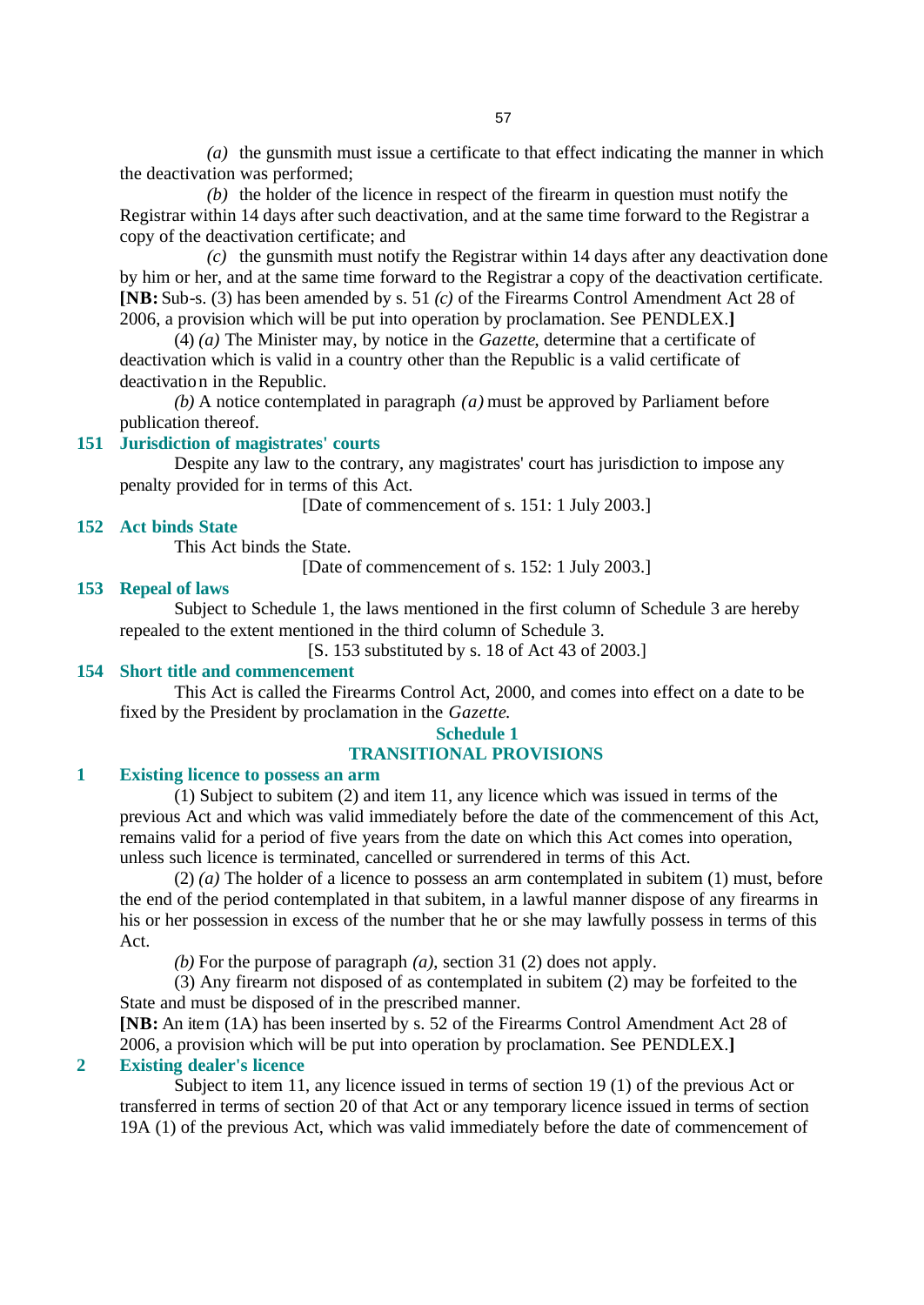this Act, remains valid for one year from that date, unless it is terminated, cancelled or surrendered in terms of this Act.

## **3 Existing permit for importation or exportation of arms and ammunition**

Subject to item 11, any permit issued in terms of section 26 (1) or 32 (1) of the previous Act, which was valid immediately before the commencement of this Act, remains valid for the period specified in that permit, unless terminated, cancelled or surrendered in terms of this Act.

# **4 Existing permit for manufacture of arms and ammunition**

Subject to item 11, any permit issued in terms of section 30 of the previous Act, which was valid immediately before the commencement of this Act, remains valid for one year from that date, unless terminated, cancelled or surrendered in terms of this Act.

## **4A Existing registration certificate to carry on trade of gunsmith**

Subject to item 11, any registration certificate to carry on the trade of gunsmith, issued in terms of regulation 14 (4) of the regulations made under the previous Act, which was valid immediately before the date of commencement of this Act, remains valid for one year from that date, unless terminated, cancelled or surrendered in terms of this Act.

[Item 4A inserted by s. 19 of Act 43 of 2003.]

## **5 Existing authorisations and certain existing permits**

Subject to item 11, any authorisation issued in terms of section 3 (5) or 33A(1) of the previous Act or any permit issued in terms of the previous Act other than a permit contemplated in item 3 or 4, which was valid immediately before the commencement of this Act, remains valid for the period specified in the authorisation or permit, as the case may be, unless terminated, cancelled or surrendered in terms of this Act.

## **6 Person unfit to possess a firearm**

(1) Any person declared to be unfit to possess an arm in terms of the previous Act must be regarded as having been declared unfit to possess a firearm in terms of this Act.

(2) Despite items 1, 2, 3, 4 and 5, any person holding a licence contemplated in any of those items may in terms of this Act become or be declared unfit to possess a firearm.

# **7 Register in terms of previous Act to be kept by Registrar**

(1) The register kept in terms of section 42 of the previous Act must be maintained by the Registrar for such period as may be necessary.

(2) A certificate purporting to be signed by the Commissioner or any person acting under his or her authority stating any fact recorded in the register referred to in subitem (1) is upon production in a court by any person, *prima facie* evidence of the fact so stated.

#### **8 Matters pending under previous Act**

(1) Subject to subitems (2) and (3), this Act does not affect any proceedings instituted in terms of the previous Act which were pending in a court of law immediately before the date of commencement of this Act, and such proceedings must be disposed of in the court in question as if this Act had not been passed.

(2) Proceedings contemplated in subitem (1) must be regarded as having been pending if the person concerned had pleaded to the charge in question.

(3) No proceedings may continue against any person in respect of any contravention of a provision of the previous Act if the alleged act or omission constituting the offence would not have constituted an offence if this Act had been in force at the time when the act or omission took place.

(4) *(a)* Despite the repeal of the previous Act, any person who, before such repeal, committed an act or omission which constituted an offence under that Act and which constitutes an offence under this Act, may after this Act takes effect be prosecuted under the relevant provisions of this Act.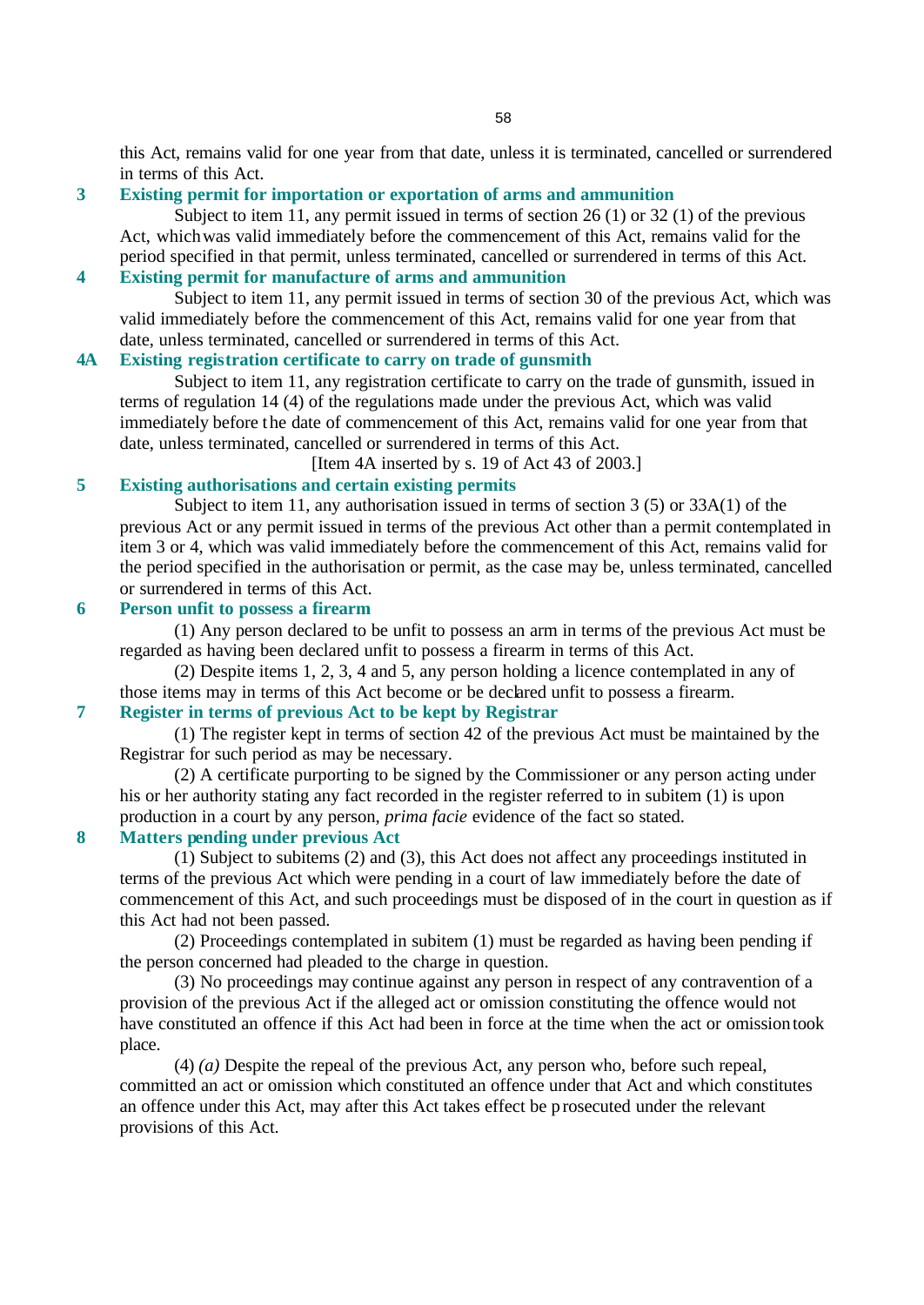*(b)* Despite the retrospective application of this Act as contemplated in paragraph *(a)*, any penalty imposed in terms of this Act in respect of an act or omission which took place before this Act came into operation may not exceed the maximum penalty which could have been imposed on the date when the act or omission took place.

## **9 Investigations by Commissioner under previous Act**

(1) An investigation by the Commissioner in terms of the previous Act which has not been completed when this Act commences, must be discontinued.

(2) Any act or omission committed prior to the coming into operation of this Act, which constituted grounds for declaring a person unfit to possess an arm, must be regarded as constituting grounds for declaring a person unfit to possess a firearm in terms of this Act. **10 Consideration of validity of existing licence, permit and authorisation**

(1) Despite this Schedule, the Registrar may at any time notify any person who holds a licence, permit or authorisation contemplated in item 1, 2, 3, 4 or 5 that he or she intends investigating the validity of that licence, permit or authorisation.

(2) The person notified must on a date specified in the notice furnish the Registrar-

*(a)* with the original licence, permit or authorisation in question, against the issue of a receipt; and

*(b)* with such additional information as may be required in terms of the notice.

(3) If the Registrar finds that the licence, permit or authorisation was not validly issued, the holder of the licence, permit or authorisation must, if applicable and against the issue of a receipt, surrender the firearm in question to a police official at a police station specified by the Registrar in a written notice to the holder.

(4) The firearm must be disposed of as prescribed after the expiration of a period of six months after the date of surrender or after all possible appeals have been concluded or the last date on which any appeal could have been noted has passed without an appeal having been noted, whichever occurs last.

(5) The Registrar may declare the holder referred to in subitem (3) to be unfit to possess a firearm, in which case the provisions of Chapter 12 of this Act apply with the necessary changes.

(6) Any person who fails to comply with subitem (2) or (3) is guilty of an offence and is liable on conviction to a fine or to imprisonment for a period not exceeding one year or to both a fine and such imprisonment.

## **11 Renewal of licence**

(1) *(a)* The holder of a licence, permit, certificate or authorisation contemplated in item 1, 2, 3, 4, 4A or 5 must apply for the corresponding licence, permit, certificate or authorisation in terms of this Act within the period determined by the Minister by notice in the *Gazette*.<sup>i\*</sup>

*(b)* Different periods may be determined in terms of paragraph *(a)* in respect of-

(i)different licences, permits, certificates or authorisations; and

(ii)holders whose surnames start with different letters of the alphabet, or whose dates of birth fall in different months.

*(c)* The period contemplated in paragraph *(a)* must end before the end of the relevant period contemplated in item 1 (1) and may not exceed the period contemplated in item 2, 3, 4, 4A or 5.

*(d)* If an application for the renewal of a licence, permit, certificate or authorisation has been lodged within the period provided for in this section, the licence, permit, certificate or authorisation remains valid until the application is decided.

(2) An application for a licence, permit, certificate or authorisation contemplated in subitem (1) must in addition to any requirement in terms of this Act be accompanied by-

*(a)* a certified copy of the existing licence, permit, certificate or authorisation; and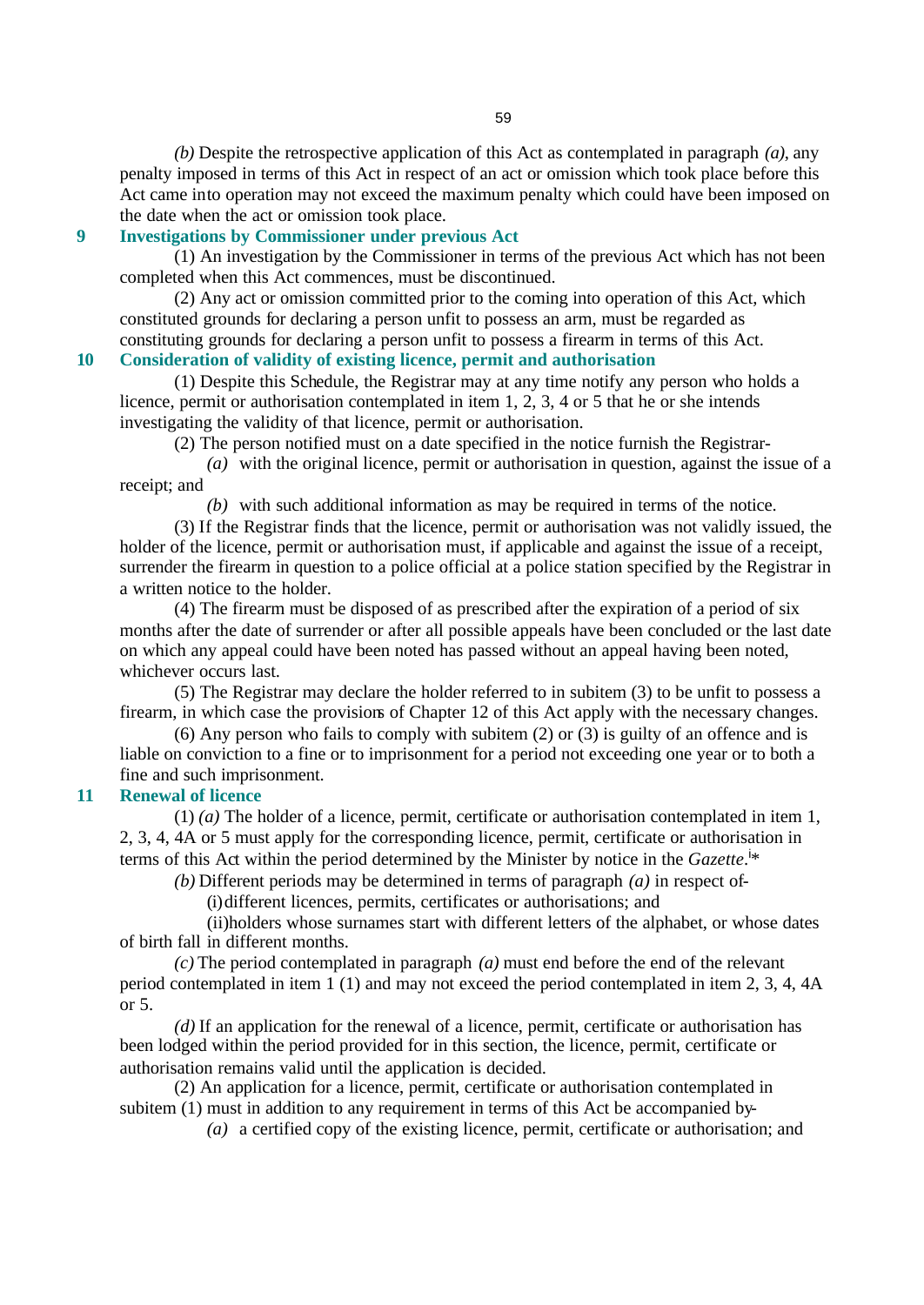- *(b)* such other information as may be required.
- (3) For purposes of this item, section  $9(2)(r)$  does not apply.

(4) Any holder of a licence, permit, certificate or authorisation who fails to apply for the renewal of his or her licence, permit, certificate or authorisation before the end of the period determined by the Minister in terms of subitem (1), is guilty of an offence and liable on conviction to a fine or to imprisonment for a period not exceeding one year or to both a fine and such imprisonment.

[Item 11 substituted by s. 20 of Act 43 of 2003.]

**Schedule 2**

## **CRIMES AND OFFENCES GIVING RISE TO UNFITNESS ENQUIRY BY COURT**

(Section 103 (2))

- 1. High treason
- 2. Sedition
- 3. Malicious damage to property
- 4. Entering any premises with the intent to commit an offence under the common law or a statutory provision
- 5. Culpable homicide
- 6. Extortion
- 7. Any crime or offence-

*(a)* in terms of this Act or the previous Act, in respect of which an accused was not sentenced to a period of imprisonment without the option of a fine;

*(b)* in terms of the Domestic Violence Act, 1998 (Act 116 of 1998), in respect of which an accused was not sentenced to a period of imprisonment without the option of a fine;

*(c)* involving violence, sexual abuse or dishonesty, in respect of which an accused was not sentenced to a period of imprisonment without the option of a fine; or

*(d)* in terms of the Explosives Act, 1956 (Act 26 of 1956), in respect of which an accused was not sentenced to a period of imprisonment without the option of a fine.

8. Any conspiracy, incitement or attempt to commit any offence referred to in this Schedule

# **Schedule 3**

# **LAWS REPEALED**

(Section 153)

[Schedule 3 amended by s. 21 of Act 43 of 2003.]

| and year of Act | <b>Short title</b>                                        | ent of repeal |
|-----------------|-----------------------------------------------------------|---------------|
| 1969            | d Ammunition Act. 1969                                    | е             |
| 1971            | aw Amendment Act, 1971–                                   | 25            |
| 1973            | Ammunition Amendment Act, 1973                            | е             |
| 1974            | Beneral Law Amendment Act, 1974                           | 18            |
| 1978            | d Ammunition Amendment Act. 1978                          |               |
| 1983            | d Ammunition Amendment Act, 1983                          | е             |
| 1988            | Ammunition Amendment Act, 1988                            | е             |
| 1990            | d Ammunition Amendment Act. 1990                          | е             |
| 1991            | d Ammunition Amendment Act, 1991                          |               |
| of 1992         | d Ammunition Acts Amendment Act. 1992                     |               |
| 1993            | <b>I</b> Ammunition Amendment Act, 1993                   |               |
| of 1993         | d Ammunition Second Amendment Act, 1993                   |               |
| 995             | d Ammunition Amendment Act, 1995                          | le            |
| 995             | hmunition and Armaments Transitional Regulation Act, 1995 | le            |
| 1999            | <b>I</b> Ammunition Amendment Act. 1999                   | e             |

**Schedule 4 PENALTIES** (Section 121)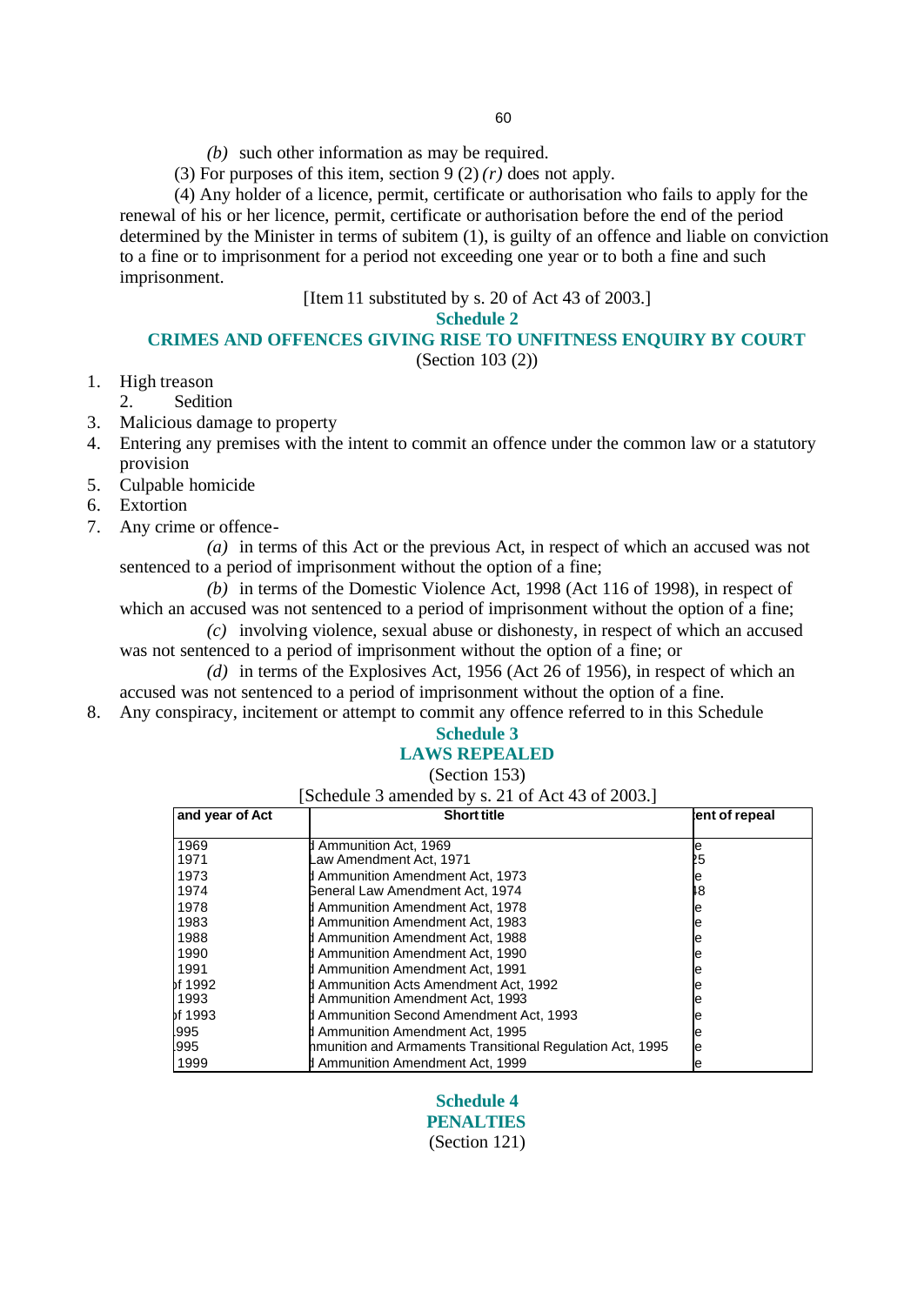**[NB:** Schedule 4 has been substituted by s. 53 of the Firearms Control Amendment Act 28 of 2006, a provision which will be put into operation by proclamation. See PENDLEX.**]**

| <b>Section</b> | laximum period of imprisonment |
|----------------|--------------------------------|
| 3              | 15 years                       |
| 4              | 25 years                       |
| 12(3)          | Two years                      |
| 13(4)          | Two years                      |
| 14(5)          | Five years                     |
| 15(4)          | Two years                      |
| 16(3)          | Two years                      |
| 16(4)          | Two years                      |
| 17 $(3)$ $(a)$ | Two years                      |
| 17 $(3)(b)$    | Three years                    |
| 17(4)          | Two years                      |
| 18(2)(b)       | Five years                     |
| 18(3)          | Five years                     |
| 18(4)(a)       | Two years                      |
| 18(4)(b)       | Three years                    |
| 19(3)          | Five years                     |
| 19 $(4)$ $(a)$ | Two years                      |
| 19 $(4)(b)$    | Three years                    |
| 19(5)          | Five years                     |
| 19(6)          | Five years                     |
| 20(4)          | Five years                     |
| 20(5)(a)       | Five years                     |
| 20(5)(b)       | 25 years                       |
| 20(6)(a)       | Five years                     |
| 20(6)(b)       | Five years                     |
| 20(7)          | Two years                      |
| 20(8)          |                                |
| 21(4)          | Two years                      |
| 21(5)          | Five years                     |
| 23(5)          | 10 years                       |
| 23(6)          | Five years                     |
|                |                                |

[Date of commencement of Schedule 4 in respect of the penalties under s. 140 (2): 1 June 2001.]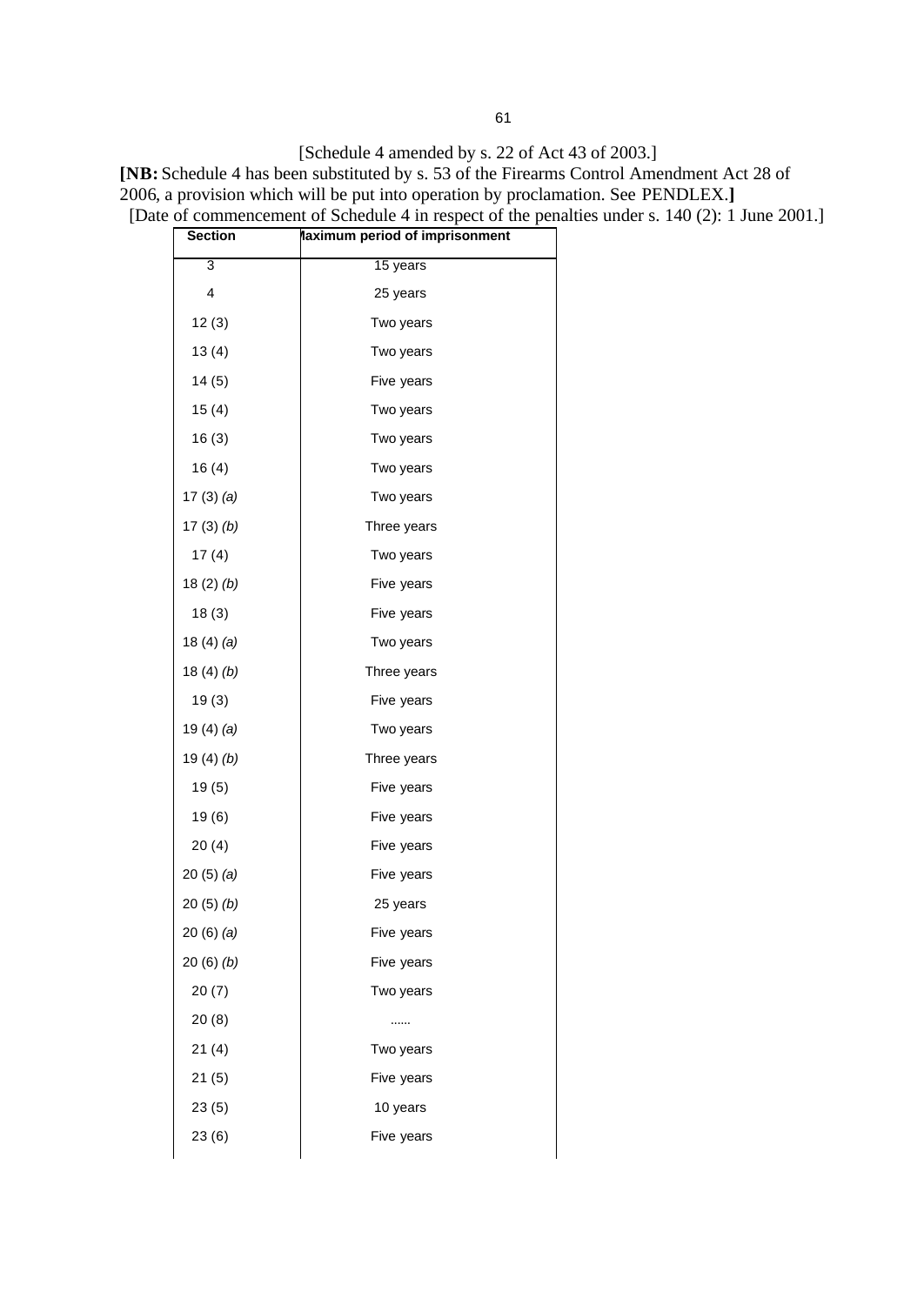| 25(1)  | Two years   |
|--------|-------------|
| 26(1)  | Two years   |
| 28(4)  | 10 years    |
| 28(5)  | 10 years    |
| 29(1)  | Two years   |
| 29(2)  | Two years   |
| 31(1)  | 25 years    |
| 31(2)  | 25 years    |
| 31(3)  | 15 years    |
| 32(2)  | Four years  |
| 36(6)  | Two years   |
| 38     | Two years   |
| 39(1)  | Four years  |
| 39(2)  | Four years  |
| 39(3)  | Five years  |
| 39(4)  | Two years   |
| 39(5)  | Three years |
| 39(6)  | Three years |
| 39(8)  | Three years |
| 39(9)  | 15 years    |
| 41(4)  | 25 years    |
| 42(4)  | 25 years    |
| 42(5)  | 25 years    |
| 44 (1) | Two years   |
| 44(2)  | Two years   |
| 45(1)  | 25 years    |
| 45(2)  | 25 years    |
| 50(6)  | Two years   |
| 52     | Two years   |
| 53(1)  | Four years  |
| 53(2)  | Five years  |
| 53(3)  | Three years |
| 53(4)  | Two years   |
| 53(5)  | Two years   |
|        |             |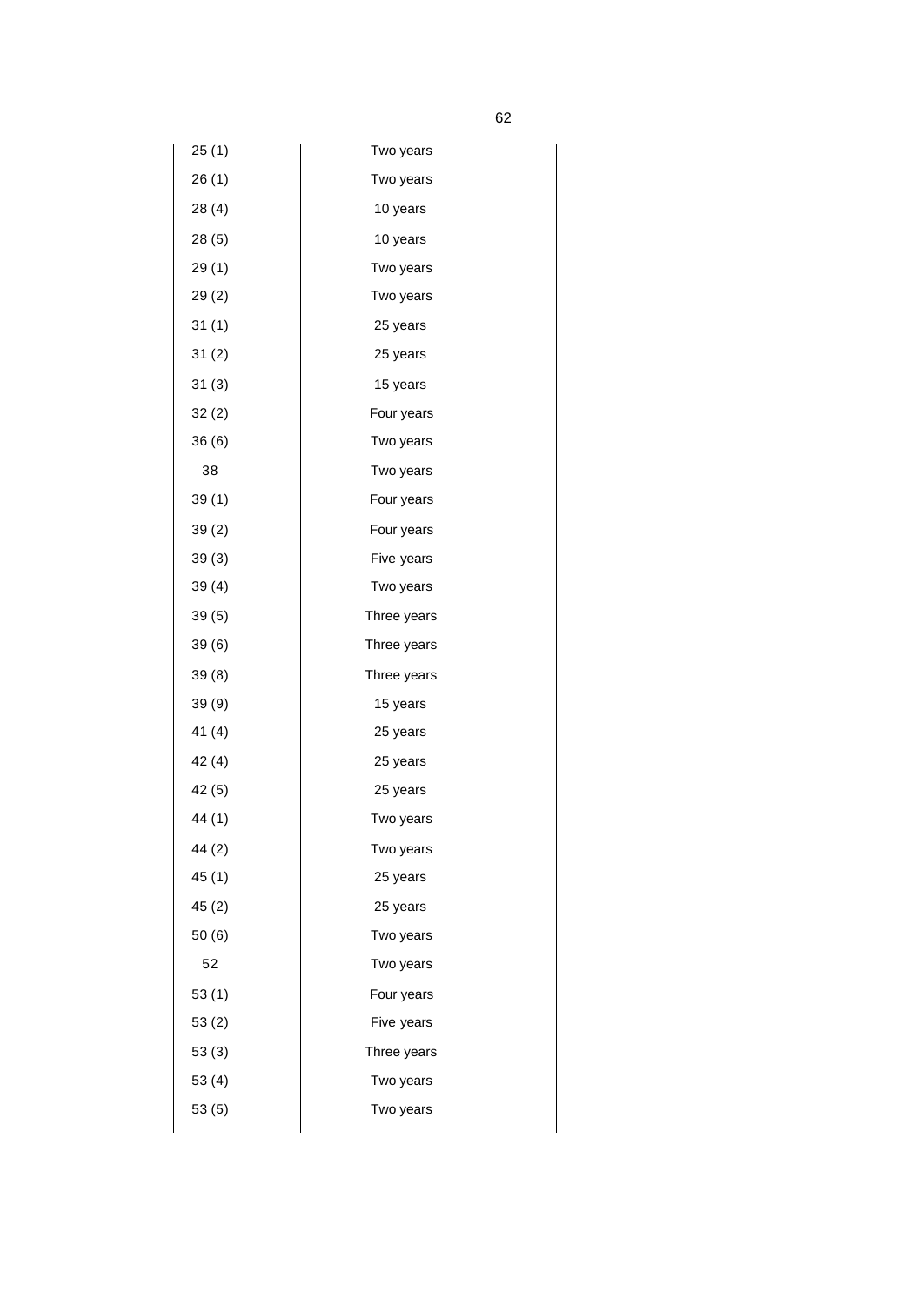| 53 (6) | Three years |  |
|--------|-------------|--|
| 53(7)  | 15 years    |  |
| 55 (4) | 25 years    |  |
| 56 (4) | 25 years    |  |
| 56 (5) | 25 years    |  |
| 58(1)  | Two years   |  |
| 58(2)  | Two years   |  |
| 59     | 15 years    |  |
| 64 (6) | Two years   |  |
| 66     | Two years   |  |
| 67(1)  | Two years   |  |
| 67(2)  | Five years  |  |
| 67(3)  | Two years   |  |
| 67(4)  | Three years |  |
| 67(5)  | Three years |  |
| 67 (7) | Three years |  |
| 67(8)  | 15 years    |  |
| 69 (4) | 25 years    |  |
| 70(4)  | 25 years    |  |
| 70(5)  |             |  |
| 72(1)  | Two years   |  |
| 72(2)  | Two years   |  |
| 73(1)  | 15 years    |  |
| 73(2)  | 15 years    |  |
| 78(1)  | Two years   |  |
| 78(2)  | Three years |  |
| 78 (3) | Three years |  |
| 78 (4) | 15 years    |  |
| 80(4)  | 25 years    |  |
| 82(1)  | Two years   |  |
| 82(2)  | Two years   |  |
| 83     | 15 years    |  |
| 84     | Two years   |  |
| 85(1)  | 25 years    |  |
|        |             |  |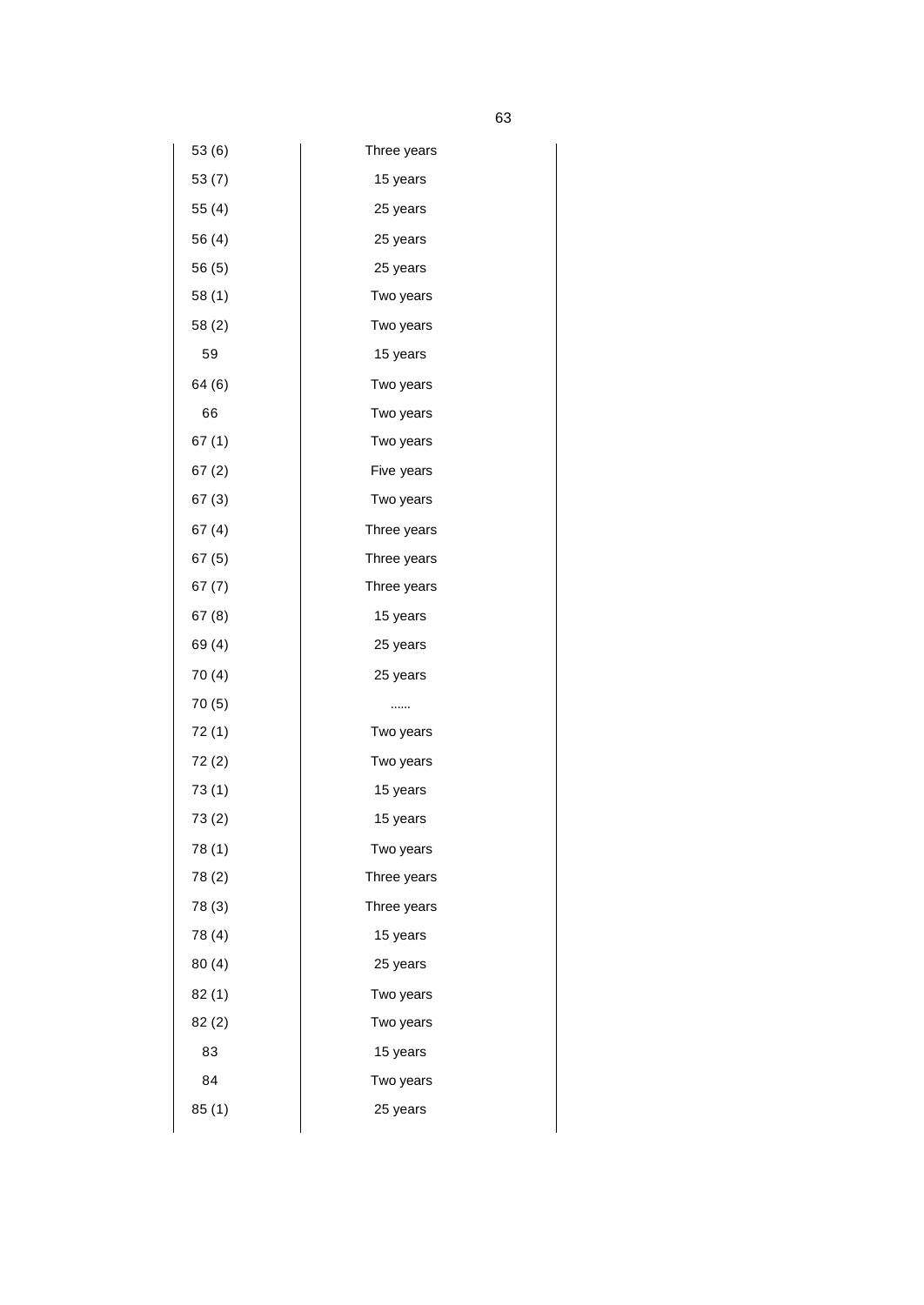| 87(1)           | Two years   |
|-----------------|-------------|
| 87(2)           | Two years   |
| 87(3)           | Two years   |
| 88 (2)          | 25 years    |
| 90              | 15 years    |
| 91(1)           | 10 years    |
| 93(2)           | 10 years    |
| 93 (3)          | 10 years    |
| 94 (2)          | Five years  |
| 94(3)           | Two years   |
| 98(1)           | Two years   |
| 98 (5)          | Two years   |
| 98(7)           | Two years   |
| 104 (2)         | 15 years    |
| 106(1)          | Two years   |
| 107(1)          | 10 years    |
| 107(2)          | One year    |
| 108(1)          | One year    |
| 120(2)          | 15 years    |
| 120(3)          | Five years  |
| 120(4)          | Three years |
| 120 (5)         | Three years |
| 120 (6)         | 10 years    |
| 120(7)          | Five years  |
| 120 (8)         | Five years  |
| 120 (9)         | Five years  |
| 120 (10) (a)    | 10 years    |
| 120(10)(b)      | 25 years    |
| 120 (11)        | 10 years    |
| 120 (12)        | Five years  |
| 140 $(2)$ $(a)$ | Five years  |
| 140 $(2)$ $(b)$ | 10 years    |
| 140 $(2)$ $(c)$ | 25 years    |
| 146             | 15 years    |
|                 |             |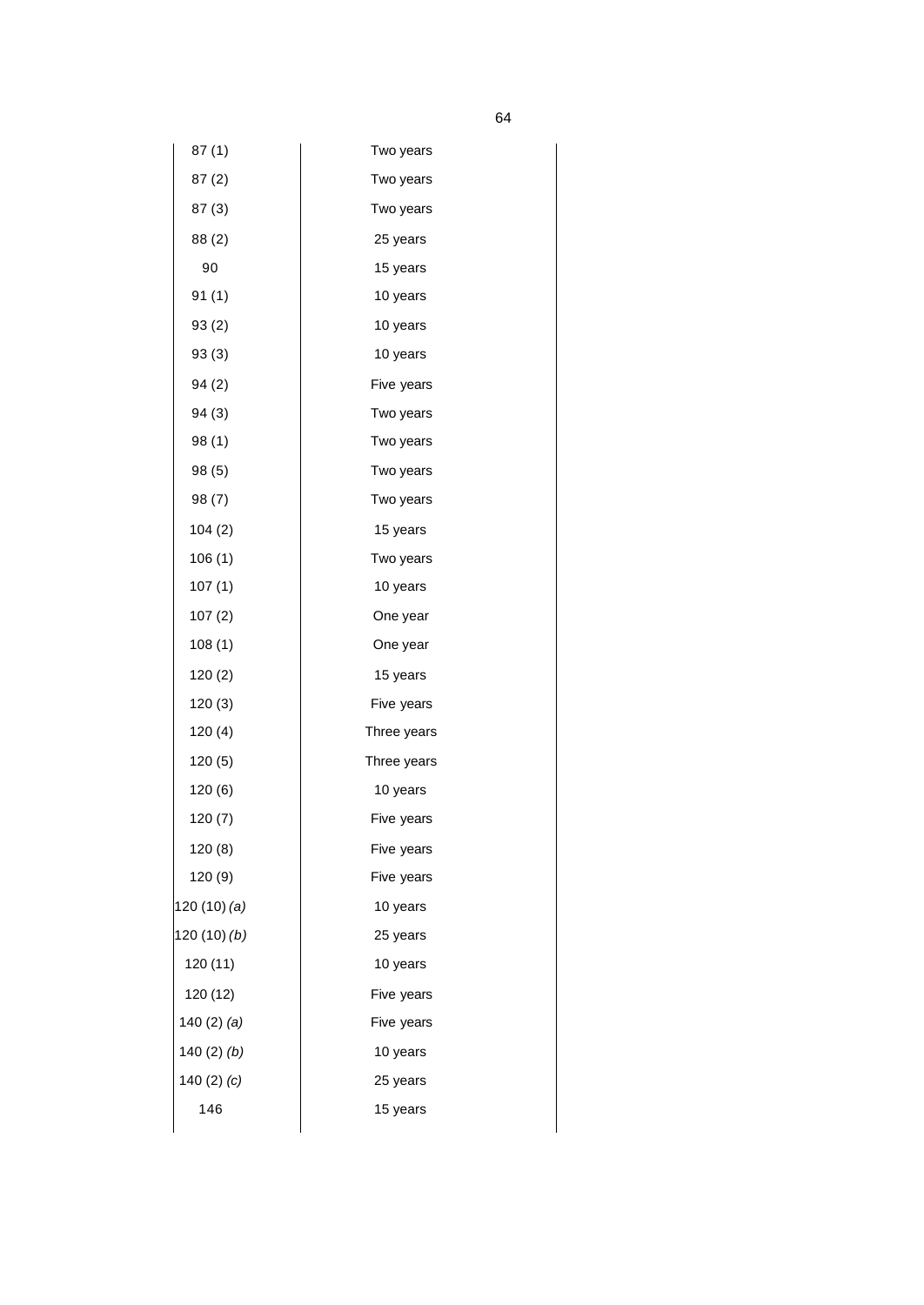| Five years |
|------------|
|            |
|            |
| Five years |
| 25 years   |
| 10 years   |
| Five years |
| Two years  |
| Two years  |
| Two years  |
|            |

#### *PENDLEX: Firearms Control Act 60 of 2000* **after amendment by the Firearms Control Amendment Act 28 of 2006 Section 1 - definitions**

**'ammunition'** means a primer or cartridge;

#### **'antique firearm' - deleted**

**'calibre'**, for the purposes of sections 18 (2) *(b)* and 19 (3), means a cartridge as described by dimensions and make, mark, model or type;

**'cartridge'** means a complete object consisting of a cartridge case, primer (whether rimfire or otherwise), propellant and a bullet or shot, as the case may be;

**'dispossession'**, for the purposes of section 118, means selling, supplying or in any other manner giving possessio n in contravention of section 120 (10) *(a)*;

#### **'firearm', words following para.** *(e)*

but does not include a muzzle loading firearm or any device contemplated in section 5;

**'fit and proper person'** means a person who complies with the requirements of section 9 (2) and any regulations relevant to the competency of a person to possess a firearm in terms of this Act;

**'juristic person'** includes a trust;

#### **'muzzle loading firearm'** means-

*(a)* [sic] a barreled device that can fire only a single shot, per barrel, and requires after each shot fired the individual reloading through the muzzle end of the barrel with separate components consisting of a-

(i)measured charge of black powder or equivalent propellant;

(ii)wad; and

(iii)lead bullet, sabot or shot functioning as a projectile,

and ignited with a flint, match, wheel or percussion cap;

**'occasional hunter'** means any person who, from time to time, participates in hunting activities;

**'occasional sports person'** means any person who, from time to time, participates in sports-shooting;

**'professional hunter'** means any person who supervises, escorts, offers to, or agrees to supervise or escort a client, for reward in connection with the hunting of a wild or exotic animal and who is authorised to do so in terms of any applicable provincial law;

**'Secretary for Safety and Security'** means the Secretary for Safety and Security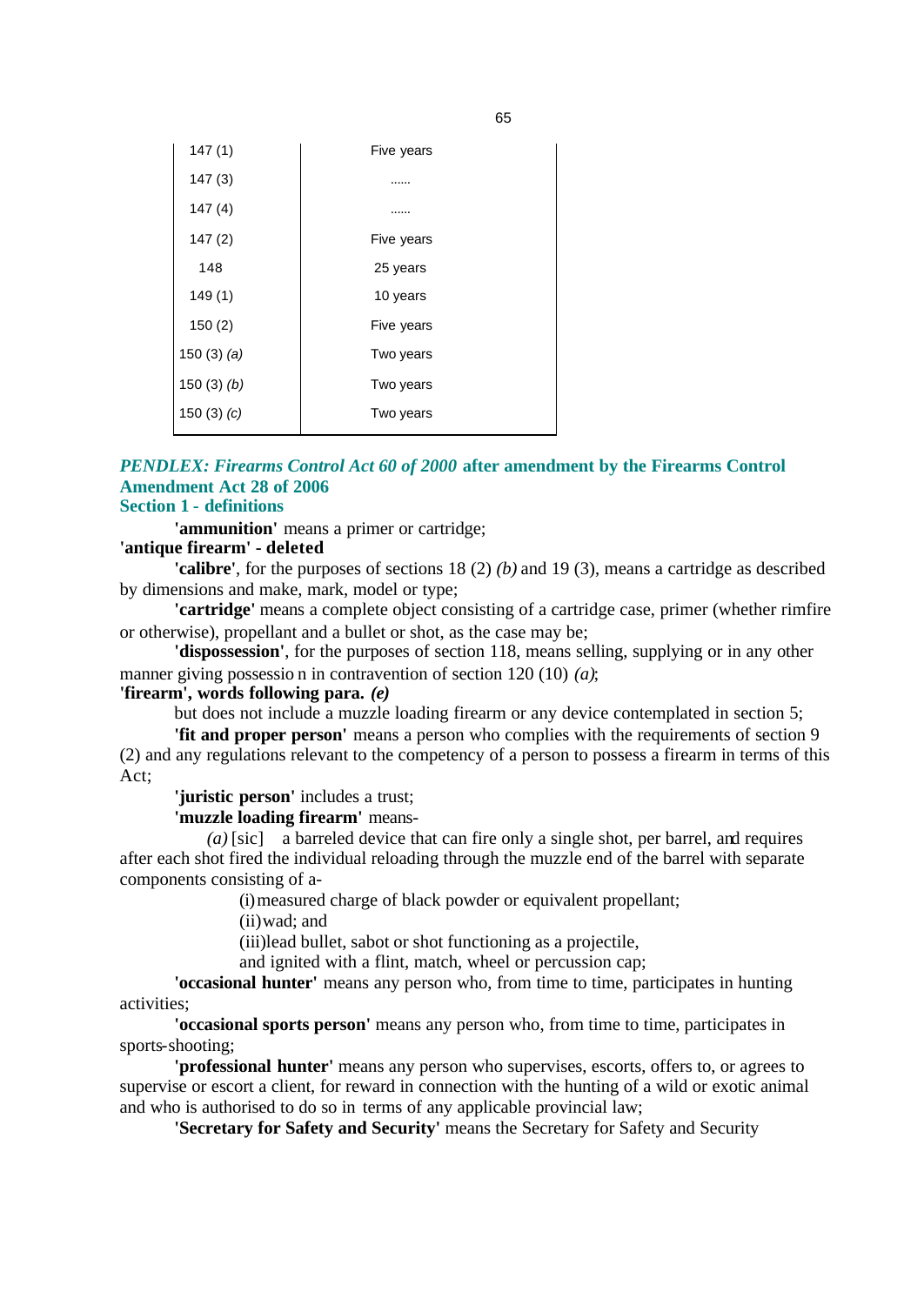appointed under section 2 (2) of the South African Police Service Act, 1995 (Act 68 of 1995); **Section 3 - General prohibition in respect of firearms and muzzle loading firearms**

(1) No person may possess a firearm unless he or she holds for that firearm-

*(a)* a licence, permit or authorisation issued in terms of this Act; or

*(b)* a licence, permit, authorisation or registration certificate contemplated in item 1, 2, 3, 4, 4A or 5 of Schedule 1.

(2) No person may possess a muzzle loading firearm unless he or she has been issued with the relevant competency certificate.

**Section 4 (1)** *(e)*

any imitation of any device contemplated in paragraph *(b)*, *(c)* excluding the frame, body or barrel of a fully automatic firearm, or *(d)*; **Section 5 (1)** *(e)*

a muzzle loading firearm;

## **Section 6 (1)** *(a)*

on receipt of an application completed in the prescribed form, including such fingerprints of the applicant as the Registrar may require; and

**Section 7 (4)**

If it becomes necessary to replace a responsible person for any reason, the juristic person must in writing-

*(a)* nominate a new responsible person who must be in possession of the relevant competency certificate; and

*(b)* notify the Registrar of the nomination within seven days from the date of the nomination.

#### **Section 7 (5)**

For the purposes of this Act, a juristic person includes a trust, as long as the trust deed-

*(a)* clearly provides for the possession of firearms, ammunition or muzzle loading firearms by the trust;

*(b)* stipulates clearly the intended purpose of the possession of firearms, ammunition or muzzle loading firearms by the trust; and

*(c)* indicates that the possession of the firearms, ammunition or muzzle loading firearms by the trust may only endure as long as the possession is necessary to achieve the stated intended purpose.

## **Section 8 (3)**

*(a)* The Registrar may, by notice in writing, cancel an accreditation issued in terms of this Act if-

(i)there is no longer compliance with any criterion for accreditation;

(ii)the holder of the accreditation no longer qualifies to hold the accreditation in terms of this Act; or

(iii)the holder of the accreditation has contravened or failed to comply with any provision of this Act or any condition specified in the accreditation.

*(b)* A notice contemplated in subparagraph *(a)* may only be issued if the Registrar has-

(i)given the holder of the accreditation notice in writing of the grounds on which the cancellation is to be considered;

(ii)informed the holder concerned in writing that he or she may submit written representations, within 30 days, as to why the accreditation should no t be cancelled; and

(iii)duly considered any representations received and all the facts pertaining to the matter.

**Section 8 (4)**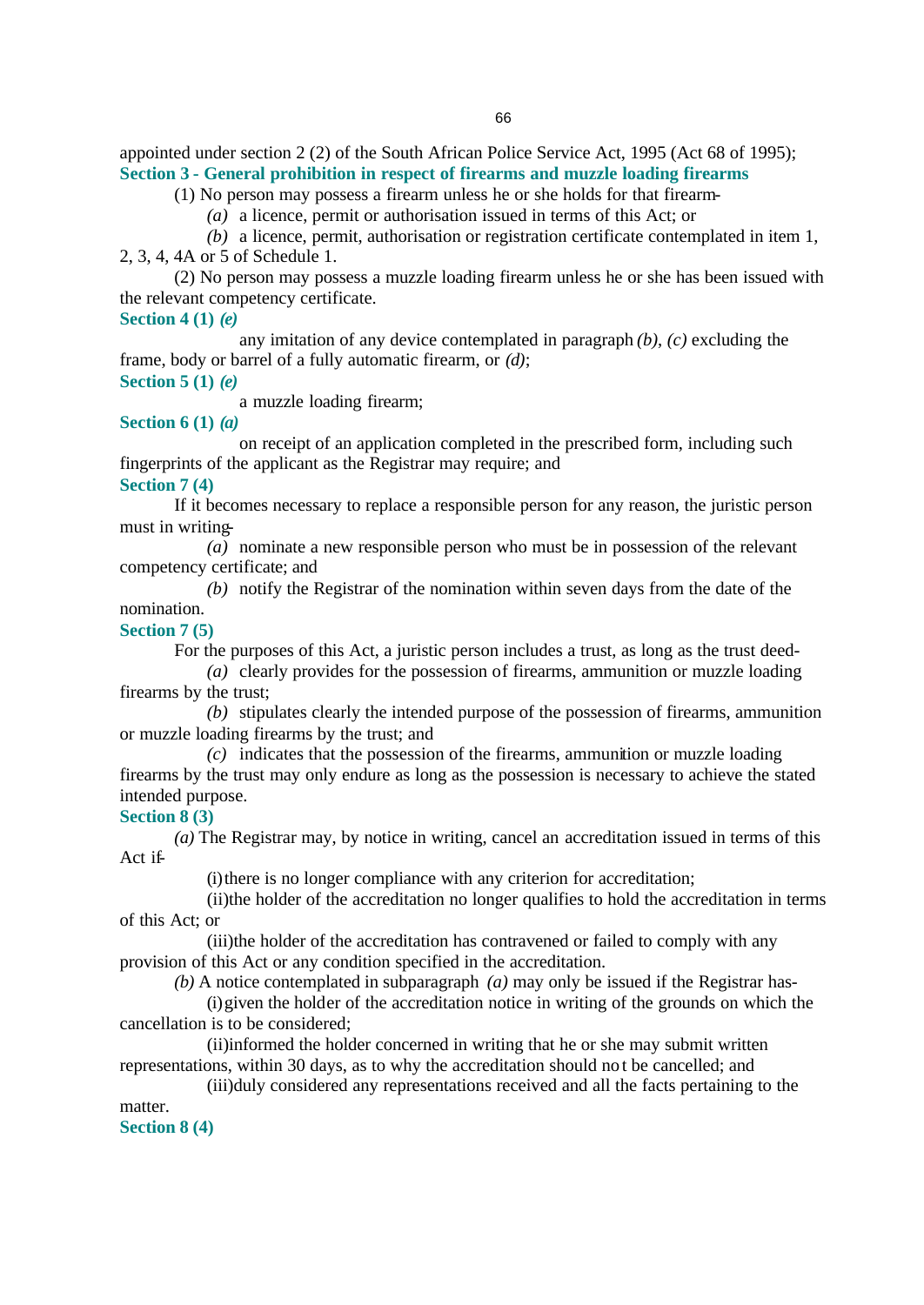*(a)* If a notice contemplated in subsection (3) is issued in the case of an accreditation in respect of an association or organisation contemplated in section 16, 17, 18 or 19-

(i)such notice must be published in the *Gazette*; and

(ii)the registered members of that association or organisation must, within six months from the date of publication, join another relevant accred ited association or organisation.

*(b)* If a notice contemplated in subsection (3) is issued in the case of a licence issued in terms of section 20 (2) *(b)* to *(f)*, the former holder of the accreditation must dispose of the firearm in question through a dealer or in such manner as the Registrar may determine.

*(c)* The disposal must take place within 60 days of the receipt of the notice or determination.

**Section 8 (5)**

If the firearm is not disposed of within 60 days-

*(a)* it must be forfeited to the State; and

*(b)* the former holder of the accreditation must surrender it immediately at such place and in such manner as the Registrar may determine. **Section 8 (6)**

Any period contemplated in this section may be extended by the Registrar on good cause shown.

#### **Section 9 (1)**

An application for a competency certificate to possess a firearm, to possess a muzzle loading firearm, to possess a firearm as a private collector in such specific category as may be prescribed, to trade in firearms, to manufacture firearms or to carry on business as a gunsmith must be delivered to the Designated Firearms Officer responsible for the area in which the applicant ordinarily resides or in which the applicant's business is or will be situated, as the case may be.

**Section 10 (1)** *(a)* **(iA)**

possess a muzzle loading firearm;

**Section 10 (1)** *(a)* **(iB)**

possess a firearm as a private collector in such specific category as may be

prescribed; **Section 10 (2)**

A competency certificate contemplated in subsection (1) *(a)* (i), (ii), (iii) and (iv), remains valid for the same period of validity as the period determined in this Act in respect of the licence to which the competency certificate relates, unless the competency certificate is terminated or renewed in accordance with the provisions of this Act.

#### **Section 10 (3)**

A competency certificate relating to a muzzle loading firearm lapses after ten years from its date of issue, unless the competency certificate is terminated or renewed in accordance with the provisions of this Act.

## **Section 10A - Renewal of competency certificate**

(1) Any holder of a competency certificate contemplated in subsection (2) and section 9 (1) and who wishes to renew the competency certificate must apply in the prescribed form to the Registrar for its renewal together with an application for the renewal of the licence to which the competency certificate relates.

(2) Any holder of a competency certificate relating to a muzzle loading firearm who wishes to renew the competency certificate must apply at least 90 days before the date of expiry of the competency certificate in the prescribed form to the Registrar for its renewal.

(3) The application for renewal of a competency certificate must be-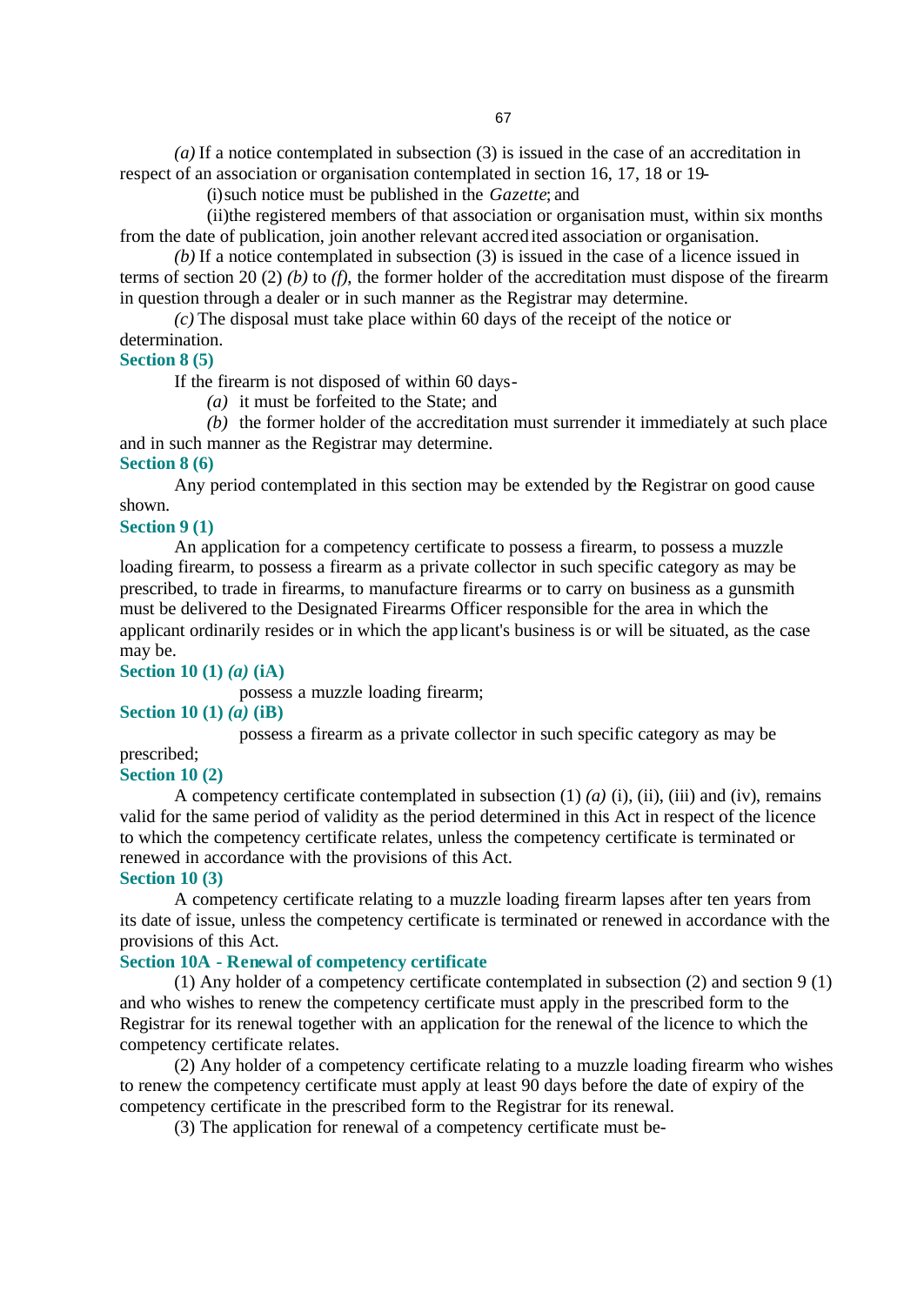*(a)* accompanied by a declaration under oath or solemn statement made by the applicant in the prescribed form confirming that the applicant still conforms to the requirements of section 9 (2); and

*(b)* delivered by the applicant to the Designated Firearms Officer responsible for the area in which the applicant ordinarily resides or in which the applicant's business is situated, as the case may be.

(4) No application for the renewal of a competency certificate may be granted unless the applicant satisfies the Registrar that he or she still complies with the requirements for the issuing of a competency certificate in terms of this Act.

(5) The Registrar may grant or refuse the renewal of a competency certificate on the strength of the information and declaration provided by the applicant, but nothing in this section prevents the Registrar from exercising his or her powers in terms of section 124 (3) *(a)*, prior to granting or refusing the application.

(6) If an application for the renewal of a competency certificate has been lodged within the period provided for in subsection (2), the competency certificate remains valid until the application is decided.

(7) For the purposes of the renewal of a competency certificate an applicant does not have to comply again with the provisions of section 9 (2) *(q)* and *(r)*, unless the Registrar in a specific case, on good grounds being present, requires otherwise.

#### **Section 16 (1)** *(c)* **- deleted**

## **Section 16A - Licence to possess firearm for professional hunting**

(1) A firearm in respect of which a licence may be issued in terms of this section is any-

- *(a)* handgun which is not fully automatic;
- *(b)* rifle or shotgun which is not fully automatic; or
- *(c)* barrel, frame or receiver of a handgun, rifle or shotgun contemplated in paragraph *(a)* or *(b)*.

(2) The Registrar may issue a licence in terms of this section to any natural person who is a professional hunter if the application is accompanied by a sworn statement or solemn declaration from the chairperson of an accredited professional hunting association, or someone delegated in writing by him or her, stating that the applicant is a professional hunter and registered member of that association.

(3) A firearm in respect of which a licence has been issued in terms of this section may be used by the professional hunter for his or her private use and professional hunting purposes where it is safe to use the firearm and for a lawful purpose.

(4) Every accredited professional hunting association must-

*(a)* keep a register which contains such information as may be prescribed; and

*(b)* submit an annual report to the Registrar which contains such information as may be prescribed.

## **Section 17 - Licence to possess firearm in private collection**

(1) *(a)* A firearm which may be possessed in a private collection is any firearm approved for collection by an accredited collector's association, based upon such historical, technological, scientific, educational, cultural, commemorative, investment, rarity, thematic or artistic value determined by the association.

*(b)* Where a firearm is approved for collection as a heritage item as defined in the National Heritage Resources Act, 1999 (Act 25 of 1999), such approval is subject to confirmation by the South African Heritage Resources Agency or any of its appointed agents.

(1A) Despite section 4, such prohibited or restricted firearm as may be prescribed may be licensed under this section.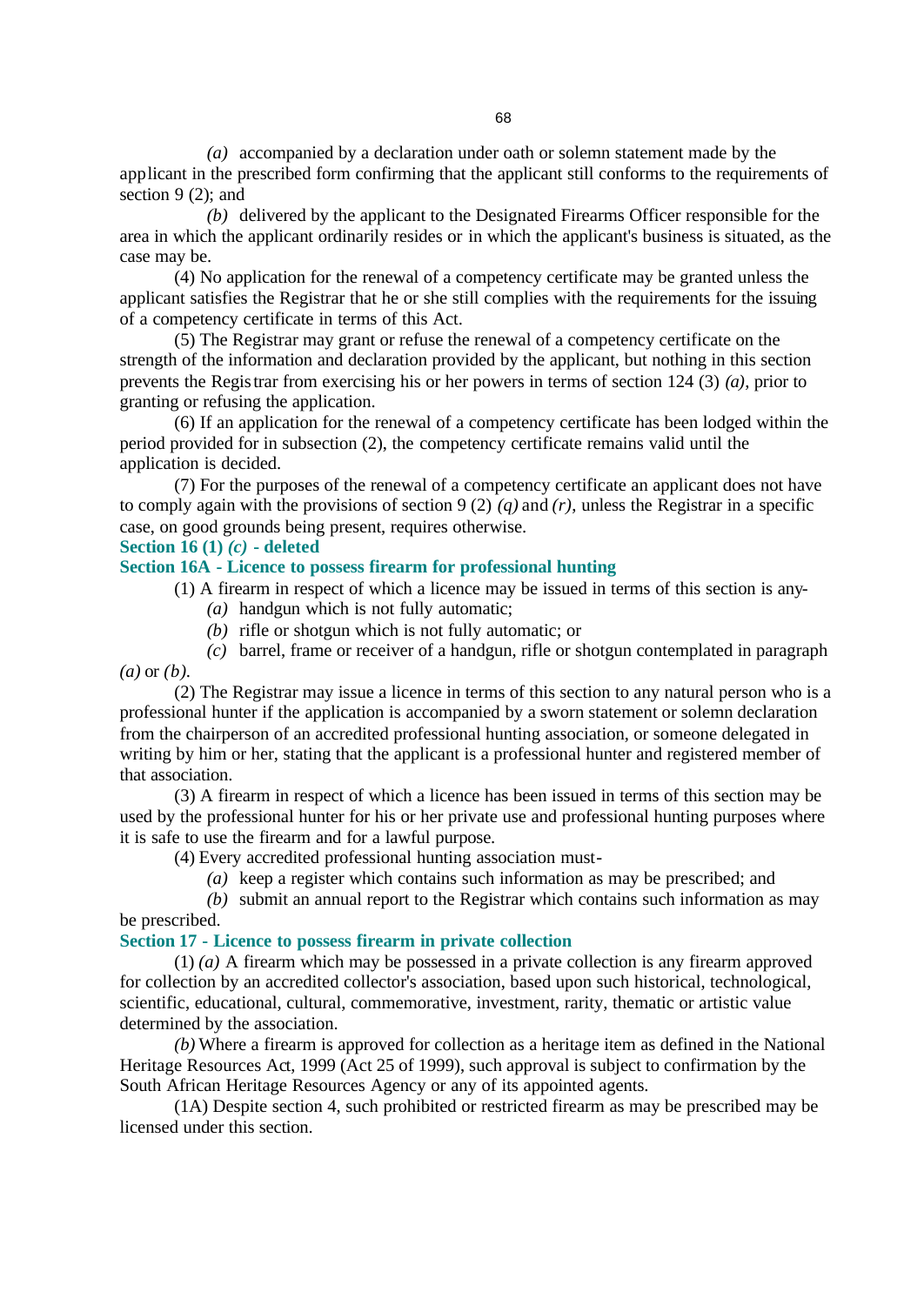(2) The Registrar may issue a licence in terms of this section to a private collector if the application is accompanied by a sworn statement or solemn declaration from the chairperson of an accredited collectors association, or someone delegated in writing by him or her, stating that the applicant is a registered member of that association and qualifies to collect the firearm, prohibited firearm or restricted firearm.

(3) The holder of a licence issued in terms of this section-

*(a)* must store the firearm at the place specified in the licence; and

*(b)* may only display the firearm in accordance with such safety measures as may be prescribed.

(3A) Before a prohibited or restricted firearm is stored in terms of subsection (3) *(a)*, it must undergo such reversible non-damaging procedure as may be prescribed in order to ensure that no cartridge can be loaded into or discharged from that firearm.

(4) A firearm in respect of which a licence has been issued in terms of this section may be used where it is safe to use the firearm and for a lawful purpose.

## **Section 18 (5)**

Despite section 4, the holder of a permit issued in terms of this section may possess projectiles, rifle grenades and cartridges manufactured to be discharged by prohibited firearms if the propellant, high explosive and primer of the projectiles, rifle grenades and cartridges have been removed or deactivated.

## **Section 19 (1)**

The Registrar may issue a licence to possess a firearm in a public collection, a permit to possess ammunition in a public collection, or both such permit and licence, to a public collector or an accredited museum.

## **Section 19 (2)** *(a)*

such prohibited and restricted firearm as may be prescribed may be licensed under this section; and

## **Section 19 (2)** *(b)*

the holder of a permit issued in terms of this section may possess projectiles, rifle grenades and cartridges manufactured to be discharged by prohibited firearms if the propellant, high explosive and primer of the projectiles, rifle grenades and cartridges have been removed or deactivated.

## **Section 19 (4)**

A firearm, prohibited firearm and restricted firearm in respect of which a licence has been issued in terms of this section and ammunition in respect of which a permit has been issued in terms of this section, may only be displayed-

- *(a)* in an accredited museum or by an accredited public collector; and
- *(b)* in accordance with such safety measures as may be prescribed.

## **Section 19 (4A)**

Before a prohibited or restricted firearm is displayed in terms of subsection (4), it must undergo such reversible non-damaging procedure as may be prescribed in order to ensure that no cartridge can be loaded into or discharged from that firearm. **Section 21 (2)**

*(a)* The Registrar may, subject to paragraph *(b)*, at any time by written notice withdraw an authorisation if any condition contemplated in subsection (1) *(b)* is not complied with.

*(b)* A withdrawal notice contemplated in paragraph *(a)* may only be issued if the Registrar has-

(i)given the holder of the authorisation notice in writing of the grounds on which the withdrawal is to be considered;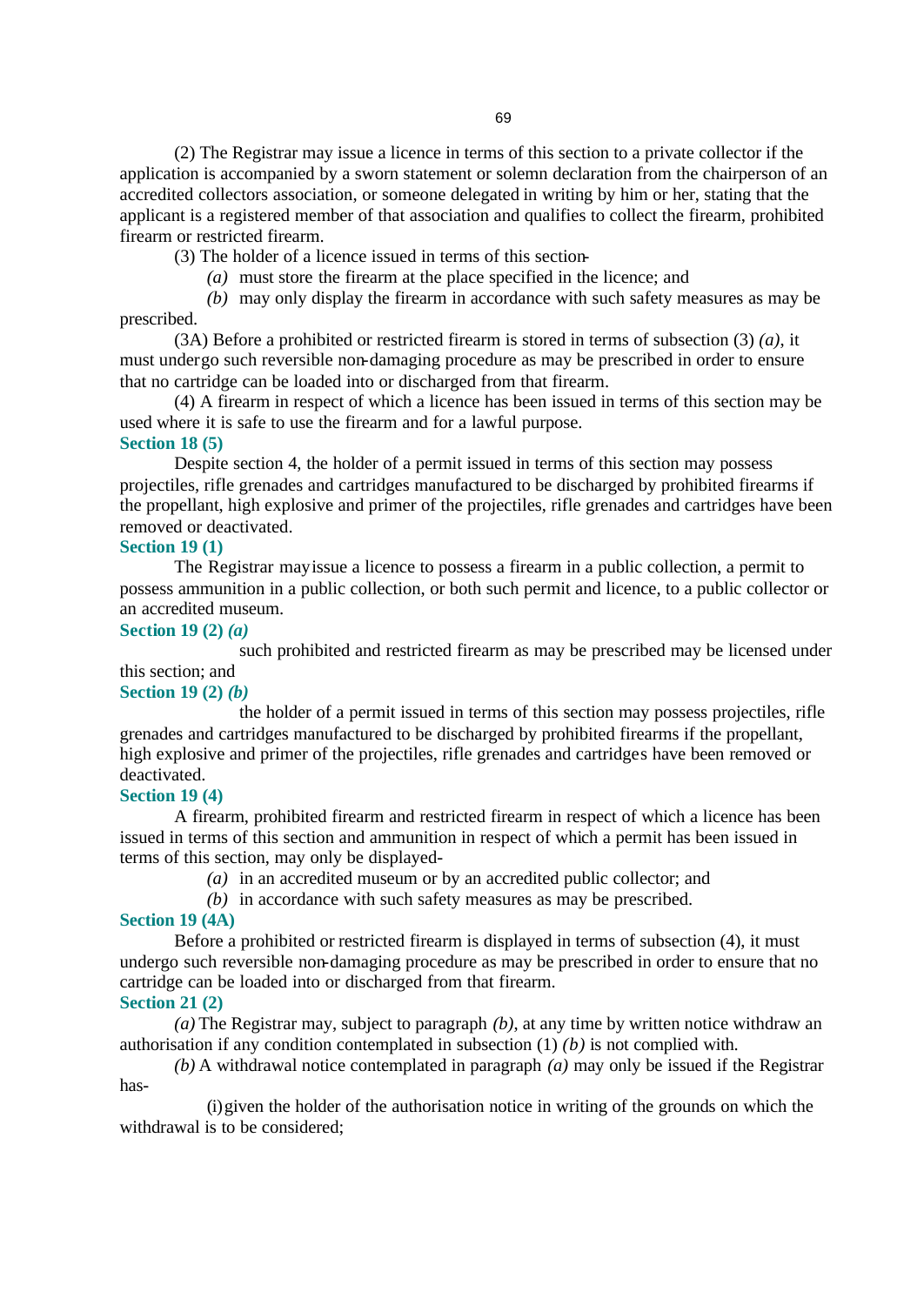(ii)informed the holder concerned in writing that he or she may submit written representations within 30 days as to why the authorisation should not be cancelled; and

(iii)duly considered any representations received and all the facts pertaining to the matter.

## **Section 22 - Holder of licence may allow another person to use firearm**

Despite anything to the contrary in this Act but subject to section 120 (5), any person who is at least 21 years of age and the holder of a licence to possess a firearm or a competency certificate in respect of a muzzle loading firearm issued in terms of this Act may allow any other person to use that firearm or muzzle loading firearm while under his or her immediate supervision where it is safe to use the firearm or muzzle loading firearm and for a lawful purpose. **Section 27 - Period of validity of licence or permit**

A licence or permit mentioned in Column 2 of the Table below remains valid for the period mentioned in Column 3 of that Table.

| n number | Type of licence or permit                                                                         | iod of validity |
|----------|---------------------------------------------------------------------------------------------------|-----------------|
| 13       | Licence to possess firearm for self-defence                                                       | Five years      |
| 14       | Licence to possess restricted firearm for self-defence                                            | Two years       |
| 15       | hce to possess firearm for occasional hunting and sports -shooting                                | 10 years        |
| 16       | p possess firearm for dedicated hunting and dedicated sports-shooting                             | 10 years        |
| 16A      | Licence to possess a firearm for professional hunting                                             | 10 years        |
| 17       | Licence to possess firearm in private collection                                                  | 10 years        |
| 18       | Permit to possess ammunition in private collection                                                | 10 years        |
| 19       | ce to possess firearm, and permit to possess ammunition, in public<br>collection                  | 10 years        |
| 20       | to possess firearm for bus iness purposes: Business as game rancher<br>and in hunting             | 10 years        |
| 20       | e to possess firearm for business purposes: Business other than as<br>game rancher and in hunting | Five years      |

#### TABLE PERIOD OF VALIDITY OF LICENCE OR PERMIT

## **Section 31 - Prohibition of unlicensed trading in firearms, muzzle loading firearms or ammunition**

(1) No person may trade in any firearm, muzzle loading firearm or ammunition without a dealer's licence.

(2) Subject to subsection (3), a person who is not a dealer may dispose of a firearm, muzzle loading firearm or ammunition only through a dealer or as otherwise provided for in this Act.

(3) A person who wishes to sell or donate a firearm, or a muzzle loading firearm, or ammunition in a collection, to a willing buyer or donee, as the case may be, may do so without the intervention of a dealer, subject to the provisions relating to possession thereof in the Act, and such conditions as may be prescribed.

## **Section 42 (1)** *(a)*

upon the expiry of five years from the date on which it was issued;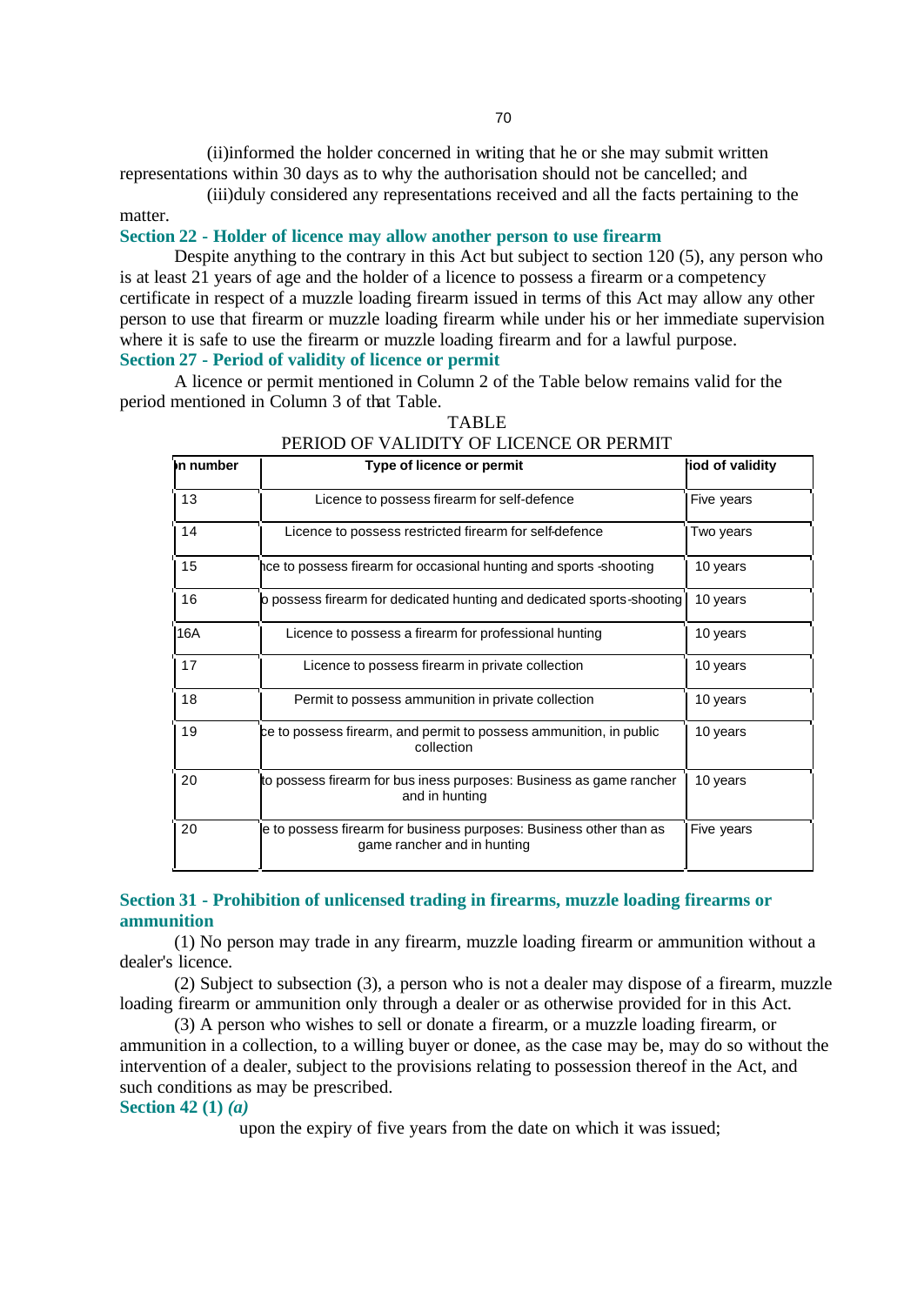**Section 45 - Prohibition of unlicensed manufacture of firearms, muzzle loading firearms and ammunition**

(1) No person may manufacture any firearm, muzzle loading firearm or ammunition without a manufacturer's licence.

(2) A manufacturer may only sell firearms, muzzle loading firearms and ammunition to a dealer or to the State, and may export firearms, muzzle loading firearms and ammunition subject to section 73 (1).

# **Section 56 (1)** *(a)*

upon the expiry of five years from the date on which it was issued;

## **Section 70 (1)** *(a)*

upon the expiry of five years from the date on which it was issued;

**Section 73 - Prohibition of import, export or carriage in-transit of firearms, muzzle loading firearms and ammunition without permit** 

(1) No person may import into or export from South Africa any firearms, muzzle loading firearms or ammunition without an import or export permit issued in terms of this Act.

(2) No person may carry in transit through South Africa any firearms, muzzle loading firearms or ammunition without an in-transit permit issued in terms of this Act. **Section 88 (3)**

A notice contemplated in subsection (1) may only be issued if the Registrar has-

*(a)* given the holder of the permit notice in writing of the grounds on which the withdrawal is to be considered;

*(b)* informed the holder concerned in writing that he or she may submit written representations within 30 days as to why the permit should not be cancelled; and

*(c)* duly considered any representations received and all the facts pertaining to the

## matter.

**Section 91 (2)** *(a)*

a dedicated hunter, dedicated sports person or a professional hunter who holds a licence issued in terms of this Act or any other holder of a licence issued in terms of this Act authorised by the Registrar to possess more than 200 cartridges for a firearm in respect of which he or she holds a licence on good cause shown; or'.

#### **Section 93 (2)** *(b)*

The limitation in paragraph *(a)* does not apply to a dedicated hunter, dedicated sports person or professional hunter who holds a licence issued in terms of this Act or any other holder of a licence issued in terms of this Act authorised by the Registrar to possess more than 2 400 primers for a firearm in respect of which he or she holds a licence on good cause shown. **Section 94 (1)**

For the purposes of this section, **'firearm part'** means a slide, bolt or breech-block of a firearm, or a device designed to be attached to the barrel of a firearm in order to muffle or moderate the report of that firearm.

#### **Section 96 (2)**

An application for the export of firearms and ammunition made in terms of this Act must be submitted by the Registrar to the National Conventional Arms Control Committee in accordance with section 4 (3) of the National Conventional Arms Control Act, 2002 (Act 41 of 2002).

## **Section 102 - heading**

eclaration by Registrar of person as unfit to possess firearm or muzzle loading firearm

## **Section 102 (1) - words preceding para.** *(a)*

The Registrar may declare a person unfit to possess a firearm or muzzle loading firearm if,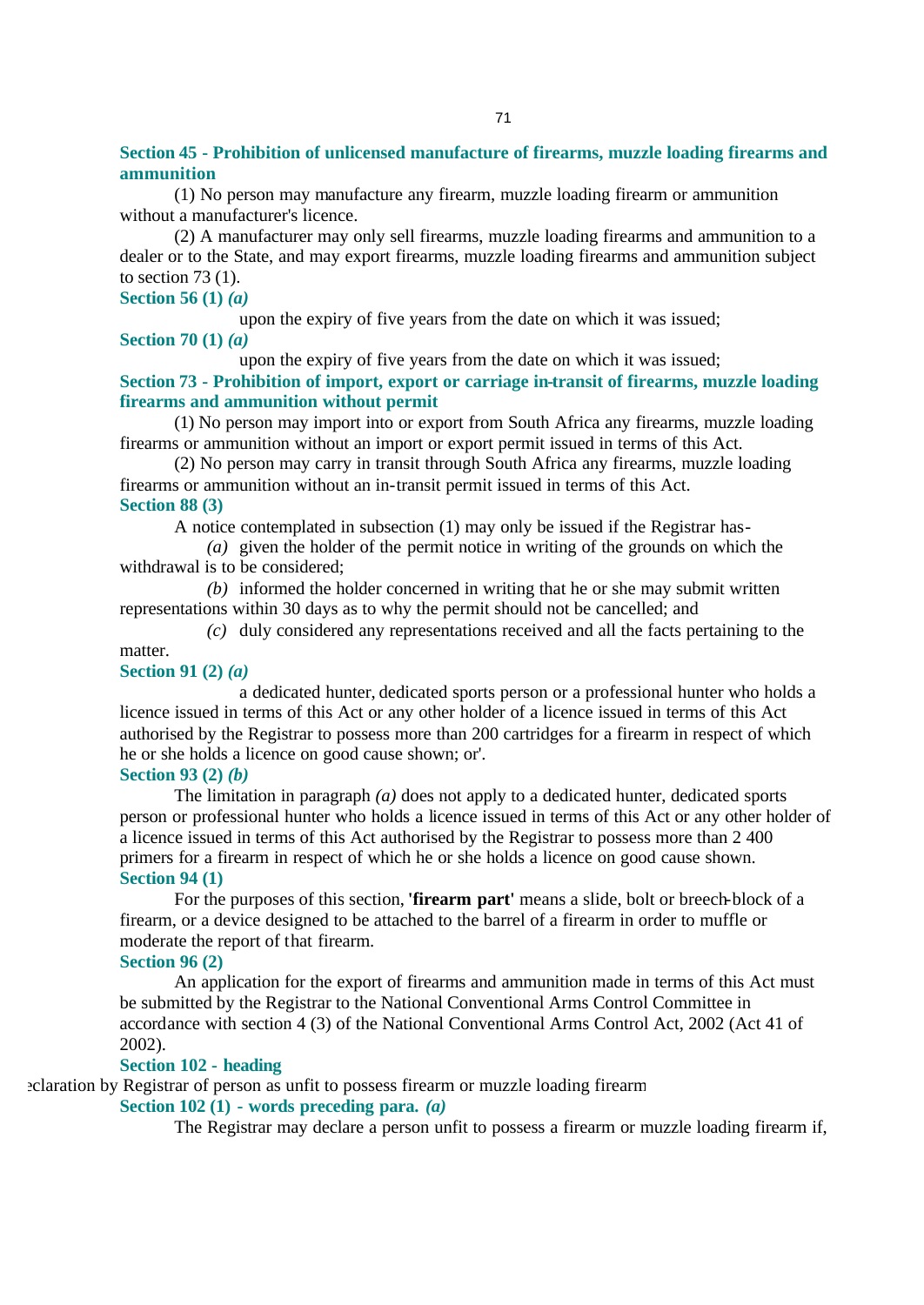on the grounds of information contained in a statement under oath or affirmation including a statement made by any person called as a witness, it appears that-**Section 102 (1)** *(b)*

that person has expressed the intention to kill or injure himself or herself or any other person by means of a firearm, muzzle loading firearm or any other dangerous weapon; **Section 102 (1)** *(c)*

because of that person's mental condition, inclination to violence or dependence on any substance which has an intoxicating or narcotic effect, the possession of a firearm or muzzle loading firearm by that person is not in the interests of that person or of any other person; **Section 102 (1)** *(f)*

that person has paid an admission of guilt fine contemplated in section 103 (6) in respect of an offence contemplated in section 103 (1) or 103 (2) *(a)*. **Section 102 (2)** *(a)*

by notice in writing delivered by hand to the person, has called upon the person to appear before the Registrar at a time and place determined therein in order to advance reasons as to why that person should not be declared unfit to possess a firearm or muzzle loading firearm; **Section 102 (2)** *(c)*

has duly considered the matter having regard to-

(i)any reasons, submissions and evidence advanced under oath or affirmation by or on behalf of that person; or

(ii)any other information contained in a statement under oath or affirmation or evidence at his or her disposal;

#### **Section 102 (2)** *(e)*

does not rely solely on the same facts relating to a conviction in respect of which a court has made a determination in terms of section 103 (1) or (2) that the person is not unfit to possess a firearm or muzzle loading firearm.

#### **Section 102 (2A)**

Upon proof that the notice contemplated in subsection (2) *(a)* was duly delivered or tendered to the person to whom it was addressed, the Registrar may proceed with an inquiry at the time specified in that notice, whether or not the person concerned complies with the notice. **Section 103 - heading**

Declaration by court of person to be unfit to possess firearm or muzzle loading firearm **Section 103 (1) - words preceding para.** *(a)*

Unless the court determines otherwise, a person becomes unfit to possess a firearm or muzzle loading firearm if convicted of-

## **Section 103 (1)** *(a)*

the unlawful possession of a firearm or ammunition or muzzle loading firearm; **Section 103 (1)** *(b)*

any crime or offence involving the unlawful use or handling of a firearm or muzzle loading firearm, whether the firearm or muzzle loading firearm was used or handled by that person or by another participant in that offence;

# **Section 103 (1)** *(e)*

an offence involving the handling of a firearm or muzzle loading firearm while under the influence of any substance which has an intoxicating or narcotic effect; **Section 103 (1)** *(f)*

any other crime or offence in the commission of which a firearm or muzzle loading firearm was used, whether the firearm or muzzle loading firearm was used or handled by that person or by another participant in the offence;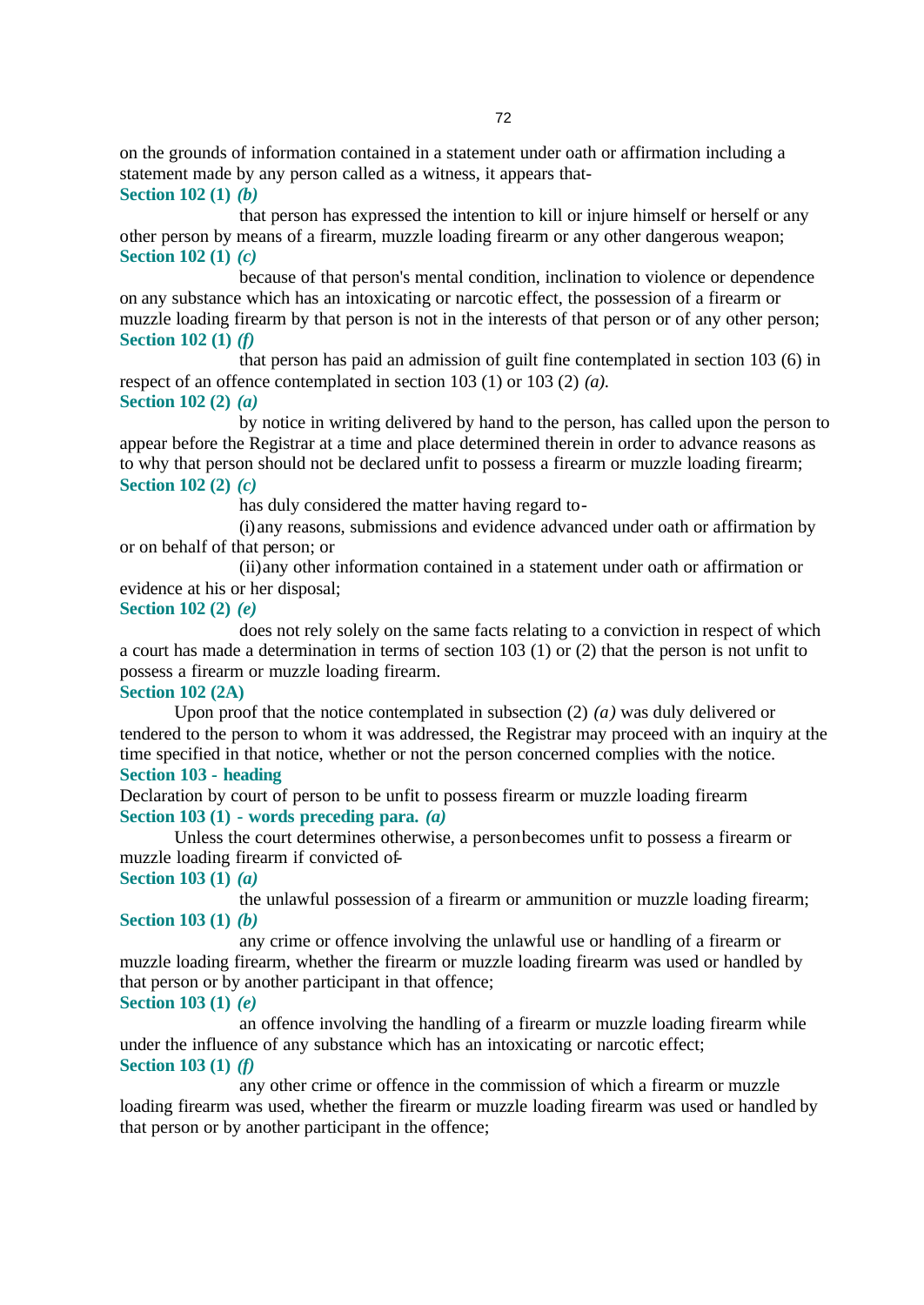### **Section 103 (6)**

This section does not apply in respect of the payment of an admission of guilt fine in terms of section 57 of the Criminal Procedure Act, 1977 (Act 51 of 1977). **Section 103 (7)**

When a person becomes or is declared unfit to possess a firearm or muzzle loading firearm in terms of this section, the court dealing with the case must determine the duration of unfitness, which duration must depend on the seriousness of the conduct which gave rise to the unfitness and which may not be less than 10 years calculated from the date of conviction.

**Section 104 (2) - words preceding para.** *(a)*

A person who becomes or is declared unfit to possess a firearm or muzzle loading firearm in terms of section 102 or 103 must within 24 hours surrender to the nearest police station-**Section 104 (2)** *(b)*

all firearms or muzzle loading firearms in his or her possession;

## **Section 104 (3)**

*(a)* A person who has surrendered his or her firearm or muzzle loading firearm as contemplated in subsection (2) must dispose of the firearm and ammunition or muzzle loading firearm through a dealer or in such manner as the Registrar may determine-

(i)if an appeal is lodged and that appeal is unsuccessful, within 60 days of the finalisation of the appeal; or

(ii)if no appeal is lodged, within 60 days of the receipt of a written notice from the Registrar informing the person of his or her unfitness to possess a firearm or muzzle loading firearm.

*(b)* If the firearm and ammunition or muzzle loading firearm are not disposed of within 60 days, they must be forfeited to the State and destroyed or disposed of as prescribed.

*(c)* The period of 60 days referred to in this subsection may be extended by the Registrar on good cause shown.

*(d)* For the purposes of paragraph *(a)*, the Registrar must release the firearm and ammunition or muzzle loading firearm in question to a dealer identified by the relevant person, for disposal by that dealer on behalf of the person. and **Section 104 (5)**

If the decision leading to the status of unfitness to possess a firearm or muzzle loading firearm of any person is set aside, any seized or surrendered firearm, ammunition, muzzle loading firearm, licence, permit or authorisation belonging to any such person, must be returned. **Section 104 (6)**

Subject to sections 9 (3) *(b)* and 103 (7) and after a period of five years calculated from the date of the decision leading to the status of unfitness to possess a firearm or muzzle loading firearm, the person who has become or been declared unfit to possess a firearm or muzzle loading firearm may apply for a new competency certificate, licence, authorisation or permit in accordance with the provisions of this Act.

#### **Section 110 (1)**

Chapter 2 of the Criminal Procedure Act, 1977 (Act 51 of 1977), applies with the necessary changes to the entry of premises, search for and seizure of any firearm, muzzle loading firearm, imitation firearm, airgun, device or ammunition referred to in this Act. **Section 110 (2)**

In the application of Chapter 2 of the Criminal Procedure Act, 1977 (Act 51 of 1977), as contemplated in subsection (1), section 20 of the said Act must be construed as if the following paragraph had been added to it:

'*(d)* which is a firearm, muzzle loading firearm or ammunition as defined in section 1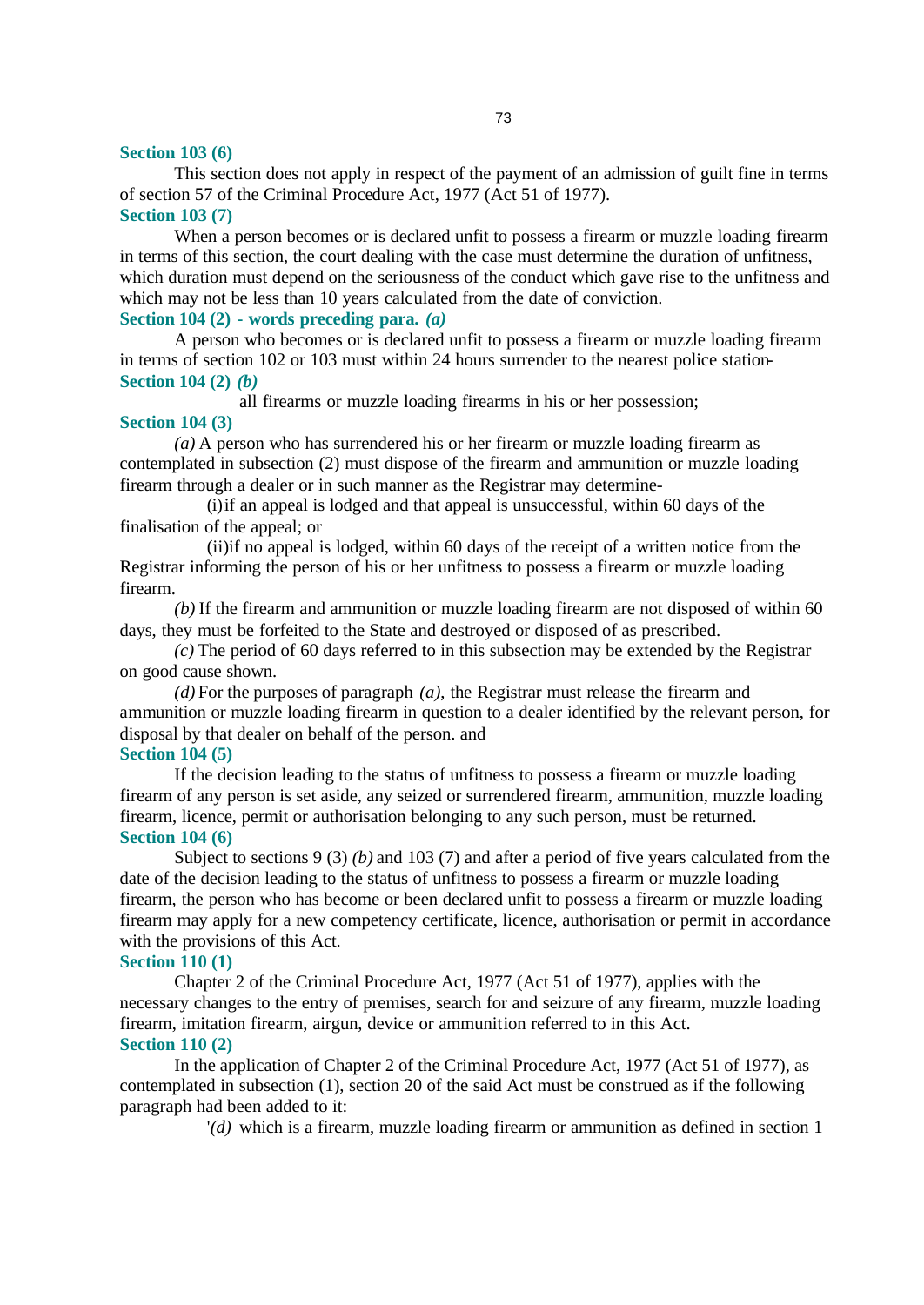of the Firearms Control Act, 2000, and is on reasonable grounds believed to be in the possession or under the control of a person, who by reason of any physical or mental condition, is incapable of having proper control of any firearm, muzzle loading firearm or ammunition or who by such reason presents a danger of harm to himself or herself or to any other person.'

# **Section 111 (1) - words preceding para.** *(a)*

Despite anything to the contrary in this Chapter, any police official or person authorised as such by the National Commissioner or any provincial commissioner of the South African Police Service, may, in the course of official policing operations contemplated in section 13 (6), (7) or (8) of the South African Police Service Act, 1995 (Act 68 of 1995), search any person, premises, container, vehicle, vessel or aircraft and seize any firearm, muzzle loading firearm, imitation firearm, airgun, device or ammunition-

### **Section 113 (4)**

A police official may do such tests, or cause such tests to be done, as may be necessary to determine whether a person suspected of having handled or discharged a firearm or muzzle loading firearm has indeed handled or discharged a firearm or muzzle loading firearm. **Section 114 - Ballistic testing**

(1) Any police official may seize, test-fire and examine such number of firearms or muzzle loading firearms as are necessary or such ammunition as is necessary, if-

*(a)* there are reasonable grounds to suspect that one or more of the firearms or muzzle loading firearms or the ammunition has been used in the commission of an offence which is punishable in terms of this Act with imprisonment for a period of five years or longer; and

*(b)* there are reasonable grounds to believe that one or more of the firearms or muzzle loading firearms or the ammunition or the results of the test-firing and examination, will be of value in the investigation by excluding or including-

(i)one or more of those firearms or muzzle loading firearms or the ammunition as having been used in the commission of the offence; or

(ii)one or more persons as possible perpetrators of the offence.

(2) The person who has control over a firearm, muzzle loading firearm or ammunition seized in terms of this section must immediately return it or otherwise dispose of it in terms of this Act when it is clear that it will not be of value as evidence.

## **Section 117 (2) - words preceding para.** *(a)*

Whenever a person is charged in terms of this Act with an offence of which the possession of a firearm, muzzle loading firearm or ammunition is an element, and the State can show that despite the taking of reasonable steps it was not able with reasonable certainty to link the possession of the firearm, muzzle loading firearm or ammunition to any other person, the following circumstances will, in the absence of evidence to the contrary which raises reasonable doubt, be sufficient evidence of possession by that person of the firearm, muzzle loading firearm or ammunition where it is proved that the firearm or ammunition or muzzle loading firearm was found-

### **Section 117 (2)** *(c)* **(iii)**

present in the immediate vicinity of the place on the premises where the firearm, muzzle loading firearm or ammunition was found and the circumstances indicate that the firearm, muzzle loading firearm or ammunition should have been visible to that person; or **Section 117 (2)** *(c)* **(iv)**

in control of a locker, cupboard or other container within which the firearm, muzzle loading firearm or ammunition was found;

# **Section 117 (2)** *(d)* **(iv)**

the consignor of any goods in or among which the firearm, muzzle loading firearm or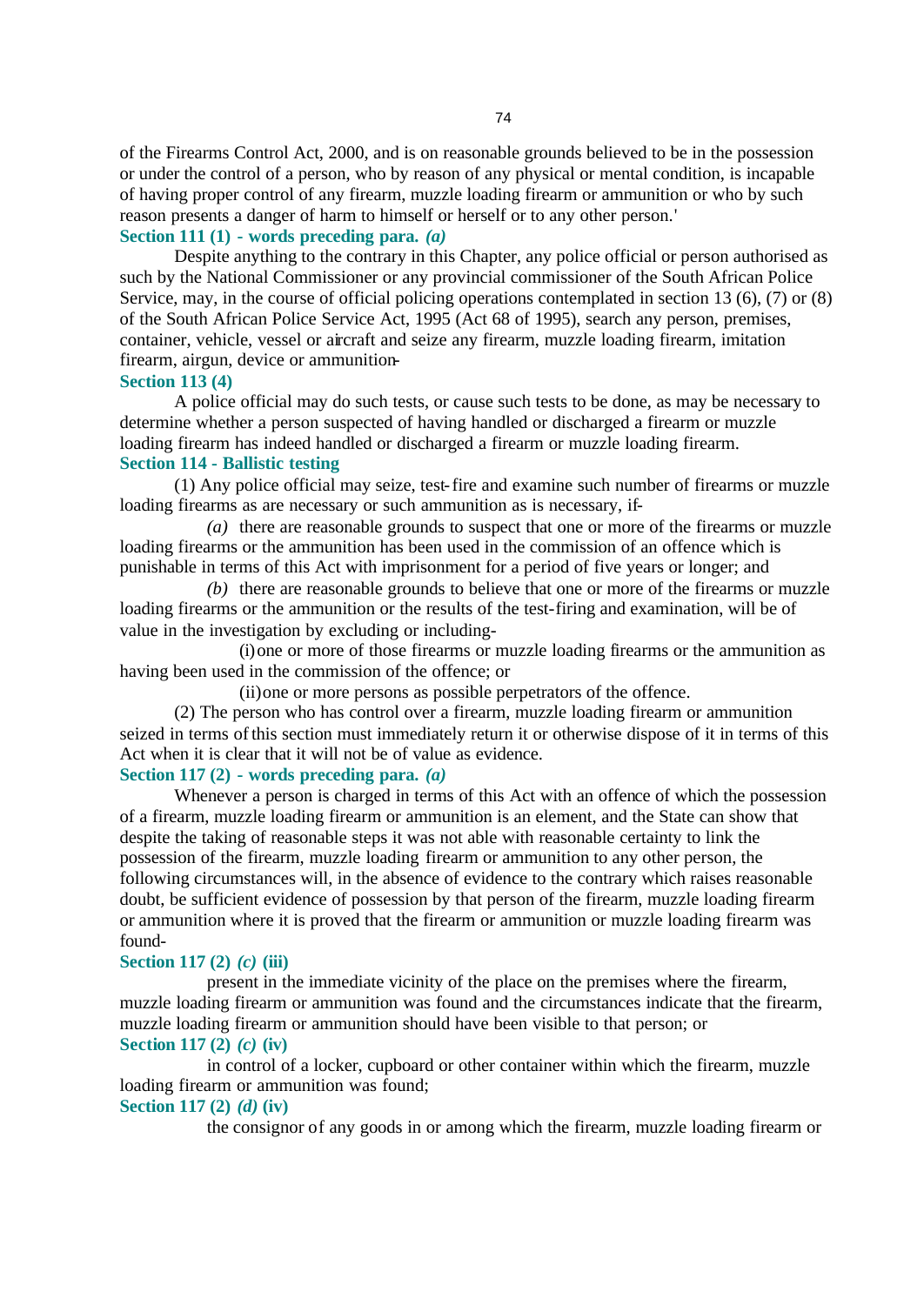ammunition was found;

**Section 117 (2)** *(d)* **(v)**

the only person who had access to the firearm, muzzle loading firearm or ammunition; **Section 117 (2)** *(g)* **(ii)**

where the circumstances indicate that the firearm, muzzle loading firearm or ammunition should have been visible to no one besides the person; **Section 117 (2)** *(h)*

on any vessel other than a vessel which was used to convey passengers for gain, and the person was, at the time-

(i)in charge of that vessel or that part of the vessel in which the firearm, muzzle loading firearm or ammunition was found;

(ii)ordinarily employed in the immediate vicinity of the place on the vessel where the firearm, muzzle loading firearm or ammunition was found; or

(iii)over the age of 16 years and present in that part of the vessel; or

**Section 117 (2)** *(i)*

in the cargo of a vessel and the person was, at the time-

(i)in control of the cargo of the vessel; or

(ii)the consignor of any goods in or among which the firearm, muzzle loading firearm or ammunition was found.

**Section 117 (3)** *(b)*

a firearm or muzzle loading firearm was discharged from that vehicle while the person was driving or was a passenger in the vehicle; and

#### **Section 118 (1)**

Whenever a person is charged with an offence in terms of this Act of failing to report the loss, theft or destruction of a firearm, or the dispossession of a firearm, and it is proved that such person was, at the time, the licensed or authorised possessor of the firearm alleged to have been lost, stolen, destroyed or dispossessed of, proof that the person has failed to produce such firearm within seven days of the request by a police official to do so, will, in the absence of evidence to the contrary which raises reasonable doubt, be sufficient evidence that the firearm has been lost, stolen, destroyed or dispossessed of.

#### **Section 120 (2)** *(a)*

Any person who is aware of the existence of a firearm, muzzle loading firearm or ammunition that is not in the lawful possession of any person and fails to report the location of the firearm, muzzle loading firearm or ammunition to a police official without delay, is guilty of an offence.

#### **Section 120 (3)**

It is an offence to-

*(a)* cause bodily injury to any person or cause damage to property of any person by negligently using a firearm, a muzzle loading firearm or an airgun;

*(b)* discharge or otherwise handle a firearm, a muzzle loading firearm or an airgun in a manner likely to injure or endanger the safety or property of any person or with reckless disregard for the safety or property of any person; or

*(c)* have control of a loaded firearm, a muzzle loading firearm or an airgun in circumstances where it creates a risk to the safety or property of any person and not to take reasonable precautions to avoid the danger.

# **Section 120 (4)**

It is an offence to handle a firearm, a muzzle loading firearm or an airgun while under the influence of a substance which has an intoxicating or a narcotic effect.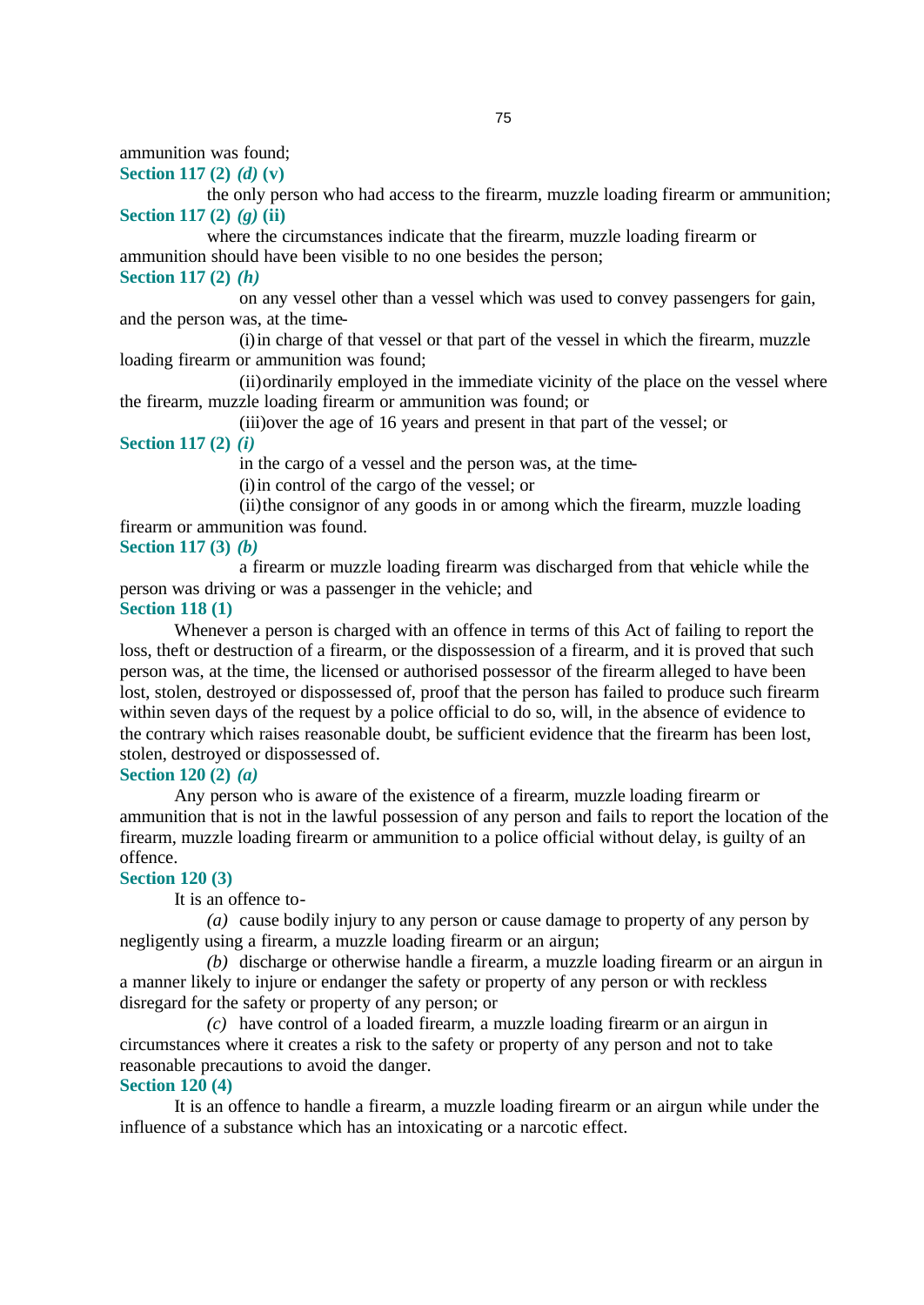## **Section 120 (5) - words preceding para.** *(a)*

A person is guilty of an offence if he or she gives control of a firearm, a muzzle loading firearm or an airgun to a person whom he or she knows, or ought reasonably to have known-**Section 120 (6)**

It is an offence to point-

*(a)* any firearm, a muzzle loading firearm or an airgun, whether or not it is loaded or capable of being discharged, at any other person, without good reason to do so; or

*(b)* anything which is likely to lead a person to believe that it is a firearm, a muzzle loading firearm or an airgun at any other person, without good reason to do so.

## **Section 120 (7)**

It is an offence to discharge a firearm, a muzzle loading firearm or an airgun in a built-up area or any public place, without good reason to do so. **Section 120 (9)** *(e)*

use a competency certificate, licence, permit or authorisation issued in the name of another person to procure possession of a firearm, muzzle loading firearm or ammunition; **Section 120 (10)** *(a)*

sell, supply or in any other manner give possession of a firearm, muzzle loading firearm or ammunition to a person who is not allowed in terms of this Act to possess that firearm, muzzle loading firearm or ammunition; or

**Section 120 (10)** *(b)*

be in possession of any firearm, imitation firearm, muzzle loading firearm or ammunition, with intent to commit an offence or to use the firearm, an imitation firearm or muzzle loading firearm to resist arrest or prevent the arrest of another person.

**Section 132 - Establishment of Ministerial Consultative Forum**

The Minister may establish such consultative forums as may be appropriate to assist him or her in respect of any matter dealt with in this Act. **Section 133 (5)**

For the purposes of subsection (3), the Appeal Board shall where required by a party to an appeal or within its own discretion issue a notice calling upon any person to give evidence or produce any article, book, accounts or record before the Appeal Board, and such notice must have the force of a subpoena in a court of law.

**Section 135 - Circumstances where no compensation is payable in respect of firearms, muzzle loading firearms and ammunition seized by State** 

(1) No compensation is payable to a person from whom a firearm, muzzle loading firearm or ammunition was seized by the State if-

*(a)* no licence, permit or authorisation had been issued for such firearm or ammunition to that person and in the case of a muzzle loading firearm, no competency certificate had been issued to that person in terms of this Act; or

*(b)* the firearm, muzzle loading firearm or ammunition was for any other reason unlawfully in the possession of that person.

(2) The lawful owner of a firearm or muzzle loading firearm or ammunition lost or stolen as a result of his or her negligence is not entitled to claim compensation if such firearm, muzzle loading firearm or ammunition is subsequently seized by the State from another person. **Section 136 - No compensation payable where firearms, muzzle loading firearms or ammunition are destroyed by State**

(1) The Registrar may in respect of any firearm, muzzle loading firearm or ammunition seized by, surrendered to or forfeited to the State, issue a notice in the *Gazette* stating that it is the intention of the State to destroy that firearm, muzzle loading firearm or ammunition.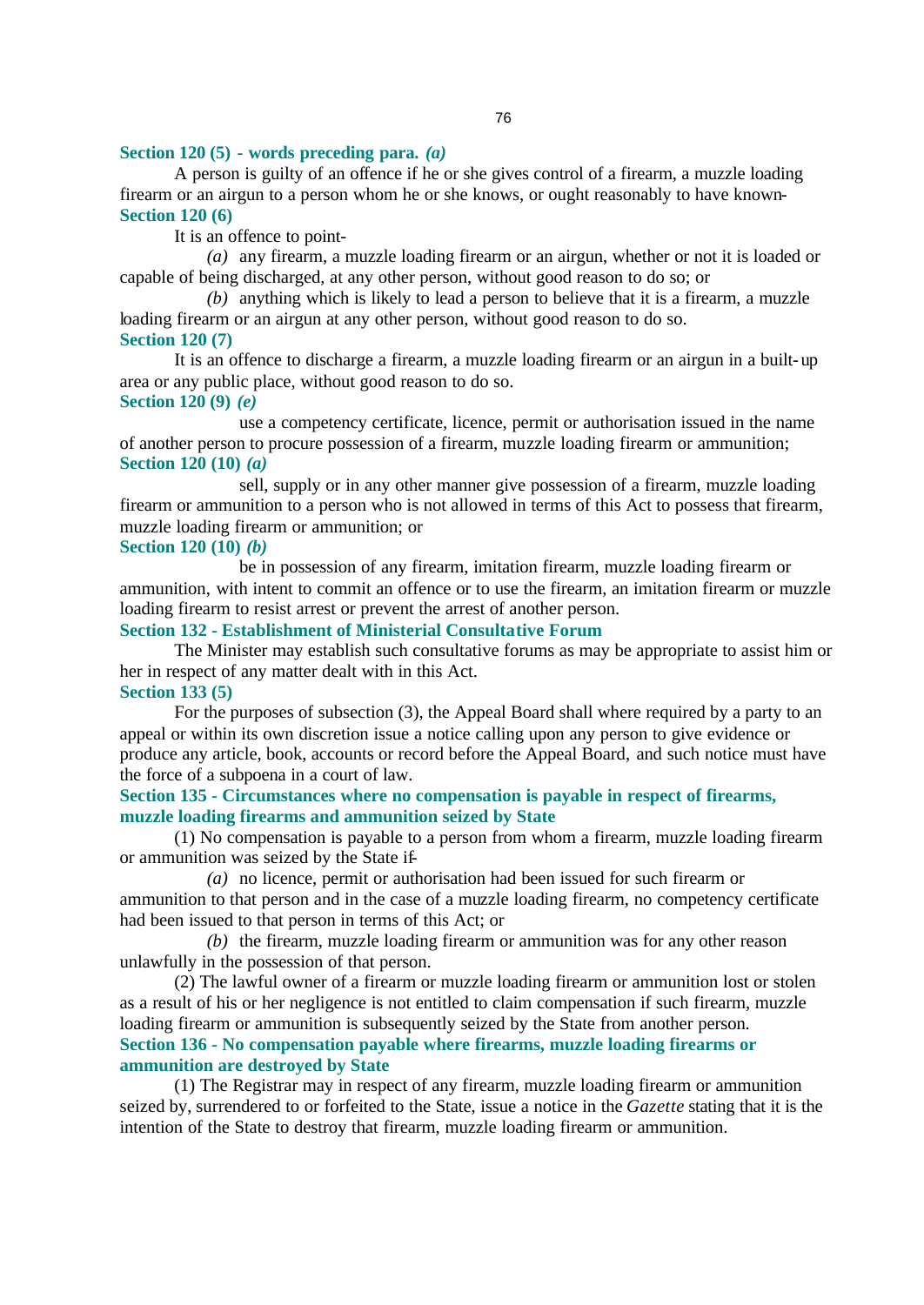(2) Any person who has a valid claim to the relevant firearm, muzzle loading firearm or ammunition may, within 21 days after the publication of the notice in the *Gazette*, make representations to the Registrar as to why the firearm, muzzle loading firearm or ammunition should not be destroyed.

(3) If the Registrar is satisfied, after consideration of any representations contemplated in subsection (2), that a valid claim to the relevant firearm, muzzle loading firearm or ammunition has not been proved, the firearm, muzzle loading firearm or ammunition may be destroyed and no compensation will be payable to anyone in respect thereof.

**Section 137 (1)**

A person whose firearm or muzzle loading firearm has been surrendered or forfeited to the State in circumstances other than those referred to in sections 134, 135 and 136 may apply to the Registrar for compensation in respect of that firearm or muzzle loading firearm in the prescribed form.

#### **Section 140 (2)**

Unless authorised to do so in terms of a notice issued under subsection (1), no person may- *(a)* allow any firearm, muzzle loading firearm or ammunition to be in a firearm-free

zone;

or

*(b)* carry any firearm, muzzle loading firearm or ammunition in a firearm-free zone;

*(c)* store any firearm, muzzle loading firearm or ammunition in a firearm-free zone.

## **Section 140 (3)**

A police official may, without warrant-

*(a)* search any building or premises in a firearm-free zone if he or she has a suspicion on reasonable grounds that a firearm, muzzle loading firearm or ammunition may be present in the firearm-free zone in contravention of a notice issued in terms of subsection (1);

*(b)* search any person present in a firearm-free zone; and

*(c)* seize any firearm, muzzle loading firearm or ammunition present in the firearmfree zone or on the person in contravention of a notice issued in terms of subsection (1). **Section 145 (1)** *(b)*

the surrendering of firearms, muzzle loading firearm and ammunition to the South African Police Service;

**Section 145 (1)** *(c)*

the production of any firearm or muzzle lo ading firearm to which any application relates for the purpose of identification, and the discharging of ammunition for identification purposes;

**Section 145 (1)** *(e)*

the fees or remuneration which may be charged by dealers in respect of any firearm, muzzle loading firearm or other device, required to be disposed of through a dealer in terms of this Act;

## **Section 146 - Disposal of firearms, muzzle loading firearms and ammunition in case of ceasing to carry on business**

If a person who holds a licence issued in terms of section 20 or who holds a licence, permit or authorisation contemplated in Chapter 7 or 8, ceases to carry on business for any reason, any firearms, muzzle loading firearms and ammunition in possession of that person must be kept in safe custody by the person and at the place designated by the Registrar, until they are disposed of as prescribed.

### **Section 147 (2)**

The executor of the estate of a deceased person who comes into possession of a firearm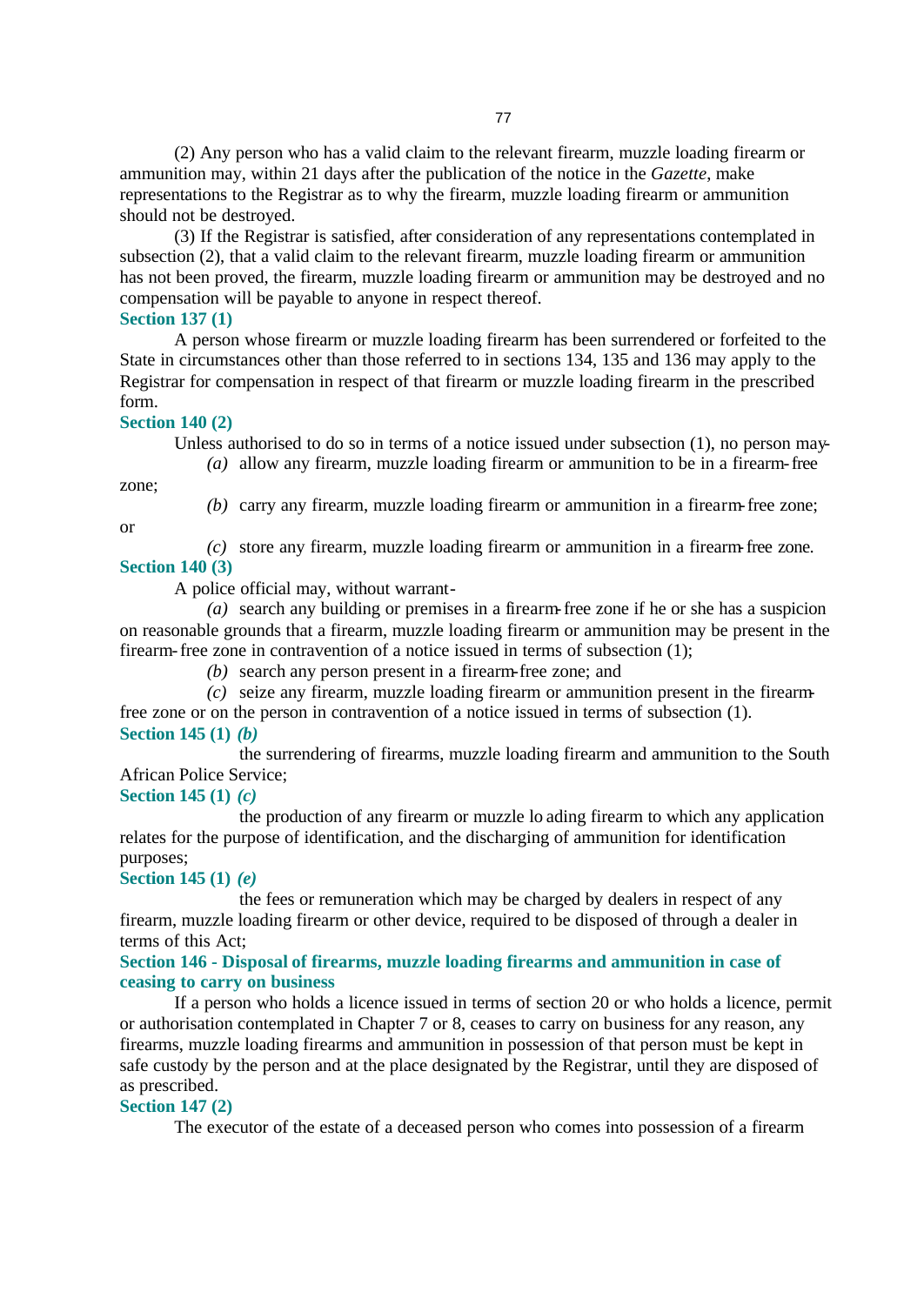licensed to the deceased or muzzle loading firearm that belonged to the deceased must store the firearm or muzzle loading firearm as prescribed.

**Section 148 (1)**

A person who inherits a firearm or muzzle loading firearm must-

*(a)* if he or she wishes to keep the firearm, apply for an appropriate licence, permit or authorisation in terms of this Act;

*(b)* if he or she wishes to keep the muzzle loading firearm, obtain the necessary competency certificate in order to possess the muzzle loading firearm; or

*(c)* if he or she does not wish to acquire the firearm or muzzle loading firearm, or fails to obtain the appropriate licence, permit or authorisation or competency certificate, have the firearm or muzzle loading firearm deactivated or dispose of it in terms of this Act.

# **Section 149 - Compulsory destruction of firearms, muzzle loading firearms and ammunition**

(1) A firearm or muzzle loading firearm may only be destroyed as prescribed.

(2) Any firearm, muzzle loading firearm or ammunition forfeited to the State in terms of this Act-

*(a)* must be destroyed by the State within six months of the date of the forfeiture or after all possible appeals have been concluded or the last date on which any appeal could have been noted has passed without an appeal having been noted, whichever occurs last; and

*(b)* remains the property of the owner thereof until its destruction.

(3) *(a)* Despite subsection (2), the State may retain any firearm, muzzle loading firearm or ammunition forfeited to the State, which the Registrar deems to be of special value.

*(b)* Any firearm, muzzle loading firearm or ammunition retained by the Registrar in terms of paragraph *(a)* becomes the property of the State when the Registrar informs the former owner of the firearm, muzzle loading firearm or ammunition of that fact.

*(c)* Subject to Chapter 19, the former owner of any firearm, muzzle loading firearm or ammunition which becomes the property of the State in terms of paragraph *(b)* may apply for compensation in terms of this Act.

(4) *(a)* Subject to subsection (1) no person, including the State, may destroy a firearm or muzzle loading firearm without the prior written permission of the Registrar.

*(b)* The Registrar must only consent to the destruction of a firearm, muzzle loading firearm or ammunition with due regard to and in compliance with the provisions of the National Heritage Resources Act, 1999 (Act 25 of 1999), and any condition which may be imposed by the South African Heritage Resources Agency or their nominated agents.

### **Section 150 - heading**

eactivation of firearms or muzzle loading firearms

#### **Section 150 (2)**

A firearm or muzzle loading firearm may only be deactivated by a gunsmith in the prescribed manner.

## **Section 150 (3) - words preceding para.** *(a)*

If a firearm or muzzle loading firearm is deactivated by a gunsmith-**Schedule 1, item 1A - Muzzle loading firearms**

(1) A person who possesses a muzzle loading firearm must apply within one year from the date of commencement of section 52 of the Firearms Control Amendment Act, 2006, for the relevant competency certificate to possess a muzzle loading firearm in terms of this Act.

(2) No prosecution may be instituted during the period referred to in subitem (1) against any person found in possession of a muzzle loading firearm without having been issued with a relevant competency certificate.

(3) The period referred to in subsection (1) may be extended by the Minister for such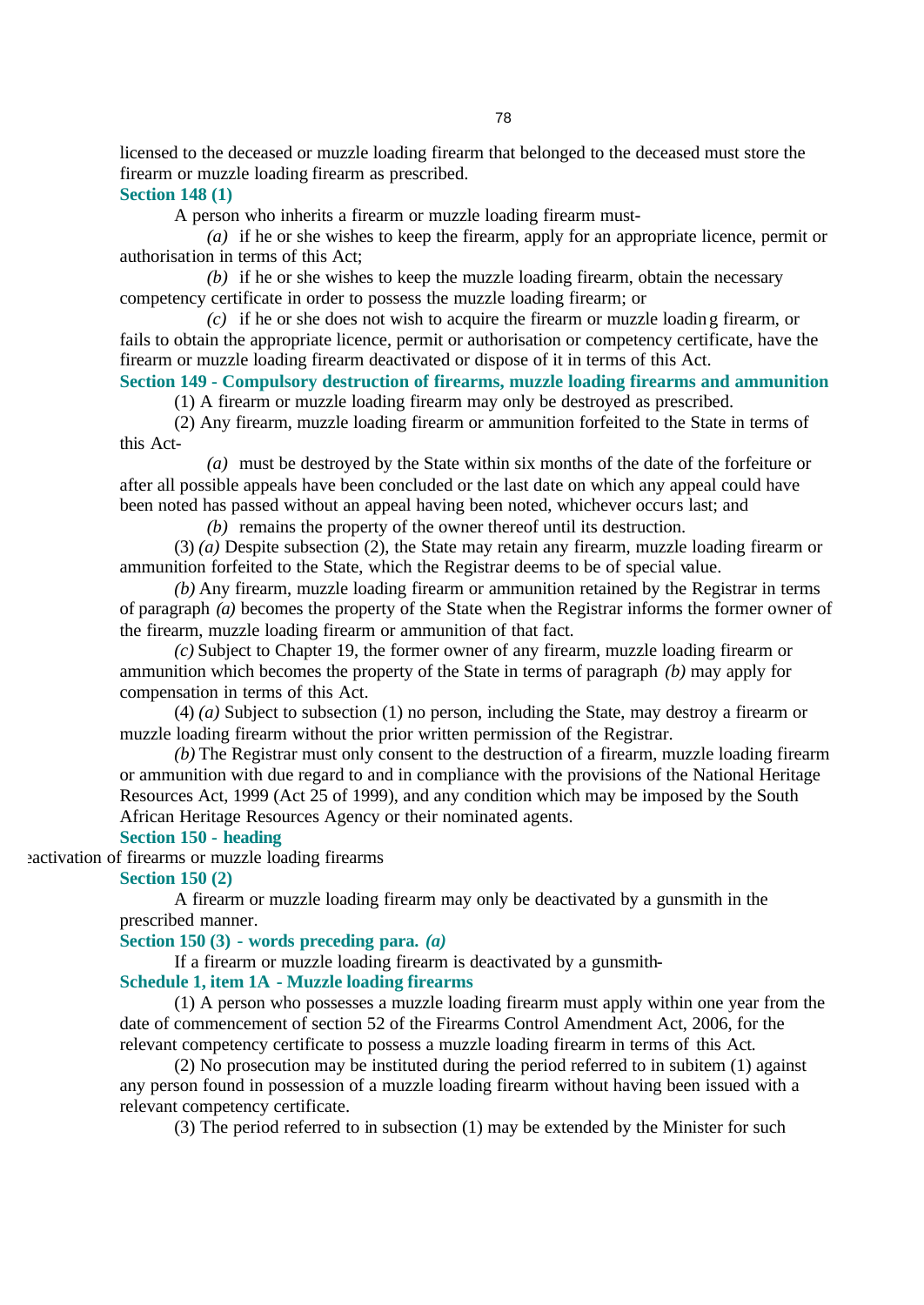period as the Minister may determine by notice in the *Gazette*.

(4) If the application for a competency certificate has been lodged within the period provided for in subitem (1), or the extended period referred to in subitem (3), the possession of the muzzle loading firearm remains lawful until the application for a competency certificate is decided.

| In period of imprisonment |
|---------------------------|
|                           |
|                           |
| 's                        |
|                           |
|                           |
| ls.                       |
| 's                        |
| 's                        |
| 's                        |
| S,                        |
| 's                        |
| 's                        |
| ars                       |
| 's                        |
| 's                        |
| 's                        |
| 's                        |
| ars                       |
| ¦s                        |
| 's                        |
| ars                       |
| ars                       |
| 's                        |
| 's                        |
| 's                        |
| 's                        |
|                           |
| 's                        |
| 's                        |
| 's                        |
| 's                        |
| 's                        |
|                           |
| ls.                       |
| 's                        |
| 'S                        |
|                           |
|                           |
| 's                        |
| 's                        |
|                           |
|                           |
|                           |

**Schedule 4 - PENALTIES**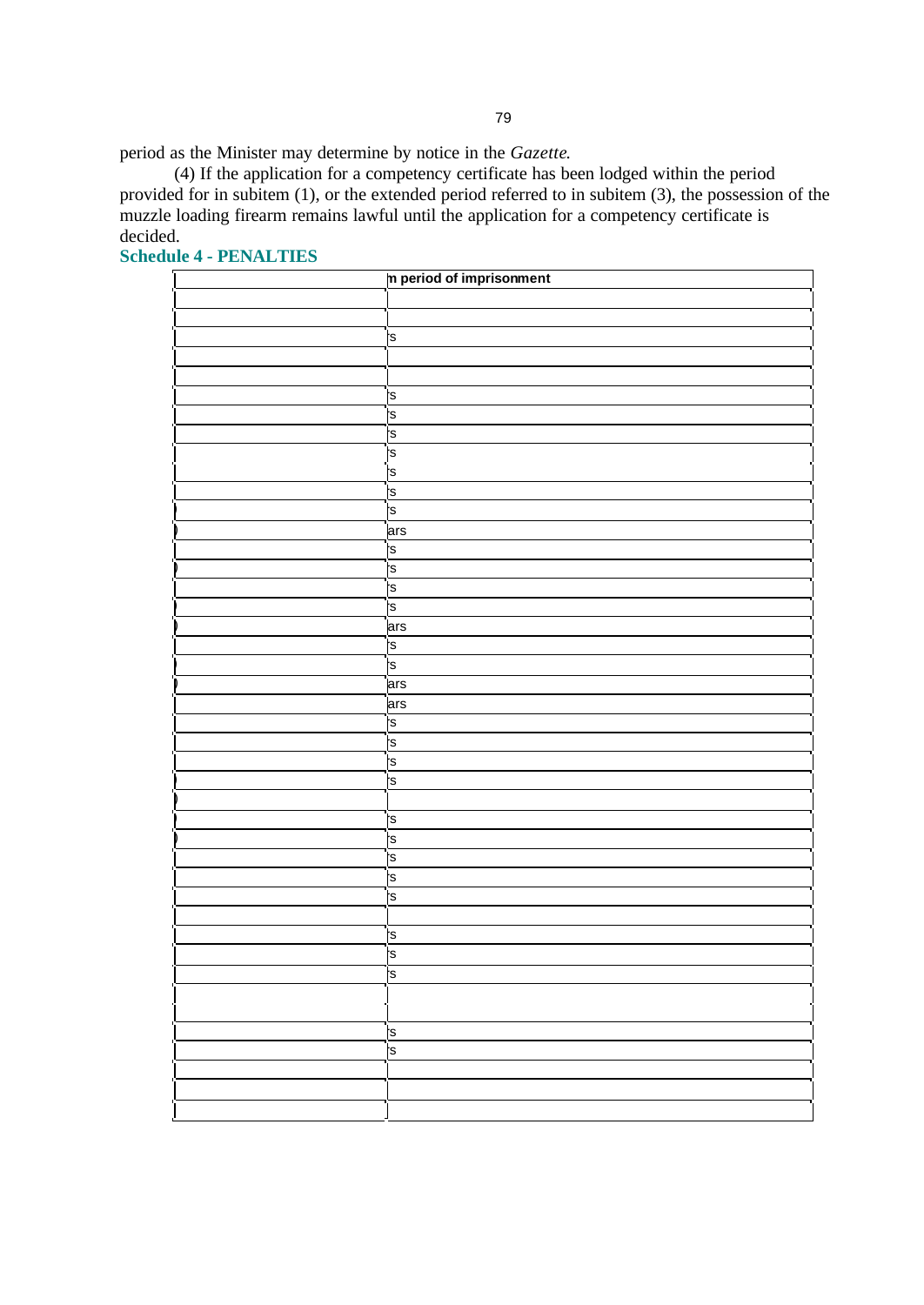| In period of imprisonment |
|---------------------------|
| rs<br>'s                  |
|                           |
| rs<br>rs                  |
|                           |
| rs                        |
| ۱ġ                        |
| rs<br>ars                 |
|                           |
| ars<br>ars                |
|                           |
|                           |
|                           |
|                           |
|                           |
| 'S                        |
| rs                        |
|                           |
|                           |
| rs                        |
|                           |
|                           |
| ی <u>ام</u> ام            |
| ars                       |
|                           |
| ဖွဲ့ ဖွဲ                  |
| ars                       |
|                           |
|                           |
|                           |
|                           |
| S.                        |
| rs.                       |
|                           |
| ۱g                        |
| rs                        |
| ပု (၇                     |
|                           |
| rs                        |
| ars                       |
| ars                       |
| ars                       |
|                           |
|                           |
|                           |
|                           |
| ري<br>S                   |
|                           |
|                           |
| rs                        |
| ars                       |
| ars                       |
|                           |

| In period of imprisonment |  |
|---------------------------|--|
|                           |  |
|                           |  |
|                           |  |
|                           |  |
|                           |  |
|                           |  |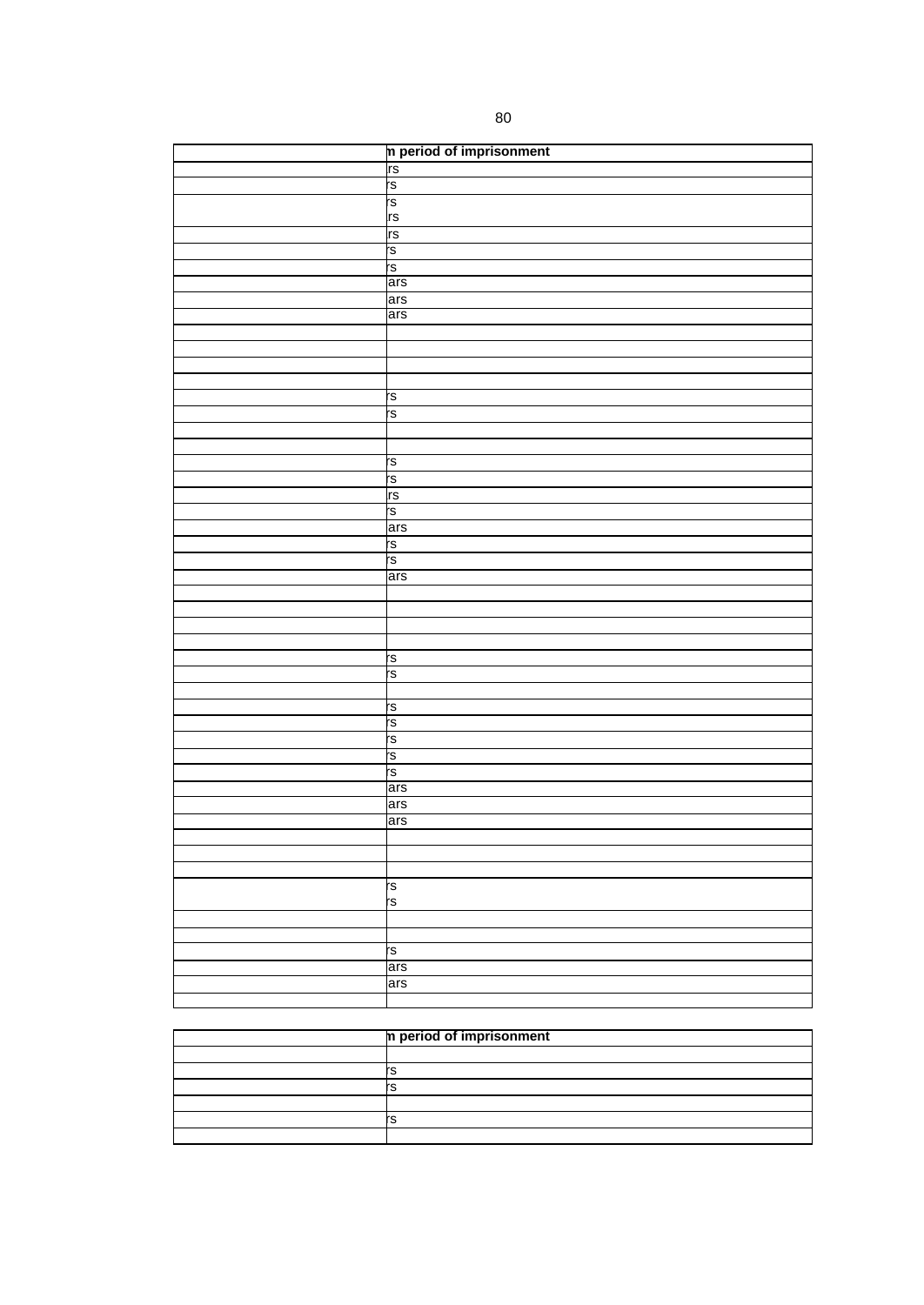|                  | rs  |
|------------------|-----|
|                  | rs  |
|                  | rs  |
|                  |     |
|                  |     |
|                  |     |
|                  |     |
|                  |     |
|                  | S,  |
|                  | S.  |
|                  | rs  |
|                  | rs  |
|                  | rs  |
|                  |     |
|                  | rs  |
|                  |     |
|                  |     |
|                  |     |
|                  |     |
|                  | Ġ.  |
|                  | ars |
|                  | ars |
|                  |     |
|                  | rs  |
|                  | ρņ  |
|                  | Ġ.  |
| (a)              |     |
| $\overline{(b)}$ |     |
|                  |     |
|                  | 's  |
|                  | ัร  |
| þ)               | rs. |
| b)               |     |
| b.               |     |
|                  |     |
|                  | 's  |
|                  | rs  |
|                  |     |
|                  |     |
|                  |     |
|                  | 's  |
| a)               | rs  |
| b)<br>C)         | rs  |
|                  | 's  |
|                  |     |

#### **FIREARMS CONTROL AMENDMENT ACT 43 OF 2003**

[ASSENTED TO 17 DECEMBER 2003] [DATE OF COMMENCEMENT: 22 DECEMBER 2003] *(English text signed by the President)*

**ACT**

**To amend the Firearms Control Act, 2000, so as to change certain technical expressions and to delete or amend certain definitions; to provide for the deletion and insertion of certain lexical expressions; to provide for apprenticeship to a gunsmith; to empower the Minister to prescribe measures in terms of which the public may be notified that certain premises are declared firearm-free zones; and to provide in the transitional provisions for the continuation of an existing registration certificate to trade as a gunsmith; and to provide for matters connected therewith.**

**1** Amends section 1 of the Firearms Control Act 60 of 2000, as follows: paragraph *(a)*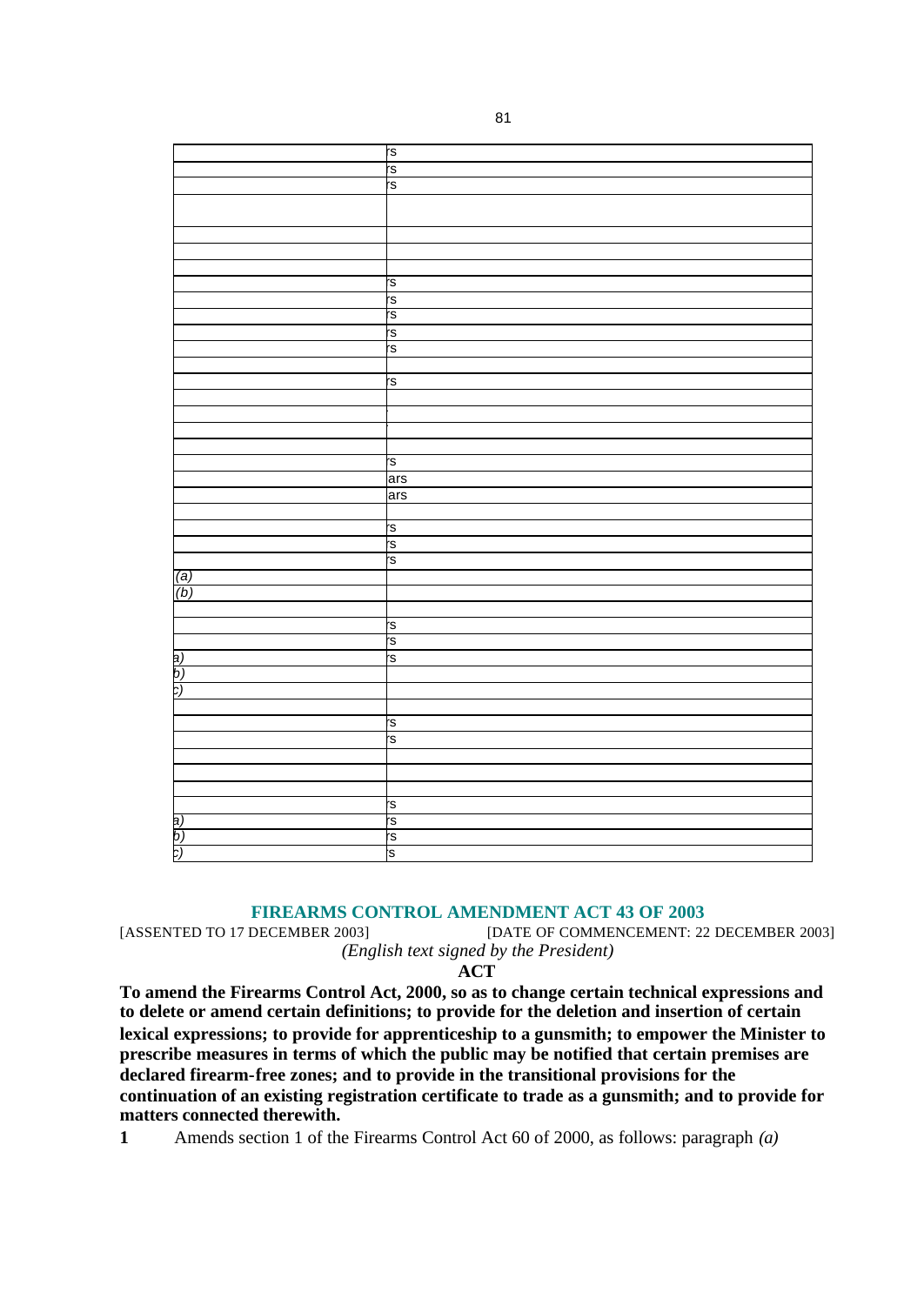substitutes the definition of 'airgun'; paragraph *(b)* substitutes paragraph *(d)* of the definition of 'firearm'; paragraph *(c)* deletes the definition of 'security company'; paragraph *(d)* substitutes the definition of 'security officer'; and paragraph *(e)* inserts the definition of 'security service provider'.

**2** Amends section 4 of the Firearms Control Act 60 of 2000 by substituting subsection (2). **3** Amends section 9 (2) of the Firearms Control Act 60 of 2000 by substituting paragraph *(o)*.

**4** Amends section 16 (1) of the Firearms Control Act 60 of 2000 by substituting paragraph *(c)*.

**5** Amends section 18 (2) of the Firearms Control Act 60 of 2000 by substituting paragraph *(a)*.

**6** Amends section 20 of the Firearms Control Act 60 of 2000, as follows: paragraph *(a)* substitutes subsection (2) *(a)*; paragraph *(b)* substitutes subsection (2) *(d)*; and paragraph *(c)* substitutes subsection (5) *(b)*.

**7** Amends section 23 of the Firearms Control Act 60 of 2000 by substituting subsection (2). **8** Amends section 59 of the Firearms Control Act 60 of 2000 by substituting the words preceding paragraph *(a)*.

**9** Amends section 80 of the Firearms Control Act 60 of 2000 by substituting subsection (1).

**10** Amends section 98 of the Firearms Control Act 60 of 2000 by substituting subsection (4).

**11** Amends section 104 of the Firearms Control Act 60 of 2000 by substituting the heading.

**12** Amends section 105 of the Firearms Control Act 60 of 2000 by substituting the heading.

**13** Amends section 115 of the Firearms Control Act 60 of 2000, as follows: paragraph *(a)*

substitutes subsection (1); and paragraph *(b)* substitutes in subsection (4) *(b)* the words preceding subparagraph (i).

**14** Amends section 117 of the Firearms Control Act 60 of 2000, as follows: paragraph *(a)* substitutes in subsection (2) *(b)* the words preceding subparagraph (i); and paragraph *(b)* substitutes subsection (3) *(a)*.

**15** Amends section 120 of the Firearms Control Act 60 of 2000, as follows: paragraph *(a)* substitutes subsection (7); and paragraph *(b)* substitutes subsection (9) *(b)*.

**16** Amends section 124 (2) of the Firearms Control Act 60 of 2000 by substituting the words preceding paragraph *(a)*.

**17** Amends section 140 of the Firearms Control Act 60 of 2000 by adding subsection (4).

**18** Substitutes section 153 of the Firearms Control Act 60 of 2000.

**19** Amends Schedule 1 to the Firearms Control Act 60 of 2000 by inserting item 4A.

**20** Amends Schedule 1 to the Firearms Control Act 60 of 2000 by substituting item 11.

**21** Amends Schedule 3 to the Firearms Control Act 60 of 2000, as follows: paragraph *(a)*

substitutes the words in the second column of the third row; and paragraph *(b)* adds rows fourteen and fifteen.

**22** Amends Schedule 4 to the Firearms Control Act 60 of 2000 by deleting the rows referring to section 20 (8), section 70 (5), section 147 (3) and section 147 (4).

## **23 Short title**

This Act is called the Firearms Control Amendment Act, 2003.

## **FIREARMS CONTROL AMENDMENT ACT 28 OF 2006**

[ASSENTED TO 17 AUGUST 2007] [DATE OF COMMENCEMENT: TO BE PROCLAIMED]

*(English text signed by the President)*

## **ACT**

**To amend the Firearms Control Act, 2000, so as to amend, delete and insert certain definitions; to provide for the control of muzzle loading firearms; to provide for the control of a certain device; to provide for the Registrar to determine the sufficiency of the set of fingerprints an applicant must from time to time provide; to provide for a written**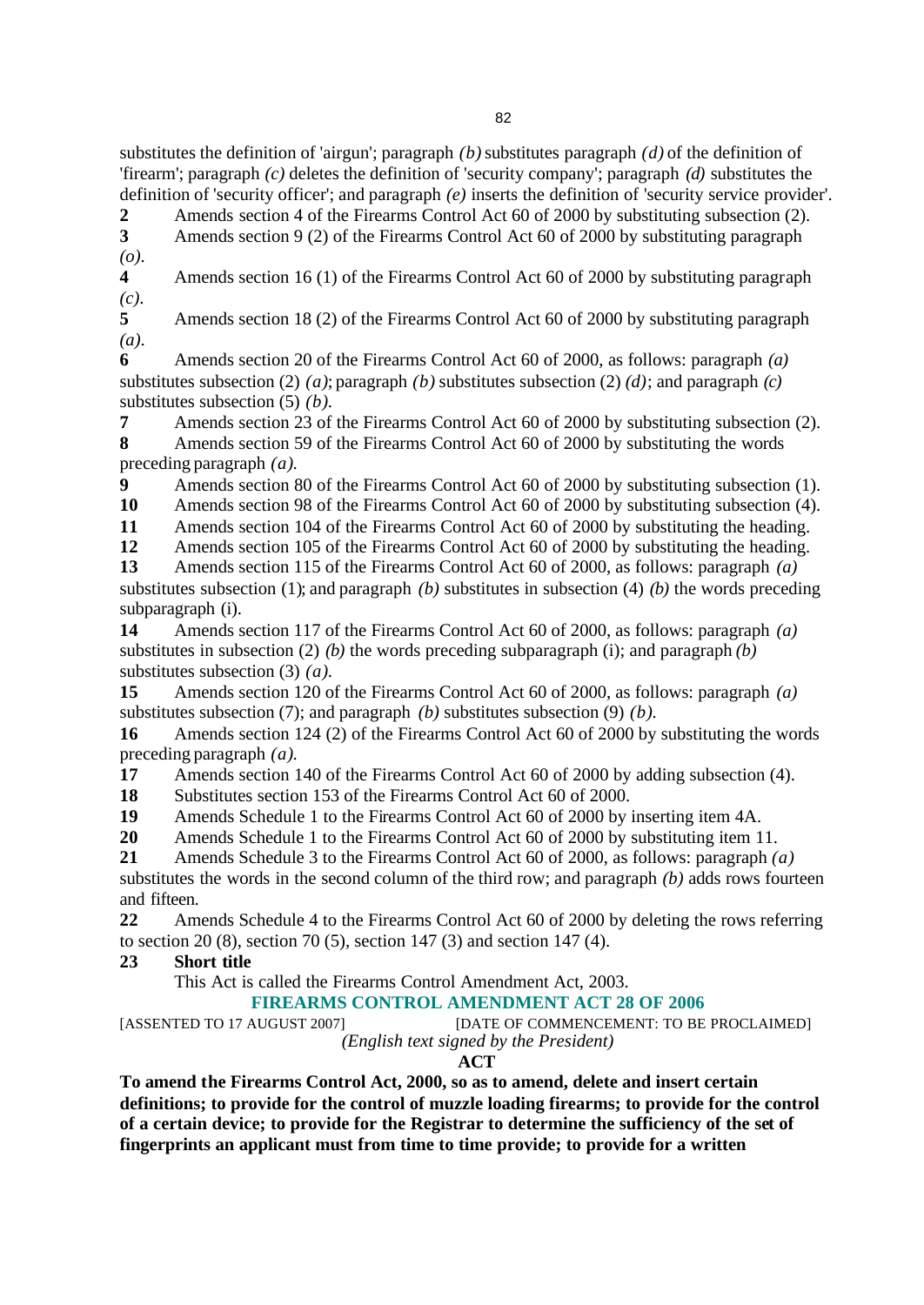**notification in respect of the substitution of a responsible person; to provide for a procedure to cancel an accreditation; to provide for the renewal of a competency certificate; to delete the restriction on magazine capacity of a semi-automatic shotgun for use by a dedicated hunter or sports person; to provide for a licence to possess a firearm for professional hunting; to provide that prohibited and restricted firearms may only be collected if made inoperable; to provide for the cancellation of a temporary permit to possess a firearm; to extend the validity period of licences and permits; to subject the export of firearms and ammunition to the relevant provisions of the National Conventional Arms Control Act, 2002; to provide for non-automatic disqualification to possess a firearms in the event of the payment of an admission of guilt fine; to provide for the holding of an inquiry contemplated in section 102 in the absence of the person concerned under certain circumstances; to amend the procedure for the cancellation of certain licences, permits, authorisations and competency certificates; to provide for the establishment of an informal consultative forum, and to provide for compliance with the provisions of the National Heritage Resources Act, 1999, in instance where firearms are to be destroyed; and to provide for matters connected therewith.**

BE IT ENACTED by the Parliament of the Republic of South Africa, as follows:-

**1** Amends section 1 of the Firearms Control Act 60 of 2000, as follows: paragraph *(a)* substitutes the definition of 'ammunition'; paragraph *(b)* deletes the definition of 'antique firearm'; paragraph *(c)* inserts the definition of 'calibre'; paragraph *(d)* substitutes the definition of 'cartridge'; paragraph *(e)* inserts the definition of 'dispossession'; paragraph *(f)* substitutes in the definition of 'firearm' the words following paragraph *(e)*; paragraph *(g)* inserts the definition of 'fit and proper person'; paragraph *(h)* substitutes the definition of 'juristic person'; paragraph *(i)* inserts the definition of 'muzzle loading firearm'; paragraph *(j)* substitutes the definition of 'occasional hunter'; paragraph *(k)* substitutes the definition of 'occasional sports person'; paragraph *(l)* inserts the definition of 'professional hunter'; and paragraph *(m)* inserts the definition of 'Secretary for Safety and Security'.

**2** Substitutes section 3 of the Firearms Control Act 60 of 2000.

**3** Amends section 4 (1) of the Firearms Control Act 60 of 2000 by substituting paragraph *(e)*.

**4** Amends section 5 (1) of the Firearms Control Act 60 of 2000 by substituting paragraph *(e)*.

**5** Amends section 6 (1) of the Firearms Control Act 60 of 2000 by substituting paragraph *(a)*.

**6** Amends section 7 of the Firearms Control Act 60 of 2000, as follows: paragraph *(a)* substitutes subsection (4); and paragraph *(b)* adds subsection (5).

**7** Amends section 8 of the Firearms Control Act 60 of 2000, as follows: paragraph *(a)* substitutes subsection (3); and paragraph *(b)* adds subsections (4), (5) and (6).

**8** Amends section 9 of the Firearms Control Act 60 of 2000 by substituting subsection (1).

**9** Amends section 10 of the Firearms Control Act 60 of 2000, as follows: paragraph *(a)*

inserts subsection (1) *(a)* (iA) and (iB); paragraph *(b)* substitutes subsection (2); and paragraph *(c)* adds subsection (3).

**10** Adds section 10A in the Firearms Control Act 60 of 2000.

**11** Amends section 16 (1) of the Firearms Control Act 60 of 2000 by deleting paragraph *(c)*.

**12** Inserts section 16A in the Firearms Control Act 60 of 2000.

**13** Substitutes section 17 of the Firearms Control Act 60 of 2000.

**14** Amends section 18 of the Firearms Control Act 60 of 2000 by substituting subsection (5).

**15** Amends section 19 of the Firearms Control Act 60 of 2000, as follows: paragraph *(a)* substitutes subsection (1); paragraph *(b)* substitutes subsection (2) *(a)* and *(b)*; paragraph *(c)* substitutes subsection (4); and paragraph *(d)* inserts subsection (4A).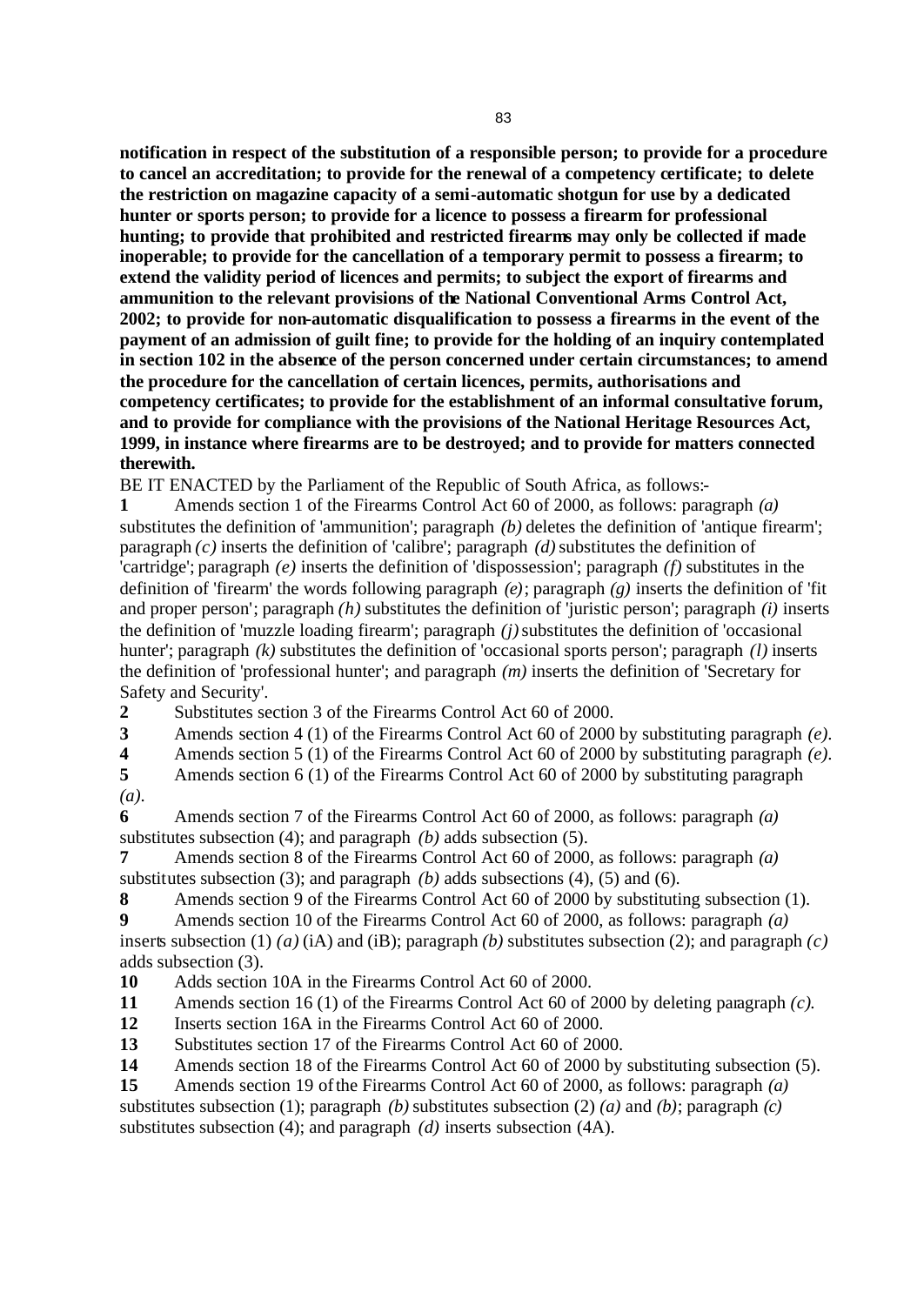**16** Amends section 21 of the Firearms Control Act 60 of 2000 by substituting subsection (2). **17 to 19 inclusive** Substitute respectively sections 22, 27 and 30 of the Firearms Control Act 60 of 2000.

**20** Amends section 42 (1) of the Firearms Control Act 60 of 2000 by substituting paragraph *(a)*.

**21** Substitutes section 45 of the Firearms Control Act 60 of 2000.

**22** Amends section 56 (1) of the Firearms Control Act 60 of 2000 by substituting paragraph *(a)*.

**23** Amends section 70 (1) of the Firearms Control Act 60 of 2000 by substituting paragraph *(a)*.

**24** Substitutes section 73 of the Firearms Control Act 60 of 2000.

**25** Amends section 88 of the Firearms Control Act 60 of 2000 by adding subsection (3).

**26** Amends section 91 (2) of the Firearms Control Act 60 of 2000 by substituting paragraph *(a)*.

**27** Amends section 93 (2) of the Firearms Control Act 60 of 2000 by substituting paragraph *(b)*.

**28** Amends section 94 of the Firearms Control Act 60 of 2000 by substituting subsection (1).

**29** Amends section 96 of the Firearms Control Act 60 of 2000 by substituting subsection (2).

**30** Amends section 102 of the Firearms Control Act 60 of 2000, as follows: paragraph *(a)* substitutes the heading; paragraph *(b)* substitutes in subsection (1) the words preceding paragraph *(a)*; paragraph *(c)* substitutes subsection (1) *(b)* and *(c)*; paragraph *(d)* deletes in subsection (1) the word 'or' at the end of paragraph *(d)*, inserts the word 'or' at the end of paragraph *(e)* and adds paragraph *(f)*; paragraph *(e)* substitutes subsection (2) *(a)*; paragraph *(f)* substitutes subsection (2) *(c)*; paragraph *(g)* substitutes subsection (2) *(e)*; and paragraph *(h)* inserts subsection (2A).

**31** Amends section 103 of the Firearms Control Act 60 of 2000, as follows: paragraph *(a)* substitutes the heading; paragraph *(b)* substitutes in subsection (1) the words preceding paragraph *(a)*; paragraph *(c)* substitutes subsection (1) *(a)* and *(b)*; paragraph *(d)* substitutes subsection (1) *(e)* and *(f)*; and paragraph *(e)* adds subsections (6) and (7).

**32** Amends section 104 of the Firearms Control Act 60 of 2000, as follows: paragraph *(a)* substitutes in subsection (2) the words preceding paragraph *(a)*; paragraph *(b)* substitutes subsection (2) *(b)*; paragraph *(c)* substitutes subsection (3); and paragraph *(d)* substitutes subsections (5) and (6).

**33** Amends section 110 of the Firearms Control Act 60 of 2000 by substituting subsections (1) and (2).

**34** Amends section 111 (1) of the Firearms Control Act 60 of 2000 by substituting the words preceding paragraph *(a)*.

**35** Amends section 113 of the Firearms Control Act 60 of 2000 by substituting subsection (4).

**36** Substitutes section 114 of the Firearms Control Act 60 of 2000.

**37** Amends section 117 of the Firearms Control Act 60 of 2000, as follows: paragraph *(a)* substitutes in subsection (2) the words preceding paragraph *(a)*; paragraph *(b)* substitutes subsection (2) *(c)* (iii) and (iv); paragraph *(c)* substitutes subsection (2) *(d)* (iv) and (v); paragraph *(d)* substitutes subsection (2) *(g)* (ii); paragraph *(e)* substitutes subsection (2) *(h)* and *(i)*; and paragraph *(f)* substitutes subsection (3) *(b)*.

**38** Amends section 118 of the Firearms Control Act 60 of 2000 by substituting subsection (1).

**39** Amends section 120 of the Firearms Control Act 60 of 2000, as follows: paragraph *(a)* substitutes in subsection (2) paragraph *(a)*; paragraph *(b)* substitutes subsections (3) and (4); paragraph *(c)* substitutes in subsection (5) the words preceding paragraph *(a)*; paragraph *(d)* substitutes subsections (6) and (7); paragraph *(e)* substitutes in subsection (9) paragraph *(e)*; and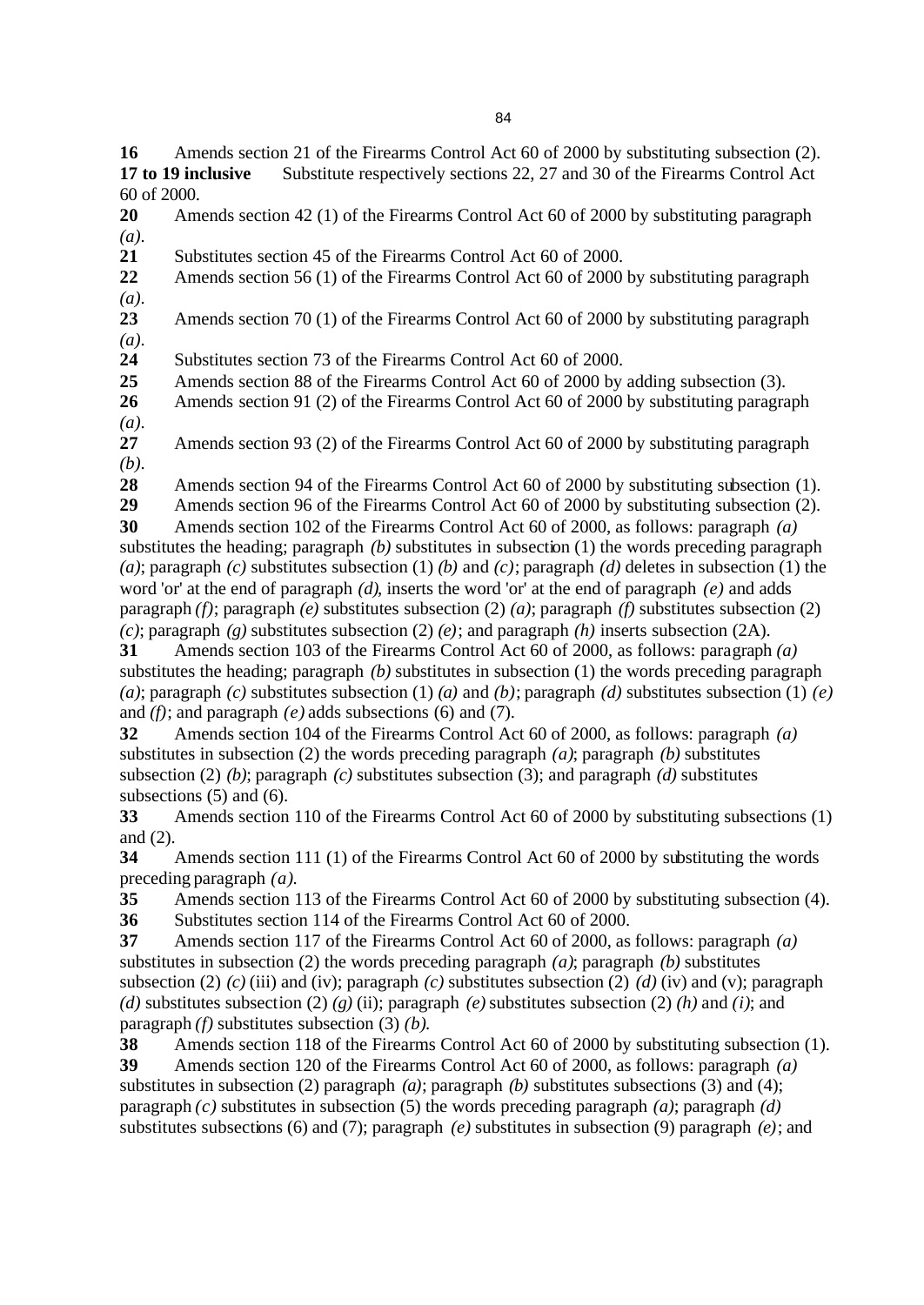paragraph *(f)* substitutes in subsection (10) paragraphs *(a)* and *(b)*.

**40** Substitutes section 132 of the Firearms Control Act 60 of 2000.

**41** Amends section 133 of the Firearms Control Act 60 of 2000 by adding subsection (5).

**42 and 43** Substitute respectively sections 135 and 136 of the Firearms Control Act 60 of 2000.

**44** Amends section 137 of the Firearms Control Act 60 of 2000 by substituting subsection (1).

**45** Amends section 140 of the Firearms Control Act 60 of 2000 by substituting subsections (2) and (3).

**46** Amends section 145 (1) of the Firearms Control Act 60 of 2000, as follows: paragraph *(a)* substitutes paragraphs *(b)* and *(c)*; and paragraph *(b)* substitutes paragraph *(e)*.

**47** Substitutes section 146 of the Firearms Control Act 60 of 2000.

**48** Amends section 147 of the Firearms Control Act 60 of 2000 by substituting subsection (2).

**49** Amends section 148 of the Firearms Control Act 60 of 2000 by substituting subsection (1).

**50** Substitutes section 149 of the Firearms Control Act 60 of 2000.

**51** Amends section 150 of the Firearms Control Act 60 of 2000, as follows: paragraph *(a)* substitutes the heading; paragraph *(b)* substitutes subsection (2); and paragraph *(c)* substitutes in subsection (3) the words preceding paragraph *(a)*.

**52** Amends Schedule 1 to the Firearms Control Act 60 of 2000 by inserting item 1A.

**53** Substitutes Schedule 4 to the Firearms Control Act 60 of 2000.

## **54 Short title**

This Act is called the Firearms Control Amendment Act, 2006, and comes into operation on a date determined by the President by proclamation in the *Gazette*.

<sup>i</sup>GN R974 in *GG* 26664 of 20 August 2004 reads as follows:

## '**1 Existing licence to possess a firearm**

*(a)* A natural person who is the holder of any licence to possess a firearm, which was issued in terms of the Arms and Ammunition Act, 1969 and which was valid immediately before 1 July 2004, must apply for the corresponding licence in terms of the Firearms Control Act, 2000, within the renewal period indicated next to the period of the year in which he or she was born.

| Period of the year in which the holder was born | <b>Renewal Period</b>                                                                               |
|-------------------------------------------------|-----------------------------------------------------------------------------------------------------|
| 1 January - 31 March                            | 1 January 2005 - 31 March 2006<br>[Period extended by GN R1248 in GG 28354 of 21<br>December 2005.1 |
| 1 April - 30 June                               | 1 January 2006 - 31 March 2007<br>[Period extended by GN R164 in GG 28533 of 20<br>February 2006.1  |
| 1 July - 30 September                           | 1 January 2007 - 31 March 2008<br>[Period extended by GN R164 in GG 28533 of 20<br>February 2006.1  |
| 1 October - 31 December                         | 1 January 2008 - 31 March 2009<br>[Period extended by GN R164 in GG 28533 of 20<br>February 2006.1  |

*(b)* A juristic person who is a holder of any licence to possess a firearm, which was issued in terms of the Arms and Ammunition Act, 1969, and which was valid immediately before 1 July 2004, must apply for the corresponding licence in terms of the Firearms Control Act, 2000, within the period 1 January